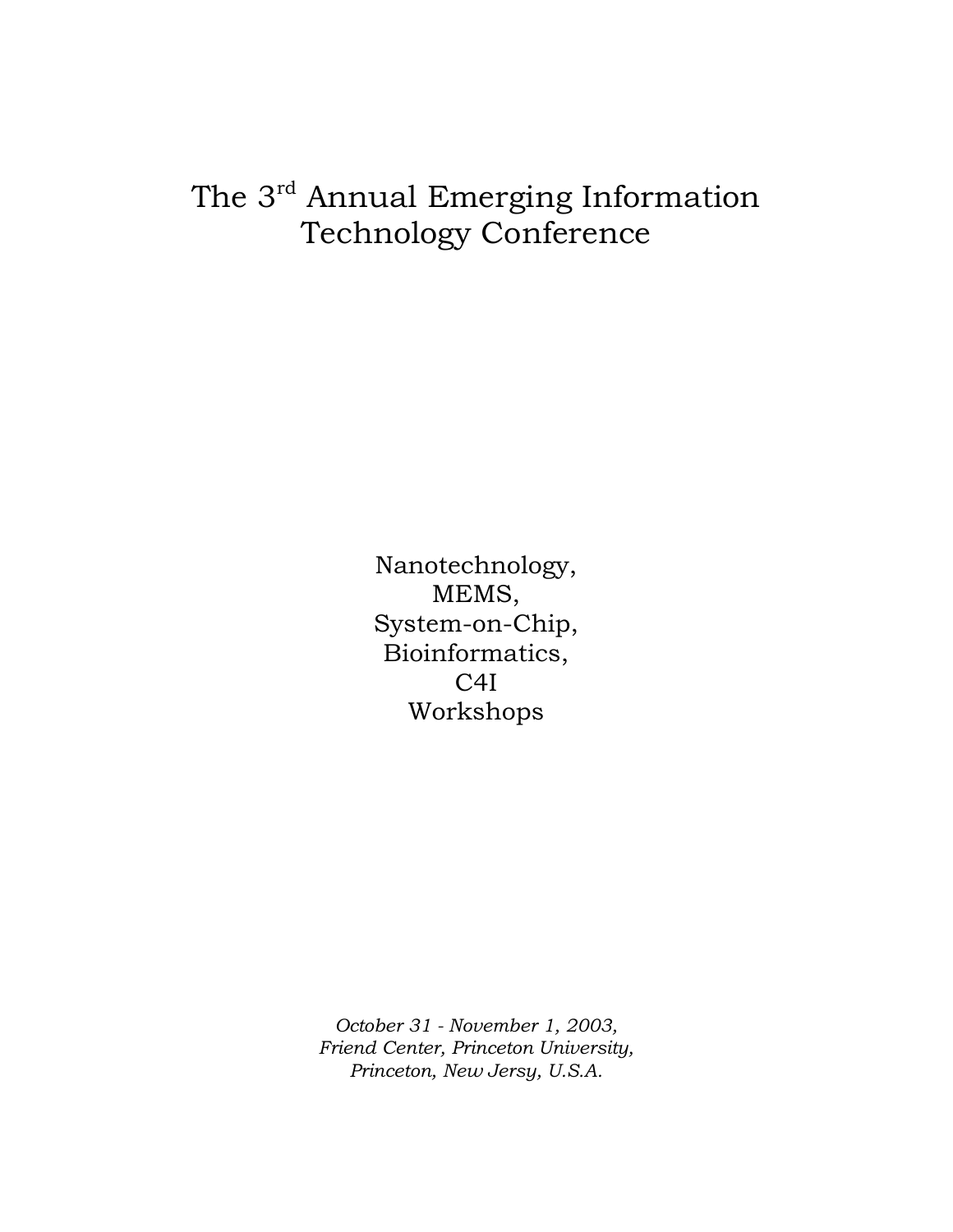## **Table of Contents**

| CONTENT, COMPUTER, COMMUNICATIONS, CONSUMER ELECTRONICS, AND INTEGRATION (C4I) WORKSHOP6 |  |
|------------------------------------------------------------------------------------------|--|
|                                                                                          |  |
|                                                                                          |  |
|                                                                                          |  |
|                                                                                          |  |
|                                                                                          |  |
|                                                                                          |  |
|                                                                                          |  |
|                                                                                          |  |
|                                                                                          |  |
|                                                                                          |  |
|                                                                                          |  |
|                                                                                          |  |
|                                                                                          |  |
|                                                                                          |  |
|                                                                                          |  |
|                                                                                          |  |
|                                                                                          |  |
|                                                                                          |  |
|                                                                                          |  |
|                                                                                          |  |
|                                                                                          |  |
|                                                                                          |  |
|                                                                                          |  |
|                                                                                          |  |
|                                                                                          |  |
|                                                                                          |  |
|                                                                                          |  |
|                                                                                          |  |
|                                                                                          |  |
|                                                                                          |  |
|                                                                                          |  |
|                                                                                          |  |
|                                                                                          |  |
| T14 - Technical Session 14: C4I (IV): Information and Knowledge Management123            |  |
|                                                                                          |  |
|                                                                                          |  |
| T17 - Technical Session 17: C4I (V): Ubiquitous Communications and Computing142          |  |
|                                                                                          |  |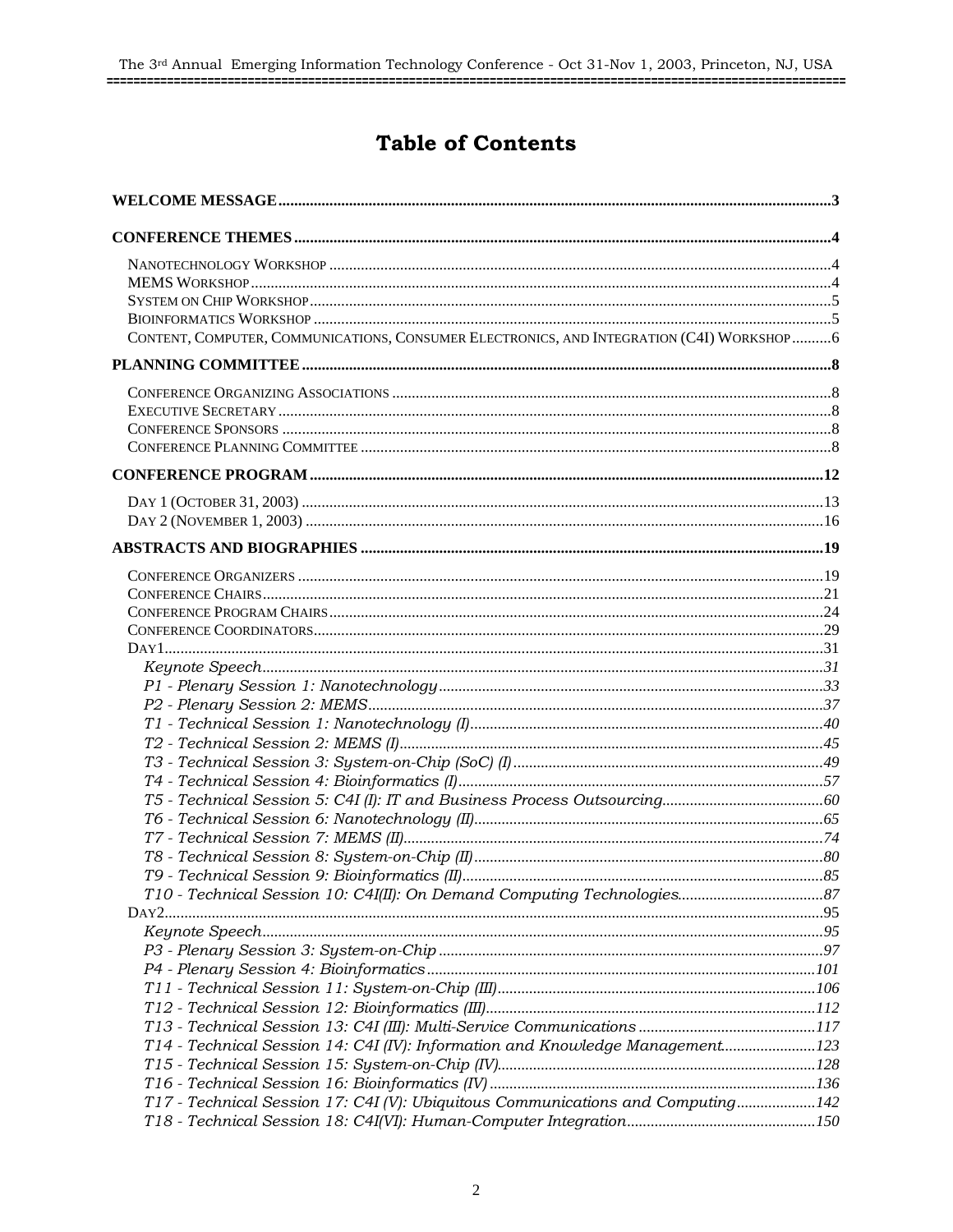## **Welcome Message**

It is our pleasure to welcome you to the Emerging Information Technology Conference, EITC 2003. This conference is held annually to facilitate information exchange among professionals from the Pacific Rim and North America on new information technologies. Its objectives are to strengthen the technical and business ties between the Pacific Rim and North American information technology industries, to bring together experts and industry leaders to share technological advancements and business experiences, and to jointly explore opportunities in emerging information technologies.

The organizing committee, under the capable leadership of Michael Hwa Han Wang, has again put together a very interesting and eclectic program. This year, we have added a new program track, called C4I, which stands for "Content, Computer, Communications, Consumer Electronics, and Integration". This is in addition to the four program tracks we had last year in Nanotechnology, MEMS, System on a Chip (SOC) and Bioinformatics. In total, we have 18 technical sessions in parallel tracks, four plenary sessions and two keynotes. On behalf of the organizing committee, including conference organizers Tsu-Han Chen and Sun-Yuan Kung, we would like to thank the program track chairs for their outstanding efforts in putting together this program. They are Chi-Chang Kao (Nanotechnology), Darrin J. Young (MEMS), Howard Chen (SoC), Sue-Jane Wang (Bioinformatics) and Rong Chang (C4I).

The work of the organizing committee was particularly difficult this year because of the SARS epidemic. This caused great uncertainty as to whether EITC could even be held this year. Fortunately, SARS appeared to be under control by the end of the summer, and we decided to proceed as planned. Many thanks to all involved for their patience and perseverance.

This year, we also mourn the sudden death of a key member of the EITC team, Dr. Mow Lin, who was the conference co-organizer of EITC 2003. Dr. Lin was a distinguished scientist at the Energy Sciences and Technology Department at Brookhaven National Laboratories. Mow was also a very active partner for many technical activities, and will be fondly missed.

We wish to thank our major sponsors, the Investment & Trade Office and the Science Division, TECRO. We thank the entire EITC team for putting together this excellent program with so many technical experts and industrial leaders from both sides of the Pacific. We also want to express our appreciation to all the speakers for preparing their talks and coming to share their expertise. Last, but not least, we thank the Chinese Student Associations for their enthusiastic help in the local arrangements for EITC 2003 at the Princeton University campus. Enjoy the conference, and enjoy your visit to Princeton!

Ruby Lee, Princeton University Conference Co-Chair

Chintay Shih, Industrial Technology Research Institute Conference Co-Chair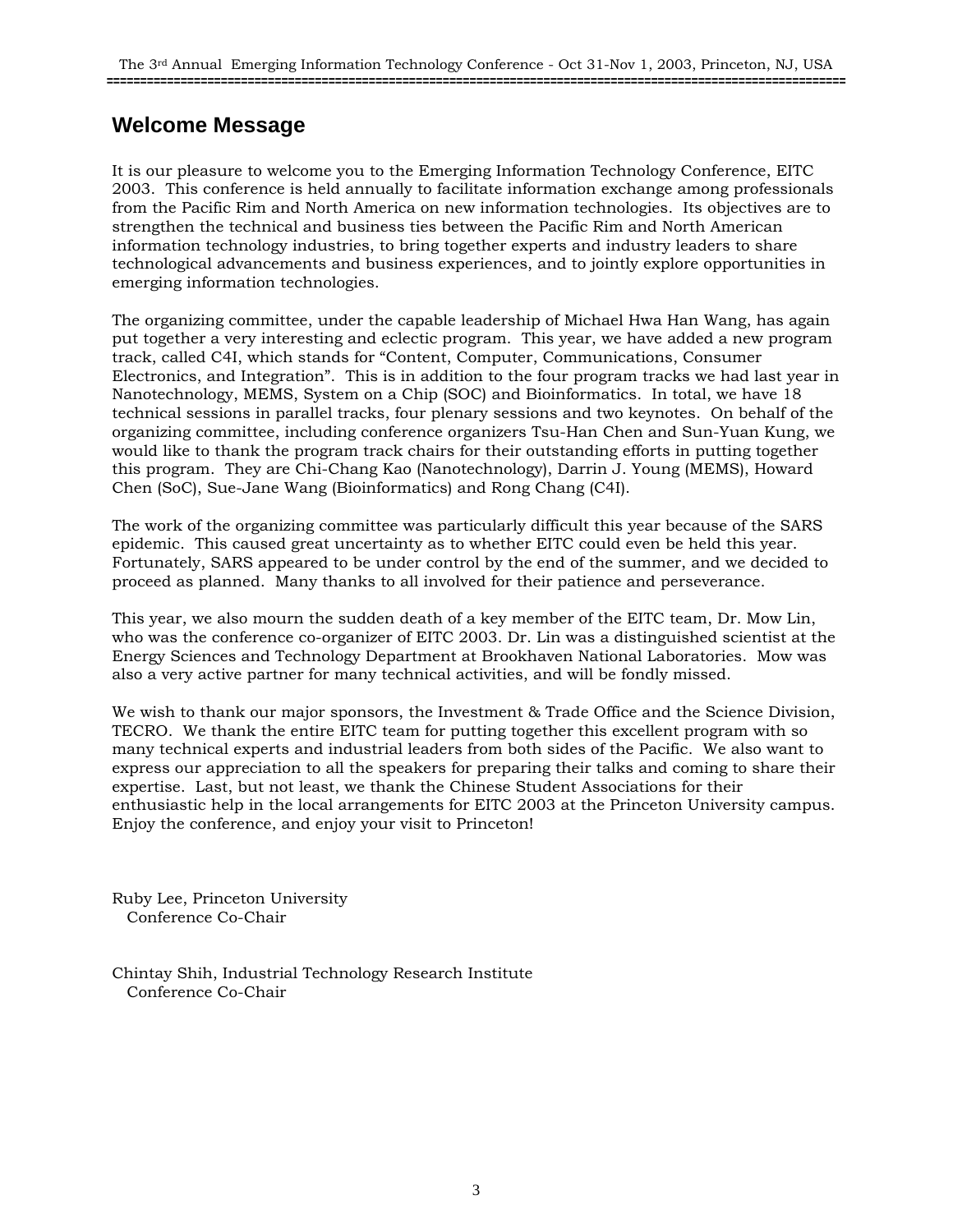## **Conference Themes**

## *Nanotechnology Workshop*

Nanotechnology, emerging from nanoscience and nanoengineering is expected to lead the next industrial revolution through the 21st century. It is tiny, on the scale of one billionth of a meter (nano-meter or nm), yet its impact on our life will be tremendous. It is expected to change everything from agriculture to medicine and from electronics to mechanics. Nanometer scaled devices are imagined to be the smallest and fastest computer, smart and potent medicine, and self-replicating machines. Two approaches are being adopted to fabricate these devices. The top-down process such as to shrink the MEMS to NEMS and the bottom-up approach by synthesizing nano- parts via self-assembly process.

There is an intense interest in Nanotechnology stemming from the fact that developed countries and visionary businesses are rushing to invest and taking a leading position in. Additionally this vast frontier technology is open to chemists, physicists, molecular biologists, material scientists, engineers and literally anyone with new ideas and a want to explore and discover. If you have a thirst for exploration and wish to make your mark in science history, join us to learn more, make contacts, and share ideas with other experts in this brand new field.

### *MEMS Workshop*

Microelectromechanical systems (MEMS) is an enabling technology that will potentially impact the economy and society every bit as much as microelectronics have these past few decades. Silicon integrated-circuit fabrication technology, through the practice of batch fabrication and reduction of scale, revolutionized the electronics industry. Applying these same principles and similar technologies to MEMS, the future shall bring microsystems in the optical, chemical, biological, electrical or mechanical domains that will create new and unforeseen markets. Already, MEMS products have reached the consumer marketplace. Examples include the silicon accelerometer in the automotive and video/computer games industries and the Texas Instruments Digital Mirror Device for projection displays. Yet, this is only the beginning. MEMS have the potential to provide critical enabling solutions to many new technology areas including wireless communications, optical communications and biotechnology. Examples include RF switches and other passive elements for personal communication systems; microoptical switches for optical fiber networks; and chemical "lab on a chip" for biomedical applications.

To further this vision the third Emerging Information Technology Conference is being organized by a group of Chinese-American professionals and professional organizations. The conference would be a forum for the latest developments, issues, and trends in MEMS in the areas of 1) Consumer Products (Automobile Industry); 2) Wireless Communications; 3) Optical Systems; 4) Biotechnolgoy; 5) Aerospace Technology, 6) Harsh Environment Industrial Applications. MEMS have reached a stage for real applications in many fields. Experiences and considerations in practical functional systems would be welcome.

The rapid growth and success of high technology industries around Asia have transformed many economies including Taiwan's, which has a thriving semiconductor and electronics industry. Now, with the movement of the high-tech sector into information technology, and biotechnology, MEMS may have a significant future role in these economies.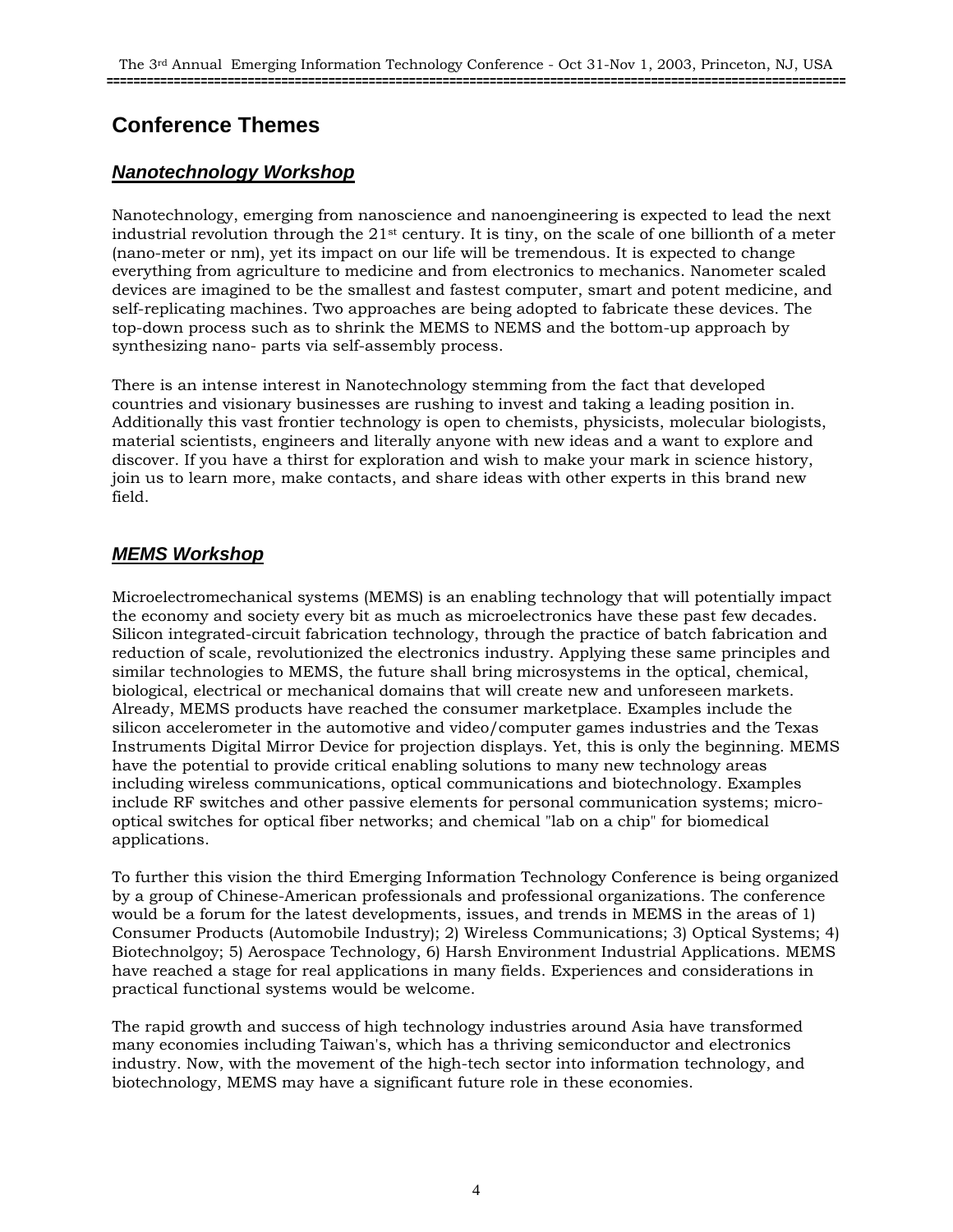One goal of this conference is to build and strengthen technical and business relationships among professionals, institutions and industries around the Pacific Rim. The conference would provide an opportunity for experts and industry leaders to exchange research developments in MEMS technologies, business experiences and to jointly explore new directions and opportunities.

## *System on Chip Workshop*

Driven by the rapid growth of the Internet, telecommunication system, wireless technology, pervasive computing, consumer electronics, and multimedia applications, the integration of an entire VLSI system board onto a single silicon chip has become increasingly important in today's networked world.

The proliferation of system-on-chip (SoC) devices is further evidenced by the ubiquity of cell phones, DVD players, and digital cameras, which brought revolutionary changes to the IT industry.

The system-on-chip track of EITC-2003 provides a forum for sharing recent advances in system-on-chip design and discussing new challenges in the development of SoC manufacturing technology, system infrastructure, design methodology, and design automation tools.

It is our goal to bring together SoC experts from both the academics and industry to address the critical hardware and software design issues, such as power management, signal processing and security applications, embedded memory and processor cores, the validation and reuse of intellectual property (IP), platform-based design with common architectures, and reconfigurable systems.

The successful implementation and integration of these key building blocks will enable us to develop important SoC applications in the future with increased productivity and reduced cost.

## *Bioinformatics Workshop*

The world is in the midst of an information and communication technological revolution that is transforming almost every aspect of our lives. The intersection of information technology and biotechnology has become critically important because of the vast amount of data involved in the study of biology. Bioinformatics is an emerging discipline in the computational sciences. It is very much a discipline in expansion as evidenced by the convergence of Biology, Computer Science, Information and Communication Technology, Mathematics and Statistics.

Bioinformatics highlights the application of statistics, data mining, artificial intelligence, neural networks, machine learning and natural language processing techniques to computationally difficult problems in molecular biology. It is dedicated to provide researchers the knowledge and skills necessary for the invention of algorithms and the creation of computational systems that facilitate the understanding of biological processes and application of these tools and methods to individuals and communities through public health and prevention programs. The Human Genome Project has transformed molecular biology into an information-based science. However, the lack of agreement over the number of human genes, even with the genome essentially complete, depicts the difficulty of certainty in biology and points to the need for substantially better algorithms and validation techniques. It is envisaged that bioinformatics will help to advance biomedical research *in silico*.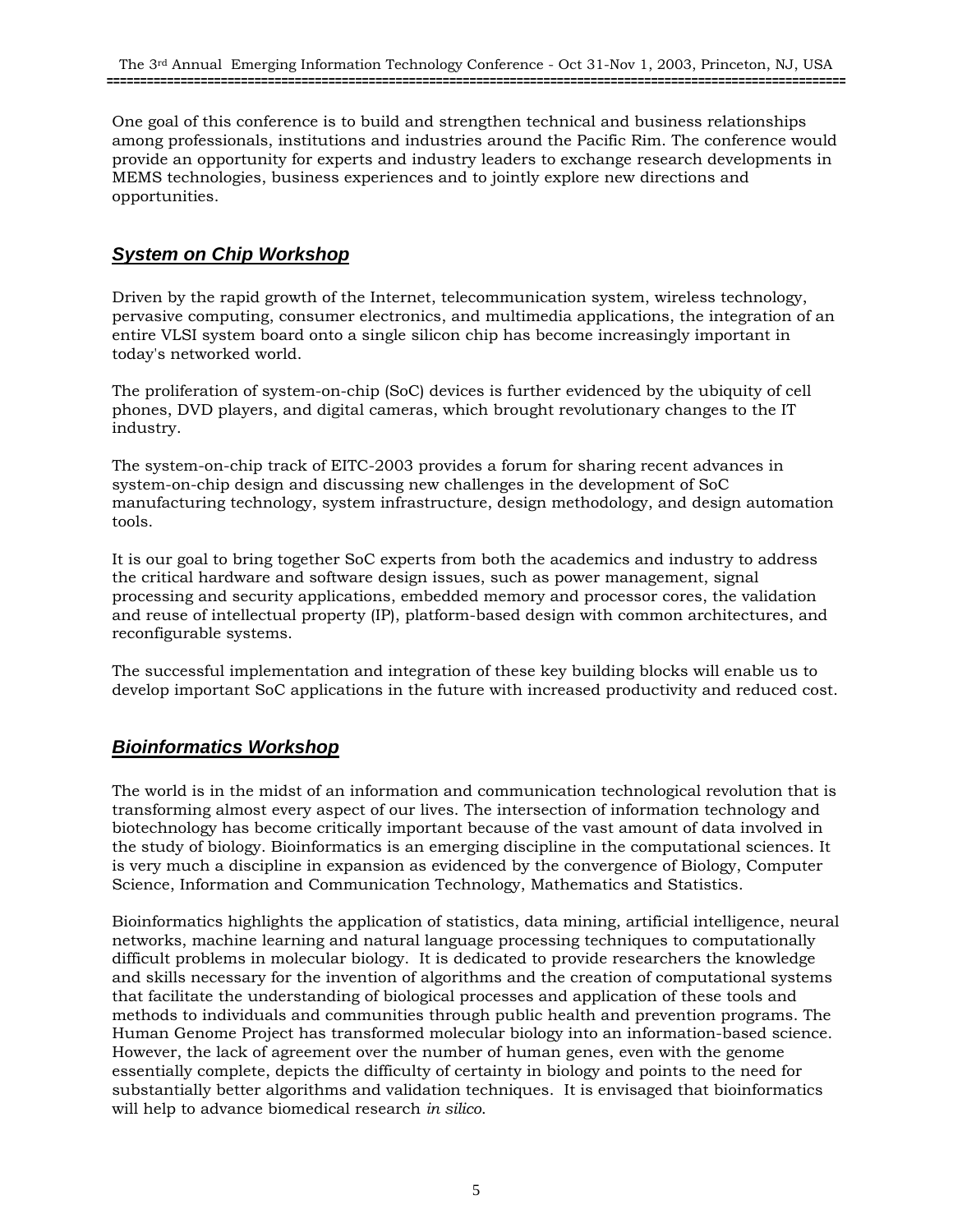The bioinformatics approaches to biotechnology have broadened the conventional ability to study genomics and proteomics. Pharmacogenomics and pharmacogenetics approaches have further advanced drug discovery and drug development, and disease diagnostics device development. Investigation of the relationship between inter-individual genetic variability (polymorphism) in drug response (including efficacy and safety) or drug metabolism has moved forward the practice of molecular biology and the view of the future potential of medicine such as individualized medicine. Analogous to high throughput/data intensive analytical methods for genomic research, the single nucleotide polymorphism (SNP) array technology will rely on the bioinformatics and statistical algorithms to properly define SNP haplotypes so as to understand individual profiles, which entail individual susceptibility to drug toxicity and/or drug response.

Bioinformatics Track of EITC-2003 will be dedicated to talks from the academics and industry experts to address critical issues and stimulate ideas in addition to acknowledge its recent advances. It will engage dialogues across disciplines and invite discussions in the forefront of the exciting biomedical frontier.

## *Content, Computer, Communications, Consumer Electronics, and Integration (C4I) Workshop*

Advances in computing and communications technologies are significantly driving the change of everyone's life style and the transformation of every organization's operations and business management processes. Many people now cannot go out without carrying a mobile phone. In average, people are spending less time in watching TV than using the Web browser chatting with others, composing/replying personal email, surfing/searching the Web hypermedia library, buying hard/soft goods, playing games, etc. Organizations in the world are expanding the scope of their IT outsourcing from managed computing infrastructure (including managed network, server, and/or storage) to business process management. Big U.S. companies, in particular, are seriously executing offshore and near-shore IT outsourcing strategies to make them more competitive in the global market.

The C4I (Content, Computer, Communications, Consumer electronics, and Integration) workshop will bring together industry leaders and IT experts to share their insightful views of the IT industry in the era of on demand computing, in which IT resources can be provisioned in an on demand fashion and can be offered via a usage-based pricing scheme. The workshop will take a deep look at the challenges of exploiting and managing the computing environment in which millions of organizations and billions of people are connected by trillions of mediaprocessing devices. It will examine how security and privacy issues should be addressed in the design of an IT system to facilitate rapid adoption of new technologies on information/knowledge capturing, analysis, integration, and dissemination. Finally, it will review emerging standard-based network computing and application/process integration technologies such as Grid, Web Services, etc.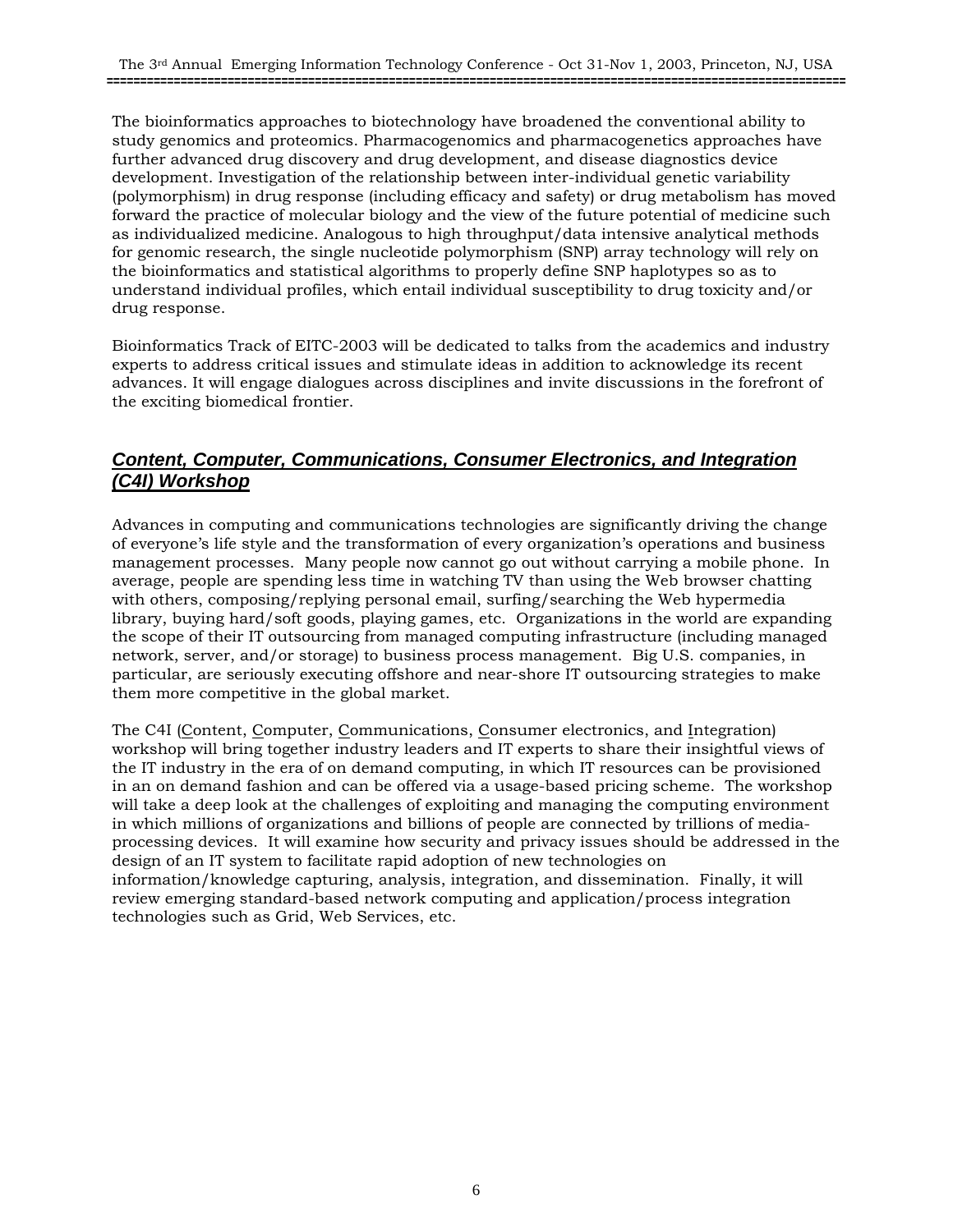## In Memory of

# **Dr. Mow-Shiah Lin**

 July 12, 1941 — September 12, 2003

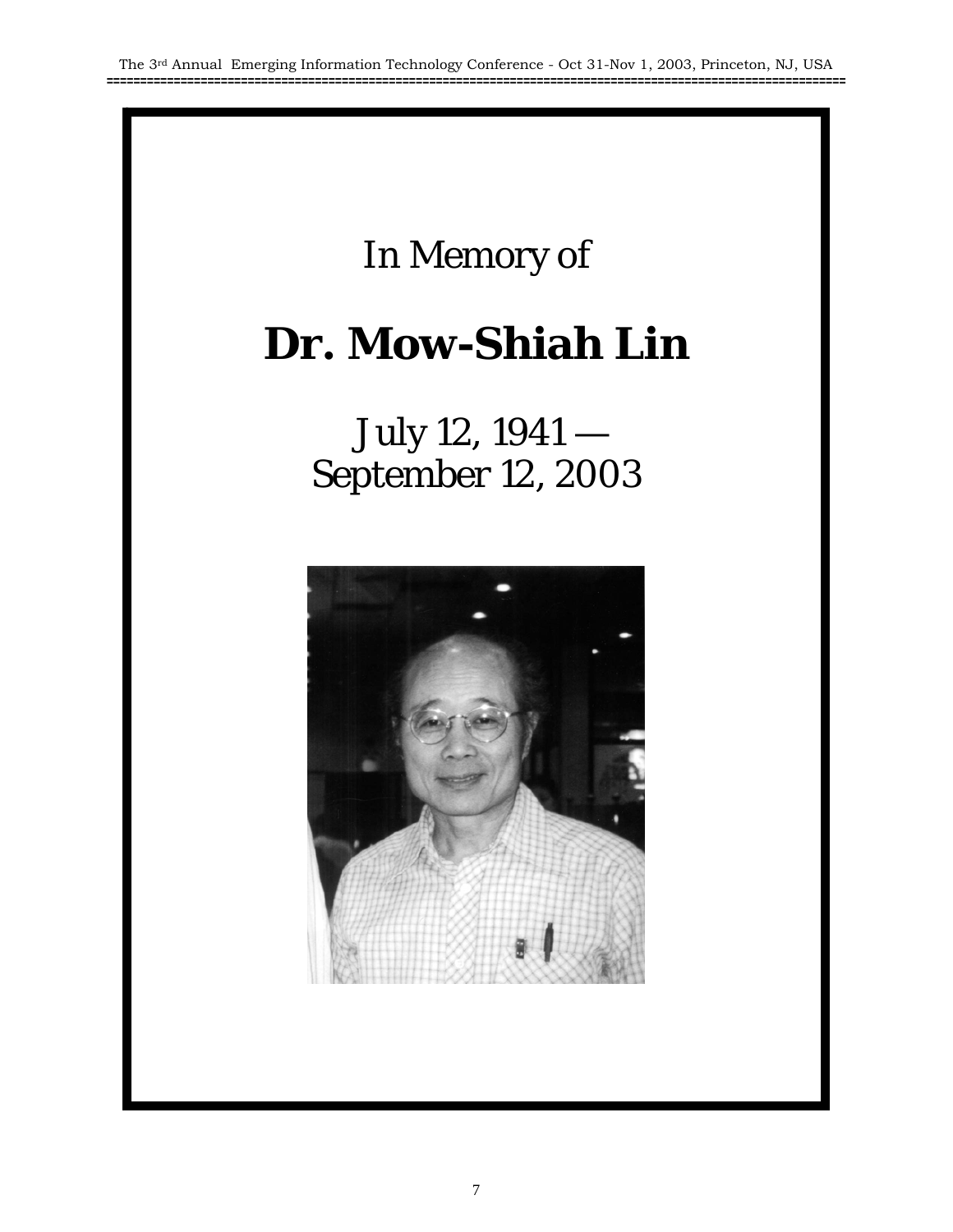## Planning Committee

#### *Conference Organizing Associations*

Chinese Institute of Engineers - U.S.A. Monte Jade Science and Technology Association Chinese American Academic and Professional Society Chinese Association for Science and Technology, U.S.A.

#### *Executive Secretary*

Investment and Trade Office Taipei Economic and Cultural Representative Office in the United States

#### *Conference Sponsors*

Investment & Trade Office, TECRO Science Division, TECRO

### *Conference Planning Committee*

| <b>Conference Organizers</b>   |                                              |
|--------------------------------|----------------------------------------------|
| Sun-Yuan Kung,                 | Princeton University                         |
| Tsu-Han Chen,                  | Carnegie Mellon University                   |
|                                |                                              |
| <b>Conference Chairs</b>       |                                              |
| Chintay Shih,                  | Industrial Technology Research Institute     |
| Ruby Lee,                      | Princeton University                         |
| <b>Program Chairs</b>          |                                              |
| Chi-Chang Kao,                 | Brookhaven National Lab                      |
| Howard Chen,                   | IBM T. J. Watson Research Center             |
| Sue-Jane Wang,                 | Center for Drug Evaluation and Research, FDA |
| Darrin J. Young,               | Case Western Reserve University              |
| Rong Chang,                    | IBM T. J. Watson Research Center             |
| <b>Conference Coordinators</b> |                                              |
| Fei Sun,                       | Princeton University                         |
| Li-San Wang,                   | University of Pennsylvania                   |
| <b>Conference Treasurer</b>    |                                              |
| Jason Chou,                    | Lucent Technologies                          |
| <b>Program Committee</b>       |                                              |
| Clive E. Bowman,               | GlaxoSmithKline                              |
| Sao-Jie Chen,                  | National Taiwan University                   |
| Benjamin Chu,                  | State University of New York at Stony Brook  |
| Benjamin S. Hsiao,             | State University of New York at Stony Brook  |
| Michael S. Hsiao,              | Virginia Tech.                               |
| Yu-Hen Hu,                     | University of Wisconsin at Madison           |
|                                |                                              |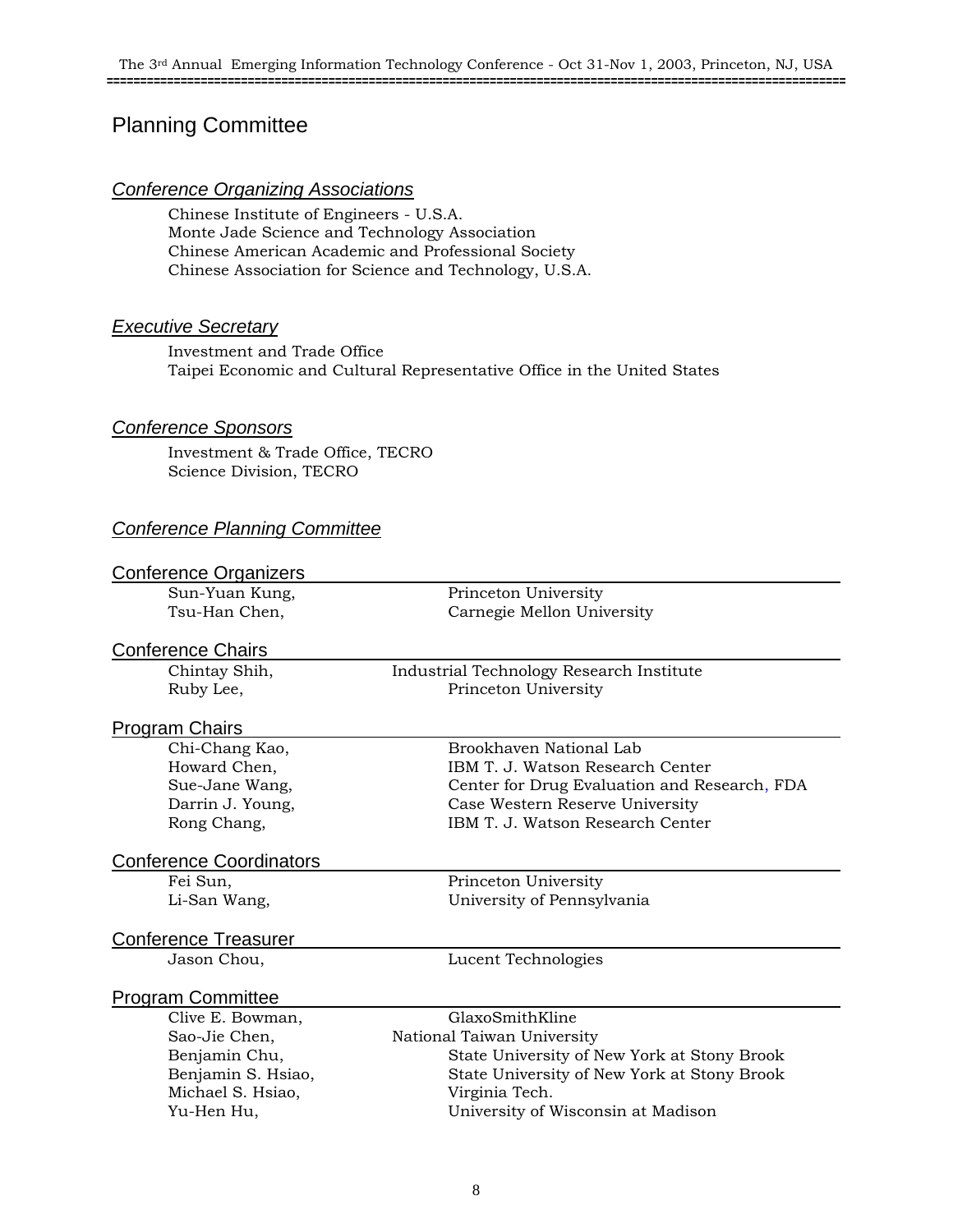| Susan Z. Hua,<br>Kuan-Tsae Huang,<br>Wei Hwang,<br>Cheng-Yan Kao,<br>Howard F. Lee,<br>Luke P. Lee,<br>Si-Chen Lee,<br>Sing Lin,<br>Simon M. Lin,<br>Yih-Kang (Maurice) Lin,<br>Jung-Tao Liu,<br>Zon-Yin Shae,<br>Ching-Farn Wu,<br>Thomas D. Wu,<br>Michelle Yan, | State University of New York at Buffalo<br>Taskco Corp.<br>National Chiao-Tung University<br>National Taiwan University<br>Nano Opto<br>University of California at Berkeley<br>National Taiwan University<br>CSC Research LLC<br>Duke University<br>AT&T Labs<br>Lucent Technologies<br>IBM T.J. Watson Research Center<br>IBM T.J. Watson Research Center<br>Genentech Inc.<br>Siemens Corporate Research |
|--------------------------------------------------------------------------------------------------------------------------------------------------------------------------------------------------------------------------------------------------------------------|-------------------------------------------------------------------------------------------------------------------------------------------------------------------------------------------------------------------------------------------------------------------------------------------------------------------------------------------------------------------------------------------------------------|
| Conference Manager                                                                                                                                                                                                                                                 |                                                                                                                                                                                                                                                                                                                                                                                                             |
| Fei Sun,                                                                                                                                                                                                                                                           | Princeton University                                                                                                                                                                                                                                                                                                                                                                                        |
| Local Management                                                                                                                                                                                                                                                   |                                                                                                                                                                                                                                                                                                                                                                                                             |
| Wei-Hsing Wang,                                                                                                                                                                                                                                                    | NicheUSA, L.L.C.                                                                                                                                                                                                                                                                                                                                                                                            |
| Chang Hong Lin,                                                                                                                                                                                                                                                    | Princeton University                                                                                                                                                                                                                                                                                                                                                                                        |
| Fund Raising                                                                                                                                                                                                                                                       |                                                                                                                                                                                                                                                                                                                                                                                                             |
| Paul Lin,                                                                                                                                                                                                                                                          | AT&T Labs                                                                                                                                                                                                                                                                                                                                                                                                   |
| Ea-Ee Jan,                                                                                                                                                                                                                                                         | IBM T. J. Watson Research Center                                                                                                                                                                                                                                                                                                                                                                            |
| Jung-Tao Liu,                                                                                                                                                                                                                                                      | Lucent Technologies                                                                                                                                                                                                                                                                                                                                                                                         |
| Michael H. Wang,                                                                                                                                                                                                                                                   | AT&T Labs                                                                                                                                                                                                                                                                                                                                                                                                   |
| <b>Publications/Proceedings</b>                                                                                                                                                                                                                                    |                                                                                                                                                                                                                                                                                                                                                                                                             |
| Wenny Hsu,                                                                                                                                                                                                                                                         | Investment & Trade Office, TECRO                                                                                                                                                                                                                                                                                                                                                                            |
| Doreen Huang,                                                                                                                                                                                                                                                      | Investment & Trade Office, TECRO                                                                                                                                                                                                                                                                                                                                                                            |
| Li-San Wang,                                                                                                                                                                                                                                                       | University of Pennsylvania                                                                                                                                                                                                                                                                                                                                                                                  |
| Wei-Hsing Wang,                                                                                                                                                                                                                                                    | NicheUSA, L.L.C.                                                                                                                                                                                                                                                                                                                                                                                            |
| <b>Advance Registration</b>                                                                                                                                                                                                                                        |                                                                                                                                                                                                                                                                                                                                                                                                             |
| Investment & Trade Office,                                                                                                                                                                                                                                         | <b>TECRO</b>                                                                                                                                                                                                                                                                                                                                                                                                |
|                                                                                                                                                                                                                                                                    |                                                                                                                                                                                                                                                                                                                                                                                                             |
| <b>On Site Registration</b>                                                                                                                                                                                                                                        |                                                                                                                                                                                                                                                                                                                                                                                                             |
| Investment & Trade Office,                                                                                                                                                                                                                                         | <b>TECRO</b>                                                                                                                                                                                                                                                                                                                                                                                                |
| Web Site                                                                                                                                                                                                                                                           |                                                                                                                                                                                                                                                                                                                                                                                                             |
| Elliott Wu,                                                                                                                                                                                                                                                        | American Network Expert                                                                                                                                                                                                                                                                                                                                                                                     |
| <u> Hotel/Local Accommodation Coordinator</u>                                                                                                                                                                                                                      |                                                                                                                                                                                                                                                                                                                                                                                                             |
| Michael H. Wang,                                                                                                                                                                                                                                                   | AT&T Labs                                                                                                                                                                                                                                                                                                                                                                                                   |
|                                                                                                                                                                                                                                                                    |                                                                                                                                                                                                                                                                                                                                                                                                             |
| <b>Public Relations</b>                                                                                                                                                                                                                                            | National Health Research Institutes                                                                                                                                                                                                                                                                                                                                                                         |
| Chao Agnes Hsiung,<br>Chih-Lin I,                                                                                                                                                                                                                                  | Industrial Technology Research Institute                                                                                                                                                                                                                                                                                                                                                                    |
| Wen Ko,                                                                                                                                                                                                                                                            | Case Western Reserve University                                                                                                                                                                                                                                                                                                                                                                             |
| Spencer P. Kuo,                                                                                                                                                                                                                                                    | Polytechnic University of New York                                                                                                                                                                                                                                                                                                                                                                          |
| Heng-Chun Li,                                                                                                                                                                                                                                                      | Mount Sinai School of Medicine                                                                                                                                                                                                                                                                                                                                                                              |
|                                                                                                                                                                                                                                                                    |                                                                                                                                                                                                                                                                                                                                                                                                             |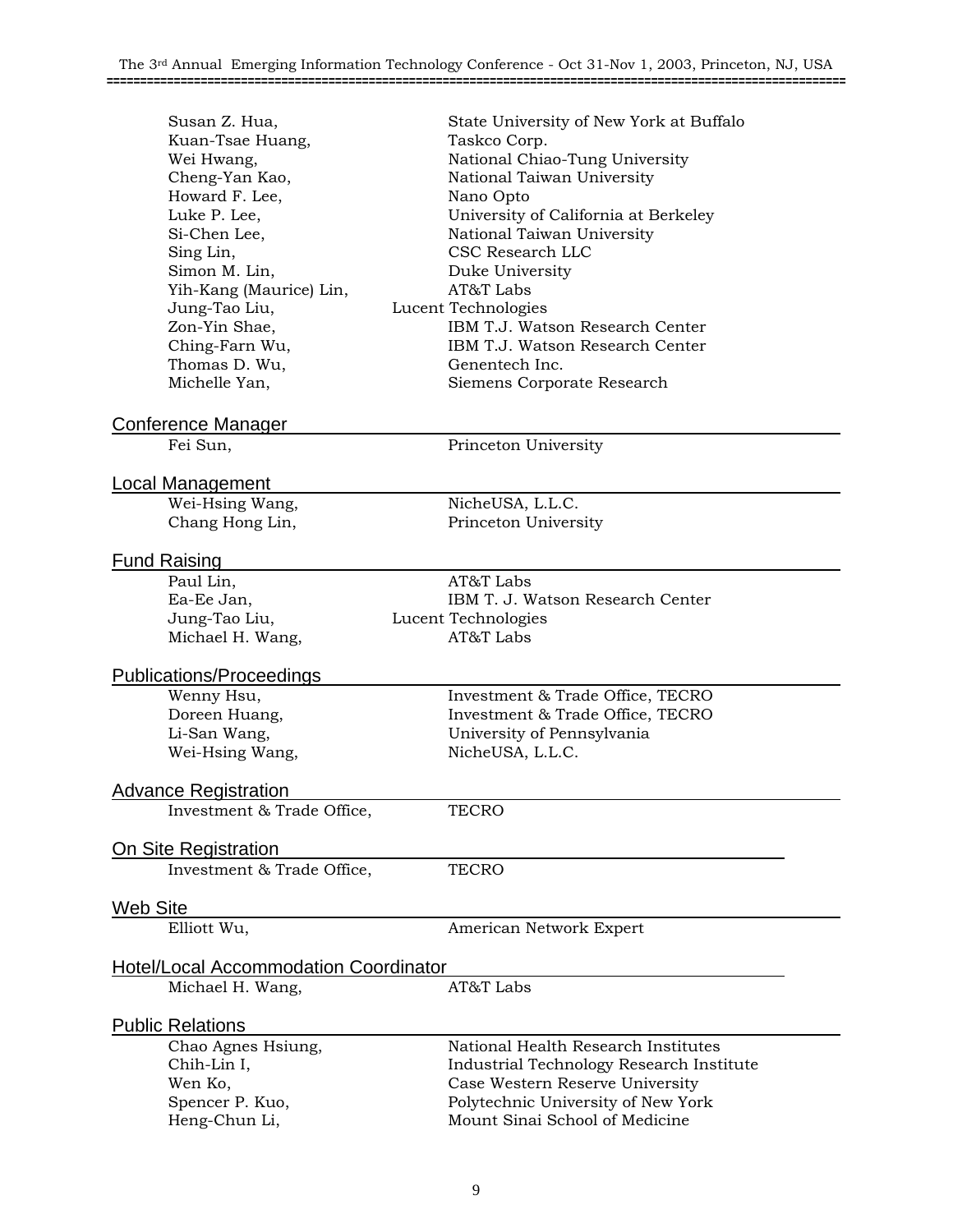Kevin Lu, Telcordia Technologies Stella Kuei-Ann Wen, National Chiao-Tung University

#### Members at Large

Liang-Gee Chen, National Taiwan University Powen Hsu, National Taiwan University Yarsun Hsu, National Tsing Hua University Tony A.-N. Kong, Rutgers University Sy-Yen Kuo, National Taiwan University Wei-Li Lee, Princeton University Zheng Li, Brookhaven National Lab Beth Lin, Brookhaven National Lab Chia J (Charlie) Liu, AT&T Labs Yung S. Liu, Industrial Technology Research Institute Soo-Chang Pei, National Taiwan University Hong Shi, Fashion River Yu-Chong Tai, California Institute of Technology Norman Tien, University of California at Davis Chang-Jia Wang, Lucent Technologies Li-Kong Wang, Fudan University H.S. Philip Wong, **IBM T. J. Watson Research Center** Stanislaus Wong, Brookhaven National Lab Chung-Yu (Peter) Wu, National Chiao-Tung University Chuan-Jian Zhong, State University of New York at Binghamton Ruhong Zhou, **IBM T. J. Watson Research Center** 

#### Honary Advisory Board

Jeane Chen, Kintera Inc. Hsin-Kuo Kan, and AT&T Labs Chung-Shu Yang, AT&T Labs Hwa-Nien Yu, and a cademia Sinica

Jen-Yao Chung, IBM T. J. Watson Research Center Arding Hsu, The Siemens Technology-To-Business Center Shing-Fu Hsueh, West Windsor Township, New Jersey Jay Kuo, University of Southern California Ferng-Ching Lin, Institute for Information Industry Ya-Qin Zhang, Microsoft Research Asia

#### Advisory Board

**Chair:** Shih-Fu Chang, Columbia University **Treasurer:** Michael H. Wang,  $AT&T$  Labs Tsu-Han Chen, Carnegie Mellon University Yaw-Nan Chen, Science Division, TECRO Sun-Yuan Kung, Princeton University Ruby Lee, Princeton University Si-Chen Lee, National Taiwan University Mow S. Lin, Sandy Brookhaven National Lab Shih-Ping Liou, Siemens Corporate Research

**Vice Chair:** Chung-Sheng Li, **IBM T. J. Watson Research Cennter** Chun-Yen Chang, The Mational Chiao-Tung University Rong Chang, **IBM T. J. Watson Research Center** Wen-Tsuen Chen, Natioanl Tsing Hua University Wei Hwang, The Mational Chiao-Tung University Lurng-Kuo Liu, **IBM T. J. Watson Research Center**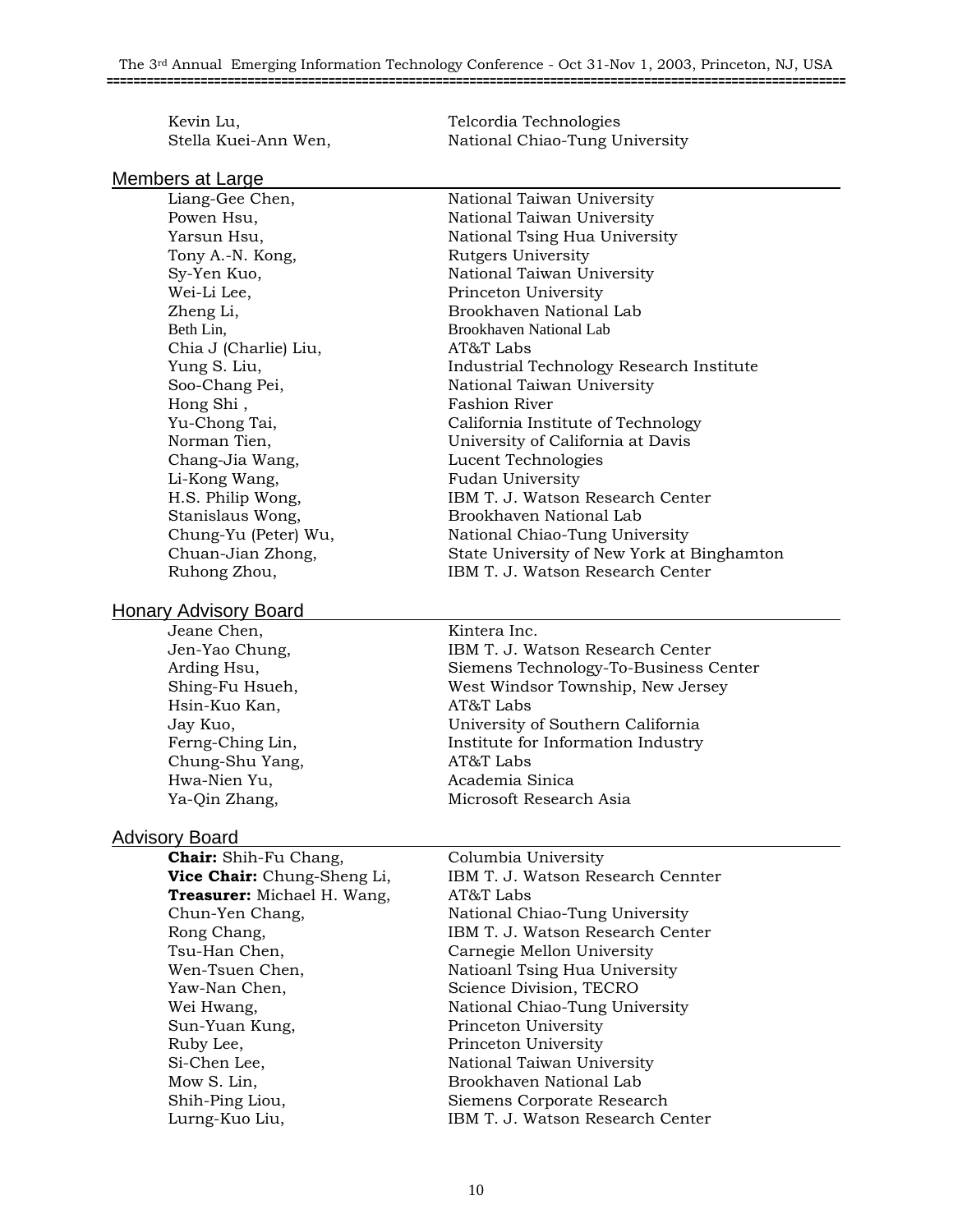Kevin Lu, Telcordia Technologies Chintay Shih, Industrial Technology Research Institute Jhing-Fa Wang, National Cheng Kung University Cathy H. Wu, Georgetown University Medical Center<br>Henry C. Yang, Kanada Investment & Trade Office, TECRO Investment & Trade Office, TECRO

#### **Website**

http://www.eitc.org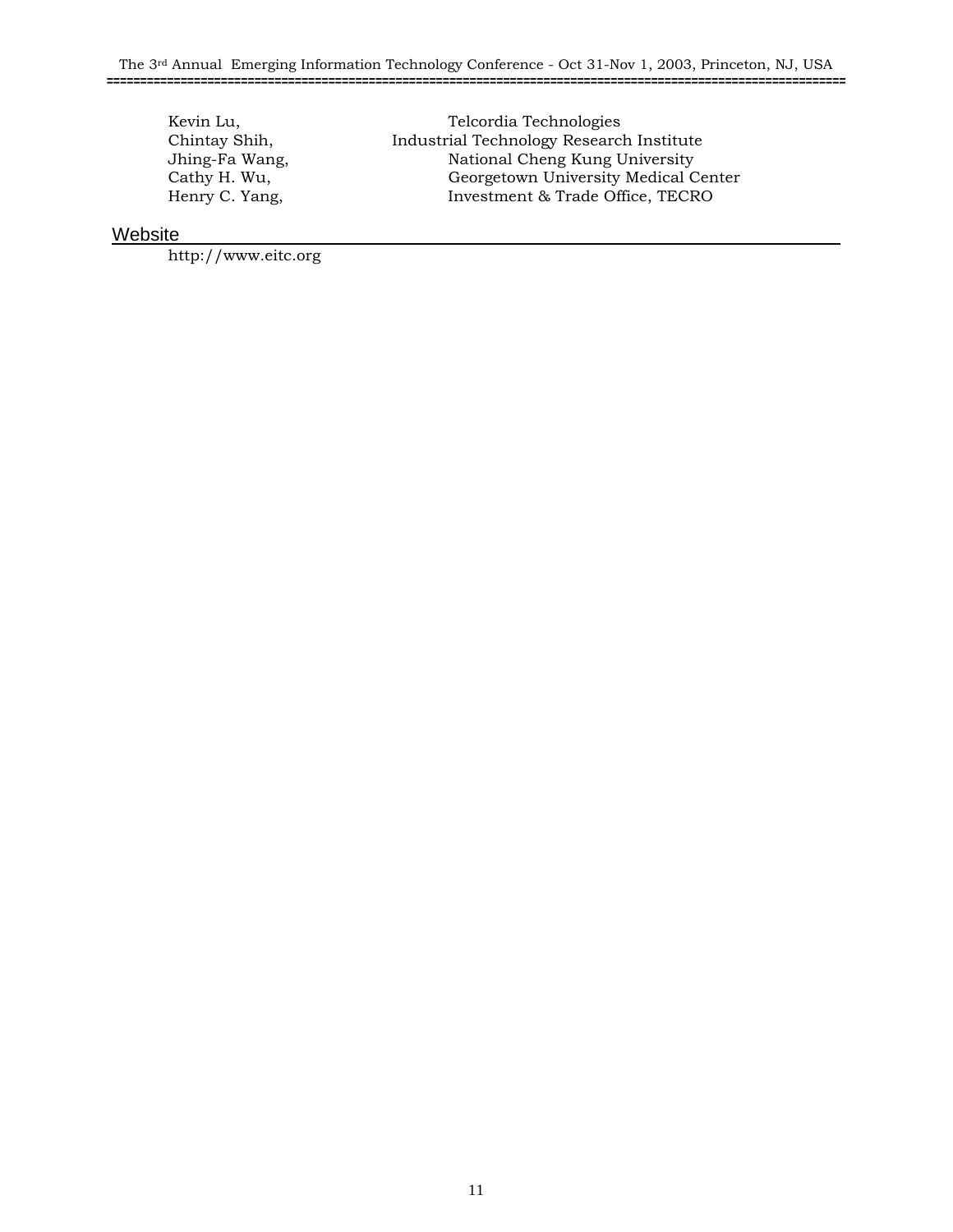## Conference Program

|                               | October 31, 2003 (Friday)                                                           | November 1, 2003 (Saturday)                                                                |  |
|-------------------------------|-------------------------------------------------------------------------------------|--------------------------------------------------------------------------------------------|--|
| 08:00 AM<br>to<br>09:00AM     | Registration                                                                        | Registration                                                                               |  |
| 09:00 AM<br>to<br>09:50 AM    | <b>Opening Remarks</b>                                                              | <b>Opening Remarks</b>                                                                     |  |
| 09:50 AM<br>to<br>10:50 AM    | P1 - Plenary Session I:<br>Nanotechnology                                           | P3 - Plenary Session III: System-on-<br>Chip                                               |  |
| 10 Minutes                    | <b>Break</b>                                                                        | <b>Break</b>                                                                               |  |
| 11:00 AM<br>to<br>12:20 PM    | P2 - Plenary Session II:<br><b>MEMS</b>                                             | P4 - Plenary Session IV:<br><b>Bioinformatics</b>                                          |  |
| 12:30 PM<br>to<br>02:00 PM    | Luncheon                                                                            | Luncheon                                                                                   |  |
|                               | T1 - Technical Session 1:<br>Nanotechnology (I)                                     | T11 - Technical Session 11: System-<br>on-Chip (III)                                       |  |
|                               | T2 - Technical Session 2:<br>MEMS (I)                                               | T12 - Technical Session 12:<br><b>Bioinformatics (III)</b>                                 |  |
| (Parallel)<br>02:00 PM<br>to  | T <sub>3</sub> – Technical Session 3:<br>System-on-Chip (I)                         | T13 - Technical Session 13:<br>C4I (III): Multi-Service<br>Communications                  |  |
| 03:45 PM                      | T4 - Technical Session 4:<br><b>Bioinformatics (I)</b>                              | T14 - Technical Session 14:<br>C4I (IV): Information and<br><b>Knowledge Management</b>    |  |
|                               | T5 - Technical Session 5:<br>C4I (I): IT and Business<br><b>Process Outsourcing</b> |                                                                                            |  |
| <b>30 Minutes</b>             | <b>Break</b>                                                                        | <b>Break</b>                                                                               |  |
|                               | T6 - Technical Session 6:<br>Nanotechnology (II)                                    | T15 - Technical Session 15: System-<br>on-Chip (IV)                                        |  |
|                               | T7 - Technical Session 7:<br><b>MEMS (II)</b>                                       | T16 - Technical Session 16:<br><b>Bioinformatics (IV)</b>                                  |  |
| (Parallel)<br>$4:15$ PM<br>to | T8 - Technical Session 8:<br>System-on-Chip (II)                                    | T17 - Technical Session 17:<br>C4I (V) : Ubiquitous<br><b>Communications and Computing</b> |  |
| 6:00 PM                       | T9 - Technical Session 9:<br><b>Bioinformatics (II)</b>                             | T18 - Technical Session 18:<br>C4I (VI): Human-Computer<br>Integration                     |  |
|                               | T10 - Technical Session 10:<br>C4I (II): On Demand<br><b>Computing Technologies</b> |                                                                                            |  |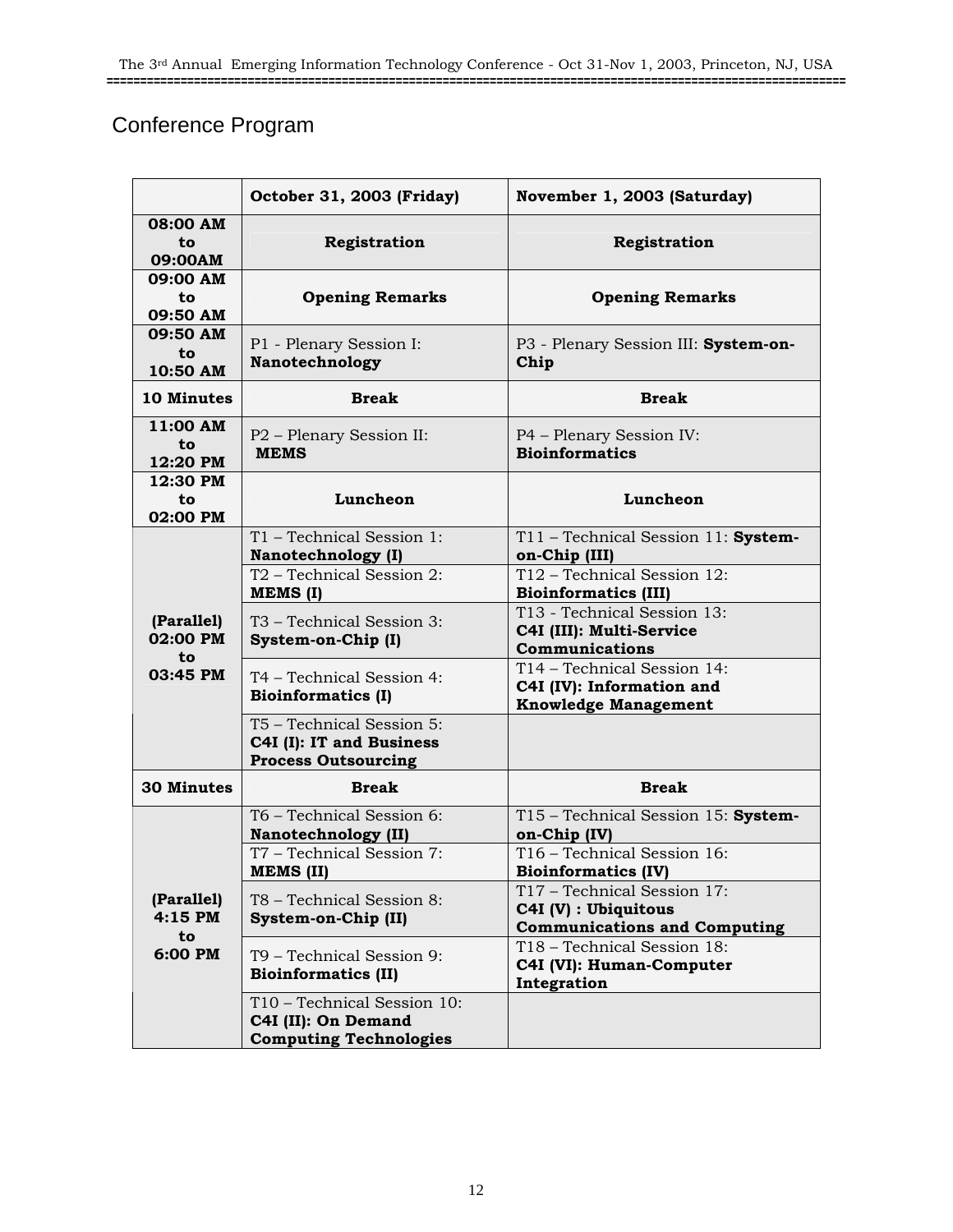#### *Day 1 (October 31, 2003)*

#### **08:00-09:00 AM Registration**

#### **09:00-09:50 AM Opening Remarks**

Conference Organizer: Sun-Yuan Kung, Princeton University Conference Chair: Chintay Shih, Industrial Technology Research Institute (ITRI)

Keynote Speaker:

"Transition of IT Industry in Taiwan" Chintay Shih, Industrial Technology Research Institute (ITRI)

#### **09:50-10:50 AM P1 - Plenary Session I: Nanotechnology**

Chair: Chi-Chang Kao, Brookhaven National Lab

 "High Temperature Operation (~240 K) of InAs/GaAs and Silicon-Germanium Quantum Dot Infrared Photodetectors (QDIP)"

Si-Chen Lee, National Taiwan University "DOE's Nanoscale Science Research Centers" Robert Hwang, Brookhaven National Lab

#### **10:50-11:00 AM Break**

#### **11:00 AM-12:20 PM P2 – Plenary Session II: MEMS**

Chair: Darrin J. Young, Case Western Reserve University

"Nano- and Microscale BioPOEMS" Luke P. Lee, University of California at Berkeley "Integration of a Microsystem for Chemical and Biological Sensing" Chung-Chiun Liu, Case Western Reserve University "Optical MEMS at Micro and Nano Scale" Ming C. Wu, University of California at Los Angeles

#### **12:30-02:00 PM Luncheon**

#### **02:00-03:45 PM Parallel Technical Sessions**

#### **T1 – Technical Session 1: Nanotechnology (I)**

| Chairs: | Si-Chen Lee, National Taiwan University                              |
|---------|----------------------------------------------------------------------|
|         | Howard F. Lee, NanoOpto                                              |
|         |                                                                      |
|         | "Towards Enabling Materials Design for Low-Cost Plastic Transistors" |
|         | Beng Ong, Xerox Research Centre of Canada                            |

"Magnetic Nanoparticle Arrays for Information Technology Applications" Shouheng Sun, IBM T. J. Watson Research Center

"Nanoscale Functionalization Strategies"

Stanislaus Wong, Brookhaven National Lab Jim Wang, NanoOpto

#### **T2 – Technical Session 2: MEMS (I)**

Chair: Luke P. Lee, University of California at Berkeley

"Integration of MEMS and Planar Waveguide Technologies for Lightwave Switching" Ho Bun Chan, Lucent Technologies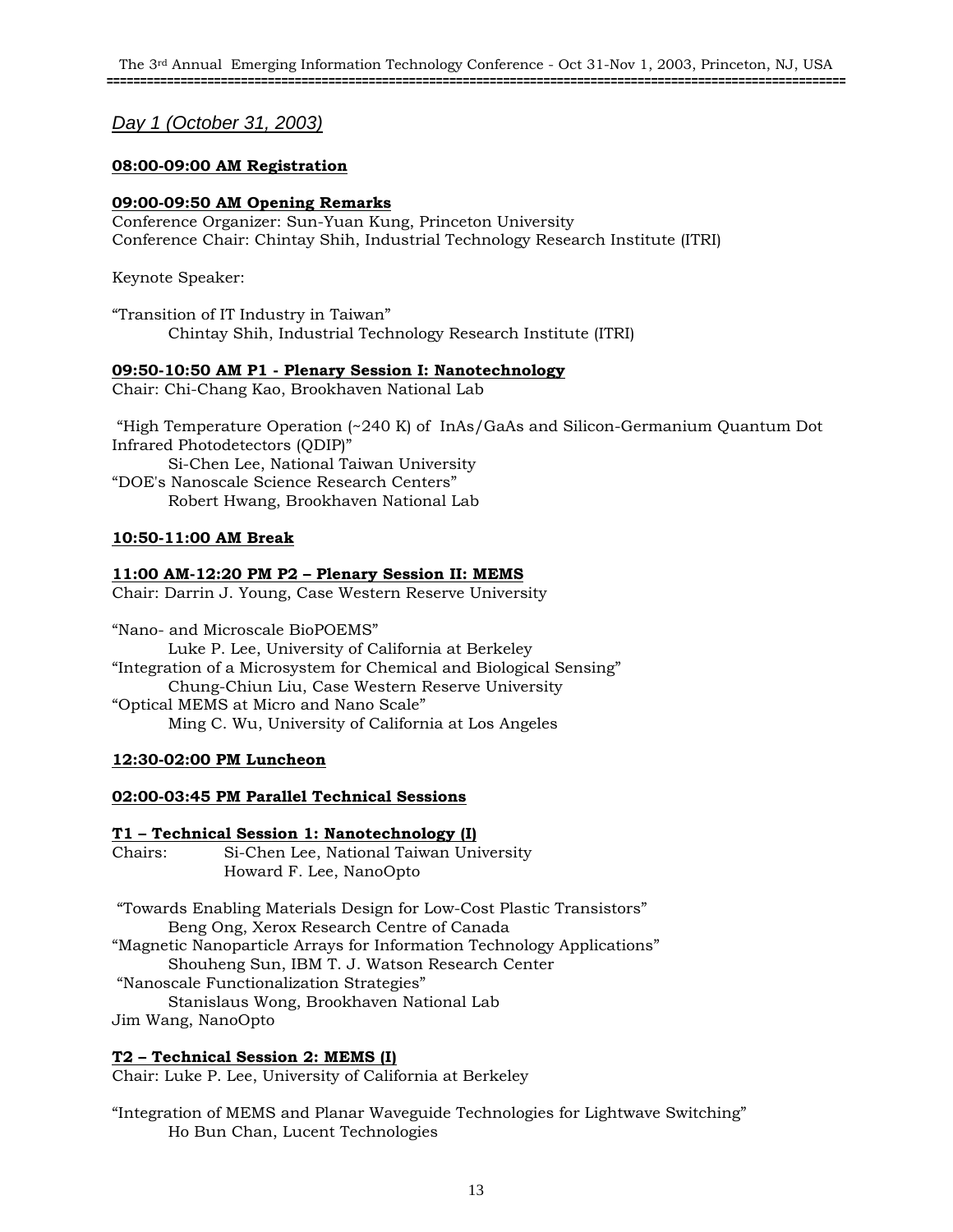"A Micromachined Touch-Mode Tunable Capacitor for Wireless Communications" Darrin J. Young, Case Western Reserve University

"Development of High Fill-factor Micromirror Scanners for Adaptive Optics" Veljko Milanovic, Adriatic Research Institute

#### **T3 – Technical Session 3: System-on-Chip (I)**

Chair: Wei Hwang, National Chiao-Tung University

"Some Challenges for Low-Power System-On-a-Chip"

Suhwan Kim, IBM T. J. Watson Research Center

"Power Management for nano-CMOS System-on-Chip Designs: the Problem, the Trend, and the Solution"

Herming Chiueh and Wei Hwang, National Chiao-Tung University "CoMoC (Communication on a Chip): A Systematic Approach to Solve On-Chip Global Communication Problem in SoC"

Yu-Hen Hu, University of Wisconsin at Madison

"Si-Based RF SoC/SoP For Wireless Communication"

Chien-Nan Kuo and Yu-Ting Cheng, National Chiao-Tung University

#### **T4 – Technical Session 4: Bioinformatics (I)**

Chair: Cheng-Yan Kao, National Taiwan University Room: 008

Thomas Wu, Genentech

Ying Xu, University of Georgia "Distance-Based Genome Rearrangement Phylogeny" Li-San Wang, University of Pennsylvania "ArrayTrack – Supporting Toxicogenomic Research at the FDA's National Center for Toxicological Research (NCTR)" Weida Tong, NCTR, FDA

## **T5 – Technical Session 5 (Panel): C4I (I): IT and Business Process Outsourcing**

Chair: Kuan-Tsae Huang, Taskco Corp.

Deng Chyan Chen, Institute for Information Industry (III) Hsin-Kuo Kan, AT&T Labs Chintay Shih, Industrial Technology Research Institute (ITRI) Ko-Yang Wang, IBM Global Services Chung-Shu Yang, AT&T Labs

#### **03:45-04:15 PM Break**

#### **04:15-06:00 PM Parallel Technical Sessions**

#### **T6 – Technical Session 6: Nanotechnology (II)**

Chairs: Benjamin Chu, State University of New York at Stony Brook Benjamin S. Hsiao, State University of New York at Stony Brook

"The Abnormal Densities of Poly(L-lactic) Acid and Its Implication on Primary Nucleation" Jing Wu, New Jersey Institute of Technology

"Self-Assembly of a Novel Asymmetrical Bolaamphiphile: Acidic Sophorolipid Molecules"

Shiquin Zhou, College of Staten Island and the Graduate Center, the City University of New York

"Nanostructured Materials for Advanced Sensor Technology" Chuan-Jian Zhong, State University of New York at Binghamton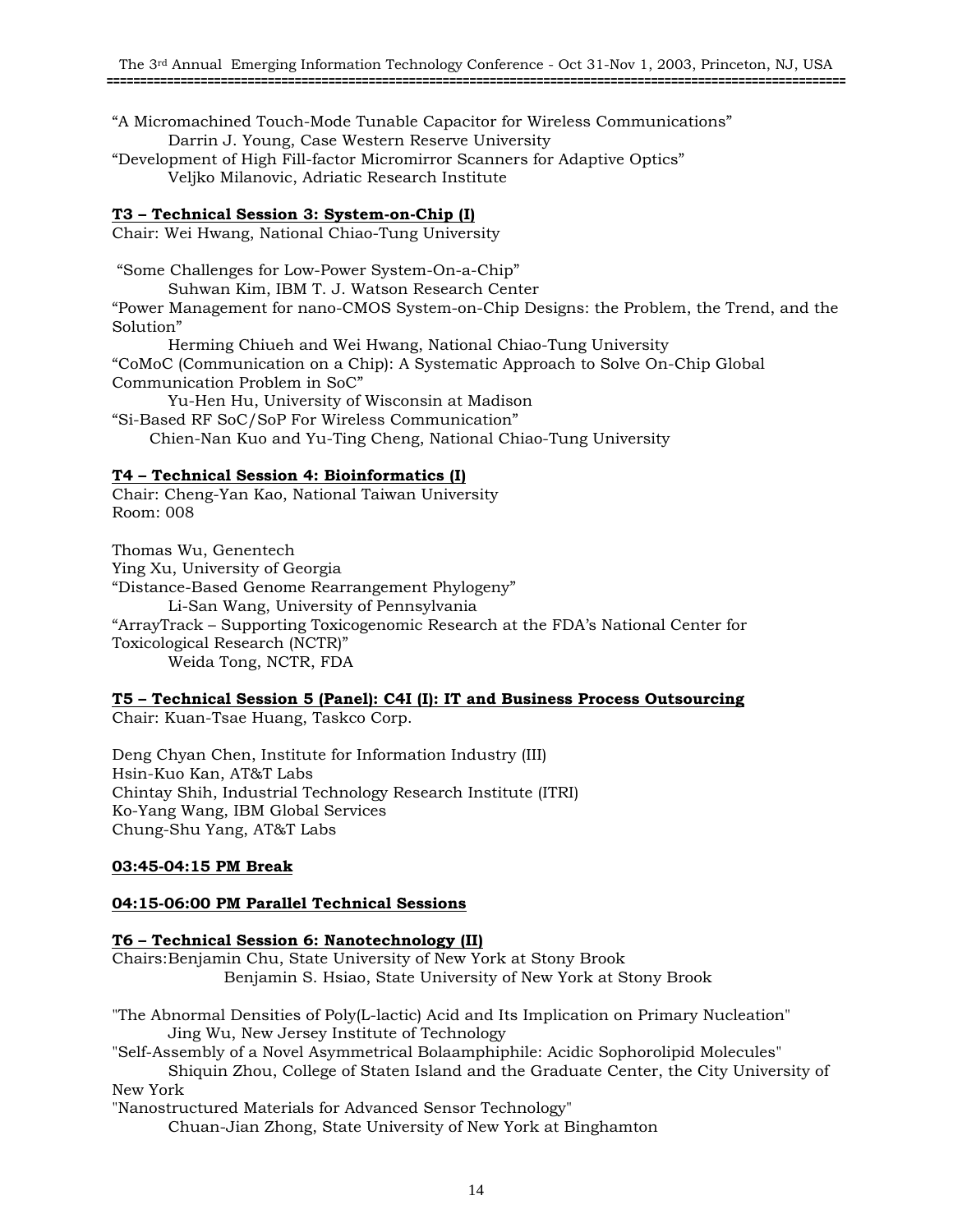"Crystallization in Nano-Confinement Cylinder and Double Gyroid Environments" Lei Zhu, the University of Connecticut

"New Nanoparticle Catalysts For Fuel Cells"

Jin Luo, State University of New York at Binghamton

"Hierarchical assembly of a Series of Rod-Coil Block Copolymers: Supramolecular LC Phase in Nanoenviroment"

Christopher Y. Li, Drexel University

#### **T7 – Technical Session 7: MEMS (II)**

Chair: Susan Z. Hua, State University of New York at Buffalo

"Magnetic Colloids: From Nanostructures to Complex Systems" Weili Luo, University of Central Florida "Design and Microfabrication of Bio-AFM Cantilevers/Tips"

Xiaoyu Yang, Novascan Technologies, Inc "Sequential Electrolytic Bubble-Based Micro-Pump"

Susan Z. Hua, State University of New York at Buffalo

#### **T8 – Technical Session 8: System-on-Chip (II)**

Chair: Yu-Hen Hu, University of Wisconsin at Madison

 "Baseband Signal Processing IC for Wireless Communication Systems" Tzi-Dar Chiueh, National Taiwan University "Characterization of Logic Circuit Techniques for High Leakage CMOS Technologies" Phillip Chin, Charles Zukowski, Columbia University, and

George Gristede, IBM T.J. Watson Research Center

"A Formal Verification Platform for SoC" Pao-Ann Hsiung, National Chung-Cheng University

#### **T9 – Technical Session 9: Bioinformatics (II)**

Chair: Thomas D. Wu, Genentech Inc.

"Medical Genomics and Genome Medicine: a computational practice"

Simon Lin, Duke University "Normalization for cDNA Microarray Experiments having many Differentially Expressed Genes" I-Shou Chang, National Health Research Institutes (NHRI) Ben Hui Liu, Bio-Informatics Group, Inc

Xiaole Liu, Harvard University

#### **T10 – Technical Session 10: C4I (II): On Demand Computing Technologies**

Chair: C. Eric Wu, IBM T.J. Watson Research Center

"IBM On-Demand Computing"

Tan Lu, IBM On Demand Systems Environment

"Proactive and Autonomic Computing: A Software-enabling Platform for the Enterprise" Andy Lean, Sequoia Broadband, Inc.

"On-Demand Business Collaboration "

Tian Chao, IBM T.J. Watson Research Center

"On-Demand Business Process Monitoring & Management" Jun-Jang Jeng, IBM T.J. Watson Research Center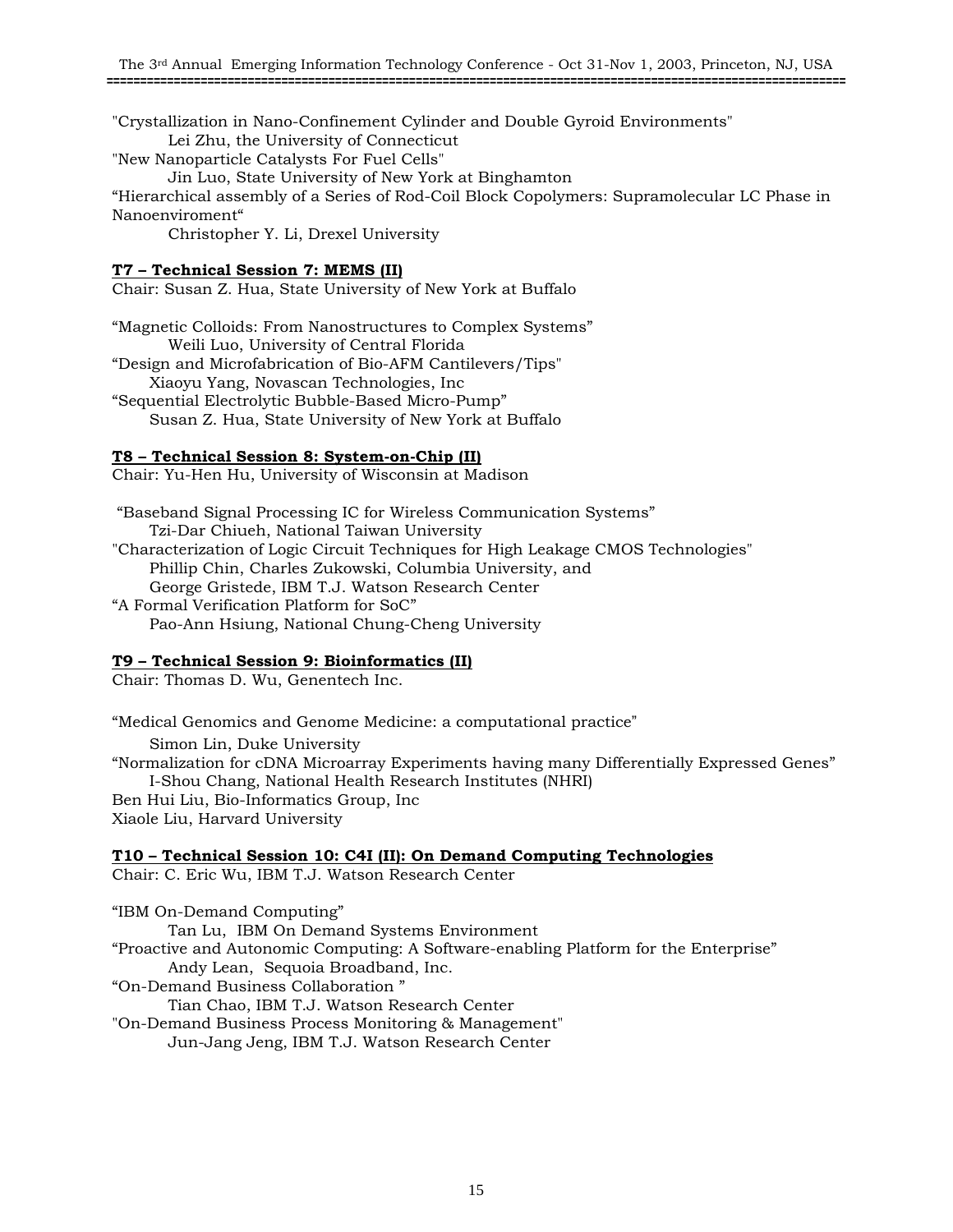#### *Day 2 (November 1, 2003)*

#### **08:00-09:00 AM Registration**

#### **09:00-09:50 AM Opening Remarks**

Conference Organizer: Tsu-Han Chen, Carnegie Mellon University Conference Chair: Ruby Lee, Princeton University

Keynote Speaker:

"Architecture for Cyber Security" Ruby Lee, Princeton University

#### **09:50-10:50 AM P3 - Plenary Session III: System-on-Chip**

Chair: Howard Chen, IBM T. J. Watson Research Center

Tsu-Han Chen, Carnegie Mellon University "System-on-a-chip Synthesis" Niraj Jha, Princeton University

#### **10:50-11:00 AM Break**

#### **11:00 AM-12:20 PM P4 – Plenary Session IV: Bioinformatics**

Chair: Sue-Jane Wang, Food and Drug Administration

"Large-Scale Phylogenetic Reconstruction" Tandy Warnow, University of Pennsylvania "Bioinformatics and Pattern Discovery at IBM" Dan Platt, IBM T. J. Watson Research Center "A Regulatory Perspective of Bioinformatics Data Generated for Pharmacogenomics and Pharmacogenetics Studies" Sue-Jane Wang and Larry Lesko, Food and Drug Administration

#### **12:30-2:00 PM Luncheon**

#### **02:00-03:45 PM Parallel Technical Sessions**

#### **T11 – Technical Session 11: System-on-Chip (III)**

Chair: Sao-Jie Chen, National Taiwan University

"Overview of NTU SOC Center"

Sy-Yen Kuo, National Taiwan University "PowerHerd: A Distributed Scheme for Dynamically Satisfying Peak Power Constraints in Interconnection Networks"

Li Shang, Princeton University

"Design and Implementation of a Parallel Processor IC for Job Shop Scheduling"

Kuan-Hung Chen, Tzi-Dar Chiueh, Shi-Chung Chang, National Taiwan University, and Peter Luh, University of Connecticut

#### **T12 – Technical Session 12: Bioinformatics (III)**

Chair: Clive E. Bowman, GlaxoSmithKline

"Impact of Genetic HAP Markers to Outcomes in Prospective Clinical Trials" Chuanbo Xu, Genaissance Pharmaceuticals, Inc.

"A Novel Way to Find the Most Discriminant Gene Sets on Microarray"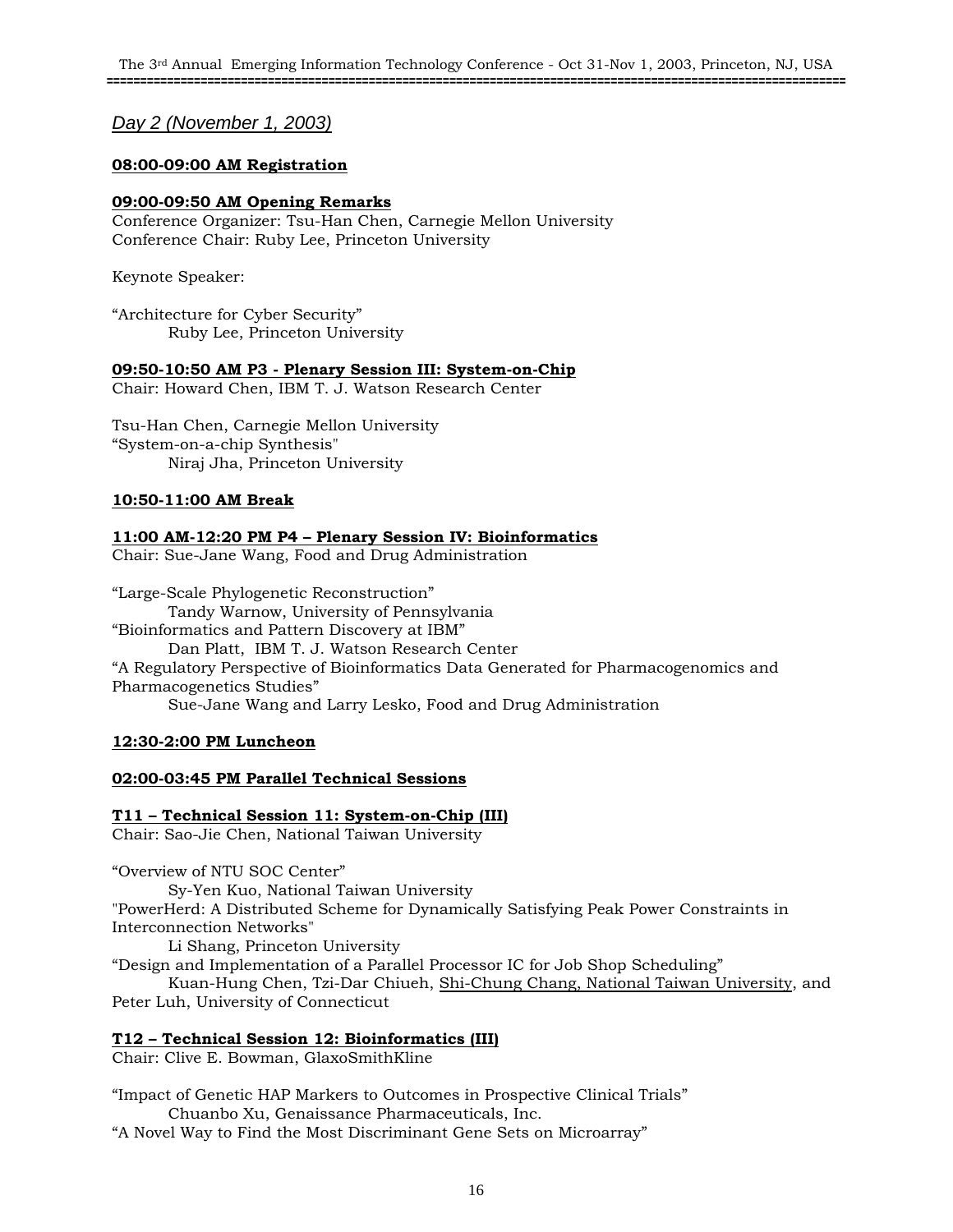Cheng-Yan Kao, National Taiwan University "A Novel Pattern Recognition for Microarray Data Analysis" Huixiao Hong, Bioinformatics Lab., NCTR, FDA Kim Zerba, Bristol-Myers Squibb Inc.

#### **T13 - Technical Session 13: C4I (III): Multi-Service Communications**

Chair: Yih-Kang (Maurice) Lin, AT&T Labs

"Network Convergence" Margaret Chiosi, AT&T Labs "Future Evolution in Local Access Technology and Telephony Services" Irwin Gerszberg, AT&T Labs "Autonomic Management of Multi-service Computing Utilities" Liana Fong, IBM T. J. Watson Research Center "Network based VPN Services – MPLS VPN" Luyuan Fang, AT&T Labs

#### **T14 – Technical Session 14: C4I (IV): Information and Knowledge Management**

Chair: Zon-Yin Shae, IBM T.J. Watson Research Center

"On Visual Similarity Based 3D Model Retrieval" Ming Ouhyoung, National Taiwan University "E-Commerce Value Chain Business Transformation" Jih-Shyr Yih, IBM T.J. Watson Research Center "From Information to Business Process Management" Shih-Ping Liou, Siemens Corporate Research "Privacy Protection on Information Management" Xuan Liu, IBM T.J. Watson Research Center

#### **03:45-04:15 PM Break**

#### **04:15-06:00 PM Parallel Technical Sessions**

#### **T15 – Technical Session 15: System-on-Chip (IV)**

Chair: Michael S. Hsiao, Virginia Tech.

"Low-Complexity/High-Speed Forward Error Correction Architecture for Optical Communications" Hanho Lee, University of Connecticut "Testing High-Frequency Serial Communication Interfaces in the SoCs" Jien-Chung Lo, University of Rhode Island "Constrained Transition Fault ATPG to Reduce Yield Loss in SOCs" Xiao Liu and Michael S. Hsiao, Virginia Tech. "Open Architecture ATE: Software Considerations" Yuhai Ma, Advantest America, Inc.

#### **T16 – Technical Session 16: Bioinformatics (IV)**

Chair: Simon M. Lin, Duke University

Tony Kong, Rutgers, The State University of New Jersey "An Integrated Bioinformatics Approach for Proteomic Expression Analysis of Clinical Samples and Its Application to Biomarker Discovery " Zhen Zhang, Johns Hopkins Medical Institute "UniMarker as a Fast Sequence Mapping and Genome Comparison Method" Ming-Jing Hwang, Institute of Biomedical Sciences, Academia Sinica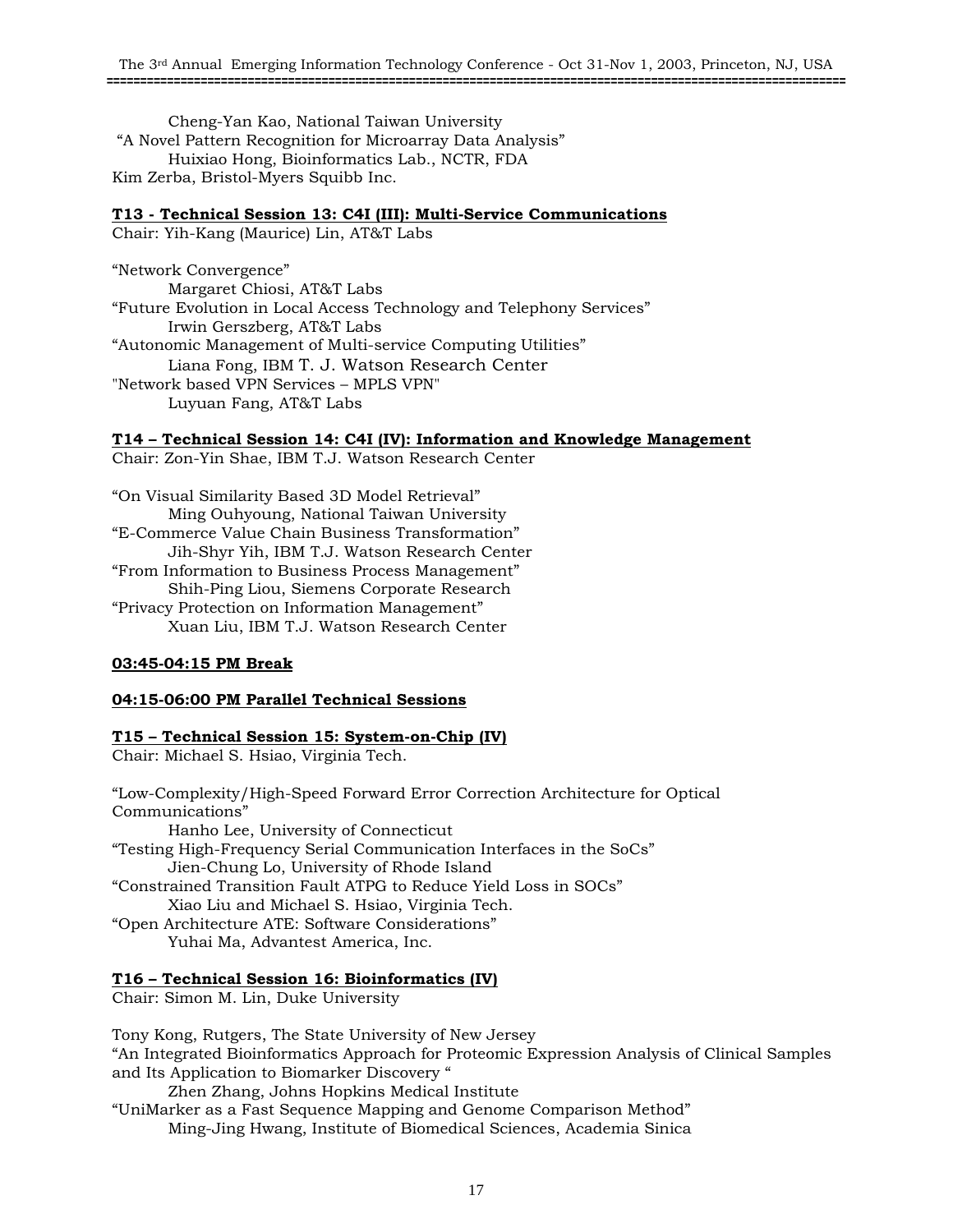"SNPs – from Technology to Application" Clive, E. Bowman, GlaxoSmithKline

#### **T17 – Technical Session 17: C4I (V) : Ubiquitous Communications and Computing**

Chairs: Sing Lin, CSC Research LLC Jung-Tao Liu, Lucent Technologies "Convergence of Communications" Anwar Siddiqui, Avaya "Wi-Fi Based Public Wireless LAN" Martin Eisenschmeid, AT&T Labs "Pervasive Computing Solutions" Paul Chou, IBM T.J. Watson Research Center "Mobile Media and Home Networking - Driving the Convergence of Computing and Communications" Heather Yu, Panasonic Research "Variable-Phase-Shift-Based RF-Baseband Codesign for MIMO Antenna Selection" Xinying Zhang, Princeton University

#### **T18 – Technical Session 18: C4I (VI): Human-Computer Integration**

Chair: Michelle Yan, Siemens Corporate Research

"What is the Next Big Thing after Search?" James Shaw, IBM T.J. Watson Research Center "Augmented Reality and Its Industrial Applications" Zhang Xiang, Siemens Corporate Research "Virtually Physical Whiteboards and Ink Instant Messaging" Zon-Yin Shae, IBM T.J. Watson Research Center "Machine Recognition of Human Faces" Wen-Yi Zhao, Sarnoff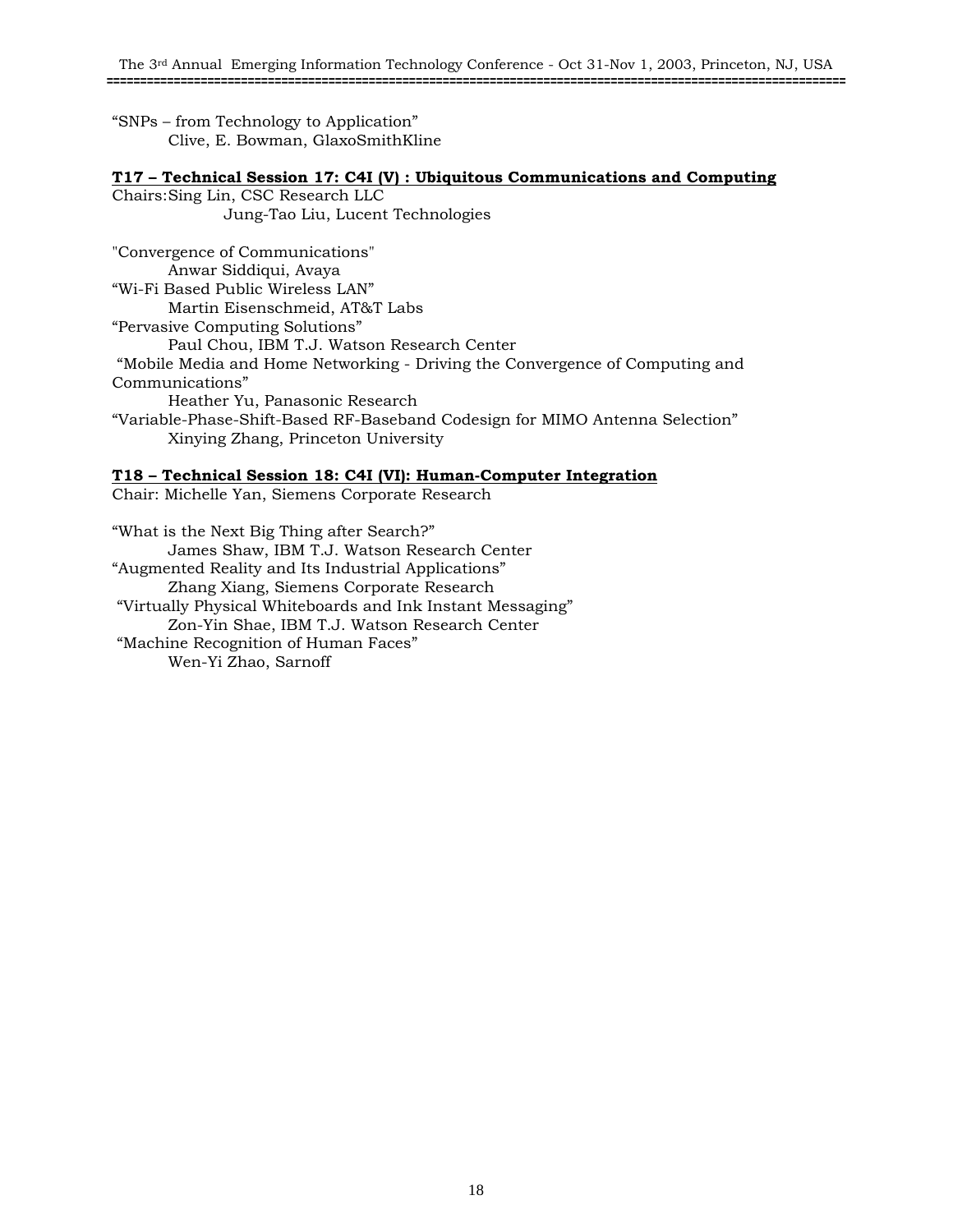## **Abstracts and Biographies**

#### *Conference Organizers*

#### **Sun-Yuan Kung**

Princeton University

#### BIOGRAPHY

Sun-Yuan Kung received his Ph.D. Degree in Electrical Engineering from Stanford University. Since 1987, he has been a Professor of Electrical Engineering at the Princeton University. In 1974, he was an Associate Engineer of Amdahl Corporation, Sunnyvale, CA. From 1977 to 1987, he was a Professor of Electrical Engineering-Systems of the University of Southern California, L.A. In 1984, he was a Visiting Professor of the Stanford University and the Delft University of Technology. In 1994 he was a Toshiba Chair Professor at Waseda University, Japan, and a Honorary Professor, Central China University of Science and Technology, China. In 2001, he was a Distinguished Chair of Multimedia Signal Processing, Hong Kong Polytechnic University, Hong Kong. His research interests include VLSI array processors, image/video/multimedia signal processing, neural networks for biometric and bioinformatic signal processing, and wireless digital communication.

Since 1990, he has served as an Editor-In-Chief of Journal of VLSI Signal Processing Systems. He was appointed as the first Associate Editor in VLSI Area (1984) and the first Associate Editor in Neural Network (1991) of the IEEE Transactions on Signal Processing. He served as a member of IEEE SPS (Signal Processing Society) Administration Committee (1989-1991). He was a founding member of IEEE-SPS Technical Committees (TC) on VLSI Signal Processing, TC on Neural Networks, and TC on Multimedia Signal Processing. He served as a founding member and General Chairman of various international conferences, including IEEE Workshops on VLSI Signal Processing, IEEE Workshops on Neural Networks and Signal Processing, IEEE Workshops on Multimedia Signal Processing, International Conference on Application Specific Array Processors, and International Computer Symposium.

Professor Kung has authored more than 300 technical publications. He has authored three books ``VLSI Array Processors'', (P-H, 1988) (with Russian and Chinese translations); ``Digital Neural Networks'', P-H, 1993; and ``Principal Component Neural Networks'', John-Wiley, 1996. He has edited numerous reference books, including: "VLSI and Modern Signal Processing," Prentice-Hall, 1985. (with Russian translation), ``VLSI Signal Processing, Vol.I&II (IEEE Press), ``Neural Networks for Signal Processing, Vol. I,II & III (IEEE Press), ``Multimedia Signal Processing, Vol. I (IEEE Press) and ``Systolic Arrays'', 1988, ``Application-Specific Array Processors, (IEEE Computer Society Press). He has recently co-edited a book on ``Multimedia Image and Video Processing'', CRC Press, 2001.

Dr. Kung is a Fellow of IEEE since 1988. He was the recipient of 1992 IEEE Signal Processing Society's Technical Achievement Award for his contributions on "parallel processing and neural network algorithms for signal processing". He was appointed as an IEEE-SP Distinguished Lecturer in 1994. He received 1996 IEEE Signal Processing Society's Best Paper Award for his publication on principal component neural networks. He was a recipient of the IEEE Third Millennium Medal in 2000.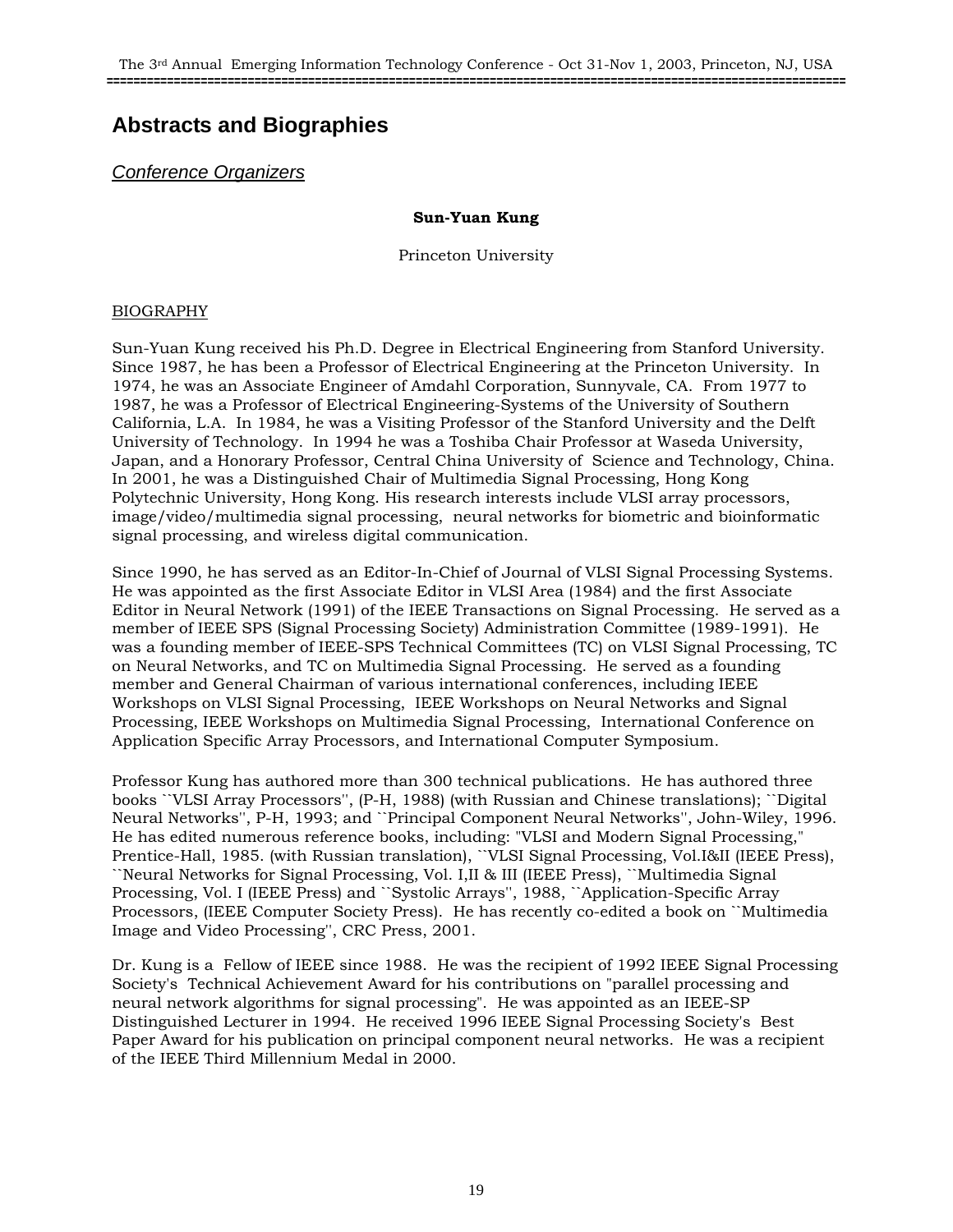#### *Conference Organizers*

#### **Tsuhan Chen**

Director, ITRI Lab at CMU Professor, Electrical and Computer Engineering Carnegie Mellon University Pittsburgh, PA 15213, USA Tel: 412-268-7536 Fax: 412-268-3890 Email: tsuhan@cmu.edu

#### BIOGRAPHY

Tsuhan Chen has been with the Department of Electrical and Computer Engineering, Carnegie Mellon University, Pittsburgh, Pennsylvania, since October 1997, where he is now a Professor. He directs the Advanced Multimedia Processing Laboratory, striving to turn multimedia technologies from science fiction into reality. He also established and is the current director of the "ITRI Lab at CMU," a collaborative research laboratory sponsored by Industrial Technology Research Institute (ITRI), at one million dollars a year, with research focus on System-on-Chip (SoC) and multimedia/security applications. His research interests include multimedia signal processing and communication, implementation of multimedia systems, multimodal biometrics, audio-visual interaction, pattern recognition, computer vision and computer graphics, bioinformatics, and building collaborative virtual environments. From August 1993 to October 1997, he worked in the Visual Communications Research Department, AT&T Bell Laboratories, Holmdel, New Jersey, and later at AT&T Labs-Research, Red Bank, New Jersey, as a senior technical staff member and then a principle technical staff member.

Tsuhan helped create the Technical Committee on Multimedia Signal Processing, as the founding chair, and the Multimedia Signal Processing Workshop, both in the IEEE Signal Processing Society. His endeavor later evolved into the founding of the IEEE Transactions on Multimedia and the IEEE International Conference on Multimedia and Expo, both joining the efforts of multiple IEEE societies. He is appointed the Editor-in-Chief for IEEE Transactions on Multimedia for 2002-2004.

Before serving as the Editor-in-Chief for IEEE Transactions on Multimedia, he also served in the Editorial Board of IEEE Signal Processing Magazine and as Associate Editor for IEEE Trans. on Circuits and Systems for Video Technology, IEEE Trans. on Image Processing, IEEE Trans. on Signal Processing, and IEEE Trans. on Multimedia. He has co-edited a book titled Advances in Multimedia: Systems, Standards, and Networks.

Tsuhan received the B.S. degree in electrical engineering from the National Taiwan University in 1987, and the M.S. and Ph.D. degrees in electrical engineering from the California Institute of Technology, Pasadena, California, in 1990 and 1993, respectively. He received the Charles Wilts Prize for outstanding independent research in Electrical Engineering leading to a Ph.D. degree at the California Institute of Technology. He has published more than a hundred of technical papers and holds fifteen U.S. patents. He is a recipient of the National Science Foundation CAREER Award, titled "Multimodal and Multimedia Signal Processing," from 2000 to 2003.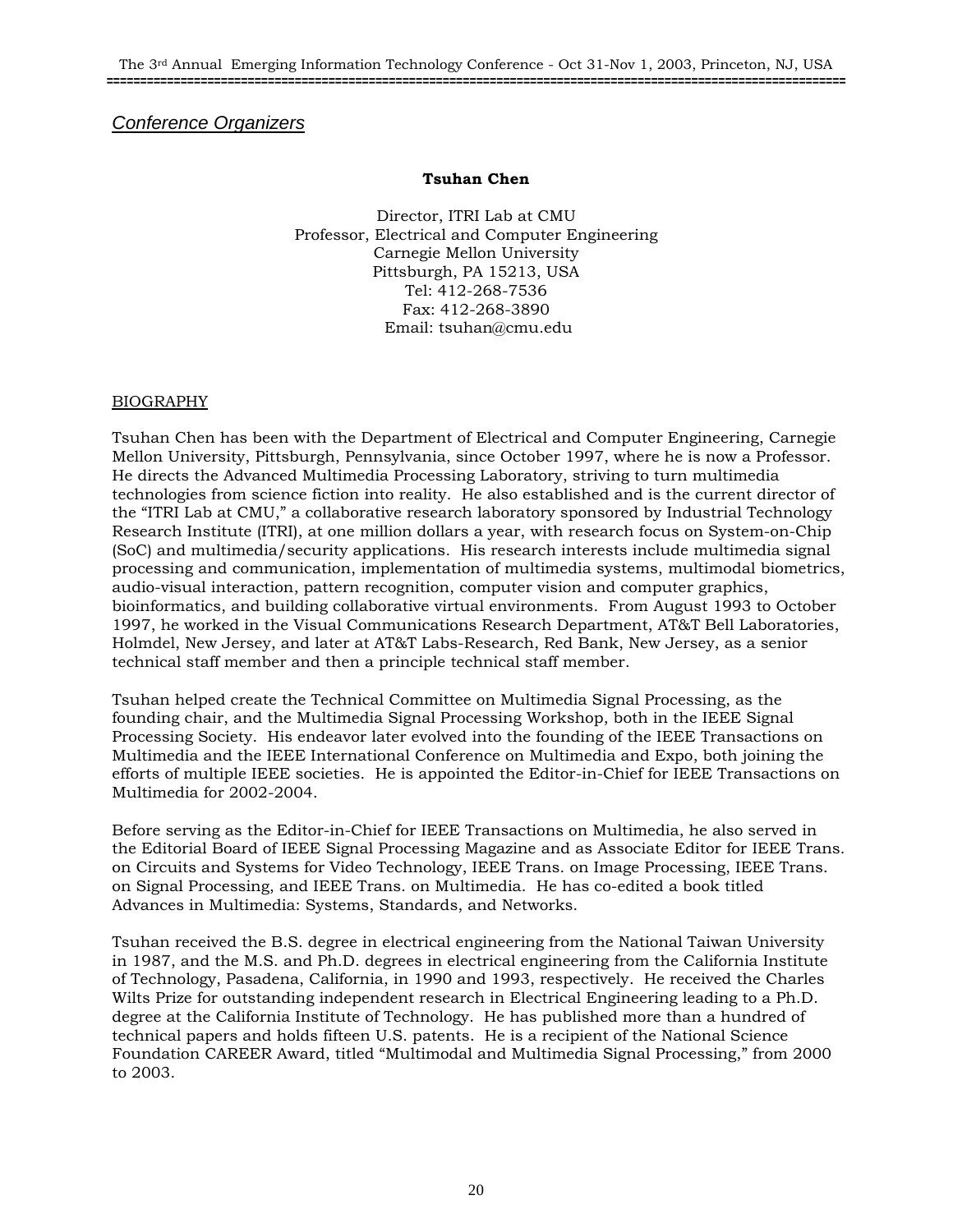### *Conference Chairs*

#### **Chintay Shih**

Industrial Technology Research Institute Bldg.51,195 Sec.4, Chung Hsing Rd. Chutung, Hsinchu, Taiwan, ROC Email: ctshih@itri.org.tw

#### BIOGRAPHY



#### **Education:**

| Ph.D.<br>M.S.<br>B.S. | Electrical Engineering, Princeton University<br>Management, Stanford University<br>Electrical Engineering, National Taiwan Univ. | 1975<br>1985<br>1968 |
|-----------------------|----------------------------------------------------------------------------------------------------------------------------------|----------------------|
| <b>Experience:</b>    |                                                                                                                                  |                      |
|                       | President of ITRI                                                                                                                | $1994 - 2003$        |
|                       | Vice President of ITRI                                                                                                           | $1989 - 1994$        |
|                       | VP & General Director of ERSO/ITRI                                                                                               | $1984 - 1989$        |
|                       | Engineer Manager, Plant Manager of IC Center, Deputy<br>General Director of ERSO/ITRI                                            | $1976 - 1984$        |
|                       | Senior Engineer, Burroughts, USA                                                                                                 | $1974 - 1976$        |

#### **Current Position**

| Special Advisor of ITRI | 2003 |
|-------------------------|------|
|-------------------------|------|

#### **Recent advisory positions:**

Science &Technology Advisor of the Executive Yuan since 1998 Chairman of the Asia Pacific Intellectural Property Association since 1997 President of Chinese Business Incubation Association since 2003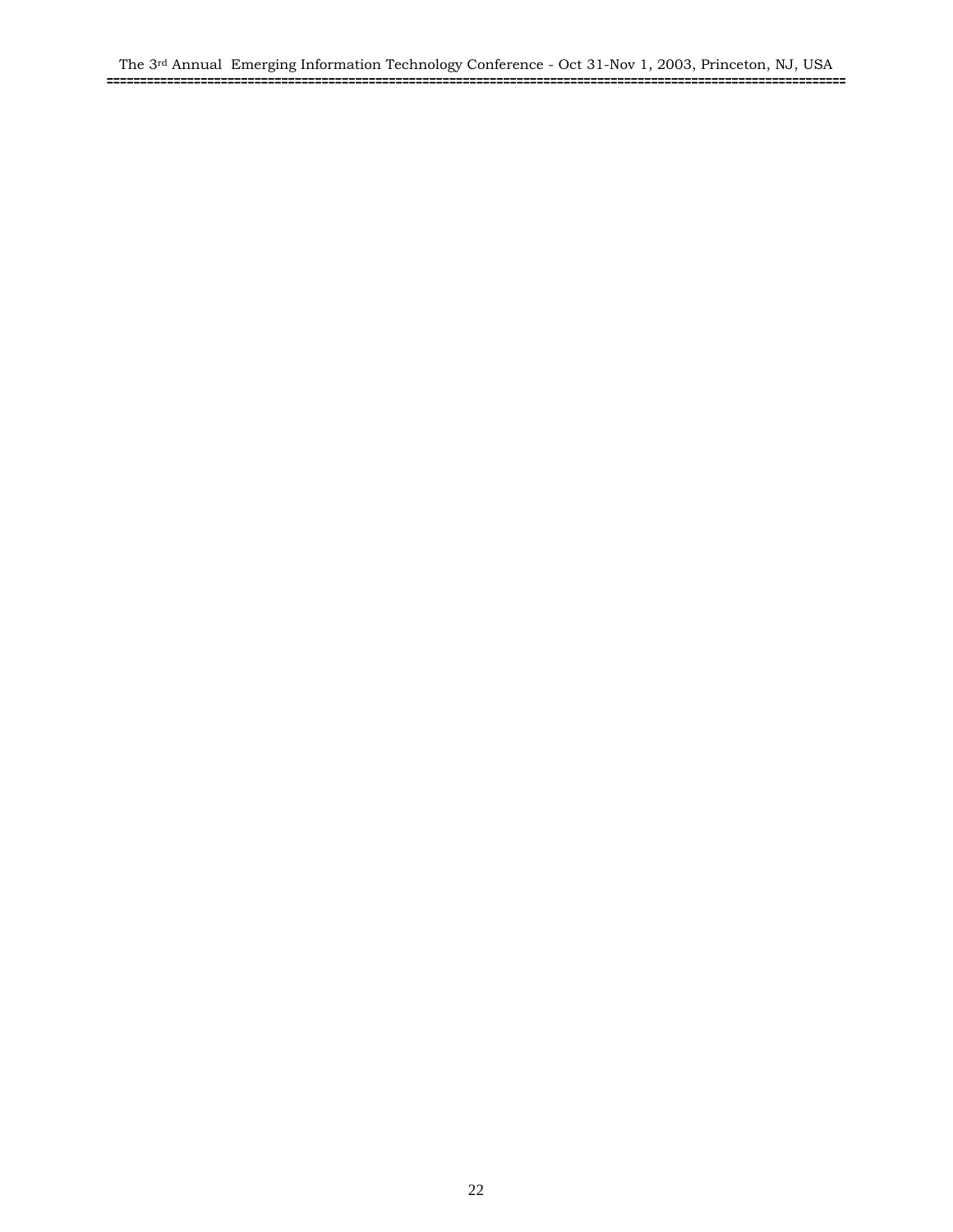#### *Conference Chairs*

#### **Ruby Lee**

Princeton University

#### BIOGRAPHY

**Professor Ruby B. Lee** is the Forrest G. Hamrick Professor of Engineering and Professor of Electrical Engineering at Princeton University, with an affiliated appointment in the Computer Science department. She is the director of the Princeton Architecture Laboratory for Multimedia and Security (PALMS). Her current research is in designing security architecture at both the global GRID architecture level and the core processor architecture level. She has also designed PLX, a very fast, tiny, multimedia-capable processor for information appliances, and her students are continuing to improve the PLX test-bed for processor architecture research, education and automatic synthesis. Her group explores the design of security features that can be integrated into microprocessors, application-specific instruction processors (ASIPs) and system-on-chips (SOCs). Her research also includes architecture for very high-performance microprocessors and supercomputers on a chip. Prof. Lee teaches an undergraduate course in "Cyber Security" and a graduate course in "Processor Architectures for New Paradigms."

Prior to joining the Princeton faculty in 1998, Dr. Lee served as chief architect at Hewlett-Packard, responsible at different times for processor architecture, multimedia architecture and security architecture for e-commerce and extended enterprises. She was a key architect in the initial definition and the evolution of the PA-RISC processor architecture used in HP servers and workstations. She was the technical lead in the first CMOS PA-RISC microprocessor. As chief architect for HP's multimedia architecture team, Dr. Lee led an inter-disciplinary team focused on architecture to facilitate pervasive multimedia information processing using general-purpose computers. She pioneered the introduction of multimedia instructions in microprocessors. This enabled her multimedia team to produce the industry's first real-time, high fidelity, streaming MPEG video and audio product implemented entirely in software on low-end computers. Dr. Lee also co-led an Intel-HP multimedia architectural team for IA-64, recently released in Intel's Itanium microprocessors.

Concurrent with full-time employment at HP, Dr. Lee also served as Consulting Professor of Electrical Engineering at Stanford University. Dr. Lee has a Ph.D. in Electrical Engineering and a M.S. in Computer Science and Computer Engineering, both from Stanford University, and an A.B. with distinction from Cornell University, where she was elected a College Scholar. She is a Fellow of the Association for Computing Machinery (ACM), a Fellow of the Institute for Electrical and Electronic Engineers (IEEE), and a member of Phi Beta Kappa and Alpha Lambda Delta. She has been granted 115 U.S. and international patents, with several patent applications pending.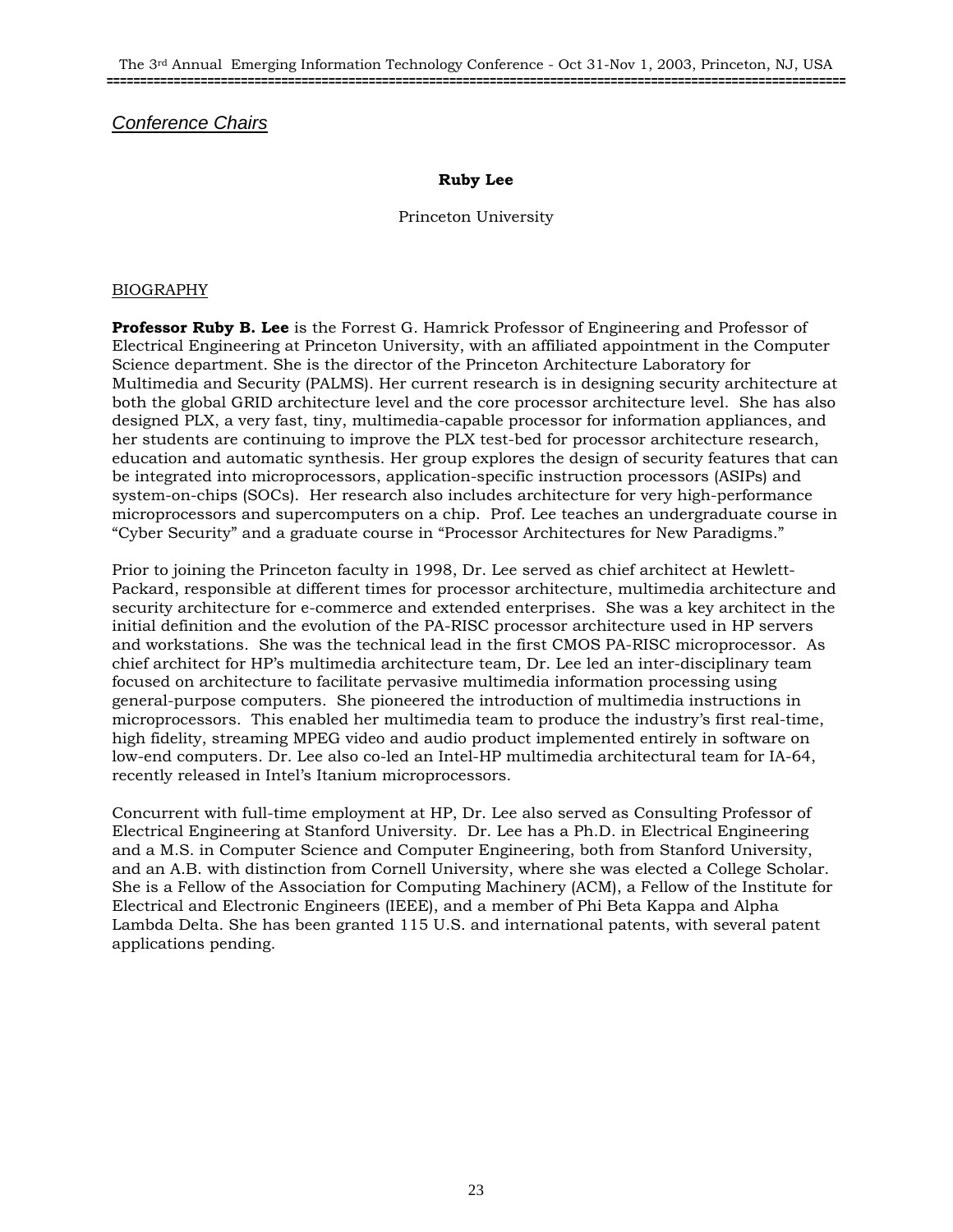#### **Dr. Chi-Chang Kao**

Senior Scientist Brookhaven National Laboratory

BIOGRAPHY

**Education** 

Ph.D., Cornell University, Ithaca, N.Y., 1988

#### **Experience**

Dr. Kao's research interest has been in the development of new experimental techniques using synchrotron radiation, and their applications to condensed matter physics and material science. In particular, he has been working on the development of soft-x-ray resonant magnetic scattering for magnetism and magnetic material research, and high-resolution inelastic x-ray scattering for the study of electronic excitations in condensed matters. Dr. Kao joined the National Synchrotron Light Source (NSLS) at Brookhaven National Laboratory (BNL) in 1988 after he received his Ph. D. Currently, he is the associate chairman for user science at the NSLS, and is actively involved in the BNL Center for Functional Nanomaterials (CFN). Dr. Kao is a member of the American Physical Society and American Association for the Advancement of Science. He has published over 100 refereed papers, chaired and organized many synchrotron radiation related workshops and meetings, and served on many national and international advisory committees.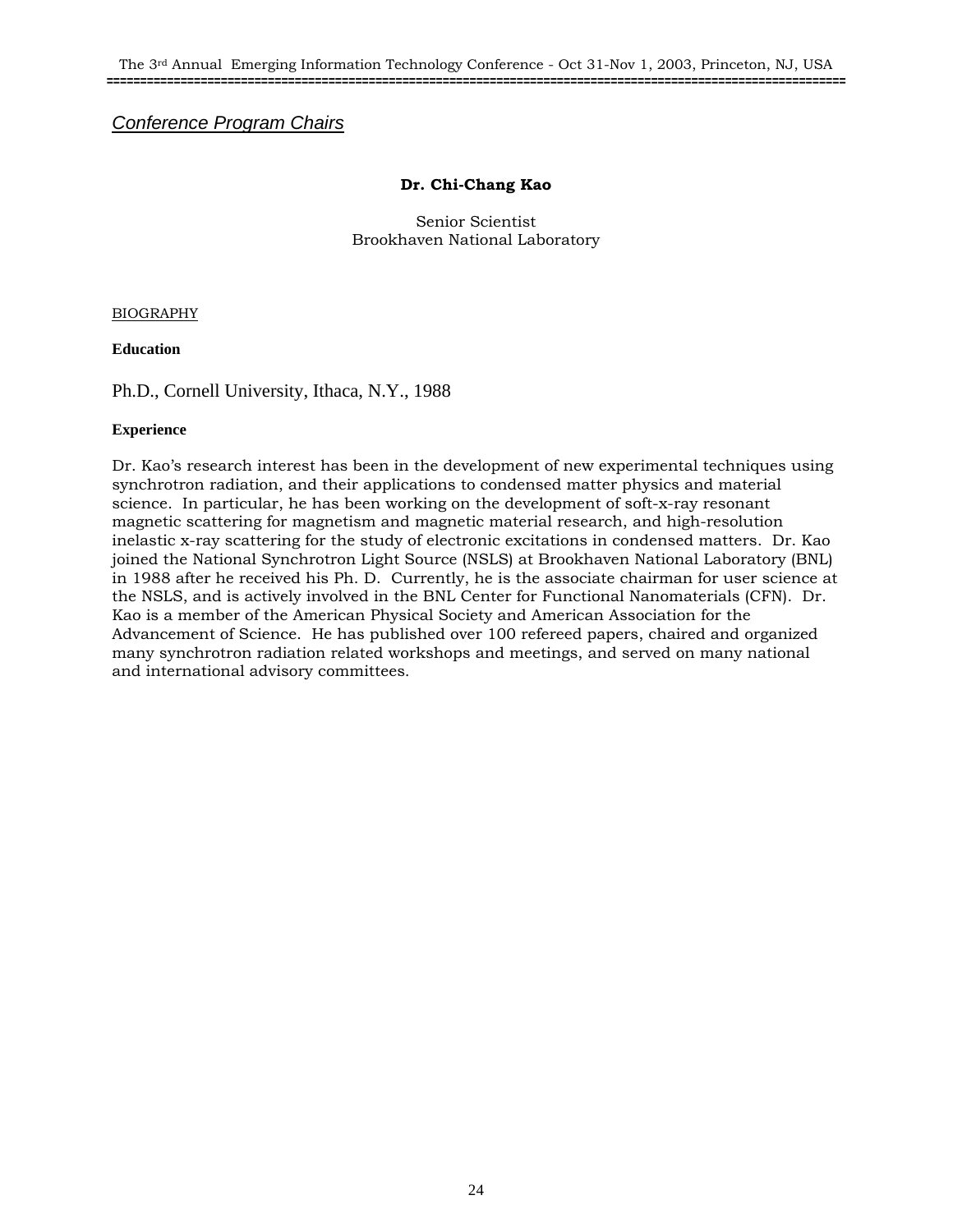#### **Howard H. Chen**

IBM Research Division Thomas J. Watson Research Center Yorktown Heights, New York, U.S.A.

#### BIOGRAPHY

Dr. Howard Chen received his Ph.D. degree from the University of California, Berkeley, in 1987. Since then, he has been with the IBM Research Division, Thomas J. Watson Research Center, in Yorktown Heights, New York, where he is current a research staff member. Dr. Chen has received the IBM Invention Achievement Award for 7 U.S. patents, the IBM Research Division Award for contributions to the design and realization of the Alliance G4 microprocessor, the IBM Outstanding Contribution Award for the design and realization of the Alliance G5 microprocessor, and the IBM Research Division Award for the design and implementation of Freeway G7 microprocessor.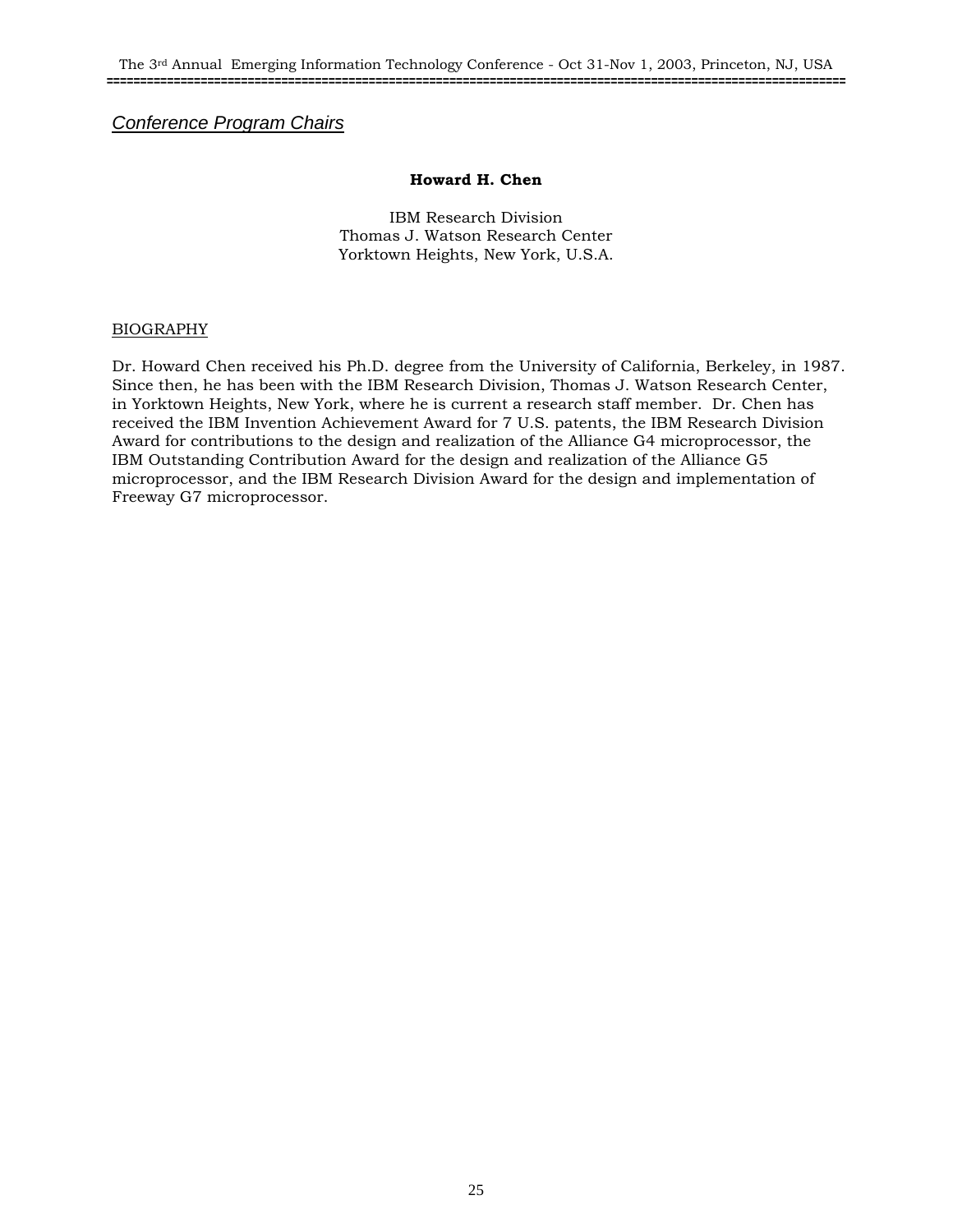#### **Sue-Jane Wang**

The Statistics Representative FDA Inter-Center Pharmacogenomics/Pharmacogenetics Working Group U.S. Food and Drug Administration Email: wangs@cder.fda.gov

Adjunct Professor, Johns Hopkins University, Part-Time Engineering School, Maryland

#### BIOGRAPHY

Sue-Jane Wang has been serving as the Statistics Representative of FDA inter-center (Center for Drug Evaluation and Research, Center for Device and Radiological Health, Center for Biologics Evaluation and Research and National Center for Toxicology Research) Pharmacogenomics/Pharmacogenetics (PG) Working Group. Her roles are twofold. One is to provide specific leadership in discussing statistical concepts/issues of pharmacogenomics/pharmacogenetics study design and data analysis in the multi-disciplinary expert environment. A main objective of the PG Working Group was to draft a guidance for industry on Pharmacogenetics and Pharmacogenomics: Clinical Studies and *In Vitro* Diagnostic Tests in Marketing Applications for Human Drug Products and Biologicals. The statistical consideration section of this draft guidance for industry has incorporated general principles in the statistical review of gene expression studies and genome scan DNA studies in the context of nonclinical experiments and clinical trials. As a member of the PG Working Group, Dr. Wang is currently involved in planning the second PG workshop on "Pharmacogenomics in Drug Development and Regulatory Decision-Making: The Genomic Data Submission (GDS) Proposal." The intent of the workshop is to provide a forum for more detailed discussion of the Agency's proposal and issues related to defining voluntary submission of PG data from pharmaceutical drug/biologics/device sponsors, the format and process for presenting such data, and the procedure for regulatory review.

She received her master degree from University of California, Los Angeles, CA and Ph.D. from University of Southern California. Dr. Wang's major research and application activities include controlled clinical trials; genetic and epidemiologic studies; statistical methods for analysis of microarray data and pharmacogenomics/ pharmacogenetics data in drug development; and teaching in biostatistics. Her professional activities include Editor-in-Chief: International Chinese Statistical Association (ICSA) Bulletin; Section Editor: Controversial Statistical Issues; Member: the Board of Directors, Publication committee and Award committee of ICSA; Chair: statistics sessions and biotechnology sessions in conferences, symposium, workshops including Pharmacogenomics Session and Genomics in Drug Discovery and Development Session at the FDA/Industry workshop, Statistics in Genetic Epidemiology at the ICSA applied statistics symposium, Bio-Chip Technology and Data Mining session at the Symposium on Biomedical Technology Development, etc. Dr. Wang received FDA Award of Merits, FDA outstanding service awards, FDA/CDER Excellence in communication Award, and FDA/CDER Excellence in Analytical Science Award.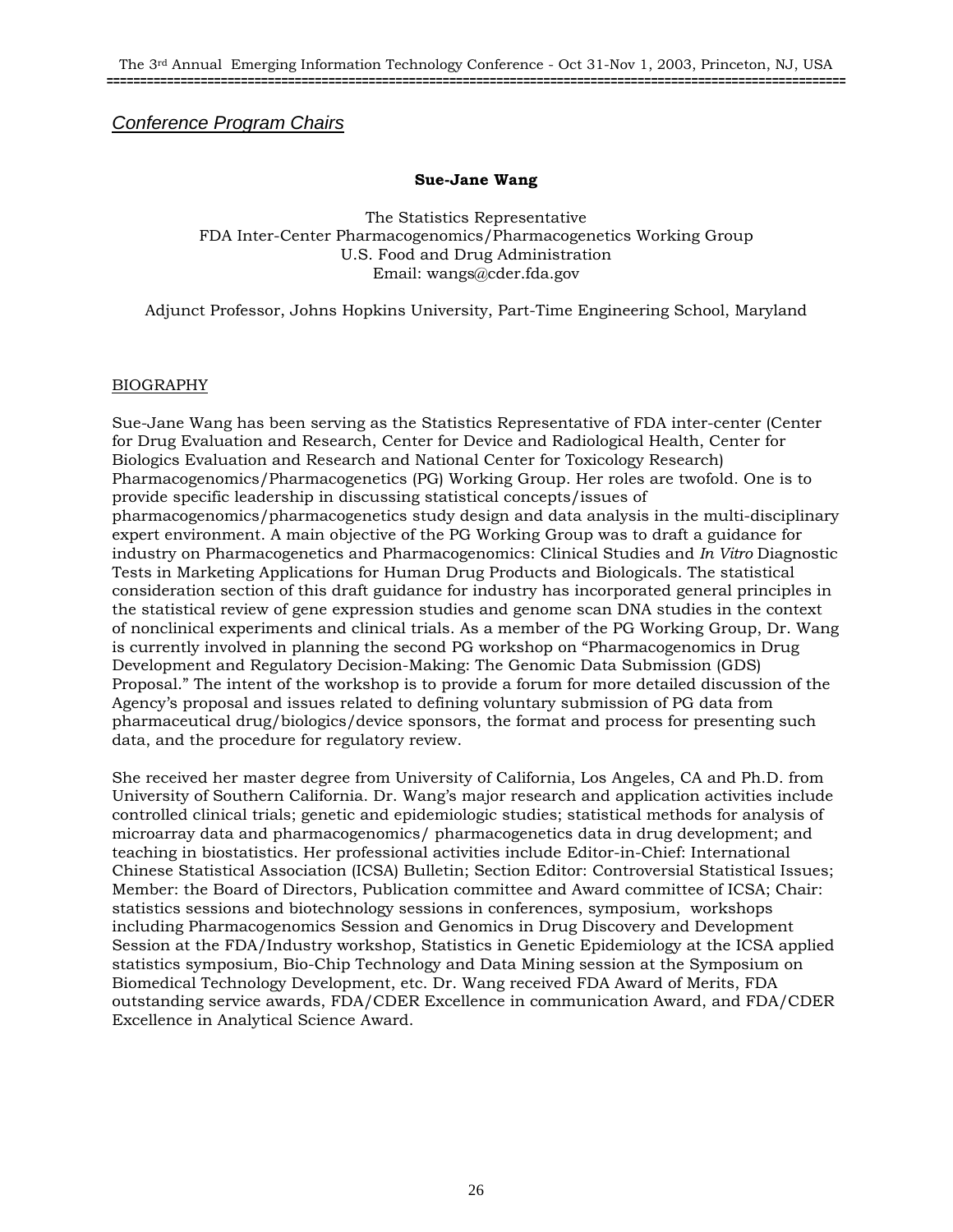#### **Darrin J. Young**

Case Western Reserve University

#### BIOGRAPHY

**Darrin J. Young** received his BS, MS, and PhD degrees from the Department of Electrical Engineering and Computer Sciences at University of California at Berkeley in 1991, 1993, and 1999, respectively. His doctoral dissertation emphasizes on microelectromechanical devices design and fabrication technologies for radio frequency analog signal processing. Between 1991 and 1993, he worked at Hewlett-Packard Laboratories in Palo Alto, California, where he designed a shared memory system for a DSP-based multiprocessor architecture. During the summer of 1997, he worked at Rockwell Semiconductor Systems in Newport Beach, California, where he designed silicon bipolar RF analog circuits for cellular telephony applications. Between 1997 and 1998, he was also at Lawrence Livermore National Laboratory, working on the design and fabrication of three-dimensional RF coil inductors for wireless communications. Dr. Young joined the Department of Electrical Engineering and Computer Science at Case Western Reserve University as an assistant professor in 1999. His main research interests include MEMS device design and fabrication, and integrated analog circuits design for wireless communications, sensing, biomedical implant, and general industrial applications.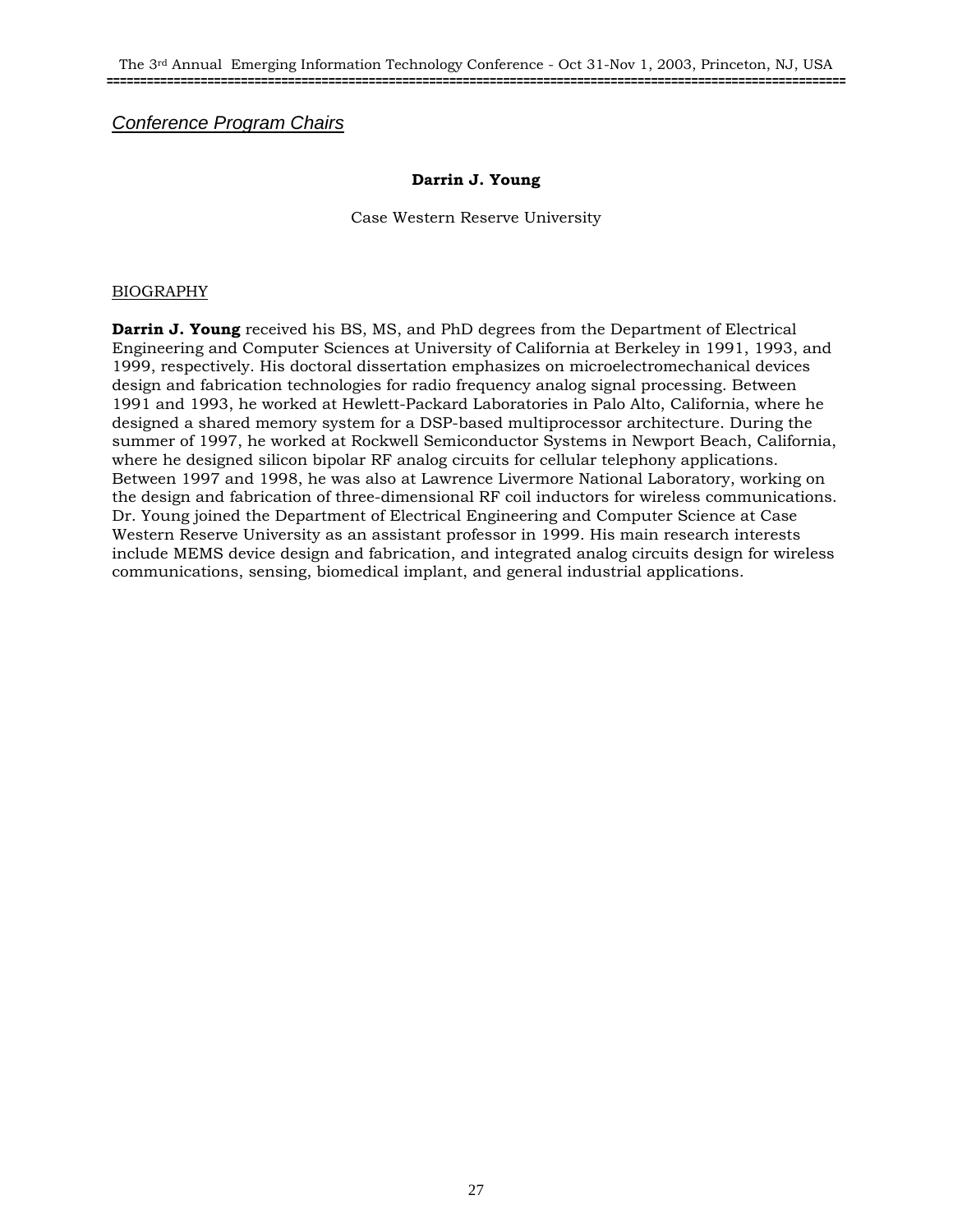#### **Dr. Rong Chang**

Manager, Network Hosted Application Services IBM T. J. Watson Research Center 19 Skyline Drive, Hawthorne, NY 10532, USA Tel: 1-914-784-7850, FAX: 1-914-784-6205 Email: rong@us.ibm.com

#### BIOGRAPHY

Dr. Rong Chang is Manager of Network Hosted Application Services at the IBM T.J. Watson Research Center. He has received several awards at IBM, including an Outstanding Technical Achievement Award and a Technical Excellence Award. He is a leading contributor to IBM's (1) service level agreement (SLA) management component in IBM Utility Management Infrastructure, (2) real-time credit card processing and software download service at ibm.com, (3) common registration infrastructure for IBM's Internet Web sites, (4) first hyperlink-aware search engine (named WebCat), etc. His research interests include quality-assured on demand services, distributed computing systems, workflow-centric computing, hypermedia information management, and personal pervasive computing and communication.

Dr. Chang received the B.S. degree with honors in computer engineering from the National Chiao Tung University, Taiwan, in 1982, and the Ph.D. degree in computer science and engineering from the University of Michigan, Ann Arbor, in 1990. From 1982 to 1984 he served in the Chinese Army Communications School, Taiwan, as an R&D staff and a lecturer in computer science. From 1990 to 1993, he was Member of Technical Staff in Bellcore's Applied Research Area developing ATM-based multimedia computing & communication services and personal mobile/nomadic/pervasive application services.

Dr. Chang is a member of Tau Beta Pi engineering honor society and Eta Kappa Nu electronical engineering honor society. He is a member of ACM, IEEE, and Chinese Institute of Engineers---USA.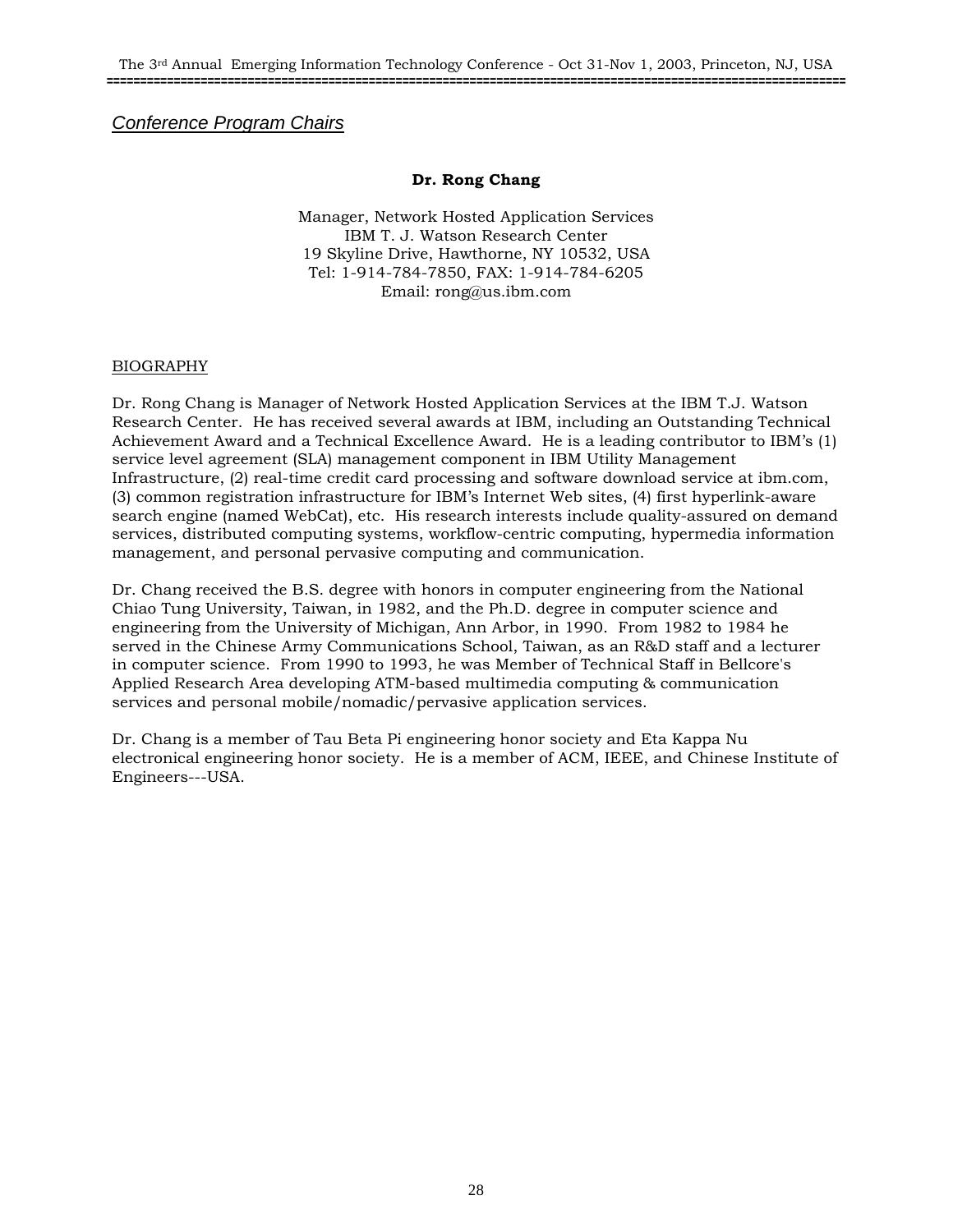The 3rd Annual Emerging Information Technology Conference - Oct 31-Nov 1, 2003, Princeton, NJ, USA **==============================================================================================================**

#### *Conference Coordinators*

#### **Fei Sun**

 Electrical Engineering Department Princeton University

Email: fsun@princeton.edu

#### BIOGRAPHY

Fei Sun received the B.S. degree in Computer Science from Peking University, Beijing, China in 2000 and the M.A. degree in Electrical Engineering in 2002 from Princeton University, Princeton, NJ, USA, where he is currently pursuing the Ph.D. degree in Electrical Engineering.

His research interests include application specific instruction-set processor (ASIP) design, electronic design automation (EDA) methodologies, low power design, high level synthesis, and hardware/software codesign.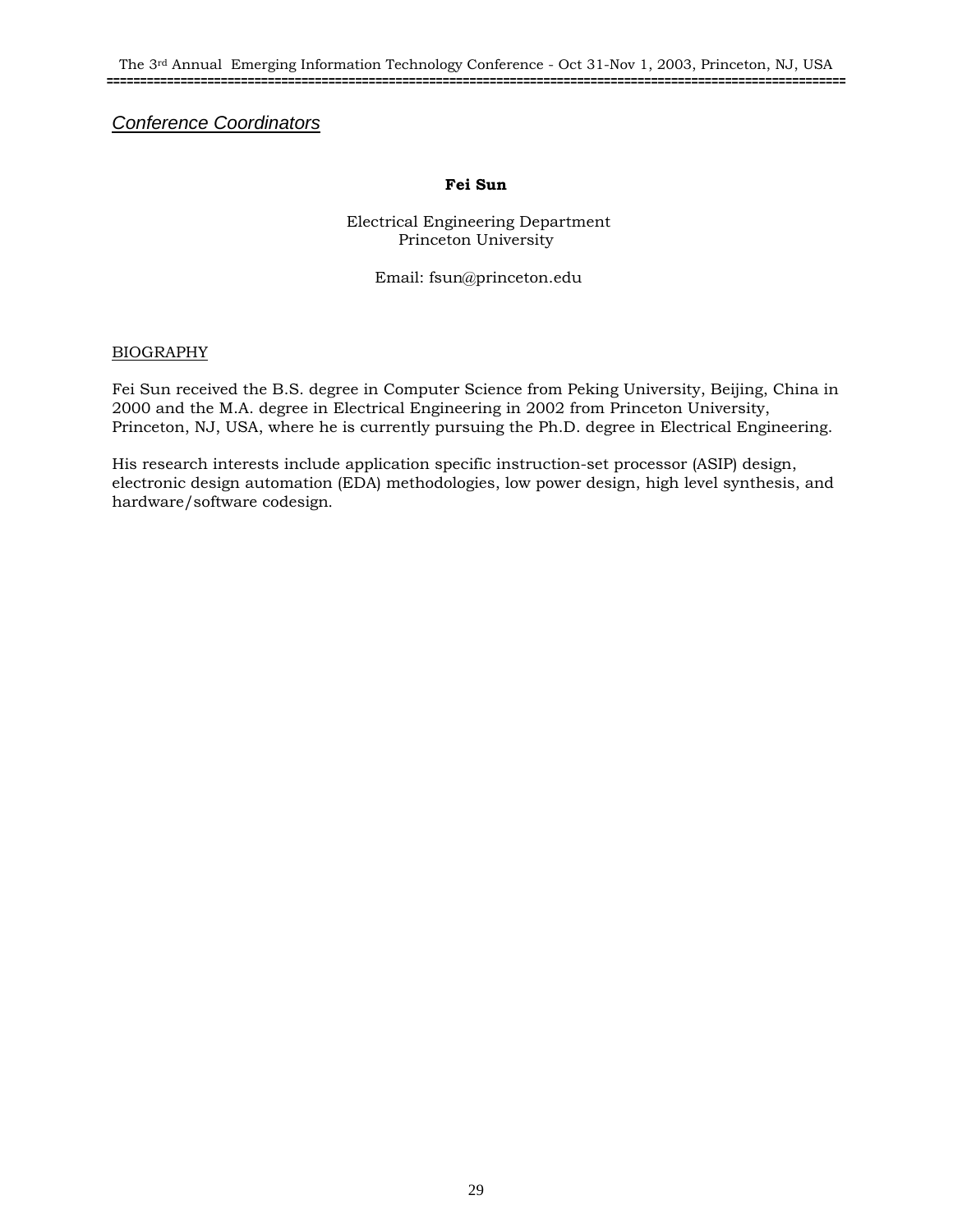#### *Conference Coordinators*

#### **Li-San Wang**

#### Department of Biology/Center for Bioinformatics/Abramson Cancer Center University of Pennsylvania Email: lswang@mail.med.upenn.edu

#### BIOGRAPHY

Li-San Wang received his B.S.E.E. ('94) and M.S.E.E. ('96) from the National Taiwan University; he then received his M.S. ('00) and Ph.D. ('03) from the University of Texas at Austin, both in Computer Sciences. Currently he is a postdoctoral fellow at the University of Pennsylvania. His research interest includes theory of algorithms, phylogenetics, and microarray analyses.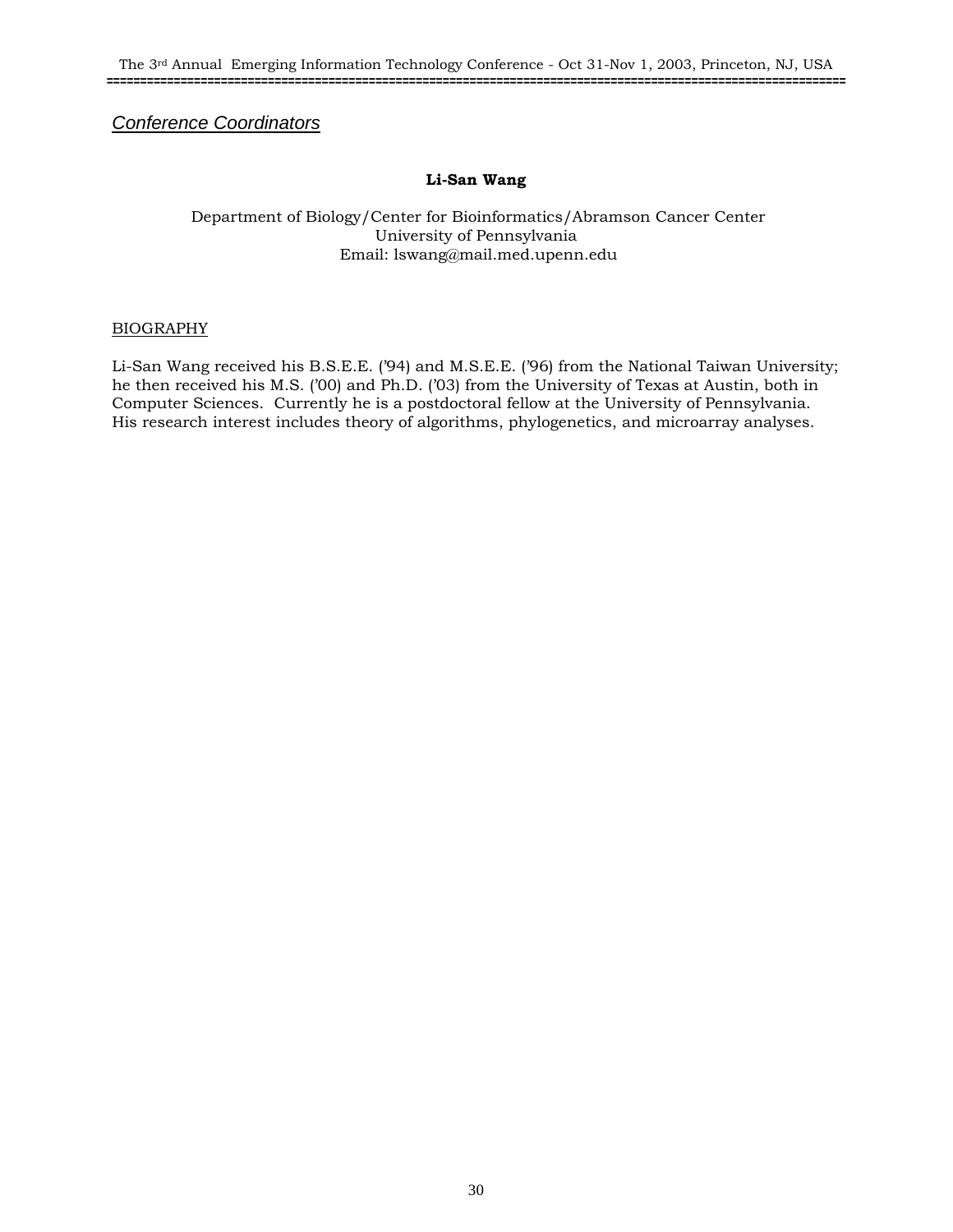### *Day1*

#### Keynote Speech

#### **Chintay Shih**

Industrial Technology Research Institute Bldg.51,195 Sec.4, Chung Hsing Rd. Chutung, Hsinchu, Taiwan, ROC Tel: 886-3-5916212 Fax: 886-3-5917213 Email: ctshih@itri.org.tw

#### ABSTRACT

The IT industry in Taiwan is confronted with the challenges of declining profit margin, increasing competition from Mainland China, shortage of engineers and lack of own brand name. Meanwhile, we also find some opportunities from the development trend of the industrial globalization. Under the cost down pressure, the US industries gradually increase outsourcing for engineering and design. The entry to the WTO of the Cross-straits means to open the domestic market of Mainland China will create business opportunities to Taiwan industries. To enhance product value added and strength competitiveness, the government of Taiwan sets plans to establish innovation and R&D centers in "the National Development Plan-Challenge 2008" to promote key technology research programs in biotech, nanotech, chipsystem technology, and broadband & wireless communication.

To conclude, we can see IT industry has built solid foundation in Taiwan after decades' development. At this moment, under the driving force of industry globalization, Taiwan IT industry is transiting from OEM oriented to value added products manufacturing and system application focusing on knowledge-based service. How to deploy current resources and advantages in IT industry to continue the innovation in technology and to strengthen competitiveness is the most important issue to the future industry development in Taiwan.

#### BIOGRAPHY

#### **Education:**

| Ph.D.<br>M.S.<br>B.S. | Electrical Engineering, Princeton University<br>Management, Stanford University<br>Electrical Engineering, National Taiwan Univ. | 1975<br>1985<br>1968 |
|-----------------------|----------------------------------------------------------------------------------------------------------------------------------|----------------------|
| <b>Experience:</b>    |                                                                                                                                  |                      |
|                       | President of ITRI                                                                                                                | $1994 - 2003$        |
|                       | Vice President of ITRI                                                                                                           | $1989 - 1994$        |
|                       | VP & General Director of ERSO/ITRI                                                                                               | $1984 - 1989$        |
|                       | Engineer Manager, Plant Manager of IC Center, Deputy<br>General Director of ERSO/ITRI                                            | $1976 - 1984$        |
|                       | Senior Engineer, Burroughts, USA                                                                                                 | 1974~1976            |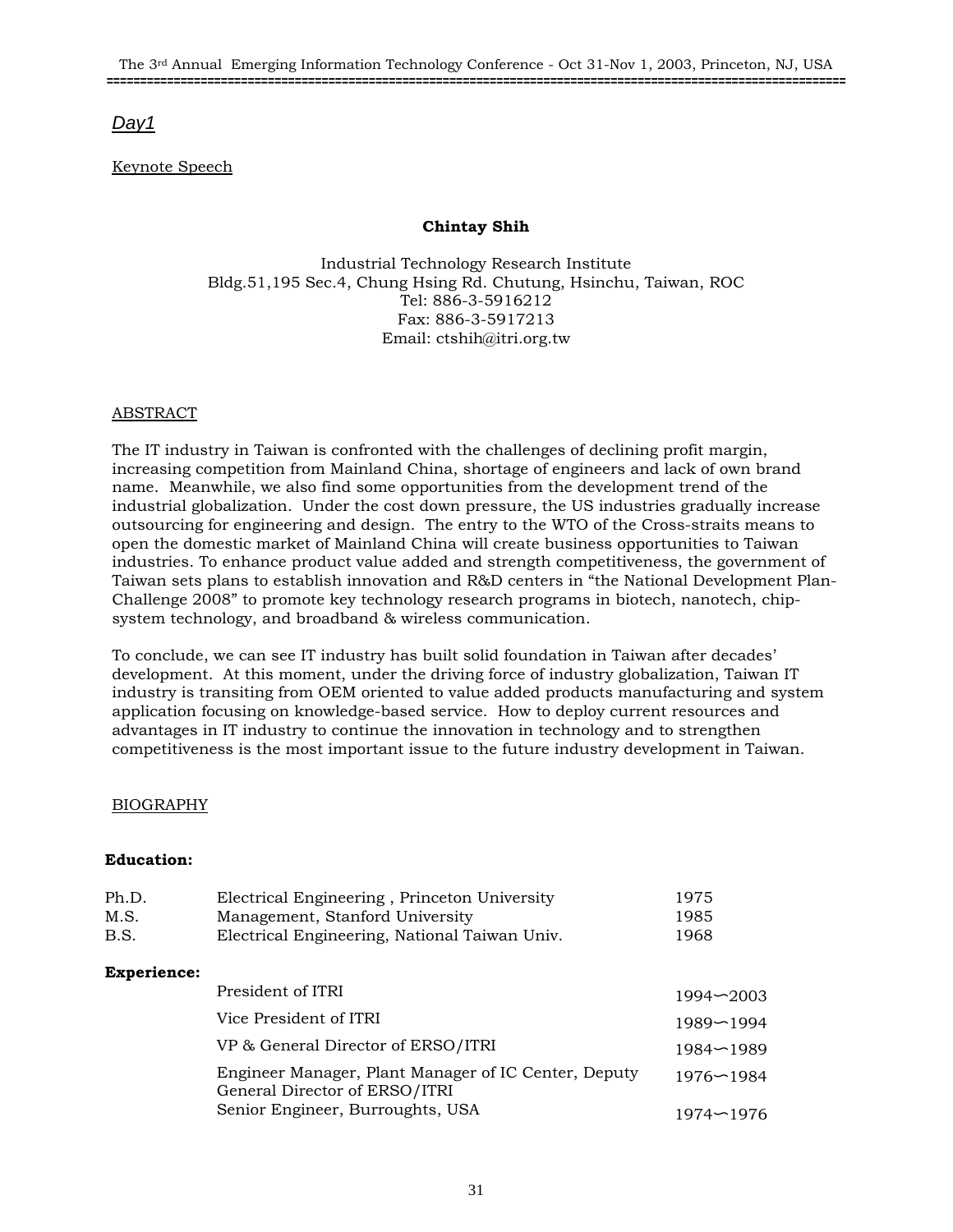#### **Current Position**

Special Advisor of ITRI 2003

#### **Recent advisory positions:**

Science &Technology Advisor of the Executive Yuan since 1998

Chairman of the Asia Pacific Intellectural Property Association since 1997

President of Chinese Business Incubation Association since 2003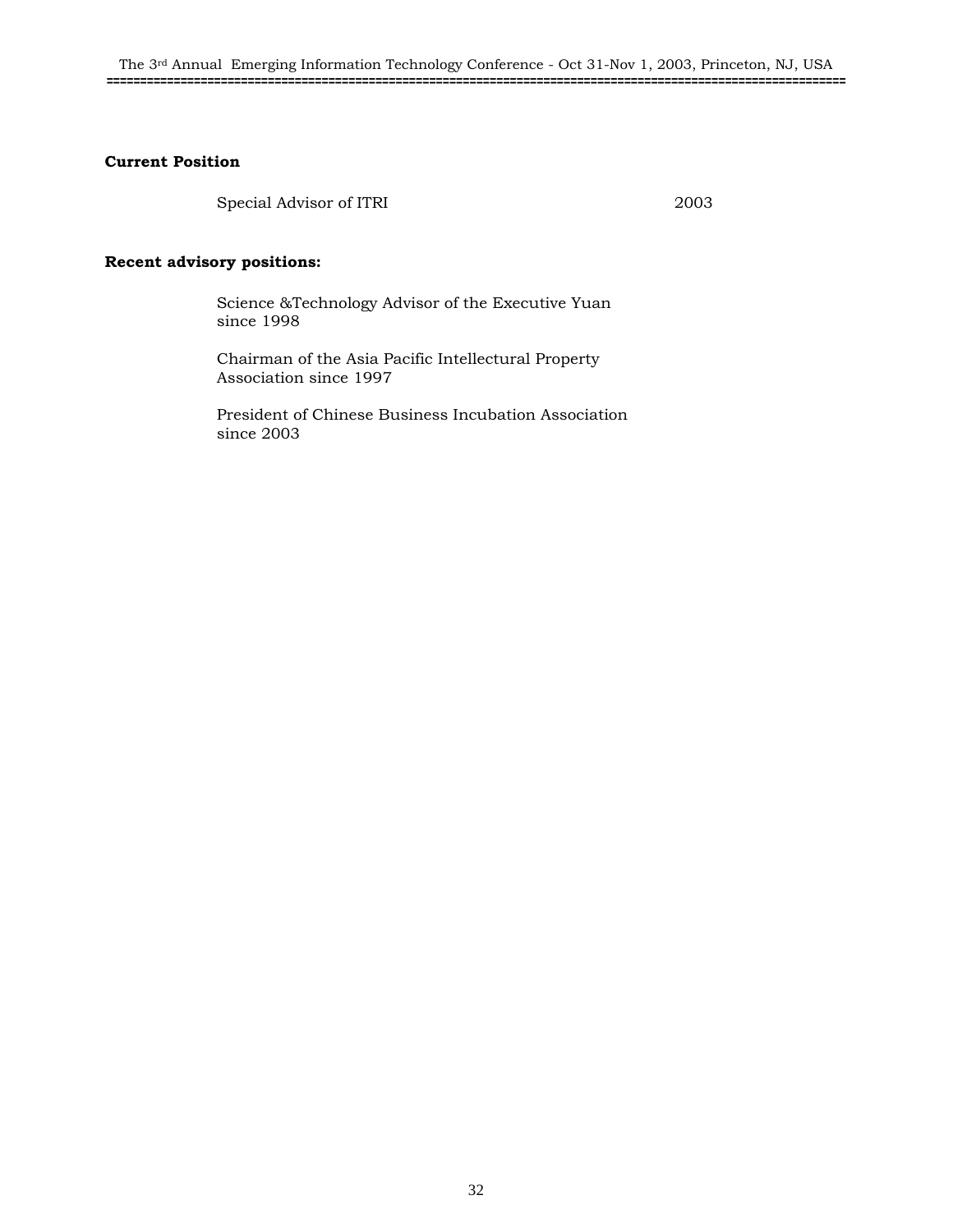The 3rd Annual Emerging Information Technology Conference - Oct 31-Nov 1, 2003, Princeton, NJ, USA **==============================================================================================================**

#### P1 - Plenary Session 1: Nanotechnology

#### Session Chair

#### **Dr. Chi-Chang Kao**

Senior Scientist Brookhaven National Laboratory

#### BIOGRAPHY

#### **Education**

Ph.D., Cornell University, Ithaca, N.Y., 1988

#### **Experience**

Dr. Kao's research interest has been in the development of new experimental techniques using synchrotron radiation, and their applications to condensed matter physics and material science. In particular, he has been working on the development of soft-x-ray resonant magnetic scattering for magnetism and magnetic material research, and high-resolution inelastic x-ray scattering for the study of electronic excitations in condensed matters. Dr. Kao joined the National Synchrotron Light Source (NSLS) at Brookhaven National Laboratory (BNL) in 1988 after he received his Ph. D. Currently, he is the associate chairman for user science at the NSLS, and is actively involved in the BNL Center for Functional Nanomaterials (CFN). Dr. Kao is a member of the American Physical Society and American Association for the Advancement of Science. He has published over 100 refereed papers, chaired and organized many synchrotron radiation related workshops and meetings, and served on many national and international advisory committees.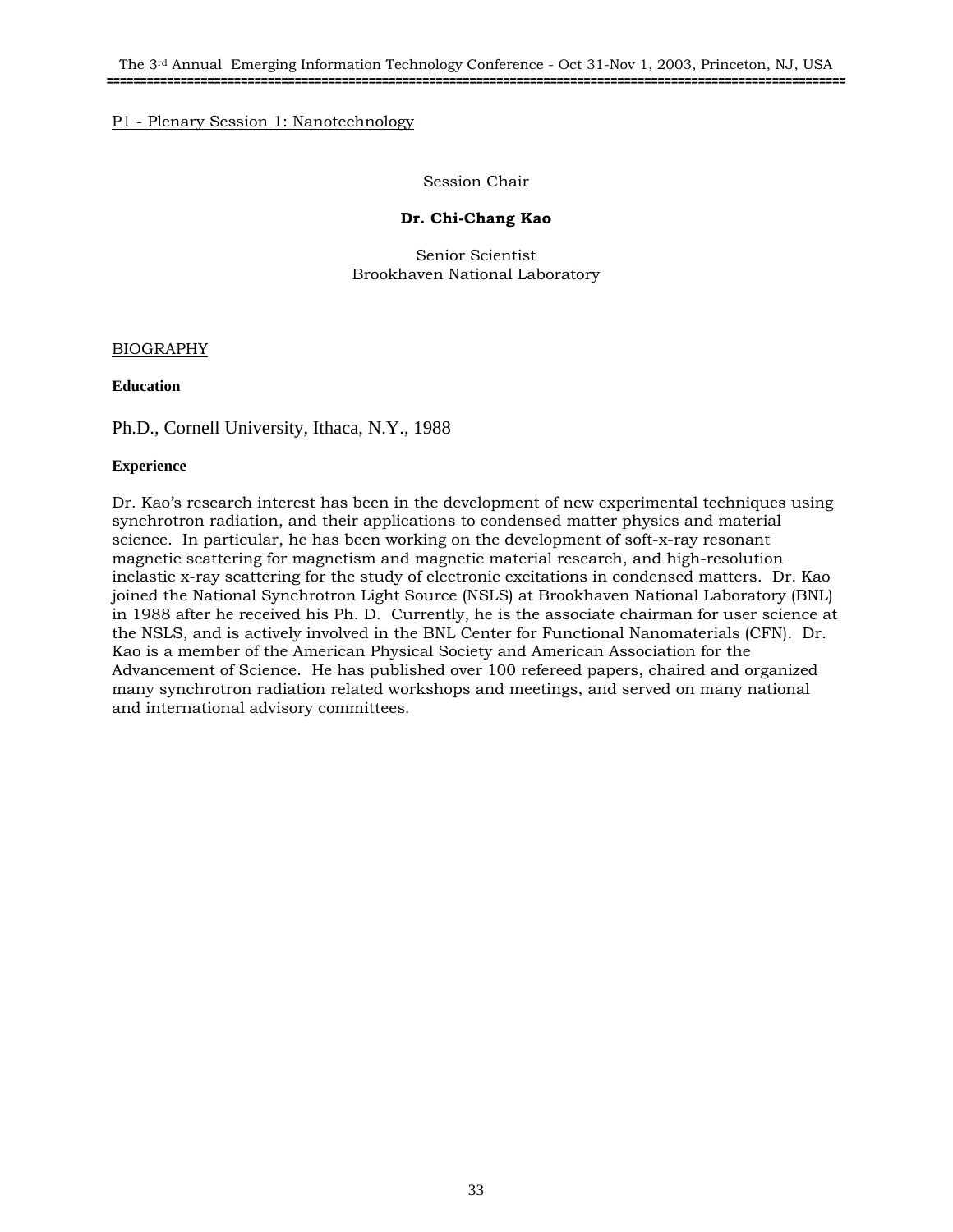#### P1 - Plenary Session 1: Nanotechnology

#### High Temperature Operation (~240 K) of InAs/GaAs and Silicon-Germanium Quantum Dot Infrared photodetectors (QDIP)

#### **Si-Chen Lee**

Department of Electrical Engineering and Graduate Institute of Electronic Engineering, National Taiwan University, Taipei, Taiwan, Republic of China

#### ABSTRACT

There are two different classes of techniques to produce nanoparticles. One is 'top-down' technique and the other is 'bottom-up' process. The 'top-down' approach produce nanoparticles from planar growth and fabrication techniques including e-beam lithography, pattern-dependent oxidation (PADOX) method, molecular beam epitaxy (MBE) and so on. The 'bottom-up' approach synthesizes nanoparticles from constituent atoms including chemical precipitation , sol-jel process, thermal evaporation , chemical vapor deposition (CVD), laser ablation, sputtering and so on. In this paper, we use either top-down MBE to fabricate InAs/GaAs quantum dot infrared photodetector (QDIP), or combined the bottom-up, i.e., the thermal evaporation method, and the MBE to fabricate spherical silicon germanium (SiGe) QDIPs.

The growth mechanism of InAs self-assembly quantum dots on (001) GaAs by MBE had been studied in detailed. It was found that the growth mode changes abruptly when the deposition temperature increases from 490°C to 510°C*, i.e*, the dot size is uniformly distributed at 490°C, but switches to two distinctly different sized groups at 510°C. A new growth mechanism is proposed to explain this phenomenon. If an InGaAs cap layer is deposited on InAs QDs before the deposition of GaAs barrier layer, the stress induced phase separation growth of InAs (on InAs QD) and GaAs (on InAs wetting layer between QDs) layers was observed. The phase separation growth leads to high quality InAs QDs with thicker vertical size.

The 10 stacked self-assembled InAs/GaAs quantum dot infrared photodetector operated in 2.5 to 7 m range by photovoltaic and photoconductive mixed-mode near room temperature (≧

250 K) was demonstrated. The specific peak detectivity  $D^*$  is 2.4  $\times$  10<sup>8</sup> cm-Hz<sup>1/2</sup> /W at 250 K. The use of high-bandgap  $Al<sub>0.3</sub>Ga<sub>0.7</sub>As barriers at both sides of the InAs quantum dot structure$ and the long carrier recombination time are the key factors responsible for its near-roomtemperature operation.

A 600 nm boron doped  $Si(10^{19}/cm^3)$  and then 300 nm undoped Si layer was grown sequentially on Si substrate at 600 ℃ by MBE. SiGe alloy quantum dots were deposited on these samples by thermal evaporation method. After SiGe dots were deposited, this device was treated by methanol. An undoped layer and boron doped Si layer $(10^{19}/\text{cm}^3)$  were then grown by MBE at respective 400 ℃ and 550 ℃ on top of SiGe dots. The peak responsivity of the SiGe/Si QDIP is 4.2 mA/W at a wavelength region from 1 to 3.5  $\mu$  m which is stronger than the peak responsivity of 0.67 mA/W in the region from 13 to 20  $\mu$  m. The high specific detectivity (D<sup>\*</sup>) achieved is 5.0 x 10<sup>10</sup> cm-Hz<sup>1/2</sup>/W under zero bias. This ODIP is capable of operating up to at 240 K with a good performance.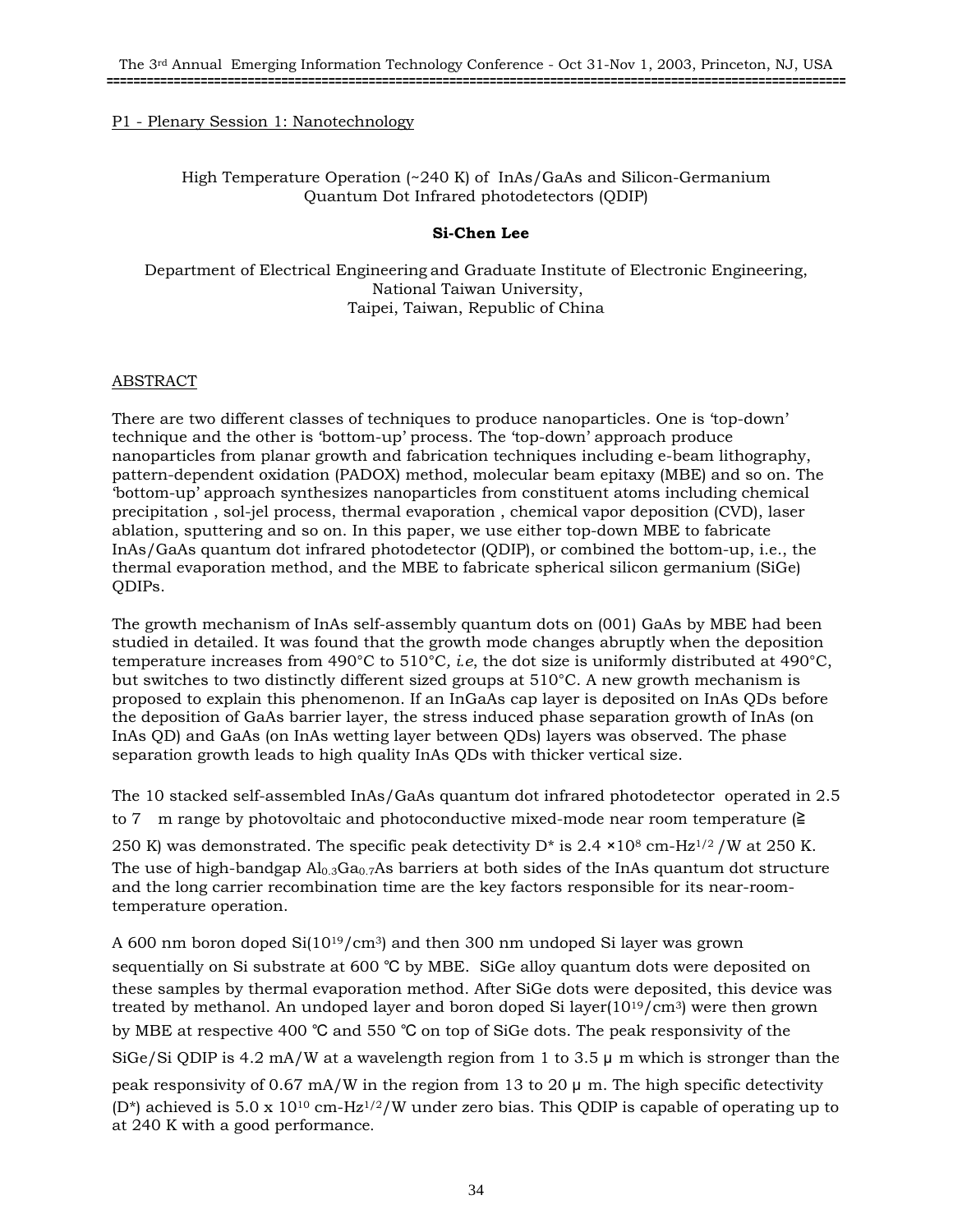#### BIOGRAPHY

**Si-Chen Lee (**李嗣涔**)** was born in Taiwan, on August 13, 1952. He received the B.S. degree in electrical engineering from National Taiwan Universityin 1974 and Ph.D degree in electrical engineering from Stanford Universityin 1980 with a work consisting of experimental investigation of the AlGaAs/GaAs multi-heterojunction properties.

From 1980 to 1982, he worked at Energy Conversion Devices Inc. concerning the application of amorphous silicon hydrogen alloy to the solar cells. He joined the Department of Electrical Engineering, National Taiwan University in 1982 as a visiting associate professor, and is a professor now.

He served as the chairman of the Department from 1988 to 1992 and the Dean of academic affairs of National Taiwan University from 1996 to 2002. His current research interests are in the device applications and the growth kinetics of InGaAs/GaAs strained layer quantum dot device, InGaAs/InAs room temperature infrared light emitting diode and photodetector with applications to the pollution detection and biological reaction of cells. In addition, he is also interested in hydrogenated and deuterated amorphous and poly-silicon (carbon, germanium) hydrogen material and devices, such as thin film transistors and neural network image sensors. Since 1988, he pioneered a research work on the Chinese traditional qigong and somatic science which confirmed the existence of certain extraordinary ability of human body, such as character recognition by finger, psychokinesis. He also discovered the existence of information field (spiritual world) and proposed the "unification of mind and matter" to explain the phenomena.

Dr. Lee is an IEEE Fellow, member of the Chinese Institute of Electrical Engineering, he has received Dr. Sun Yat-San Academic award in 1987, five consecutive outstanding research awards of National Science Council from 1986 to 1996. He has been elected as a member of The Asia-Pacific Academy of Materials (APAM) in 1997, and received IEEE Third Millennium Medal for outstanding achievements and contributions in the area of Semiconductor Devices in 2000. In 2002, he was awarded the Medal of Electrical Engineering from the Association of Chinese Electrical Engineer.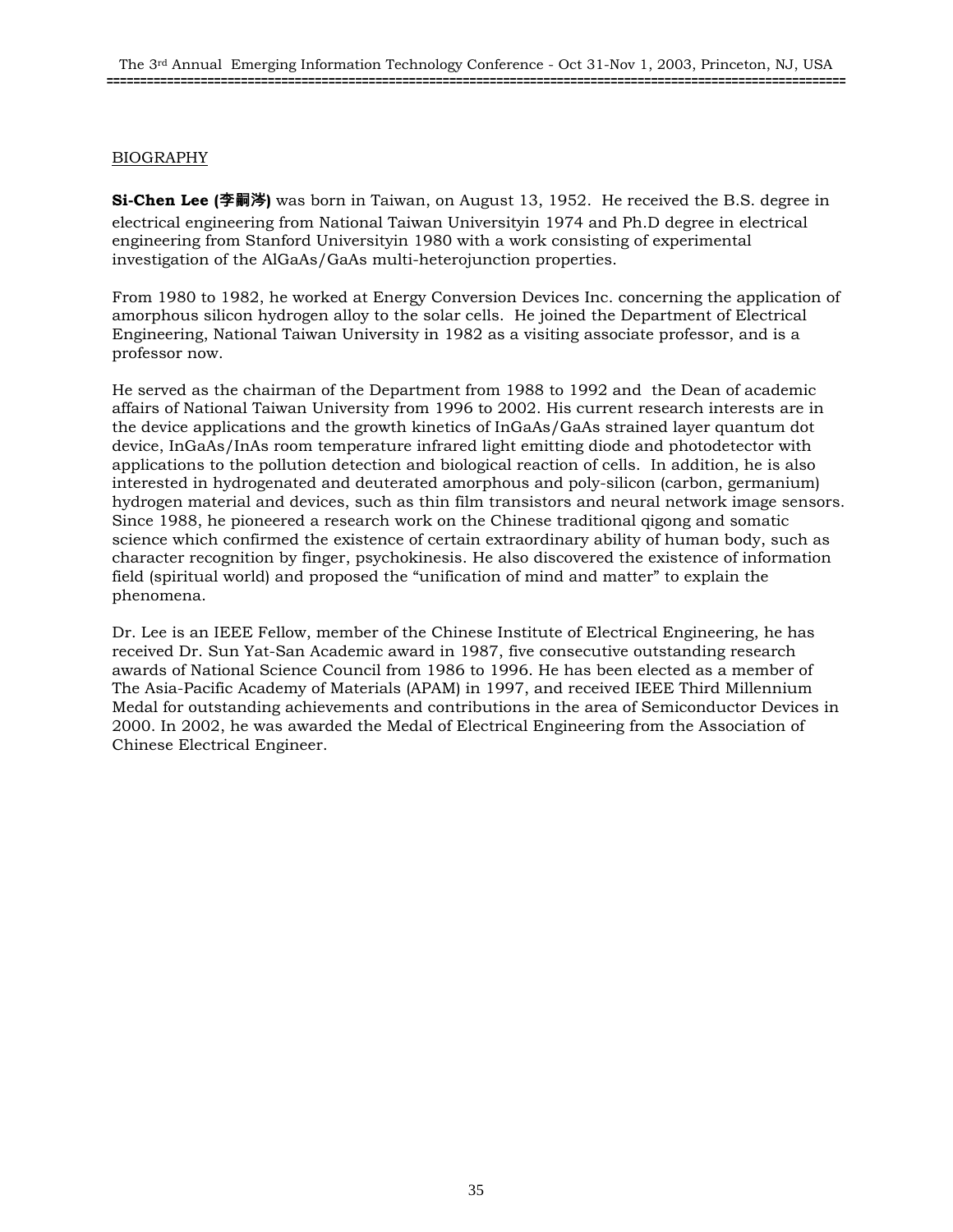#### P1 - Plenary Session 1: Nanotechnology

#### DOE's Nanoscale Science Research Centers

#### **Robert Hwang**

Director, Center for Functional Nanomaterials Brookhaven National Laboratory Building 555 Upton, NY 11973 http://www.cfn.bnl.gov/ Tel: 631/344-3322 Email: RHwang@bnl.gov

#### ABSTRACT

As part of the National Nanotechnology Initiative, the Office of Basic Energy Sciences is constructing 5 Nanoscale Science Research Centers. In this presentation, I will describe the mission of these centers and how the scientific community can interact with them.

#### BIOGRAPHY

Robert Q. Hwang is the director of the Brookhaven National Laboratory Center for Functional Nanomaterials (CFN), which is one of 5 DOE Office of Science sponsored Nanoscale Science Research Center national user facilities. Prior to this position, he managed the Thin Film and Interface Science department at Sandia National Laboratories. He earned his BS in physics from UCLA and his PhD from the University of Maryland. He was a post-doc at Lawrence Berkeley Lab and UC Berkeley and a Humboldt Fellow at the University of Munich. Bob's interests include atomistic mechanisms in thin film growth and metal alloying, thin film and interfacial strain, corrosion and nano-scale properties of metals.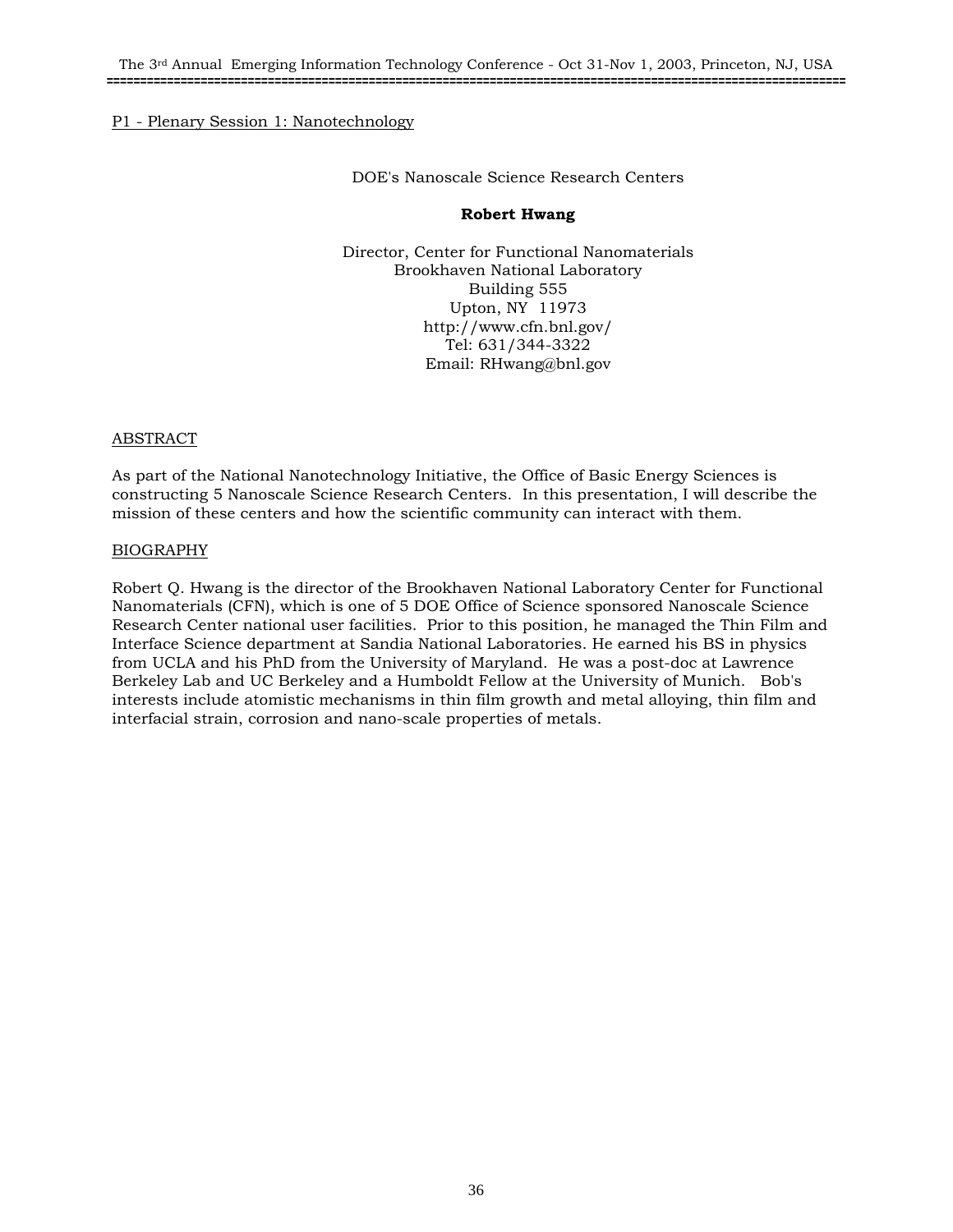#### P2 - Plenary Session 2: MEMS

#### Session Chair

#### **Darrin J. Young**

Case Western Reserve University

#### BIOGRAPHY

**Darrin J. Young** received his BS, MS, and PhD degrees from the Department of Electrical Engineering and Computer Sciences at University of California at Berkeley in 1991, 1993, and 1999, respectively. His doctoral dissertation emphasizes on microelectromechanical devices design and fabrication technologies for radio frequency analog signal processing. Between 1991 and 1993, he worked at Hewlett-Packard Laboratories in Palo Alto, California, where he designed a shared memory system for a DSP-based multiprocessor architecture. During the summer of 1997, he worked at Rockwell Semiconductor Systems in Newport Beach, California, where he designed silicon bipolar RF analog circuits for cellular telephony applications. Between 1997 and 1998, he was also at Lawrence Livermore National Laboratory, working on the design and fabrication of three-dimensional RF coil inductors for wireless communications. Dr. Young joined the Department of Electrical Engineering and Computer Science at Case Western Reserve University as an assistant professor in 1999. His main research interests include MEMS device design and fabrication, and integrated analog circuits design for wireless communications, sensing, biomedical implant, and general industrial applications.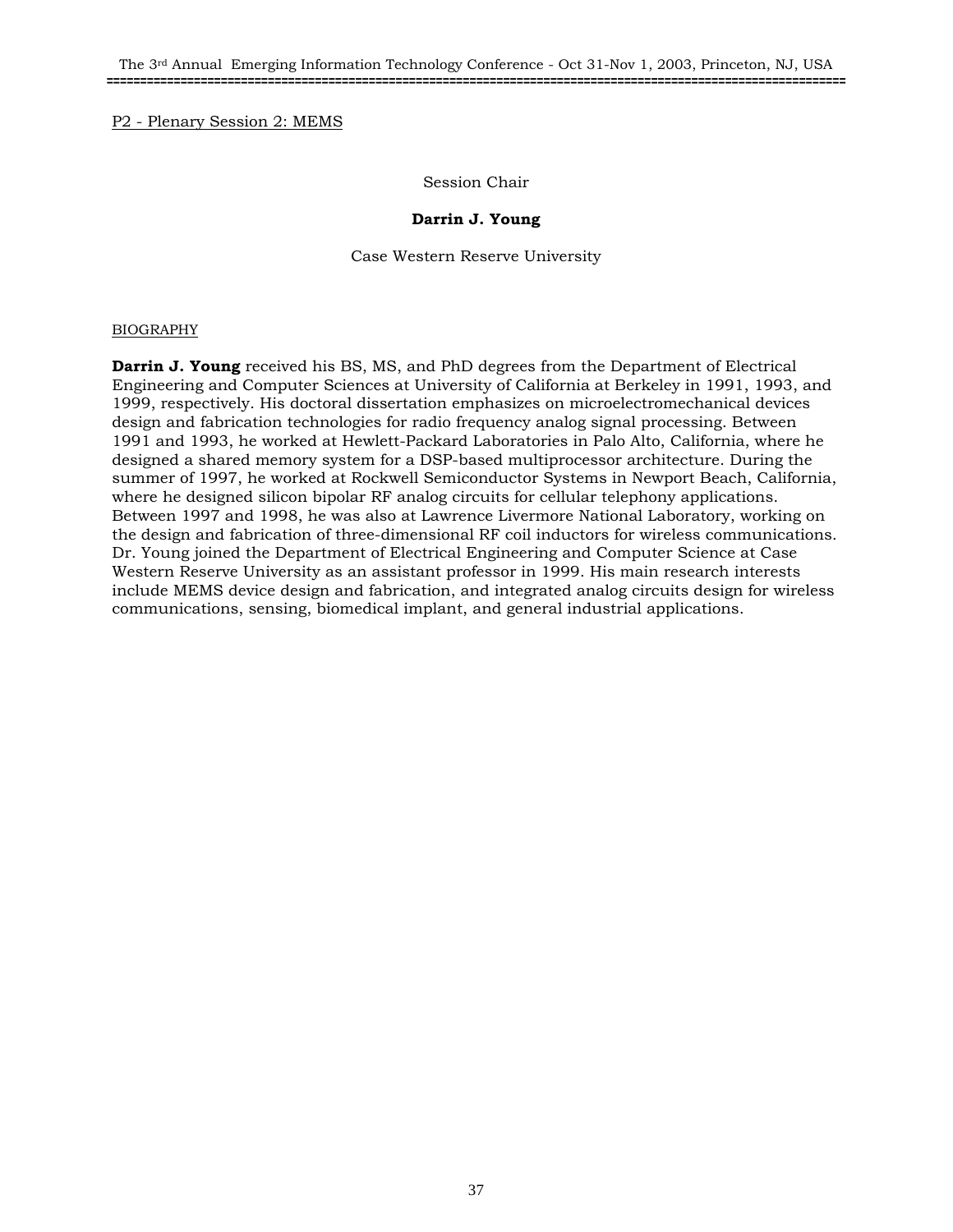#### P2 - Plenary Session 2: MEMS

#### Nano- and Microscale BioPOEMS\*

#### **Luke P. Lee**

Berkeley Sensor & Actuator Center Department of Bioengineering, UC Berkeley lplee@socarates.berkeley.edu

#### ABSTRACT

The BioPOEMS interfaces biological molecules or biopolymers with nanoscale probes and biophotonic microsystems. The BioPOEMS allow to create a new paradigm of large-scale hybrid integration of optical, electrical, and microfluidic devices. The BioPOEMS can be exploited in genomic/proteomic chips, point-of-care diagnostic biochips, lab-on-a-chip, or advanced implantable devices. As examples of *microscale BioPOEMS*, micro-confocal imaging array system (CIAs), disposable self-aligned integrated microfluidic optical systems (SiMOS), and microarrays of total internal reflection fluorescent microscopy (TIRFM) on-a-chip are developed for high-throughput-screening of cellular pathway monitoring. For *nanoscale BioPOEMS*, nanofluidic Surface-Enhanced Raman Spectroscopy (*n*SERS) are being developed for single biomolecular detection biochip and direct DNA sequencing. Batch fabrication of plasmon-based nanophotonic devices on transparent substrate with integrated nanocavity junctions is accomplished for compact and ultrasensitive biophotonic nanosystems. In this talk I will review the challenges and achievements in the hybrid integration of nanophotonics and the BioPOEMS for compact, ultrasensitive, and autonomous systems.

\*BioPOEMS (Bio-Polymer-Opto-Electro-Microfluidic-System)

### BIOGRAPHY

**Prof. Luke P. Lee** is an Assistant Professor in the Department of Bioengineering at UC Berkeley, Co-Director of Berkeley Sensor and Actuator Center, and Director of Bionanotechnology Center. He received both his B.A. in Biophysics and Ph.D. in Applied Science & Technology (major: Applied Physics & minor: Bioengineering) from UC Berkeley. His current research topics are nano- and microscale biophotonic devices, BioMEMS, DNA nanoelectronics, and molecular biophysics.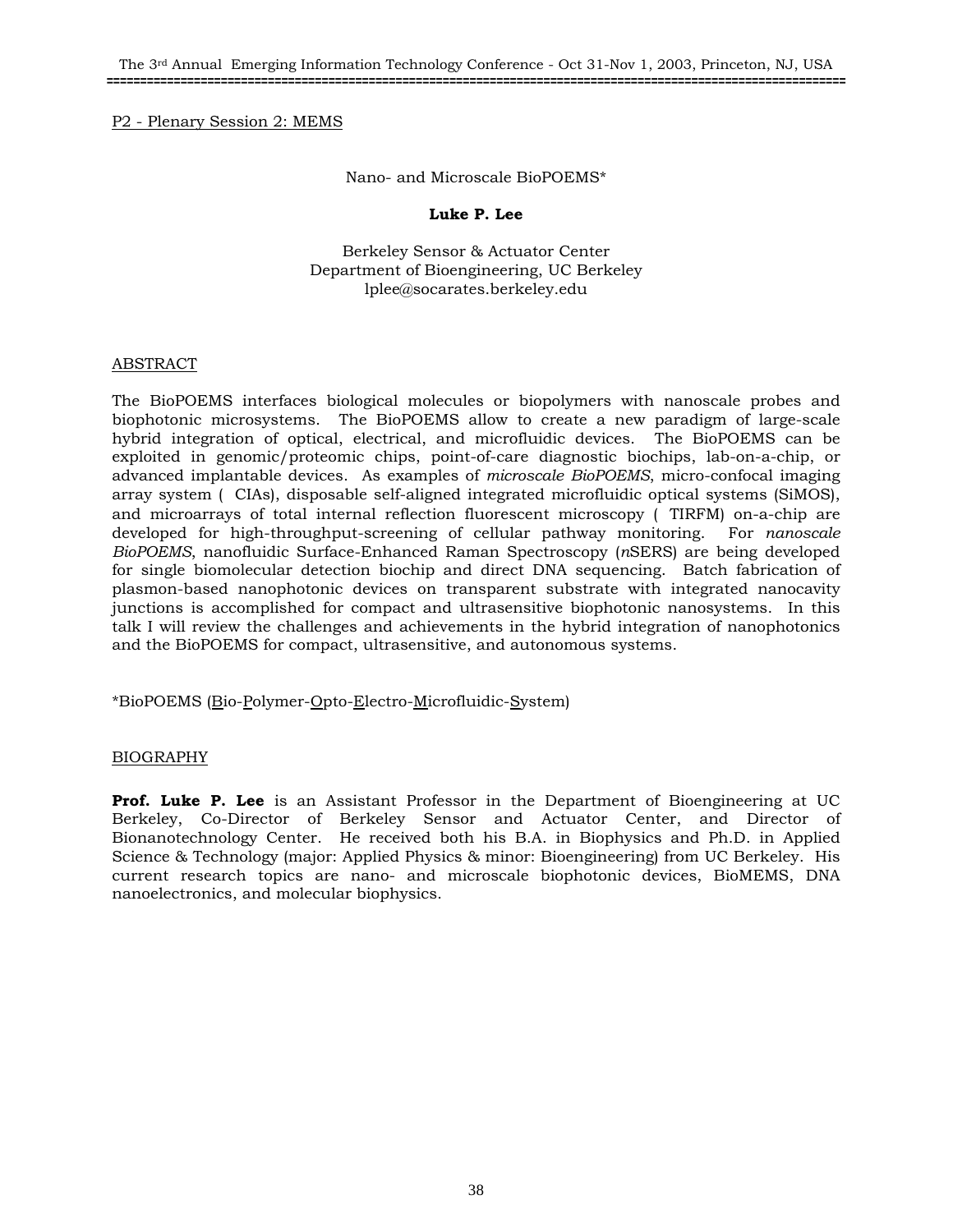### P2 - Plenary Session 2: MEMS

### Integration of a Microsystem for Chemical and Biological Sensing

#### **Chung-Chiun Liu**

Department of Engineering Case Western Reserve University Cleveland, Ohio 44106-7200 Tel: 216-368-2935 Fax: 216-368-8738 Email: CXL9@cwru.edu

#### ABSTRACT

A microsystem for the monitoring of a chemical or biological environment requires (1) multiple sensors or an array of sensing elements (2) an interface for the transmission of the sensor outputs to the external environment and (3) a supporting energy source for the operation of the sensors and the interface. Integration of these elements into a complete microsystem is the objective of this research. Platform technology for various sensor arrays will be introduced. A wireless multi-channel telemetric interface used in this research will be discussed. Miniature electrochemical energy sources, including a micro-fuel cell, portable zinc-alkaline and zinc-air batteries are used as the supporting energy sources.

Silicon-based microfabrication and micromachining processes are the underpinning technical approaches in the development of the elements and the integration of the microsystem.

### BIOGRAPHY

Chung-Chiun Liu is the Wallace R. Persons Professor of Sensor Technology and Control and a Professor of Chemical Engineering at Case Western Reserve University. He is also the Director of the Electronics Design Center, a multi-disciplinary research and educational Center focusing on the applications of microfabrication technology to the development of chemical and biological microsystems. His research interest includes microfabrication processing, chemical and biological sensors, and electrochemical energy systems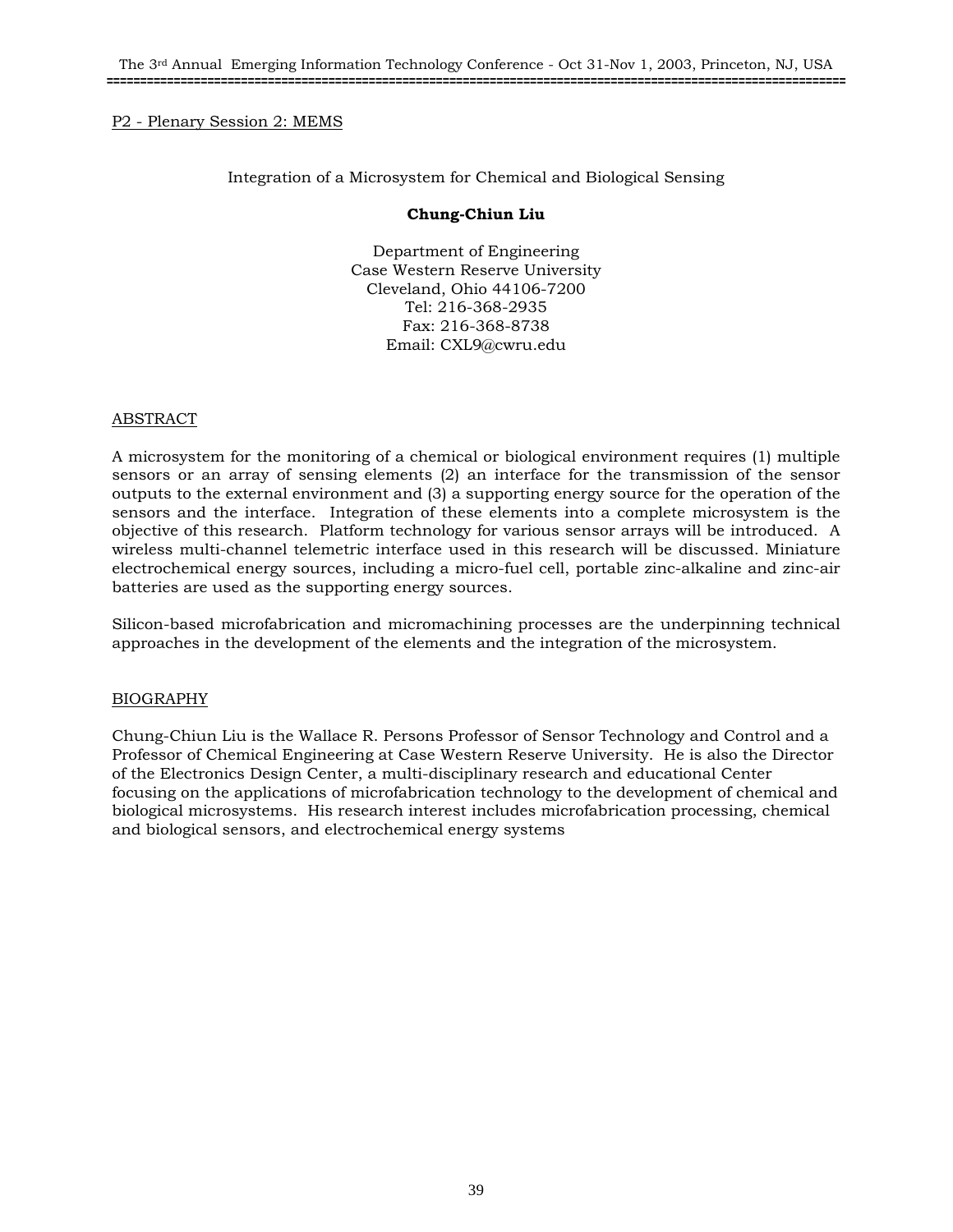The 3rd Annual Emerging Information Technology Conference - Oct 31-Nov 1, 2003, Princeton, NJ, USA **==============================================================================================================**

## T1 - Technical Session 1: Nanotechnology (I)

Session Chair

## **Si-Chen Lee**

National Taiwan University

## BIOGRAPHY

**Si-Chen Lee (李嗣涔)** was born in Taiwan, on August 13, 1952. He received the B.S. degree in electrical engineering from National Taiwan University in 1974 and Ph.D degree in electrical engineering from Stanford Universityin 1980 with a work consisting of experimental investigation of the AlGaAs/GaAs multi-heterojunction properties.

From 1980 to 1982, he worked at Energy Conversion Devices Inc. concerning the application of amorphous silicon hydrogen alloy to the solar cells. He joined the Department of Electrical Engineering, National Taiwan University in 1982 as a visiting associate professor, and is a professor now.

He served as the chairman of the Department from 1988 to 1992 and the Dean of academic affairs of National Taiwan University from 1996 to 2002. His current research interests are in the device applications and the growth kinetics of InGaAs/GaAs strained layer quantum dot device, InGaAs/InAs room temperature infrared light emitting diode and photodetector with applications to the pollution detection and biological reaction of cells. In addition, he is also interested in hydrogenated and deuterated amorphous and poly-silicon (carbon, germanium) hydrogen material and devices, such as thin film transistors and neural network image sensors. Since 1988, he pioneered a research work on the Chinese traditional qigong and somatic science which confirmed the existence of certain extraordinary ability of human body, such as character recognition by finger, psychokinesis. He also discovered the existence of information field (spiritual world) and proposed the "unification of mind and matter" to explain the phenomena.

Dr. Lee is an IEEE Fellow, member of the Chinese Institute of Electrical Engineering, he has received Dr. Sun Yat-San Academic award in 1987, five consecutive outstanding research awards of National Science Council from 1986 to 1996. He has been elected as a member of The Asia-Pacific Academy of Materials (APAM) in 1997, and received IEEE Third Millennium Medal for outstanding achievements and contributions in the area of Semiconductor Devices in 2000. In 2002, he was awarded the Medal of Electrical Engineering from the Association of Chinese Electrical Engineer.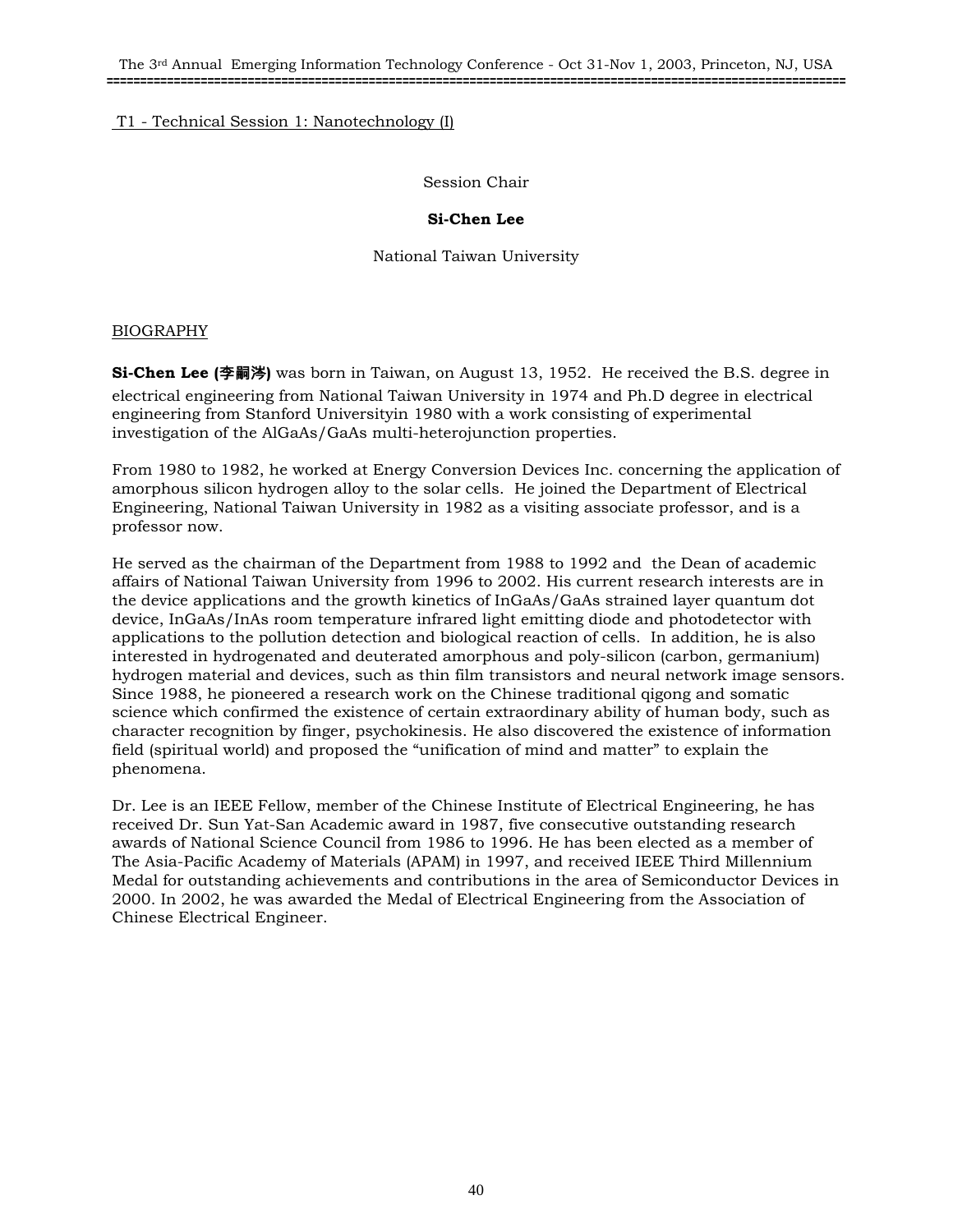The 3rd Annual Emerging Information Technology Conference - Oct 31-Nov 1, 2003, Princeton, NJ, USA **==============================================================================================================**

### T1 - Technical Session 1: Nanotechnology (I)

Session Chair

## **Howard Lee**

NanoOpto

## BIOGRAPHY

HOWARD LEE is currently a management consultant, board member and investor in high-tech companies. He co-founded NanoOpto, a startup that uses Nanotechnolgy to fabricate passive integrated optical devices. He was the founding CEO of NanoOpto and now serves as a board member. Previous startups include being the interim CEO and board member of Equator Technology, a media processor startup in Silicon Valley and the President of Rise Technology, an Intel x86 compatible microprocessor startup company.

At Sun Microsystems from 1984 to 1994, he was a vice president of engineering responsible for the engineering and delivery of all Sun-2 and Sun-3 workstation and server products. He delivered the Sun-4 Sever product family and was in charge of unifying and delivery of all SPARC microprocessor development programs.

Lee was the senior vice president of the Apple Macintosh Division responsible for the entire range of computer hardware and peripheral products with annual sales of \$9 Billion and unit volume of 6 million Macs. These included Macintosh desktop, PowerBook, server, printer, and display products. His industry experience also includes positions at GRID Systems, where he was manager for Hardware Engineering, and management posts at Hewlett-Packard in its Personal Office Computer Division and Hewlett-Packard Labs.

Lee holds a bachelor's degree in electrical engineering from Cornell University, a master of engineering degree in electrical engineering, and computer science from the University of California, Berkeley, and a master's of business administration from the University of Santa Clara.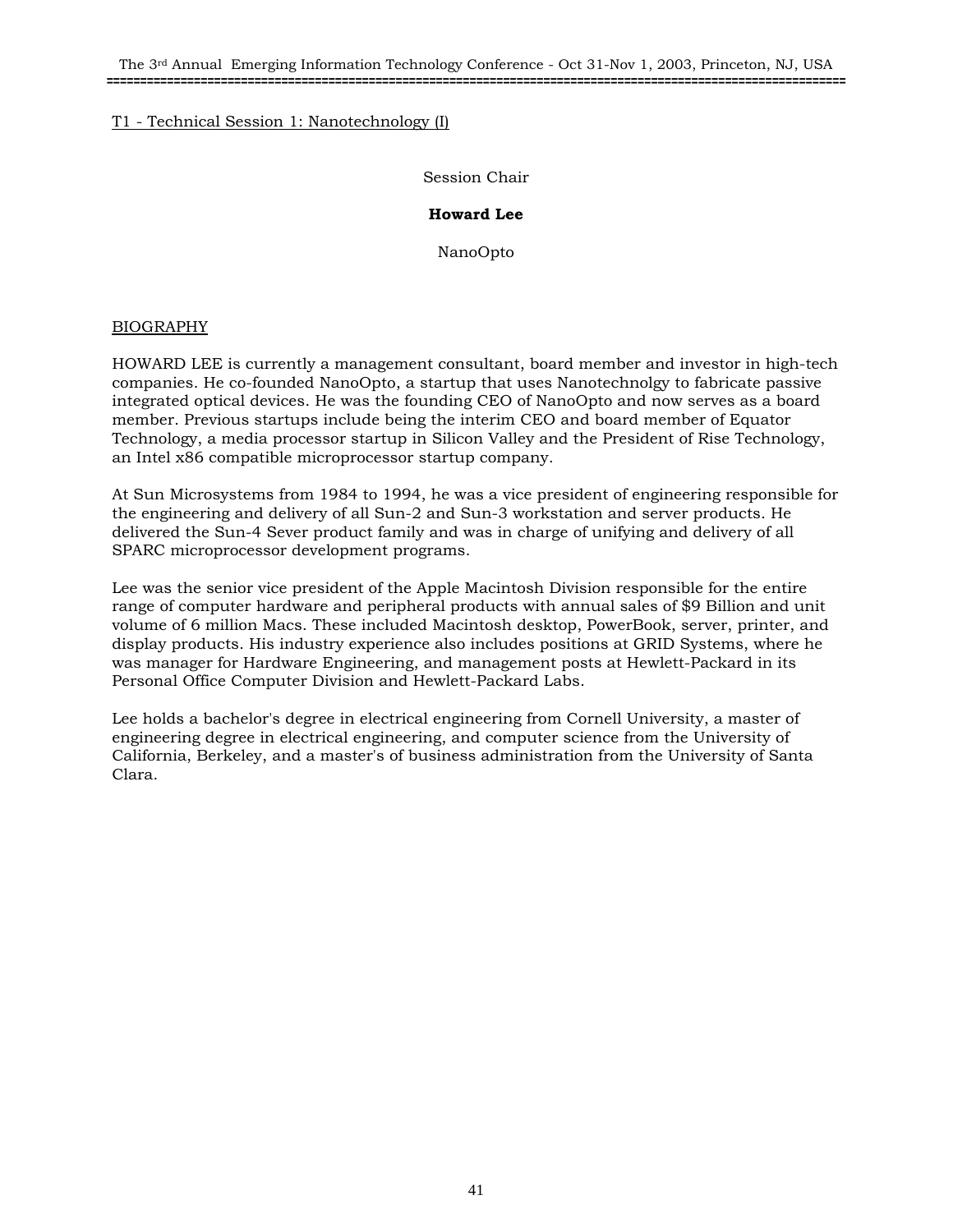Towards Enabling Materials Design for Low-Cost Plastic Transistors

# **Beng Ong**

 Fellow, Xerox Innovation Group, Xerox Corporation Manager, Xerox Research Centre of Canada.

## ABSTRACT

Silicon integrated circuits (ICs) are wonderful for high-end microelectronics, but they may be unjustifiably or prohibitively costly for large-area devices (e.g., displays) where high switching speeds are not required.

Organic or plastic thin film transistors (TFTs) aim to address the high cost issue of ICs by moving the manufacturing from the capital-intensive, high temperature, high vacuum complex photolithographic ultra-clean room setup to a less-controlled environment using solutionbased fabrication technologies. To enable this transition, molecularly engineered organics, which are solution processable and are capable of self-organization into proper microstructures to provide functionality, are required. Printed ICs composed of plastic transistors are expected to be low cost, and enable compact, lightweight, and flexible device designs, thus ushering in a new generation of structurally inspiring electronic products. The issues, challenges and advances in materials design for this emerging technology will be presented. Our progress in developing semiconductor polymers with sufficient air stability to enable fabrication of high-performance plastic transistors under ambient conditions will be described.

### BIOGRAPHY

Beng Ong received his undergraduate education in Singapore, and completed his Ph.D. study at McGill University, Canada. He joined Xerox Research Centre of Canada in 1978 after spending two years as a Research Fellow at Harvard University, Cambridge, MA. At Xerox, Ong's research has been wide ranging, from electronic materials for photoreceptors, specialty chemicals for toners and inks to security authenticity taggants, novel display concepts/materials, and printed organic electronics. Beng was the key contributor to Xerox's recently announced breakthrough EA toner technology, developing and nurturing this novel chemical toner concept from infancy to maturity before switching to spear-heading Xerox 21stcentury materials initiative in 2000. He holds some 115 U.S. patents in his credit, and is currently a Fellow of Xerox Innovation Group, Xerox Corporation, and Manager of Printed Organic Electronics Research, Xerox Research Centre of Canada.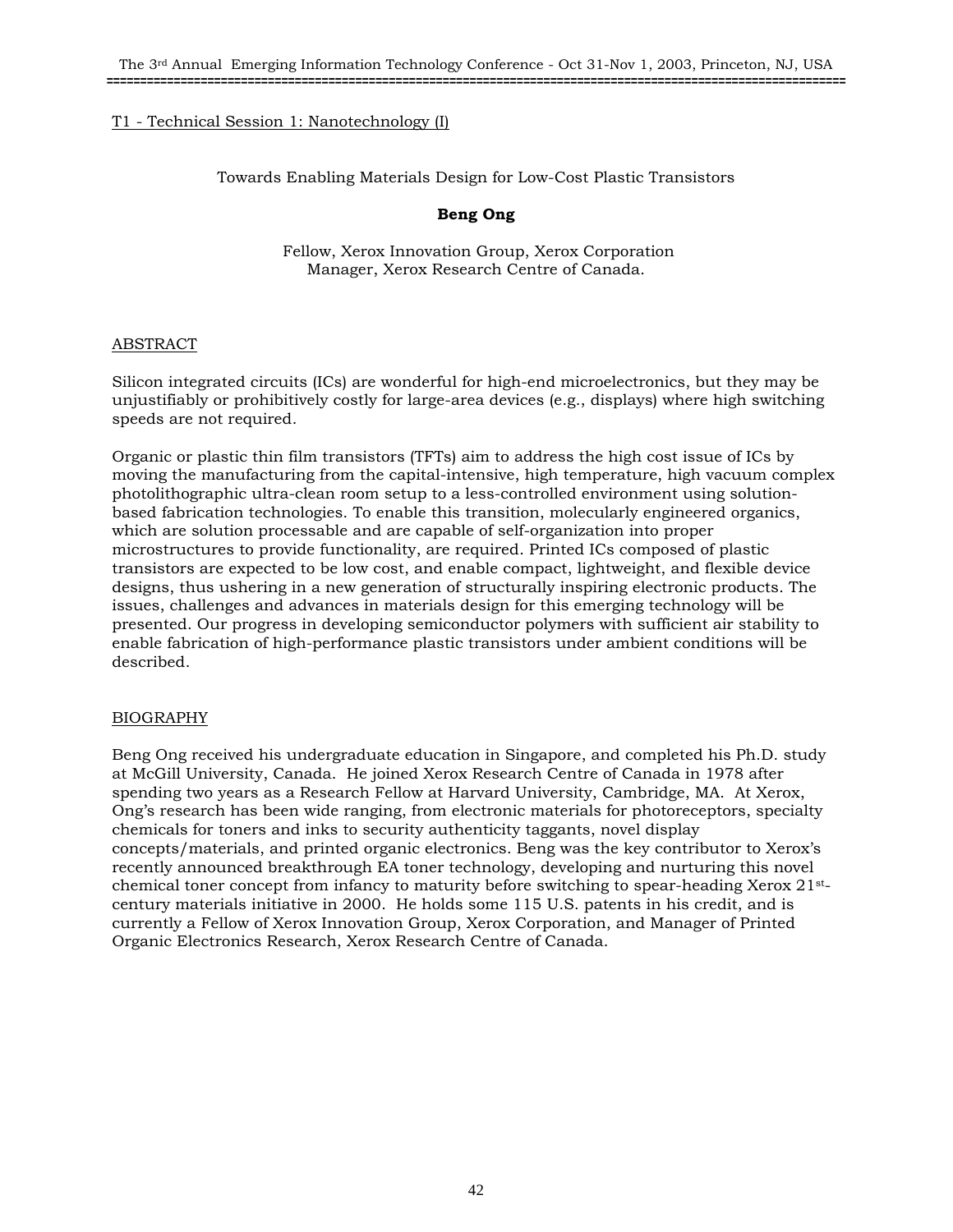Magnetic nanoparticle arrays for information technology applications

### **Shouheng Sun**

Research Staff Member, Nanoscale Materials and Devices IBM T. J. Watson Research Center Tel: 914-945-3762 Fax: 914-945-2141 Email: ssun@us.ibm.com

## ABSTRACT

Ordered arrays of magnetic nanoparticles are promising candidates for future information technology applications. In this talk, I will demonstrate that monodisperse magnetic nanoparticles including cobalt  $(Co)$ , magnetite  $(Fe_3O_4)$ , and iron-platinum (FePt) nanoparticles, with controlled size, composition and structure can be readily synthesized by chemical methods, and subsequently induced to form 2-D and 3-D magnetic nanoparticle superlattice arrays via self-assembly. The interparticle spacing in the array can be adjusted by either surface chemical ligand exchange or thermal treatment. Magnetic properties of these arrays can be tuned from superparamagnetic to ferromagnetic with controlled magnetic moment. Further, the hydrophobic surfactant layer around each nanoparticle can be replaced with bipolar surfactants, rendering the particles hydrophilic and able to be dispersed in water. These well-engineered magnetic nanostructures are of great interest for deep understanding of nanomagnetism and will have great potential in magnetic nanodevice and bio-magnetic applications. Several examples of the potential applications of these self-assembled nanostructures in information data storage, tunnelling devices and permanent magnet will be discussed.

### BIOGRAPHY

Shouheng Sun is currently a research staff member in the Physical Sciences Department at the IBM T. J. Watson Research Center. His current research interest focus on controlled synthesis of transition-meal-based nanomaterials and self-assembly of monodisperse magnetic nanoparticles into functional nanodevices.

Shouheng Sun holds a BS degree from Sichuan University (China), an MS degree from Nanjing University (China) and a PhD degree from Brown University (all in chemistry). He was an assistant professor and a lecturer in the Department of Chemistry and the Coordination Chemistry Institute of Nanjing University from 1987 to 1992. He joined IBM Research Division after completing his doctoral studies in 1996.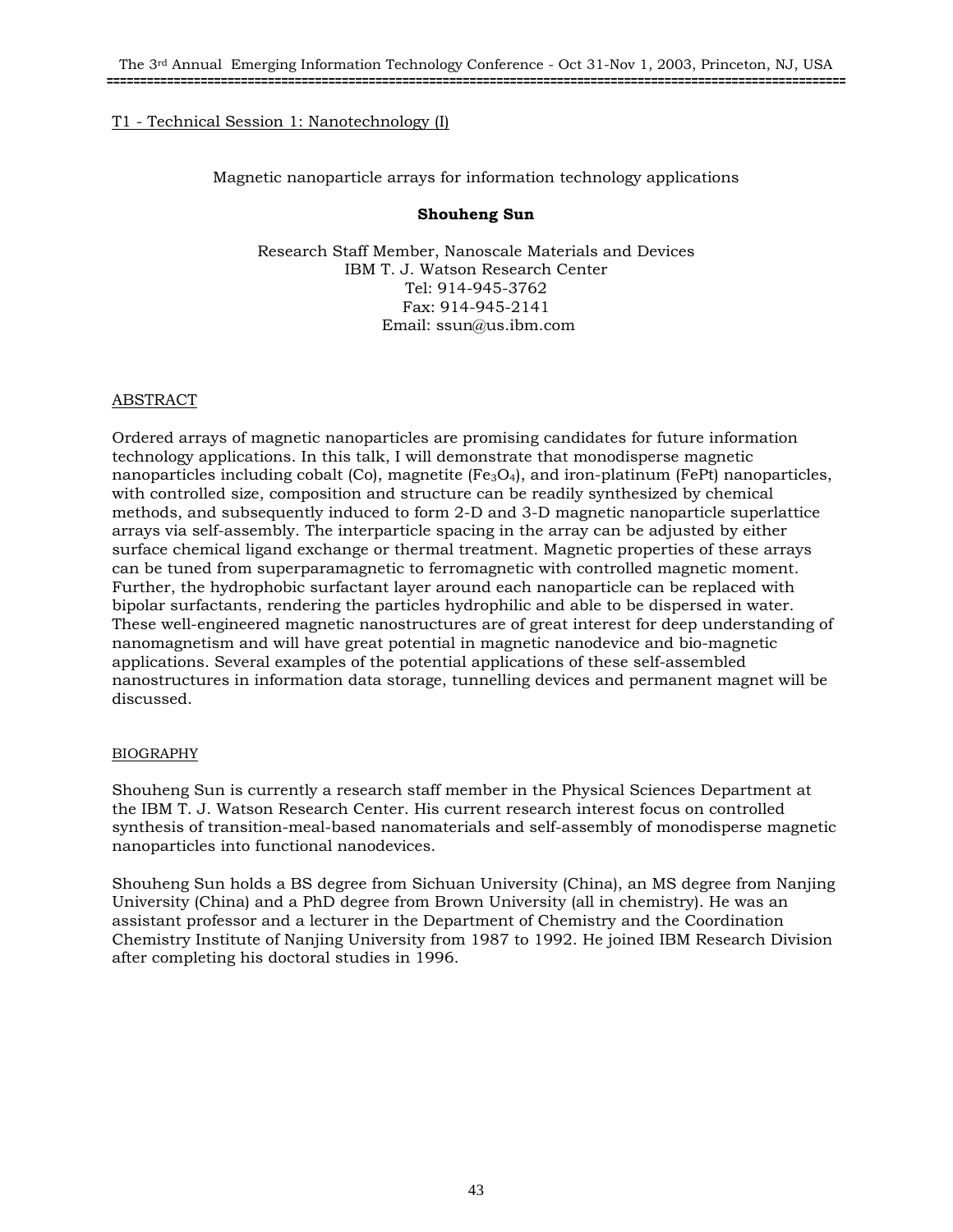### Nanoscale Functionalization Strategies

# **Sarbajit Banerjee and Stanislaus S. Wong\***

Department of Chemistry; State University of New York at Stony Brook; Stony Brook, NY 11794; and Materials Science Department, Brookhaven National Laboratory; Building 480; Upton, NY 11973.

## ABSTRACT

Whereas the chemistry of fullerenes is well-established, the chemistry of single-walled carbon nanotubes (SWNTs) is a relatively unexplored field of research. Investigations into the bonding of moieties onto SWNTs are important because they provide fundamental structural insight into how nanoscale interactions occur. Hence, understanding SWNT chemistry becomes critical to rational, predictive manipulation of their properties.

Among the strategies discussed include molecular metal complexation with SWNTs to control site-selective chemistry in these systems. In particular, work has been performed using Vaska's and Wilkinson's complexes to create functionalized adducts. Functionalization should offer a relatively simple means of tube solubilization and bundle exfoliation and allows for tubes to be utilized as recoverable catalyst supports.

To further demonstrate chemical processability of SWNTs, we have subjected them to ozonolysis, followed by treatment with various independent reagents, to rationally generate a higher proportion of oxygenated functional groups on the nanotube surface. This protocol has been found to purify nanotubes. More importantly, the reaction sequence has been found to ozonize the sidewalls of these nanotubes.

Finally, SWNTs have also been chemically modified with quantum dots and oxide nanocrystals. A composite heterostructure consisting of nanotubes joined to nanocrystals offers a unique opportunity to obtain desired physical, electronic, and chemical properties by adjusting synthetic conditions to tailor the size and structure of the individual sub-components, with implications for self-assembly.

### BIOGRAPHY

Professor Stanislaus S. Wong and his group have wide-ranging interests in the science of nanotechnology. In a broad sense, his group is fundamentally interested in synthesizing, manipulating, and organizing matter in a controllable manner as well as in predicting and understanding the properties of the resulting structure at the nanometer scale. To accomplish this objective, they are investigating the chemistry of and the types of bonding in nanomaterials, such as carbon nanotubes. Some of Dr. Wong's and coworkers' results have been featured in a cover article in *Nature* (1998) and in an invited Concepts article in Chemistry: a European Journal (2003). Dr. Wong earned a B.Sc. (First Class Honors) from McGill University, received his A.M. (1996) and Ph.D. (1999) degrees from Harvard University (advisor: Charles M. Lieber), and completed a postdoctoral fellowship at Columbia University (mentor: Louis E. Brus). Since September 2000, he has been an Assistant Professor in Chemistry at the State University of New York (SUNY) Stony Brook with a joint appointment in the Materials Sciences Department at Brookhaven National Laboratory.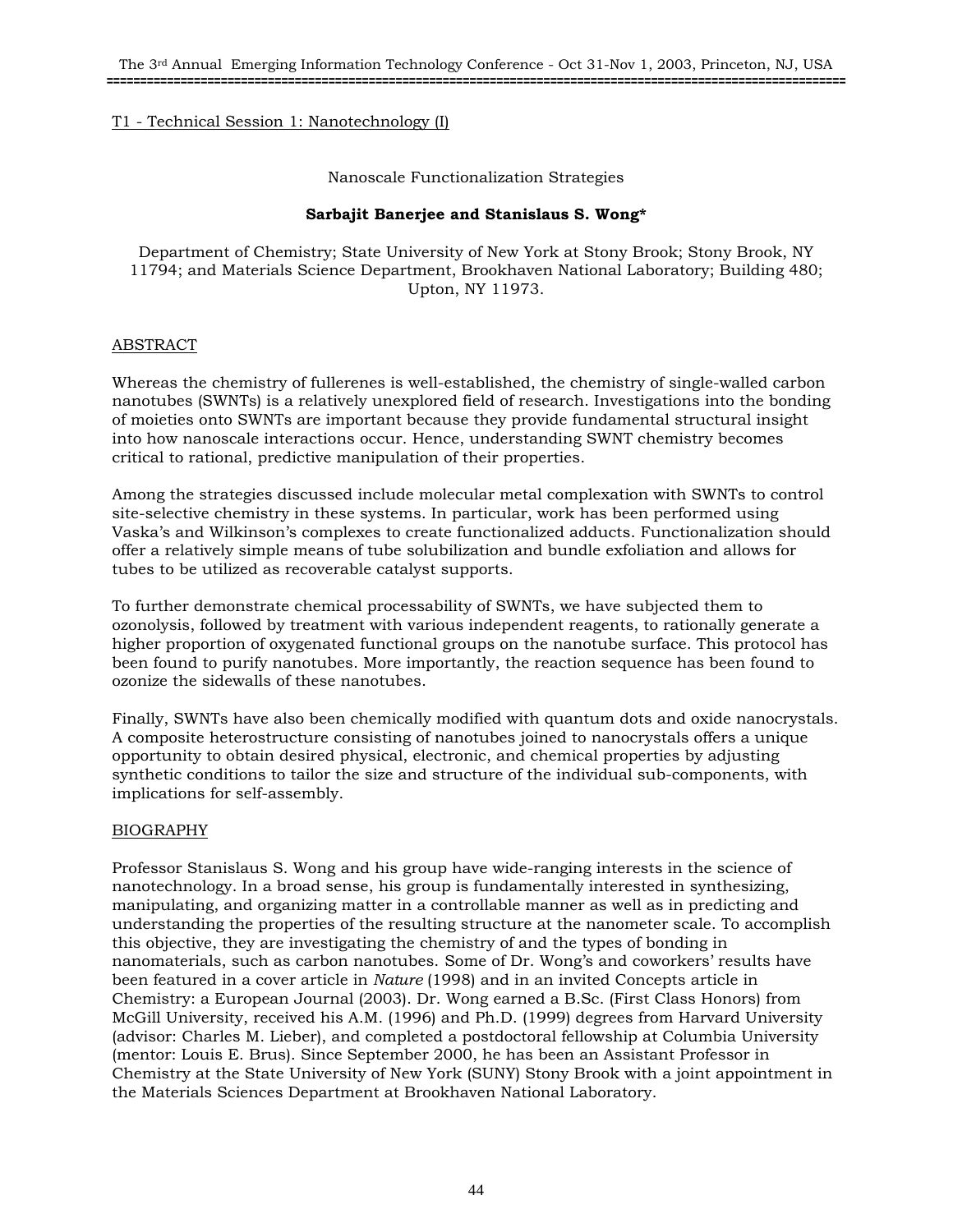### Session Chair

## **Luke P. Lee**

Berkeley Sensor & Actuator Center Department of Bioengineering, UC Berkeley lplee@socarates.berkeley.edu

## BIOGRAPHY

**Prof. Luke P. Lee** is an Assistant Professor in the Department of Bioengineering at UC Berkeley, Co-Director of Berkeley Sensor and Actuator Center, and Director of Bionanotechnology Center. He received both his B.A. in Biophysics and Ph.D. in Applied Science & Technology (major: Applied Physics & minor: Bioengineering) from UC Berkeley. His current research topics are nano- and microscale biophotonic devices, BioMEMS, DNA nanoelectronics, and molecular biophysics.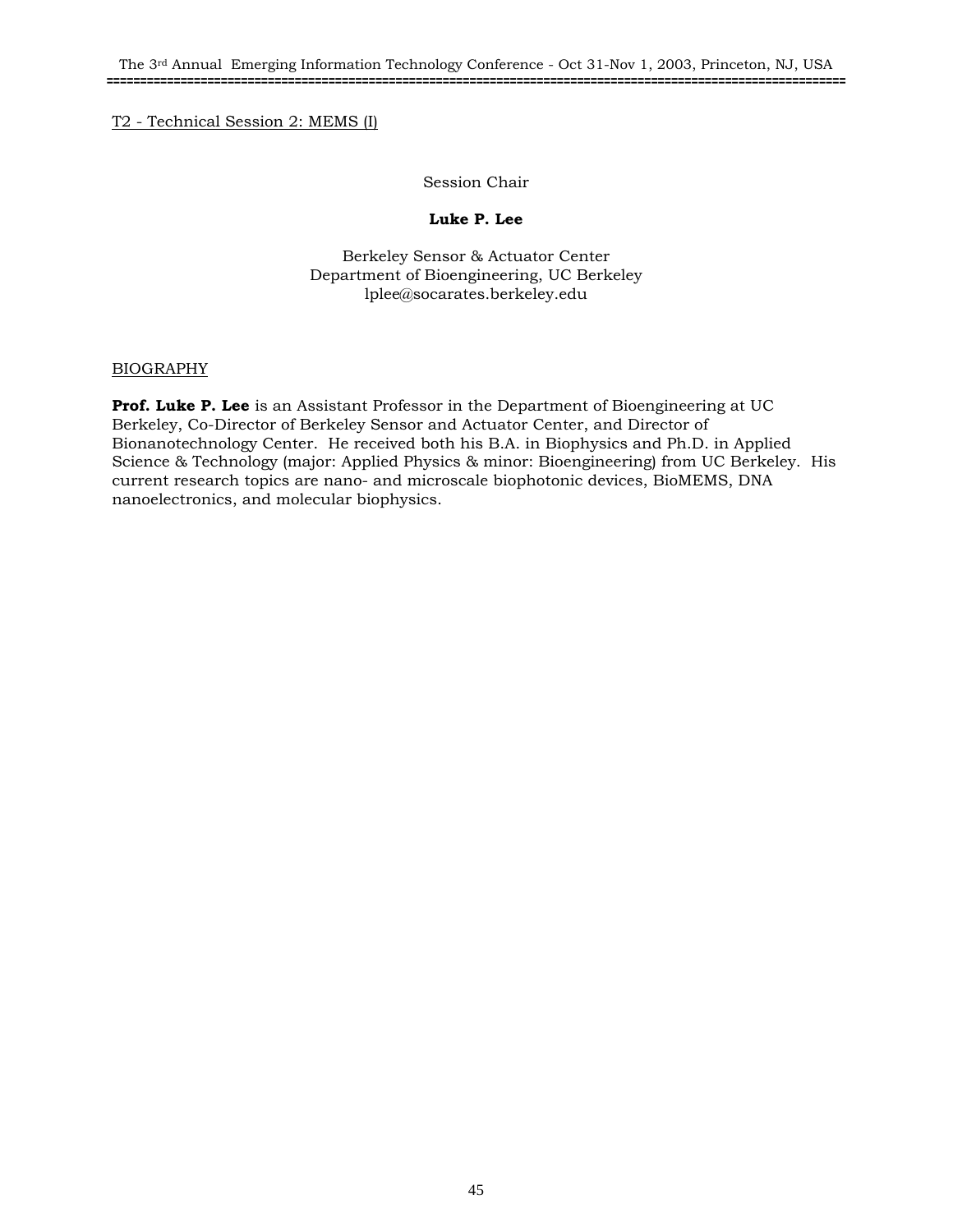### Integration of MEMS and Planar Waveguide Technologies for Lightwave Switching

# **Ho Bun Chana, D. T Fuchs, H. R. Stuart, F. Baumann, D. Greywall, M. E. Simon**

Bell Labs, Lucent Technologies

aTel: 908-582-5038 Fax: 908-582-6904 Email: hochan@lucent.com

### ABSTRACT

Planar waveguide circuits are widely used in telecommunication networks to perform a variety of optical functions such as multiplexing, switching and add-drop. In these devices, switching and reconfiguration are typically achieved using the thermo-optic effect. The power consumption, thermal cross-talk and switching time of thermo–optic switches can impose limits on device performance. We demonstrate the integration of planar waveguides and microelectromechanical systems (MEMS). Our device consists of a folded Mach Zehnder interferometer in the waveguide part and movable piston mirrors in the MEMS part. The MEMS mirrors are actuated electrostatically. They provide an adjustable phase shift in the Mach Zehnder interferometer to perform the switching function, with negligible dissipation of power. The insertion loss and extinction ratio of the device range from 13.1 to 14.7 dB and 11 to 21.5 dB respectively. This technique is applicable to other waveguide devices where phase manipulation with low power consumption is desired.

### BIOGRAPHY

Ho Bun Chan is a member of technical staff in the Microsystems Research Department of Bell Labs, Lucent Technologies in Murray Hill, NJ. He earned his BA degree in physics with highest honors from Princeton University in 1993 and PhD degree in physics from MIT in 1999. He joined Bell labs in 1999 as a postdoctoral staff. Dr. Chan's research focuses on microelectromechanical systems (MEMS) in fundamental science and telecommunication networks. He performed the first demonstration of quantum mechanical Casimir forces in MEMS, in the regime when separation between micromachined components is reduced to the nanometer range. He is currently performing research in integrating MEMS with planar waveguides for enhanced functionality and performance in multi-wavelength optical networks. He was also involved in the development and fabrication of MEMS optical crossconnect for light beam steering in optical communication networks.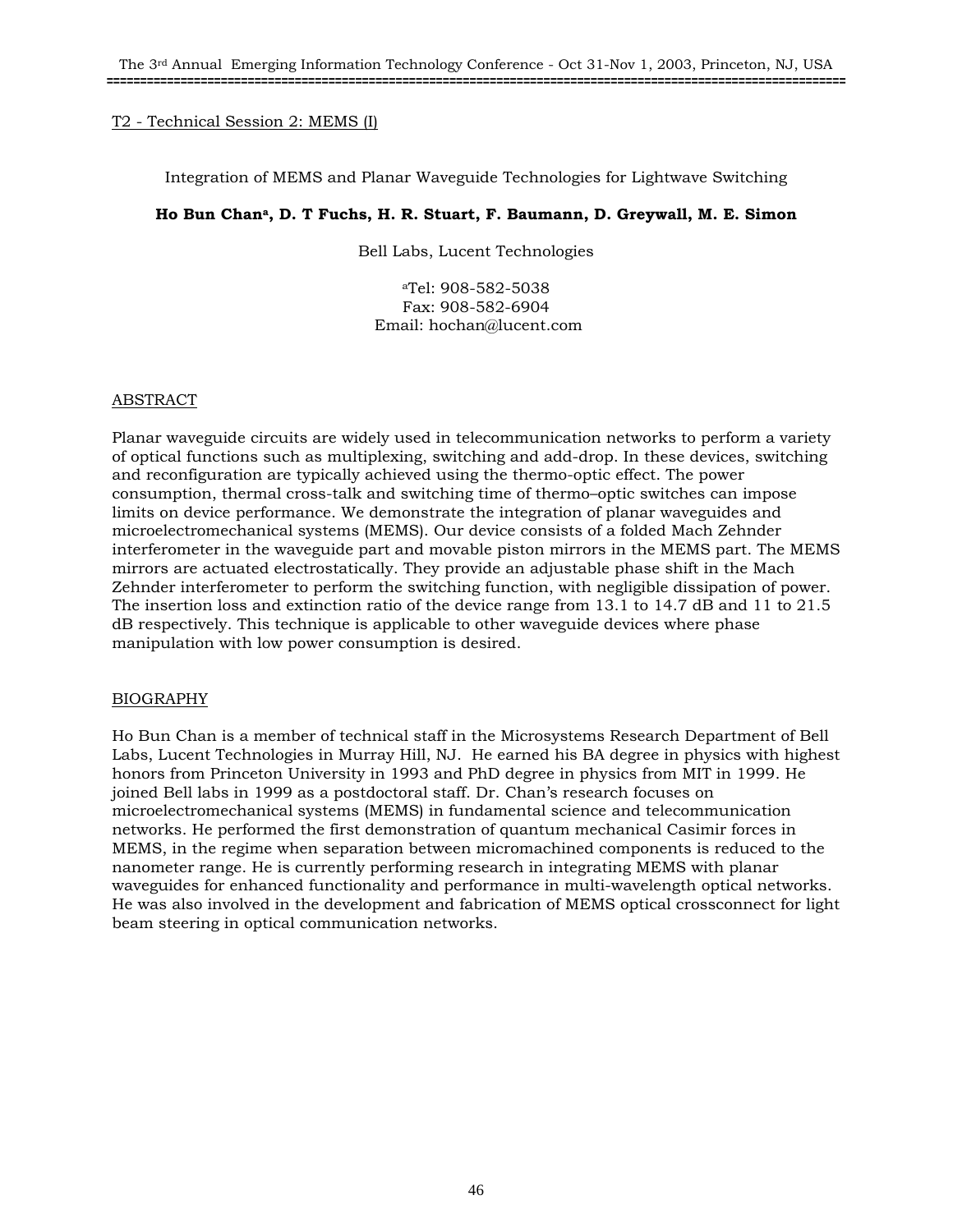A Micromachined Touch-Mode Tunable Capacitor for Wireless Communications

### **Darrin J. Young**

EECS Department, Case Western Reserve University 10900 Euclid Avenue, Cleveland, Ohio, 44106

### ABSTRACT

A micromachined touch-mode tunable capacitor is proposed for wireless communication applications. The touch-mode architecture substantially minimizes the device area and microphonic effects. A fabricated device achieves a nominal capacitance value of 1.86 pF with a tuning range of 25% under 5V and a quality factor of 22 at 1 GHz and occupies a circular area with a 140 um radius.

### BIOGRAPHY

**Darrin J. Young** received his BS, MS, and PhD degrees from the Department of Electrical Engineering and Computer Sciences at University of California at Berkeley in 1991, 1993, and 1999, respectively. His doctoral dissertation emphasizes on microelectromechanical devices design and fabrication technologies for radio frequency analog signal processing. Between 1991 and 1993, he worked at Hewlett-Packard Laboratories in Palo Alto, California, where he designed a shared memory system for a DSP-based multiprocessor architecture. During the summer of 1997, he worked at Rockwell Semiconductor Systems in Newport Beach, California, where he designed silicon bipolar RF analog circuits for cellular telephony applications. Between 1997 and 1998, he was also at Lawrence Livermore National Laboratory, working on the design and fabrication of three-dimensional RF coil inductors for wireless communications. Dr. Young joined the Department of Electrical Engineering and Computer Science at Case Western Reserve University as an assistant professor in 1999. His main research interests include MEMS device design and fabrication, and integrated analog circuits design for wireless communications, sensing, biomedical implant, and general industrial applications.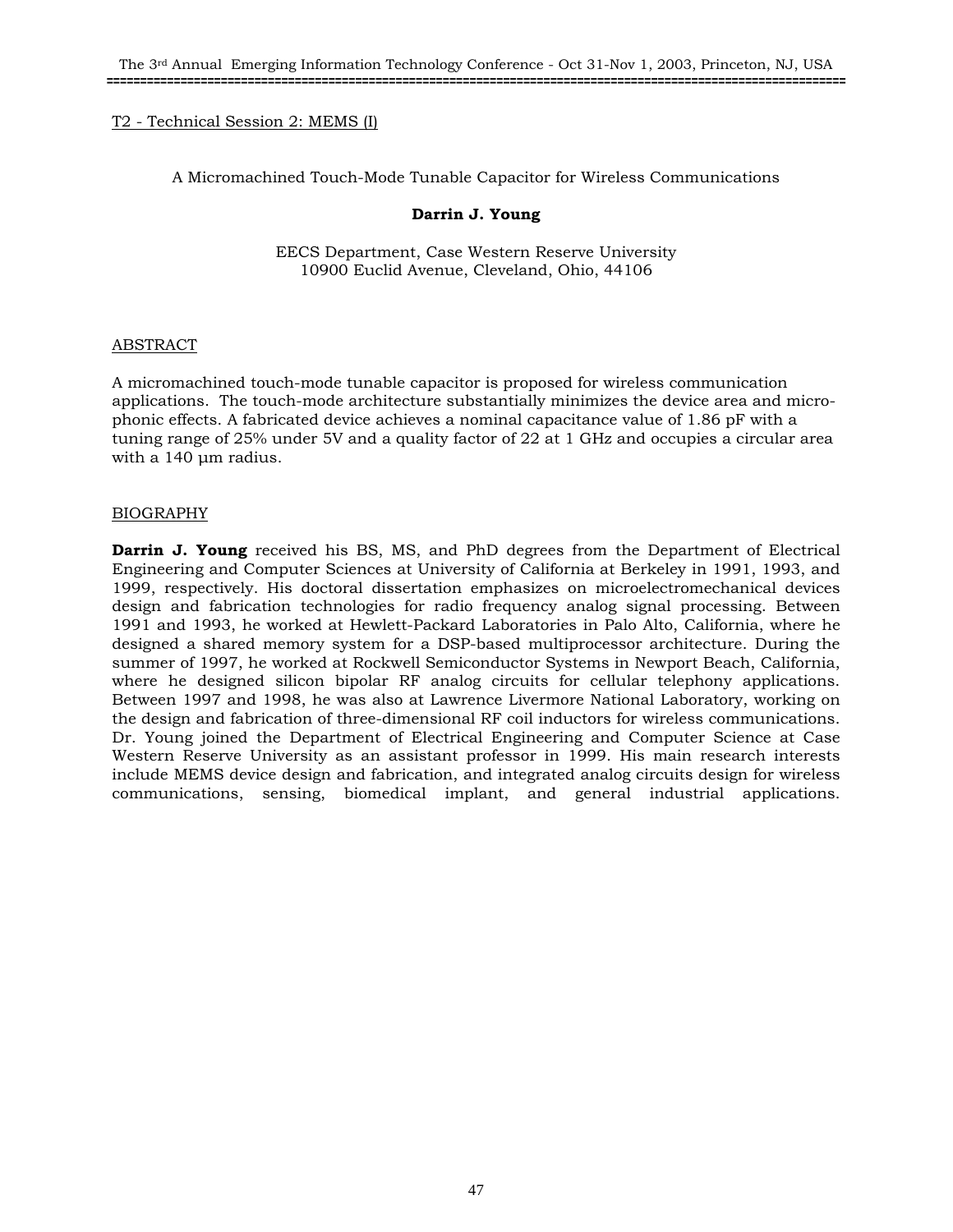Development of High Fill-factor Micromirror Scanners for Adaptive Optics

# **Dr. Veljko Milanovic, Gabe Matus, Dr. Daniel McCormick**

Adriatic Research Institute

## ABSTRACT

A micromachined touch-mode tunable capacitor is proposed for wireless communication applications. The touch-mode architecture substantially minimizes the device area and microphonic effects. A fabricated device achieves a nominal capacitance value of 1.86 pF with a tuning range of 25% under 5V and a quality factor of 22 at 1 GHz and occupies a circular area with a 140 um radius.

## BIOGRAPHY

Dr. Veljko Milanovic - (M.Sc. and D.Sc. in Electrical Engineering - Microelectronics in 1996 and 1998, The George Washington University, Washington, DC) founded Adriatic Research Institute with a focus on microsystems and nanosystems research and education for public benefit. He is also currently involved in biomolecular sciences research in the Nanoengineering Laboratory at the Mechanical Engineering Department of UC Berkeley. Formerly a postdoctoral researcher at the Berkeley Sensor and Actuator Center, and a guest researcher in the Semiconductor Electronics Division of the National Institute of Standards and Technology, Veljko has been involved in MEMS and nanotechnology research and development efforts for close to ten years.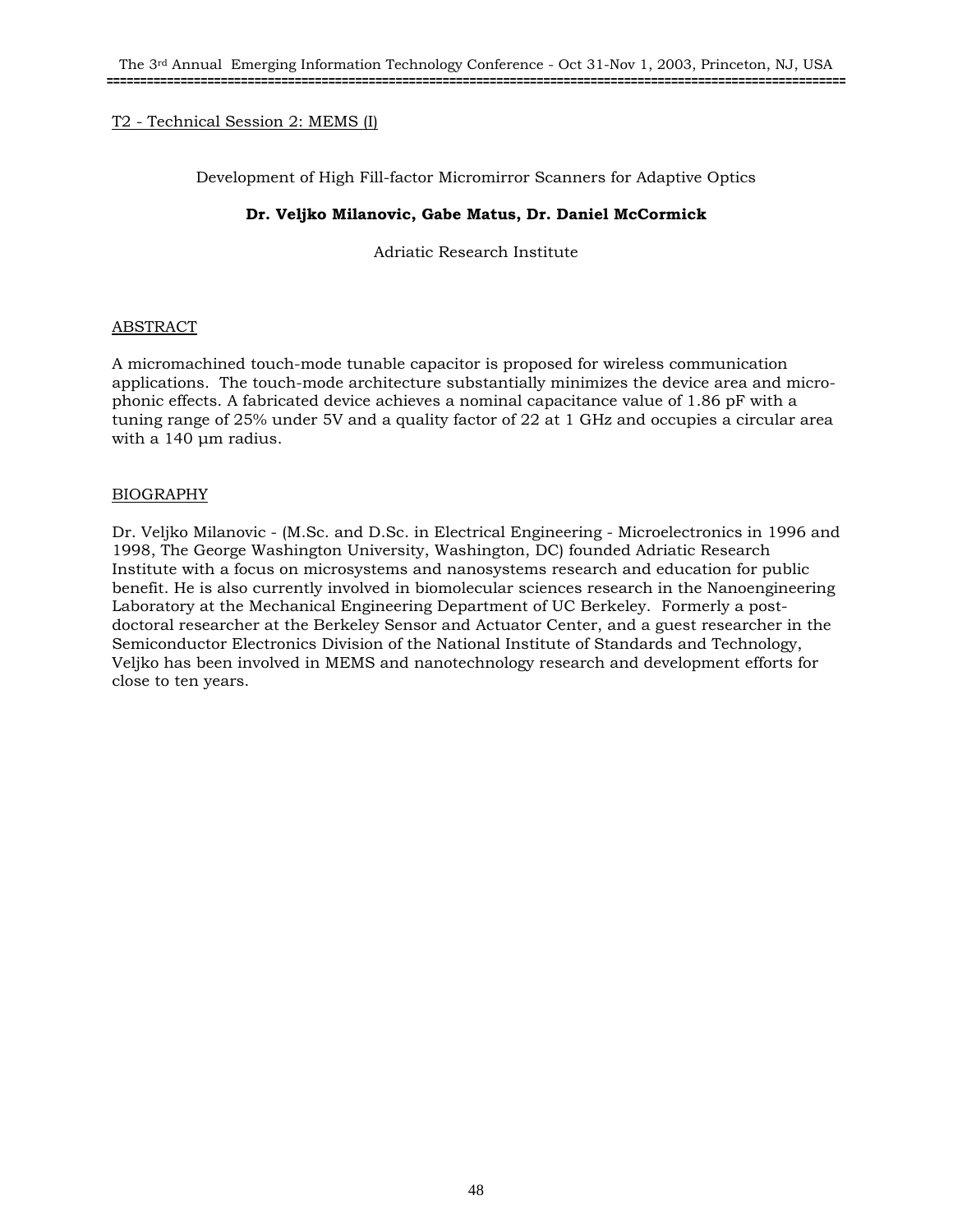The 3rd Annual Emerging Information Technology Conference - Oct 31-Nov 1, 2003, Princeton, NJ, USA **==============================================================================================================**

### T3 - Technical Session 3: System-on-Chip (SoC) (I)

#### Session Chair

#### **Wei Hwang**

National Chiao-Tung University

#### BIOGRAPHY

Dr. Wei Hwang is the Director of Microelectronic and Information Systems Research Center and holds the NCTU Chair Professor of Electronics Engineering at National Chiao-Tung University in Hsinchu, Taiwan since August 2002. He is also the Director of System-on-Chip (SoC) Research Center at NCTU. Prior to this, he was a Research Staff Member at the IBM Thomas J. Watson Research Center, Yorktown Heights, NY from 1984 to 2002. He also served as an Adjunct Professor of Electrical Engineering at Columbia University in New York, NY from 1993 to 2003. He was Associate Professor of Electrical Engineering Department at Columbia University in New York from 1979 to 1984. He was Assistant Professor of Electrical Engineering at Concordia University in Montreal from 1975 to 1978. He received his M.S. and Ph.D. degrees from the University of Manitoba in 1970 and 1974 respectively, his M.S. degree from National Chiao-Tung University in 1967, and his B.S. degree from National Cheng-Kung University in 1964. Dr. Hwang's interests are in the general area of VLSI circuits and technology, semiconductor memories, high-frequency server microprocessors, and embedded systems.

His current research interests are in low-power SoC design and technology, wireless mobile communications and applications. He has received several IBM Awards, including sixteen IBM Invention Plateau Invention Achievement Awards, four IBM Research Division Technical Awards, has been elected an IBM Master Inventor. Dr. Hwang is the coauthor of the book "Electrical Transports in Solids", which has been translated into Russian and Chinese. He has authored or coauthored over 110 technical papers in journals and conferences, and holds 122 international patents (including 55 U.S. patents).

Dr. Hwang is a member of the New York Academy of Science, Phi Tau Phi and Sigma Xi. He is also an active member of the Chinese American Academic and Professional Society (CAAPS) where he has served separately as President and Chairman of the Board. For his leadership, he received Courvoisier Leadership Award in 1992 and the CAAPS Special Service Award in 1995. Currently, he serves as Co-Principal Investigator of National System-on-Chip (SoC) Research Program of National Science Council in Taiwan. Dr. Hwang is the Chairman of IC industry committee of Chinese Institute of Electrical Engineering (CIEE) and a Fellow of the Institute of Electrical and Electronics Engineers (IEEE)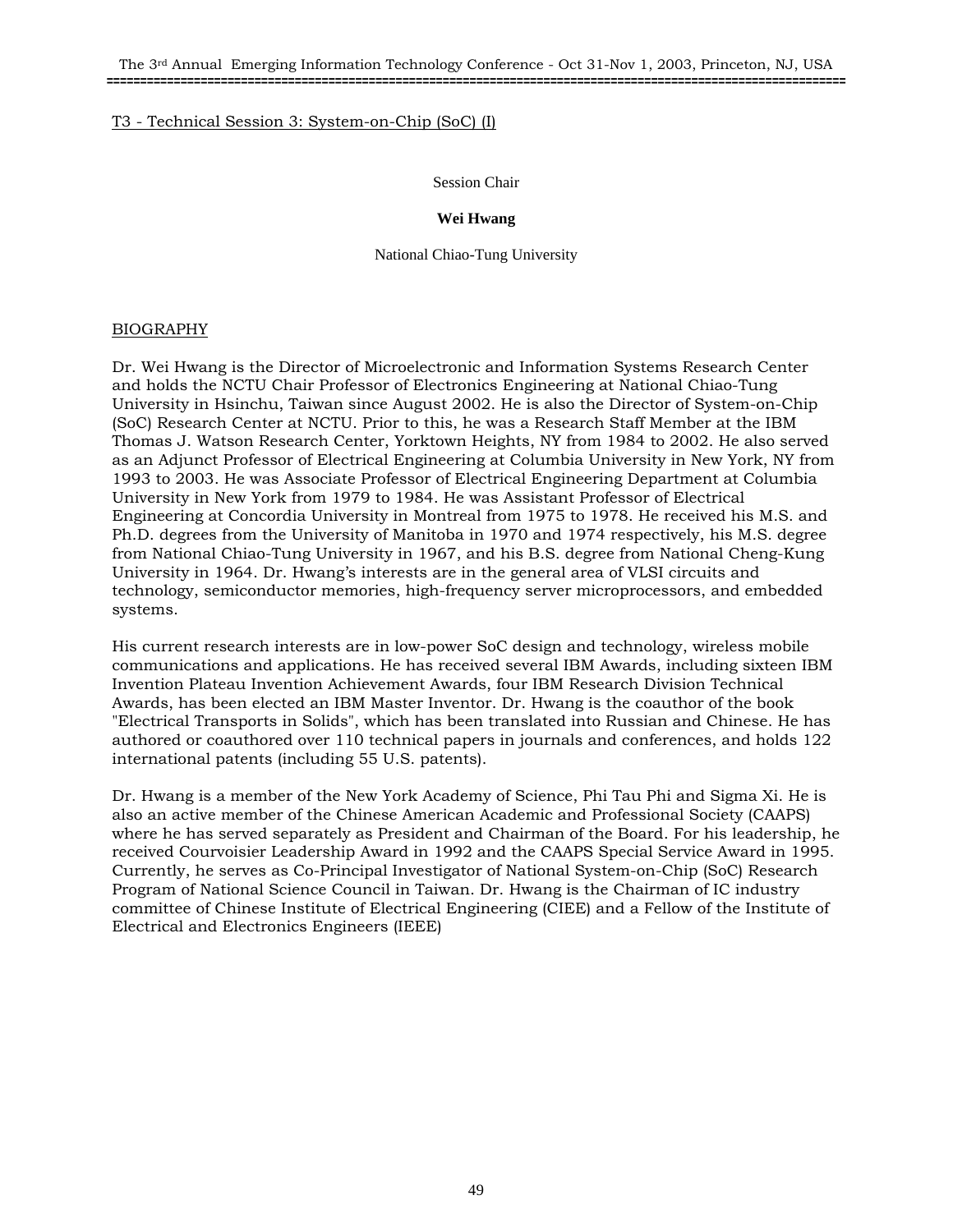## T3 - Technical Session 3: System-on-Chip (SoC) (I)

Some Challenges for Low-Power System-On-a-Chip

#### **Suhwan Kim**

IBM T. J. Watson Research Center Yorktown Heights, NY 10598

### ABSTRACT

New Process technologies enable IC devices of extreme sizes and complexity. System-On-a-Chip (SoC) designs incorporate whole system on a single chip. Yet as complexity increase, innovative solutions are required to conserve power. Recently, the dynamic choices of power management have been studied, because non-uniform workloads during the operation time are common in communication networks and in almost any interactive system. Since each core or macro of the embedded systems may come with different power and performance characteristics from a different source, however, designing a SoC that supports dynamic power management is difficult and error-prone process.

In this talk, first of all, we'll investigate key dynamic power management techniques, in terms of high-performance and low-power SoC design. It includes dynamic supply voltage and frequency scaling, active-well bias, power gating, clock gating, and multiple voltage islands. Then, we'll present some other novel techniques such as self-bias power gating structure and non-abrupt sleep transistor switching.

### BIOGRAPHY

**Suhwan Kim** received the B.S. and M.S. degrees in Electrical Engineering and Computer Science from Korea University, Korea, in 1990 and 1992, respectively and the Ph.D. degree in Electrical Engineering and Computer Science from the University of Michigan, Ann Arbor, in 2001. From 1993 to 1997, Dr. Kim was with LG Electronics, Seoul Korea, where he designed several multimedia systems-on-a-chip (SoC), including an MPEG2 CODEC for audio, video, and system. Dr. Kim joined IBM Thomas J. Watson Research Center in 2001, where he currently is a Research Staff Member (RSM). His research interests encompass circuits and technology for high-performance and low-power SoC and low-power design methodologies for high-performance VLSI signal processing. Dr. Kim has received the 1991 Best Student Paper Award of the IEEE Korea Section and the First Prize in the VLSI Design Contest of the 2001 ACM/IEEE Design Automation Conference. Dr. Kim has also received several of achievement awards from LG Electronics and IBM. He has participated in the Organizing Committee and Technical Program Committee of the IEEE International ASIC/SOC Conference and in the Technical Committee of the International Symposium on Low Power Electronics and Designs.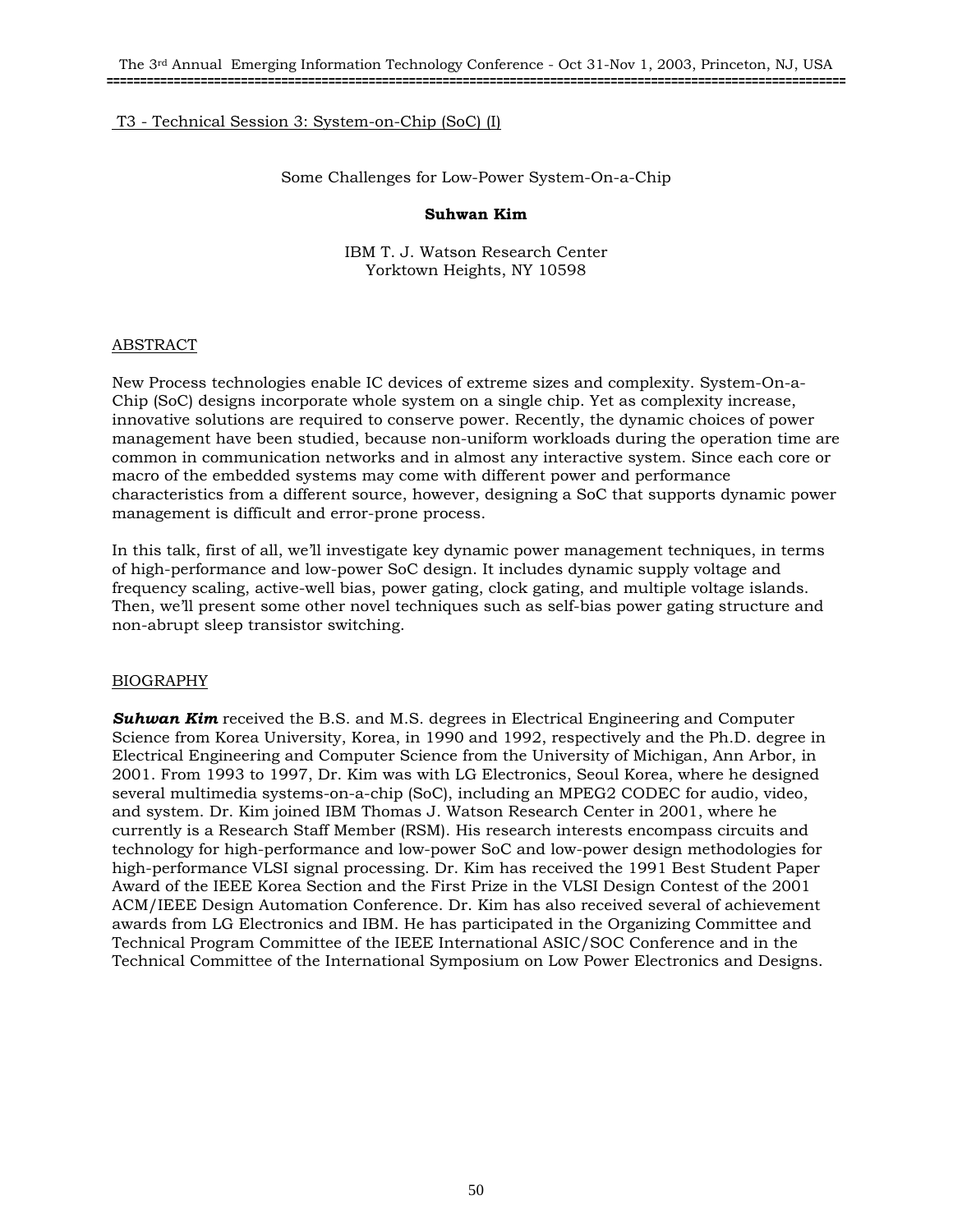## T3 - Technical Session 3: System-on-Chip (SoC) (I)

Power Management for nano-CMOS System-on-Chip Designs: the Problem, the Trend, and the Solution

#### **Herming Chiueh and Wei Hwang**

SoC Research Center National Chiao Tung University Hsinchu, Taiwan chiueh@ieee.org, hwang@eic.nctu.edu.tw

### ABSTRACT

Increases in circuit density and clock speed in modern system-on-chip (SoC) designs have brought power issues into the spotlight of high-speed integrated circuit design. Local overheating in one spot of a high-density circuit can cause a whole system to crash. Clock synchronization problems, parameter mismatching and other coefficient changes due to temperature gradients generated by high power density and uneven heat-up of a chip are one of the major reasons for system failure. With the increasing size of integrated circuitry, the total power of a typical SoC design increase dramatically, that escalates the problem and system cost by introducing a complicated design in package and system integration. On the other hand, a modern mobile device tends to integrated heterogeneous functional blocks into a chip: different IP cores have been integrated in a platform-based SoC design flow to provide more functions. However, the battery power of such a device is often limited. Thus, power management has become a key design issue in the modern low power and/or high performance SoC designs.

Power and thermal problems in modern SoC designs are reviewed in the beginning of this paper. Then, the trends of both academia and industry solution are reviewed. At last, a thermal-aware power management is presented to manage the power and local heat-up on modern SoC designs. The proposed design targets nominal power dissipation and requires the system to actively manage its power and thermal activities. The architecture will be encapsulated to an IP (Intellectual Property) module or a virtual component of the modern system-on-chip design flow, which yields a systematic solution crossing the application/system/circuit/device layers that will link up the architecture and cell circuitry design as well as the modern nano-CMOS technology such as voltage islands and multithreshold transistors to provide a complete solution for SoC power management.

System architects can utilize this design to monitor power activities and react to specific conditions through the controlling mechanism, such as cooling mechanism and state-machine based voltage/speed/power modulation for different modules of an IP or a system, to ensure the power operation and thermal behavior of an SoC design working within specification. By the delicate power/speed controlling of different modules on an SoC system, this design not only nominates the overall power consumption, but also maximizes the performance of target system in designed power budget.

The success of this project offers an opportunity for modern SoC designs to incorporate power management techniques to enhance system stability and performance. This design yields intricate control and optimal management with little system overhead and minimum hardware requirements, as well as provides the flexibility to support different management algorithms.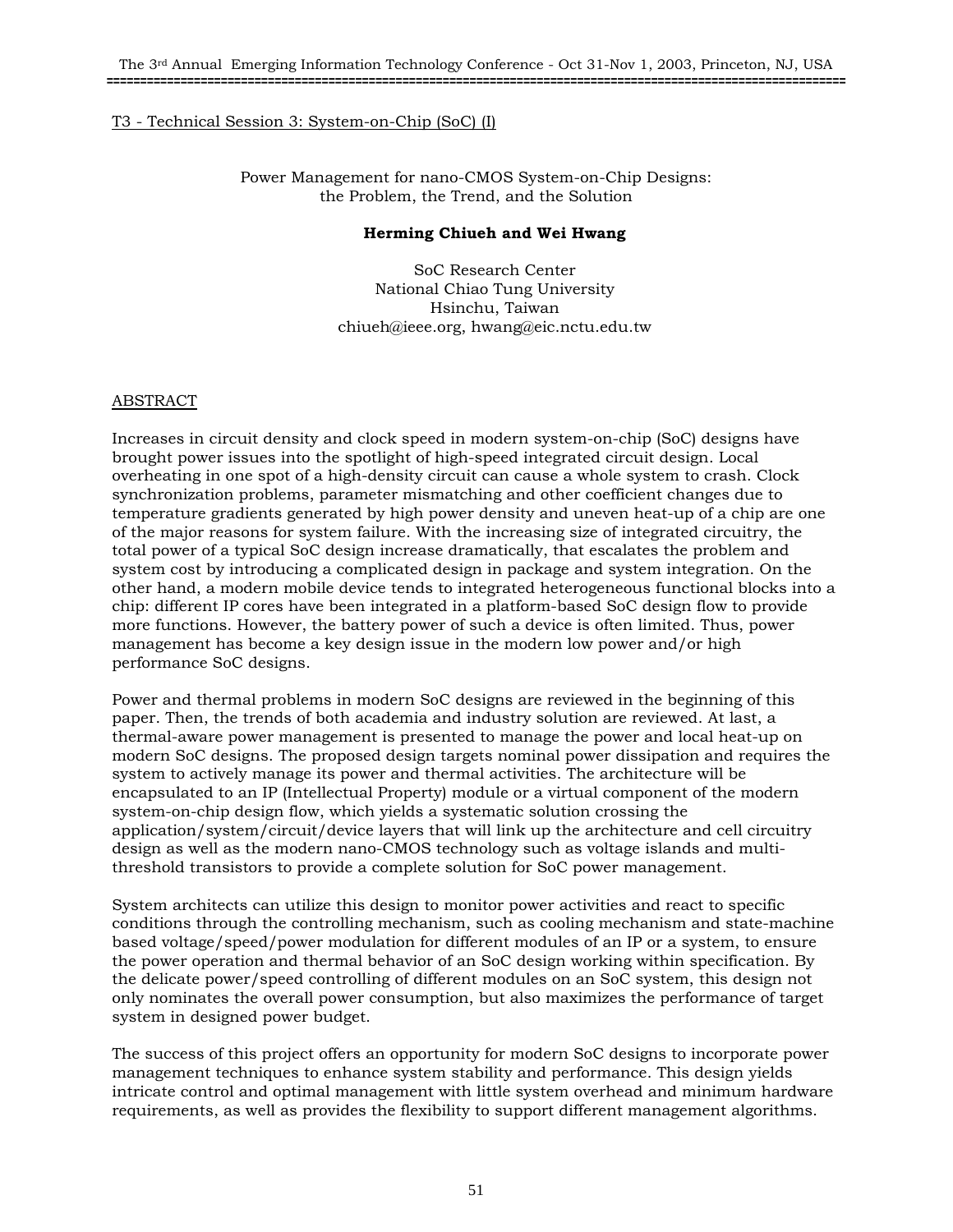Keywords: System-on-chip, VLSI, thermal management, power management, intellectual property

\* This research is supported by National Science Council grant NSC-92-2218-E009-014.

## BIOGRAPHY

Dr. Herming Chiueh received his B.S. degree from the Department of Electrophysics, National Chiao Tung University, Hsin-Chu, Taiwan in 1992, and the M.S. and Ph.D. degrees from Department of Electrical Engineering, University of Southern California, Los Angeles, U.S. in 1994 and 2002. From 1996-2002, he was with Information Sciences Institute, University of Southern California, Marina del Rey, California, U.S. He is currently an Assistant Professor, Department of Communication Engineering, School of Electrical Engineering and Computer Science, National Chiao Tung University, Hsin-Chu, Taiwan. His research interests include system-on-chip design methodology, thermal management for VLSI, and power-aware integrated circuits.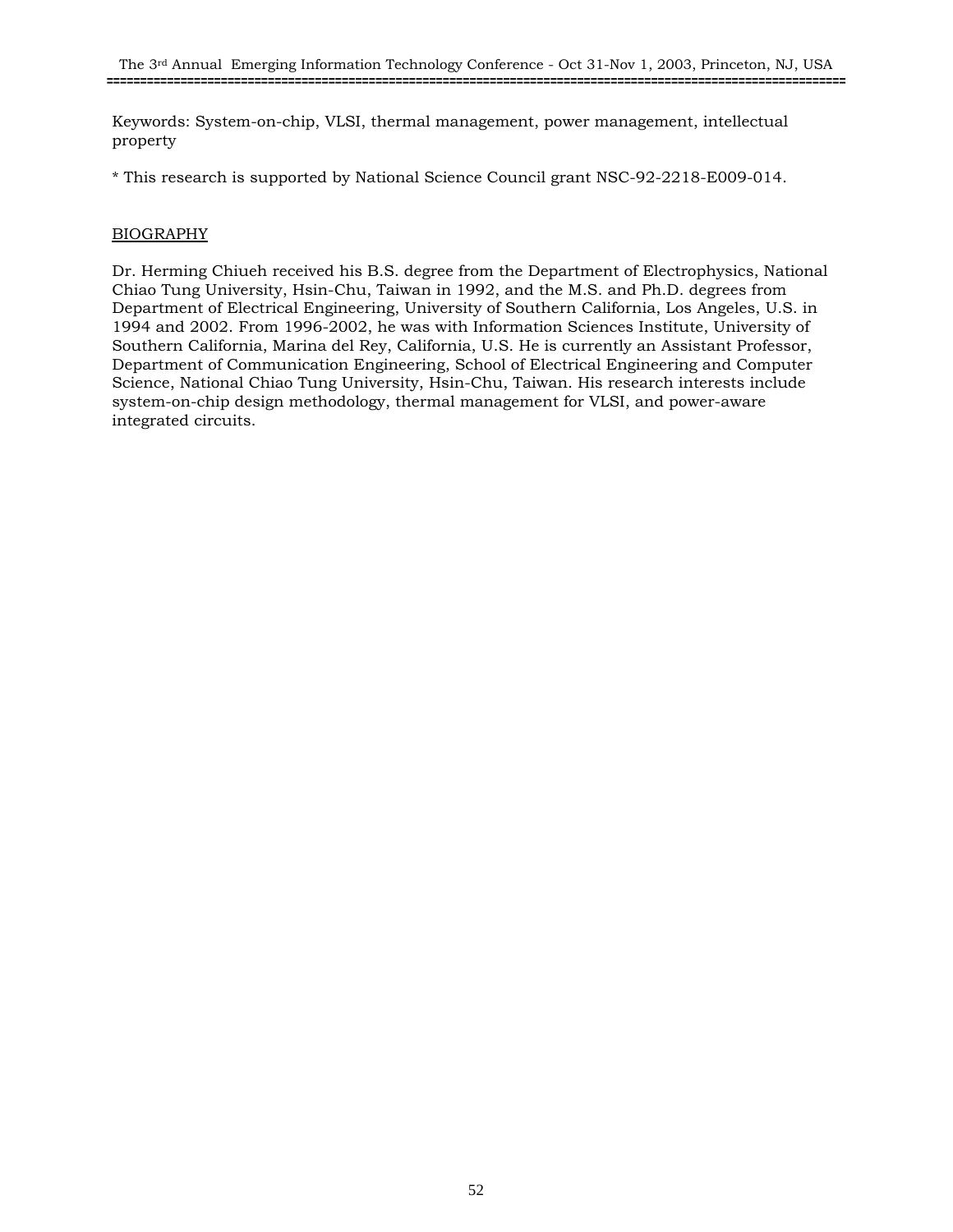## T3 - Technical Session 3: System-on-Chip (SoC) (I)

CoMoC (Communication on a Chip): A Systematic Approach to Solve On-Chip Global Communication Problem in SoC

### **Yu Hen Hu, Charlie C.P. Chen\*, and Lizheng Zhang**

University of Wisconsin - Madison Dept. Elec & Comp. Engr. Madison, WI 53706, USA hu@engr.wisc.edu

\*National Taiwan University Institute of Electronic Engineering Taipei, Taiwan, ROC

## ABSTRACT

Continuing shrinkage of feature size and ever-increasing SoC design complexity present great challenges to design high-reliability, high throughput on-chip interconnection circuitry. Design uncertainties rise sharply due to coupling noises, process variations, and power delivery fluctuations, among many other factors demand resource-hungry stopgap measures, such as shielding, buffer insertion, sizing, spacing, and extended timing margins. These remedies, while temporarily meeting today's demand, do not offer a comprehensive, long term solution to the many on-chip communication problems faced by the next generation integrated circuit. These communication channel impairment not only impose unacceptable limits on attainable throughput, but also seriously compromise the reliability of the on-chip data communication.

To explore comprehensive, long-term solutions for SoC on-chip communication systems, we envision a heterogeneous, multiple-tiered on-chip inter-communication system that facilitates high performance (high throughput, low delay, high reliability), cost effective (low power consumption, low area demand) communication services to on-chip IPs. Specifically, we believe that the on-chip inter-connection communication problem must be solved as a communication system development problem. By taking a system design approach, we will explore a comprehensive solution space, encompassing theory, algorithm and protocols, CAD tools, architecture. A preliminary exploratory study of a wave-pipelined global interconnection methods will also be reported.

### BIOGRAPHY

Yu Hen Hu is a faculty member at the Department of Electrical and Computer Engineering, University of Wisconsin, Madison. He received BSEE from National Taiwan University, and MSEE and PhD degrees from University of Southern California. Prior to joining University of Wisconsin, he was faculty in the Electrical Engineering Department of Southern Methodist University, Dallas, Texas. His research interests include multimedia signal processing, artificial neural networks, fast algorithms and design methodology for application specific micro-architectures, as well as computer aided design tools. He has published more than 180 technical papers in these areas.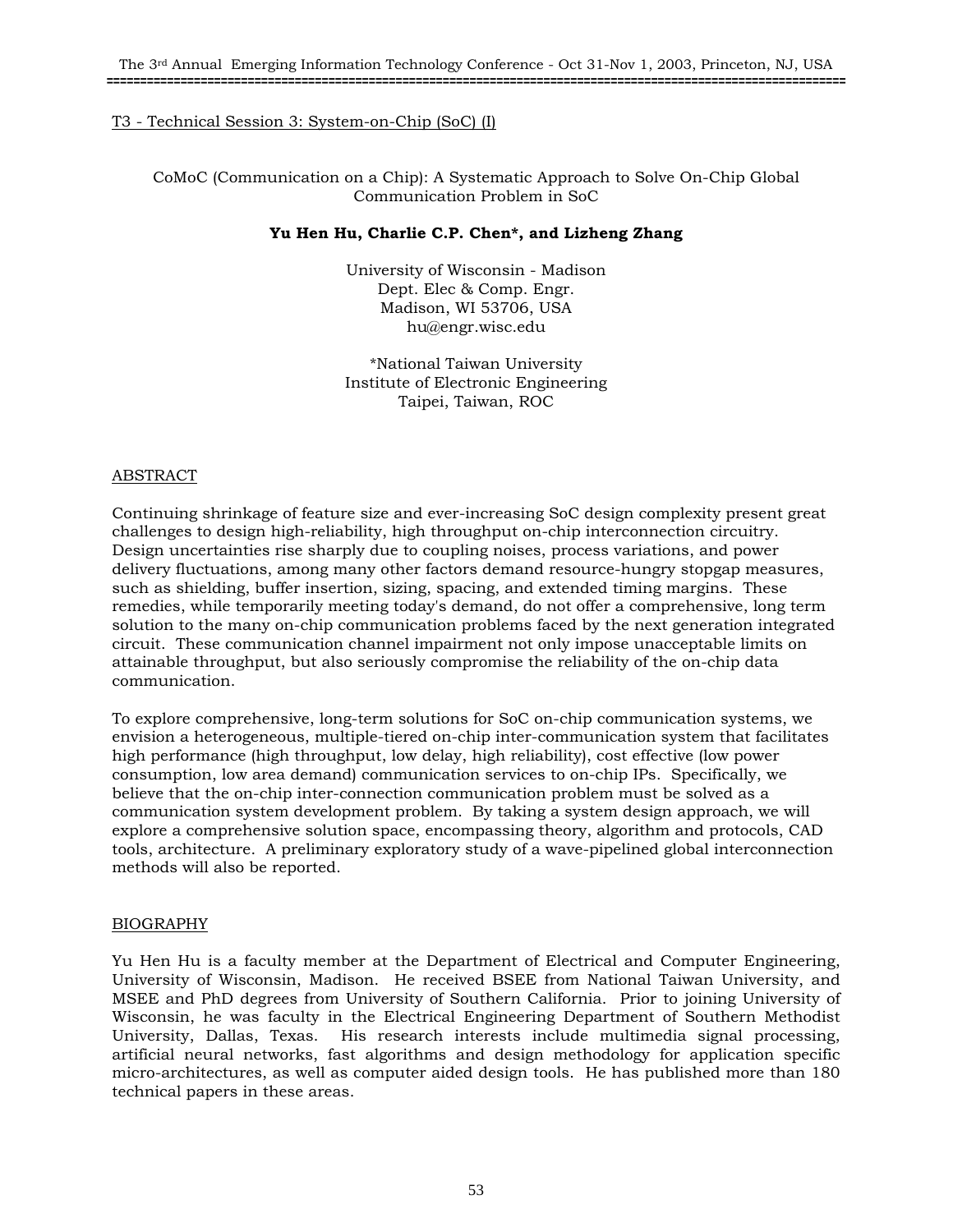Dr. Hu is a fellow of IEEE. He is a former associate editor (1988-1990) for the IEEE Transaction of Acoustic, Speech, and Signal Processing in the areas of system identification and fast algorithms. He is currently associate editor of IEEE Signal Processing letters (2002- 2003), Journal of VLSI Signal Processing, and European Journal of Applied Signal Processing. He is a founding member of the neural network signal processing technical committee of IEEE signal processing society and served as chair from 1993-1996. He is a former member of VLSI signal processing technical committee of the signal processing society. He served as the secretary of the IEEE signal processing society (1996-1998), a board member at IEEE neural network council, and is currently a steering committee member of the Internation conference of Multimedia and Expo on behalf of IEEE Signal processing society.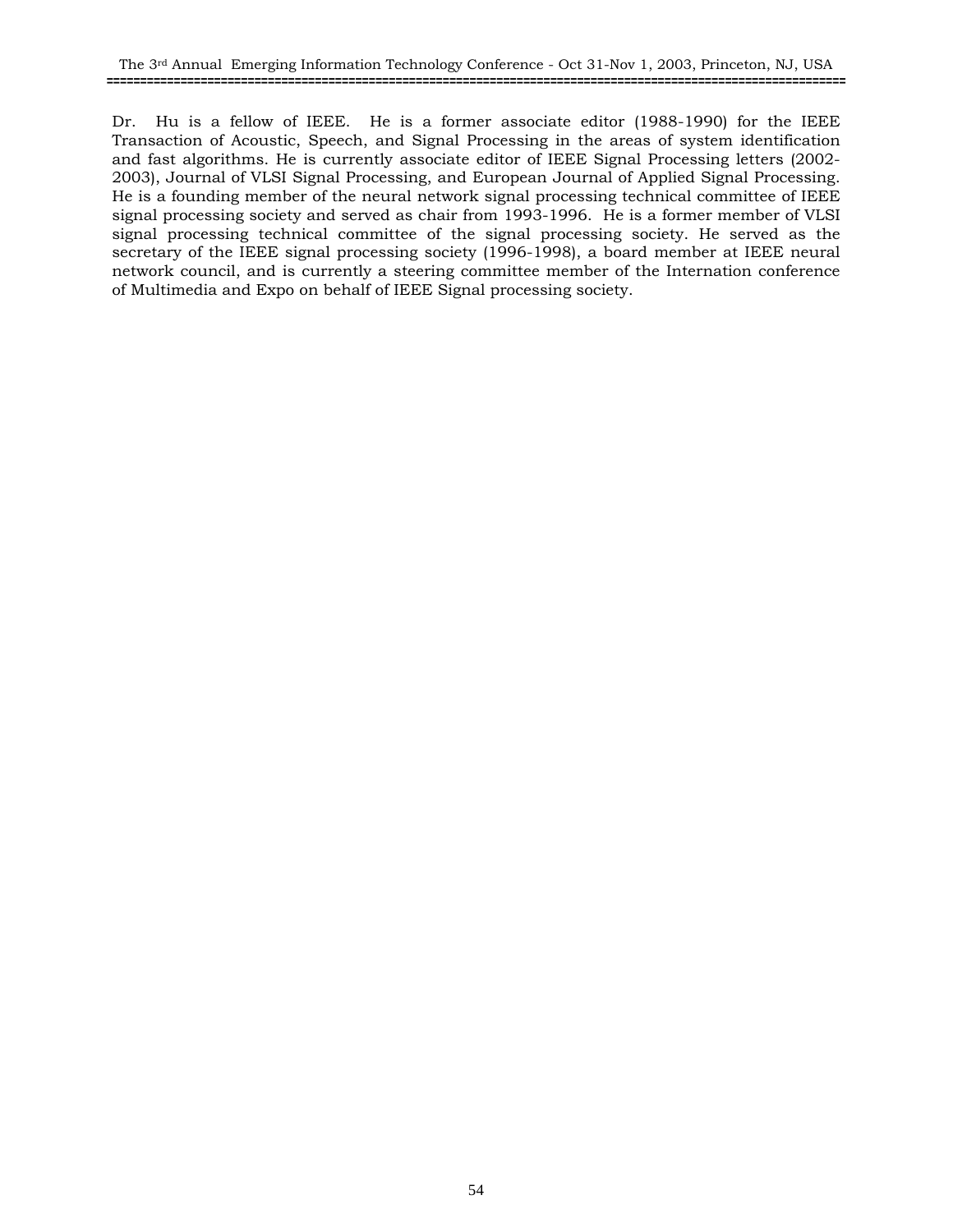# T3 - Technical Session 3: System-on-Chip (SoC) (I)

Si-Based RF SoC/SoP For Wireless Communication

### **Chien-Nan Kuo and Yu-Ting Cheng**

Innovative Package Research Center Department of Electronics Engineering National Chiao Tung University Hsinchu, Taiwan cnkuo@ieee.org, ytcheng@mail.nctu.edu.tw

#### ABSTRACT

Silicon-based platform is provided as the candidate for the integration solution of wireless communication systems. The trend for System-on-Chip (SoC), including co-design and fabrication of digital and analog parts of an entire system, calls for technology development on RF-SoC. As the intention is facing un-resolvable challenging issues, such as low performance passive components and power deficient amplifier fabricated by standard CMOS process, an intermediate approach is RF-SoC/SiP technology, which applies Low-Temperature Cofired-Ceramics (LTCC) substrate as an integration carrier with embedded high-performance passives. While LTCC offers relief to those RF-SoC issues, silicon-based carrier is still preferred as far as system integration of multi-functional and high-performance baseband digital circuitry is concerned. This approach, therefore, is aimed at the development of integration technology and circuit for wireless transceiver design as highly integrated high-performance modules, consisting of active devices, passive components and chip sets, in the technology of siliconbased RF-SoC/SoP.

Keywords: System-on-Chip, System-on-Package, high Q-factor.

\* This research is supported by National Science Council grant NSC-92-2220-E-009-005.

### BIOGRAPHY

**Chien-Nan Kuo** received the B. S. degree in electronic engineering from National Chiao-Tung University, Hsin Chu, Taiwan, in 1988, the M. S. degree in electrical engineering from National Taiwan University, Taipei, Taiwan, in 1990, and the Ph. D. degree in electrical engineering from the University of California, Los Angeles (UCLA) in 1997. He was with the mobile system division, ADC Telecommunications as a member of the technical staff in Aug., 1997. He joined the Communication Research and Design Center, IBM, for development of RF systems applicable to WCDMA and CDMA2000 wireless communications in 2000. He is currently an Assistant Professor, Department of Electronics Engineering, National Chiao Tung University, Hsin-Chu, Taiwan. His research interests include design and characterization of RF and microwave and millimeter-wave integrated circuits, the simulation for the electric performance of electronic packaging, and the development of electromagnetic simulation tools.

**Dr. Yu-Ting Cheng** was born in Taiwan, Republic of China. He received his B.S. and M.S. degree in Materials Science and Engineering, National Tsing Hua University, Hsinchu, Taiwan in 1991 and 1993, another M.S. degree in the field at Carnegie Mellon University, Pittsburgh, PA, in 1996, then Ph.D. degree in Electrical Engineering at the University of Michigan, Ann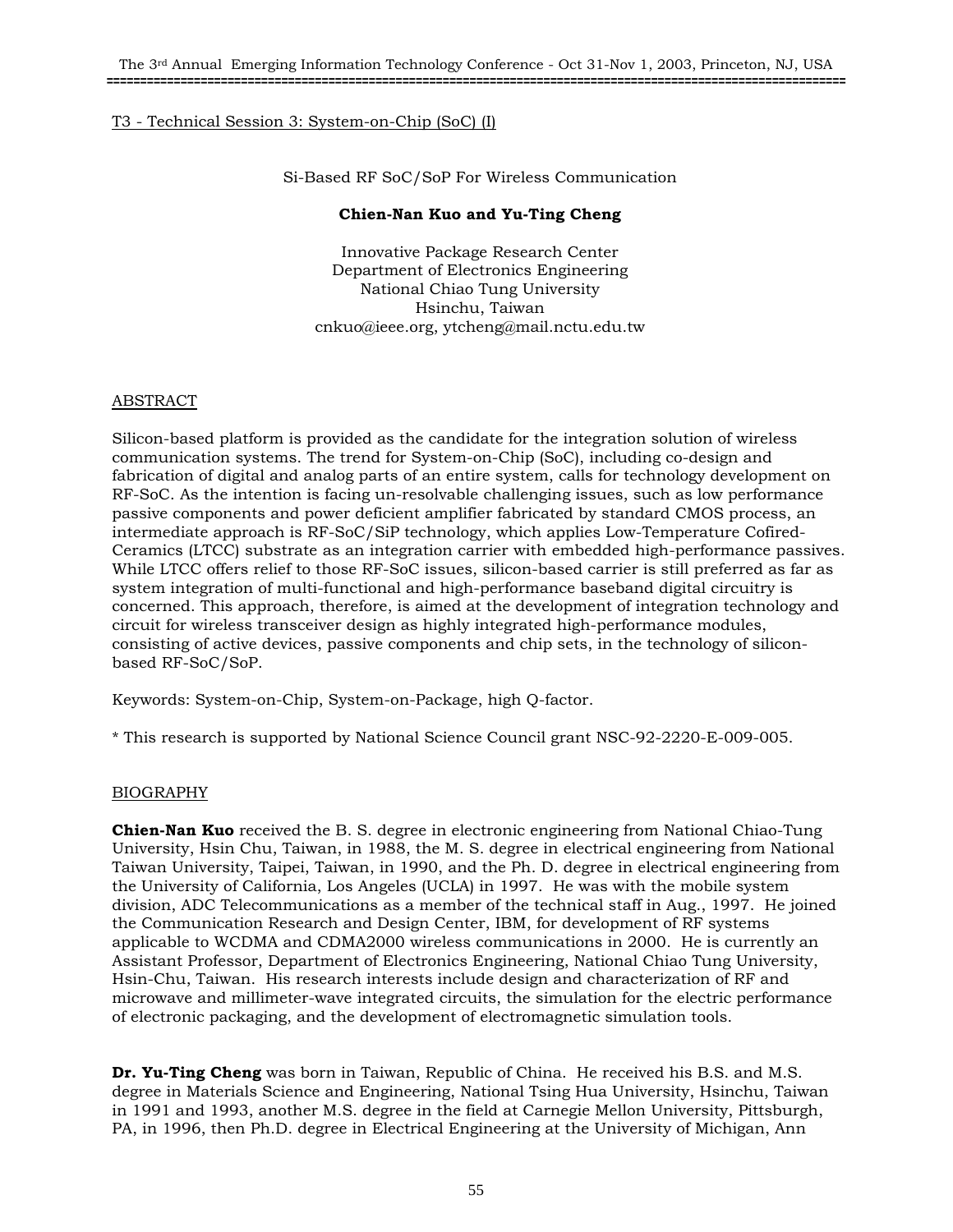Arbor, in 2000. His thesis is development of a novel vacuum packaging technique for MEMS applications. His research interests include the fundamental study of materials for MEMS applications, micropackaging, and new hybrid micromachining fabrication of microstructures, microsensors and microactuators. He joined IBM Watson Research Center, Yorktown Heights, as a research staff member and involving in several SOP (System on Packaging) projects in 2000. He is currently an Assistant Professor, Department of Electronics Engineering, National Chiao Tung University, Hsin-Chu, Taiwan. He is a member of Phi Tau Phi.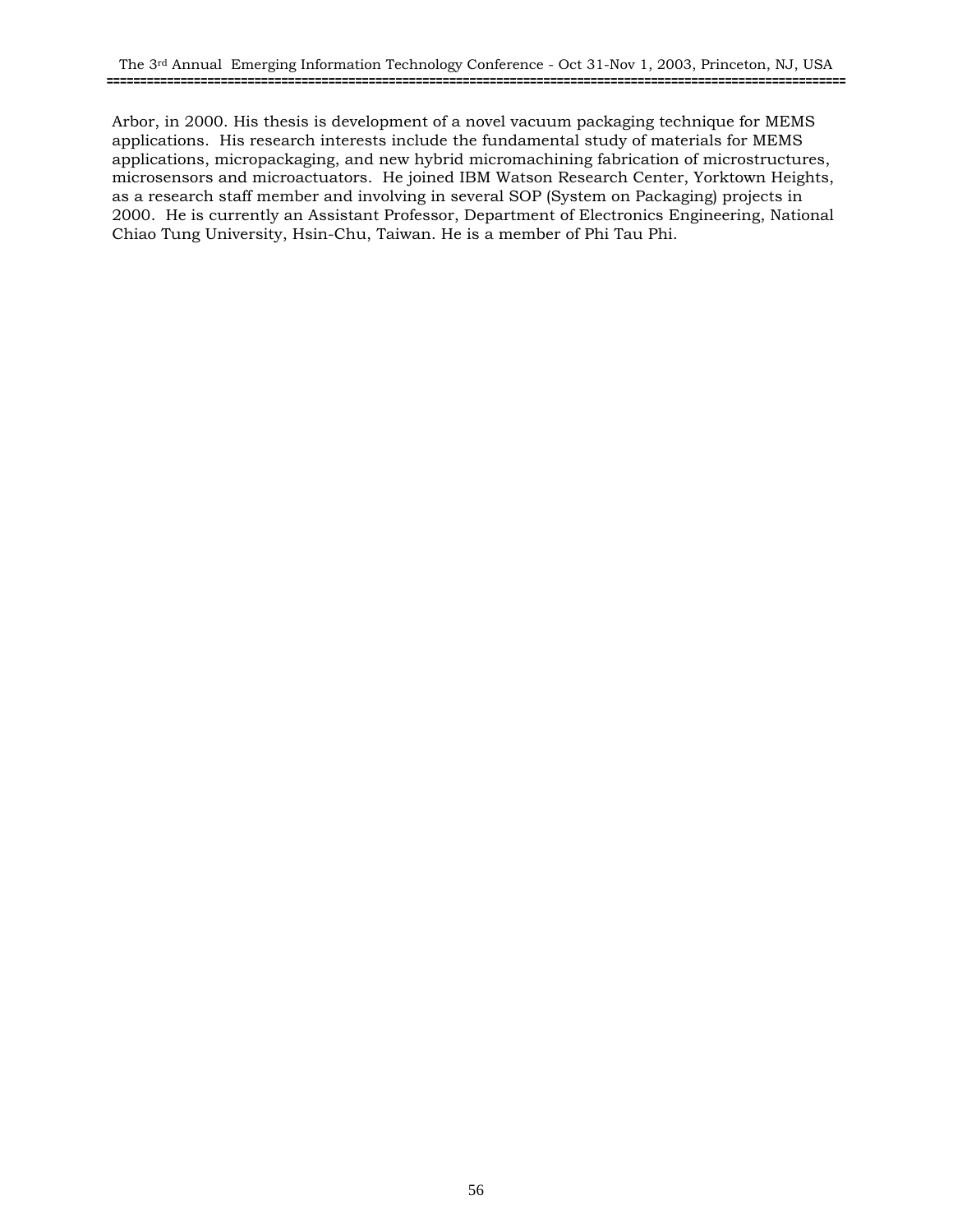# T4 - Technical Session 4: Bioinformatics (I)

## Session Chair

## **Cheng-Yan Kao**

## Department of CSIE, National Taiwan University, Taipei 106, Taiwan. cykao@csie.ntu.edu.tw

### BIOGRAPHY

Cheng-Yan Kao was born in Taipei, Taiwan, 1948. He received B.S. in mathematics from National Taiwan University, Taipei, Taiwan, in 1971, and the M.S. degree in computer science in 1976, the M.S. degree in statistics in 1978, and the Ph.D. degree in computer science in 1981, all from the University of Wisconsin-Madison.

He worked for Ford Aerospace, the Unisys Corporation, and worked for General Electric from 1980 to 1989 at the Johnson Space Center, NASA, Houston, TX. He has been a professor with the Department of Computer Science and Information Engineering, National Taiwan University since 1990. He has published more than 40 technical papers in various journals and international conferences. His research interests include bioinformatics, biochip, evolutionary computation, optimization, and grid computing. He has been the president of Bioinformatics Society Taiwan since 2000.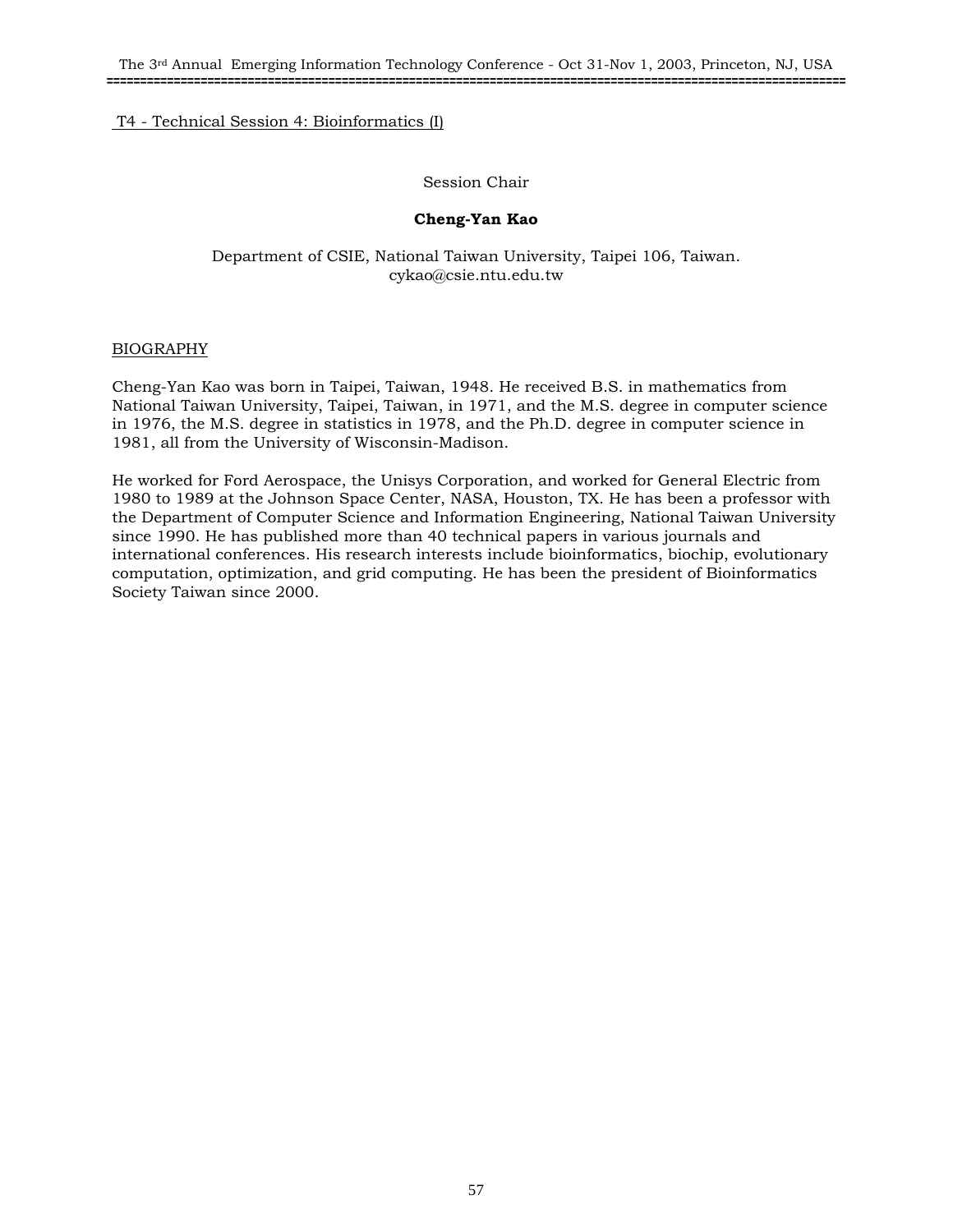# T4 - Technical Session 4: Bioinformatics (I)

### Distance-Based Genome Rearrangement Phylogeny

## **Li-San Wang**

## Department of Biology/Center for Bioinformatics/Abramson Cancer Center University of Pennsylvania

## ABSTRACT

Evolution operates on whole genomes through mutations that change the order and strandedness of genes within the genomes. These events are examples of ``rare genomic changes,'' which have low frequency and high signal-to-noise ratio. Thus analyses of geneorder data present new opportunities for discoveries about deep evolutionary events, provided that sufficiently accurate methods can be developed to reconstruct evolutionary trees.

In this talk I will present our results on distance-based genome rearrangement phylogeny reconstruction. We approach the problem by developing new statistically-based true evolutionary distance estimators. In our simulation study, we obtain highly accurate trees by using these new distance estimators, even when the amount of evolution in the dataset is high. Furthermore, these new methods greatly outperform previous distance-based approaches with respect to topological accuracy.

This is joint work with Robert Jansen and Tandy Warnow (University of Texas) and Bernard Moret (University of New Mexico) while the presenter was a Ph.D. candidate at the University of Texas.

# BIOGRAPHY

Li-San Wang received his B.S.E.E. ('94) and M.S.E.E. ('96) from the National Taiwan University; he then received his M.S. ('00) and Ph.D. ('03) from the University of Texas at Austin, both in Computer Sciences. Currently he is a postdoctoral fellow at the University of Pennsylvania. His research interest includes theory of algorithms, phylogenetics, and microarray analyses.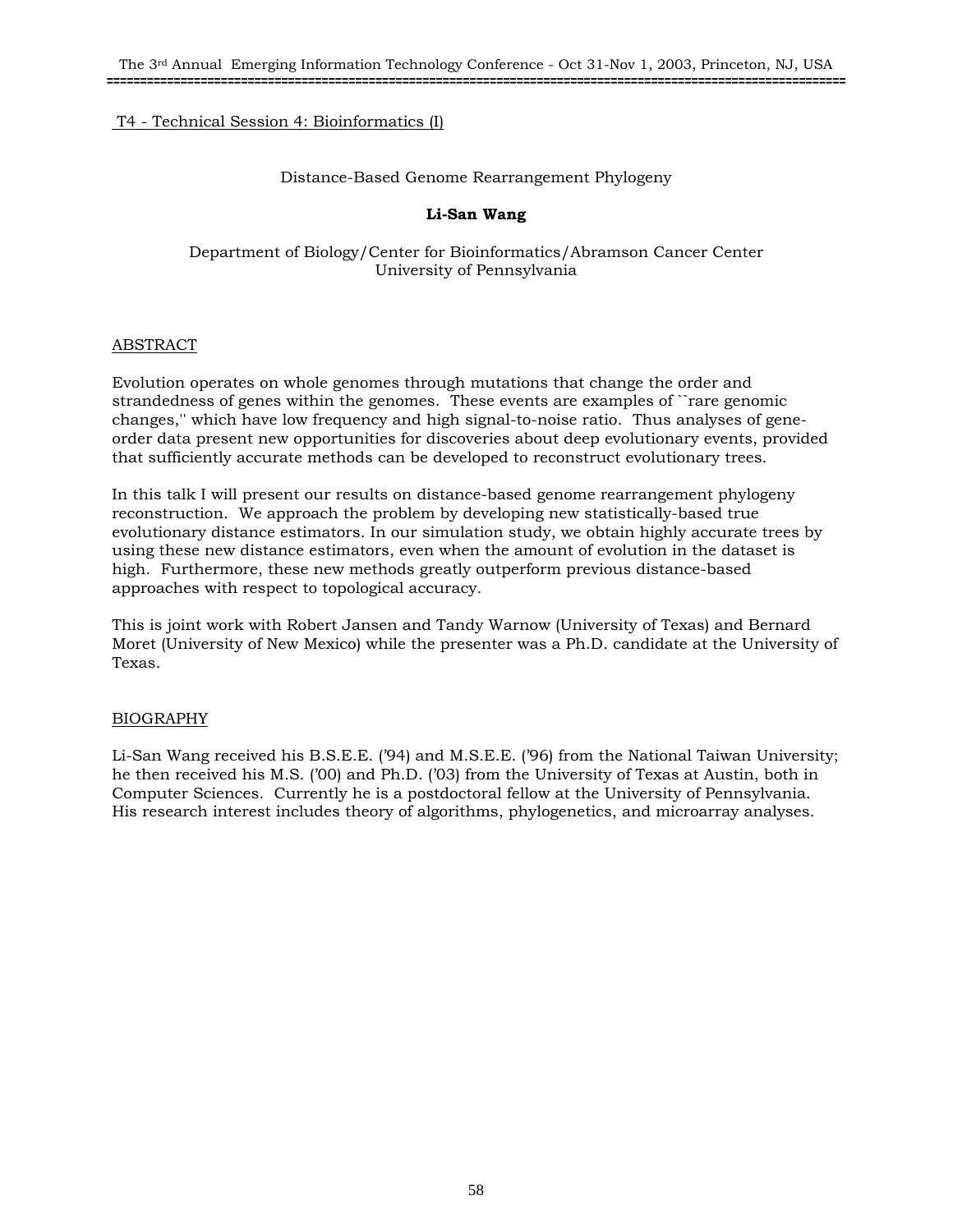### T4 - Technical Session 4: Bioinformatics (I)

# ArrayTrack – Supporting Toxicogenomic Research at the FDA's National Center for Toxicological Research (NCTR)

### **Weida Tong**

Director, Center for Toxicoinformatics Natonal Center for Toxicological Research (NCTR), FDA Tel: 870-543-7142 Fax: 870-543-7662 Email:wtong@nctr.fda.gov

### ABSTRACT

Robust bioinformatics capability is widely acknowledged as central to realizing the promises of modern omics technologies. Integrating omics data with phenotype plays an essential role in toxicogenomics to study underlying mechanisms of toxicology. At the FDA's National Center for Toxicological Research (NCTR), we are developing a public toxicoinformatics system to support toxicogenomics research. The so-called Toxicoinformatics Integrated System (TIS) integrates genomic, proteomic and metabonomic data with the data from public repositories, as well as conventional *in vitro* and *in vivo* toxicology data. This paper presents the design, practical issues and functions of the TIS for its first production module, ArrayTrack that provides for management and analysis of DNA microarray data. ArrayTrack is logically constructed of three linked components: 1) a database (MicroarrayDB) that stores microarray experimental information that is MIAME (Minimal Information About Microarray Experiments) compliant; 2) libraries (LIB) that mirror critical functional data in public databases; and 3) tools (TOOL) that operate on experimental and public data for knowledge discovery. ArrayTrack enables data curation in accordance with standard ontology and controlled vocabulary, facilitates data interpretation and provides and interfaces to a rich collection of tools for data analysis and knowledge mining. Using ArrayTrack, user can select an analysis method from the TOOL, apply the method to selected microarray data stored in the MicroarrayDB, and the analysis results can be directly linked to gene functions in the LIB. ArrayTrack is the first module of the TIS made publicly available online and from the authors upon request.

### BIOGRAPHY

Dr. Tong received his Ph.D. in Polymer Chemistry in 1990, and was a research associate in computational chemistry for six years at the University of Missouri-St. Louis. In 1996, he joined an on-site IT contractor at the FDA's NCTR, and has been working on endocrine disrupting compounds using computational toxicology methods as well as developing bioinformatics approaches for genomics and proteomics research. In June of 2002, he joined NCTR as program Director of Center for Toxicoinformatics. He is also an adjunct professor in the Department of Pharmaceutical Sciences at University of Arkansas for Medical Sciences.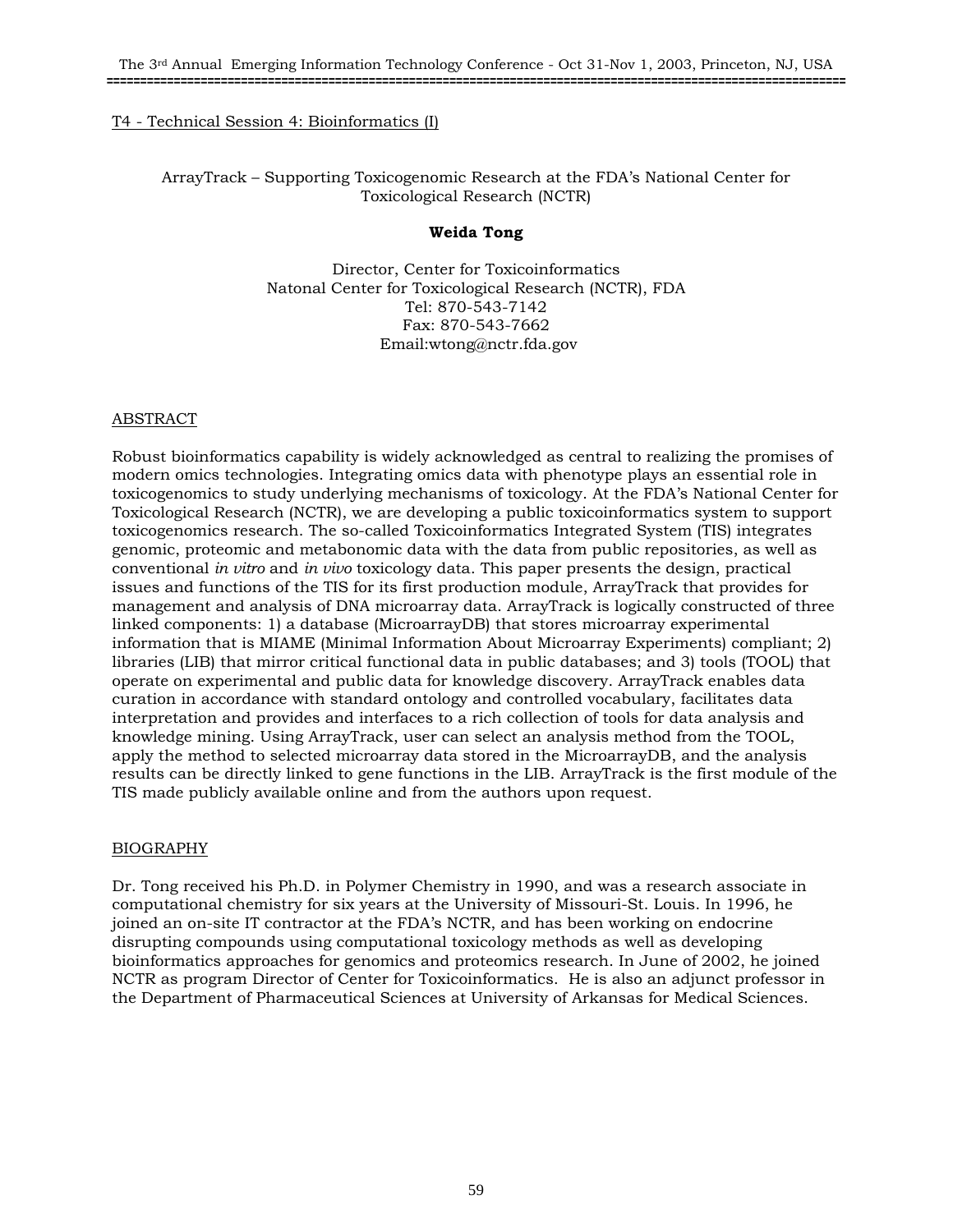### T5 - Technical Session 5: C4I (I): IT and Business Process Outsourcing

Session Chair

## **Kuan-Tsae Huang**

Chairman & CEO Taskco Corporation www.taskco.com.tw Tel: 886-2-8772-2300 x151 Fax: 886-2-8772-2301 Email: kthuang@taskco.com.tw

## BIOGRAPHY

Kuan-Tsae Huang received the B.S. degree in Mathematics from National Taiwan Normal University, Taiwan in 1974, M.S. in Applied Mathematics from University of Illinois-Urbana Champaign in 1979, and Ph.D. in Electrical Engineering and Computer Science from MIT in 1982.

Dr. Huang is currently the Chairman & CEO of Taskco Corporation, a company focusing on e-Business and Knowledge Management Consulting and Solution Services. Merrill Lynch had rated Taskco as one of the key Asia's leading e-Business company. Taskco's core business is to help company transform into knowledge service operation with business process reengineering and e-Business/KM solutions. Currently, Taskco is the CIO Program Management office for Taiwan's e-Government Initiative. In addition, Dr. Huang is on the board of BioGenomix, a leading biotechnology company, and was the Chairman of Yuen-Tai VC firm (associated with Yuen-Da security firm in Taiwan). Dr. Huang was one of the pioneers in the Offshore Outsourcing business to Singapore & India based in Singapore since 1989. Recently, He was invited to a China's five city tour on IT Outsourcing by UNDEV fund at January of 2003.

Dr. Huang joined IBM Watson Research Center in 1982 as part of QBE/OBE Database team and later hold several management positions within IBM Research and Global Services. During his Asia assignment from 1989, He was GM of Multimedia Business Unit of IBM Asia Pacific and CEO of an IBM JV company, SingaLab. From 1995, He was a Director at IBM Global Services leading the effort of Asset Reuse and Knowledge Management to help transform IBM into a global service business. Since 1998, he was the IBM Vice President to lead the worldwide e-Business implementation and Web application laboratory for IBM's Corporate transformation. He had won the Gold medal of Giga Information Award on BPR & Knowledge Management in 1998, and IBM Corporate Excellence Event Award in 1999. Dr. Huang left IBM at 2001 to start his own entrepreneur career in Asia based at Taiwan. In 2002, he is the Honor Chair Professor at the College of Management of National Sun-Yat-Sen Unviersity, Taiwan and the Chief Advisor to the Taiwan's e-Government projects since 2003. His recent research interests include outsourcing, grid computing, bioinformatics, and multimedia content management.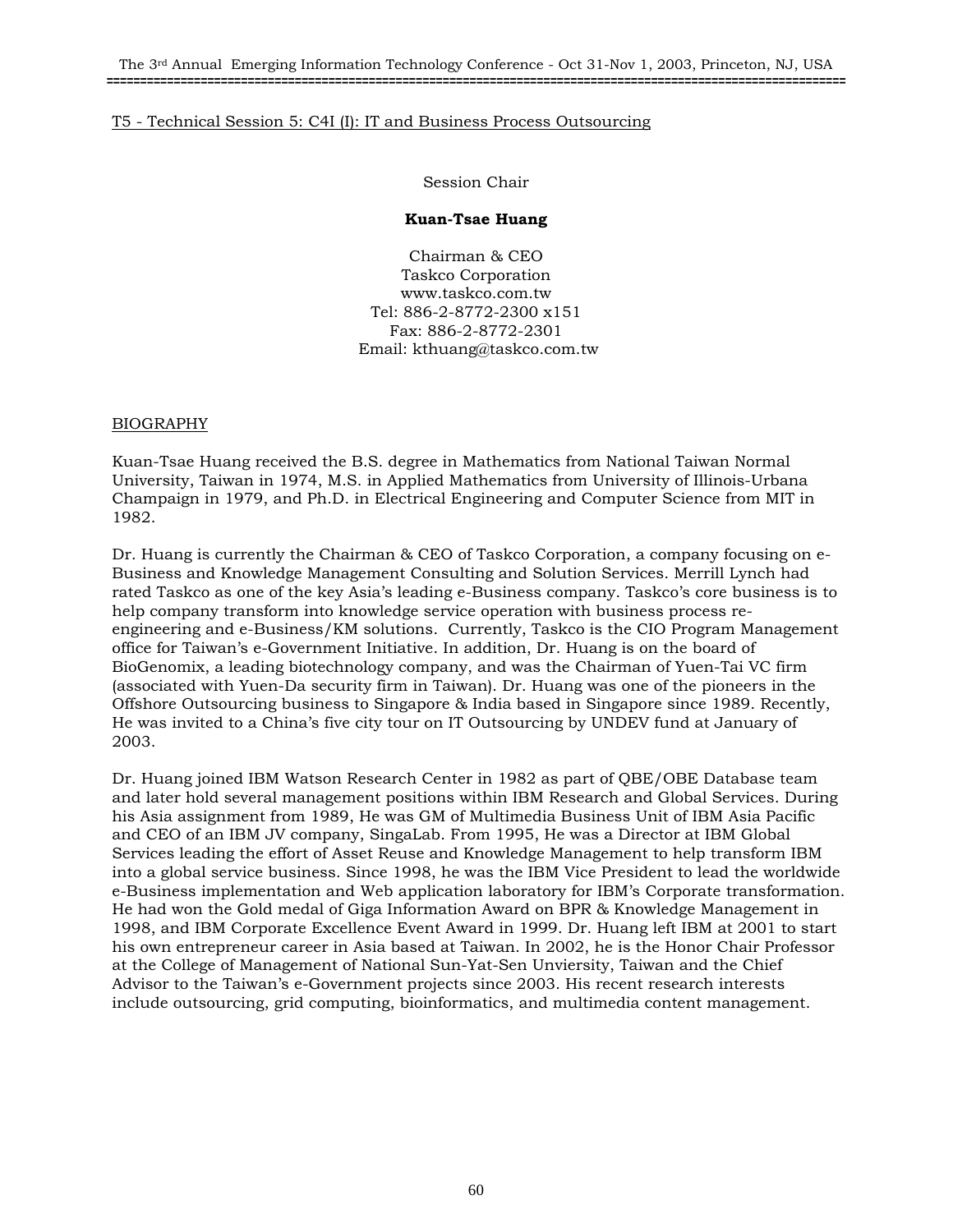### T5 - Technical Session 5: C4I (I): IT and Business Process Outsourcing

# **Deng-Chyan Chen**

Managing Director, USA West Coast Office, Institute for Information Industry President, Information Interchange, Inc

### BIOGRAPHY

Mr. Deng-Chyan Chen, born in Chang-Hwa, Taiwan, started his career in Air Force service. He graduated from *the Air Force Institute of Aeronautical Technology*, and received further continuing education from University of Minnesota.

He had been participated in applying information technology to the automation and integration of logistic support related systems for Taiwan Air Force during 1968 to 1972. That system was the first On-line Real Time computer System in Taiwan.

1972, Mr. Chen joined Control Data Taiwan Branch as Application Analyst. 1977 promoted as Computer Center manager. 1987 led a team to work on Energy Management project in Minneapolis, Minnesota. Mr. Chen had successfully accomplished Taiwan , Jiangsu, and Zejiang Power Dispatching & Control Projects.

1992, Mr. Chen returned to Taiwan and joined III as a Project manager for Customs Automation and National Health Information Network projects. The successful implementation of these projects has resulted in relocated Mr. Chen to Silicon Valley. 1996, Mr. Chen was named the Managing Director of USA West Coast office of *Institute for Information Industry* (III) with the mission to assist IT technologies and talent transfer between Taiwan and North America.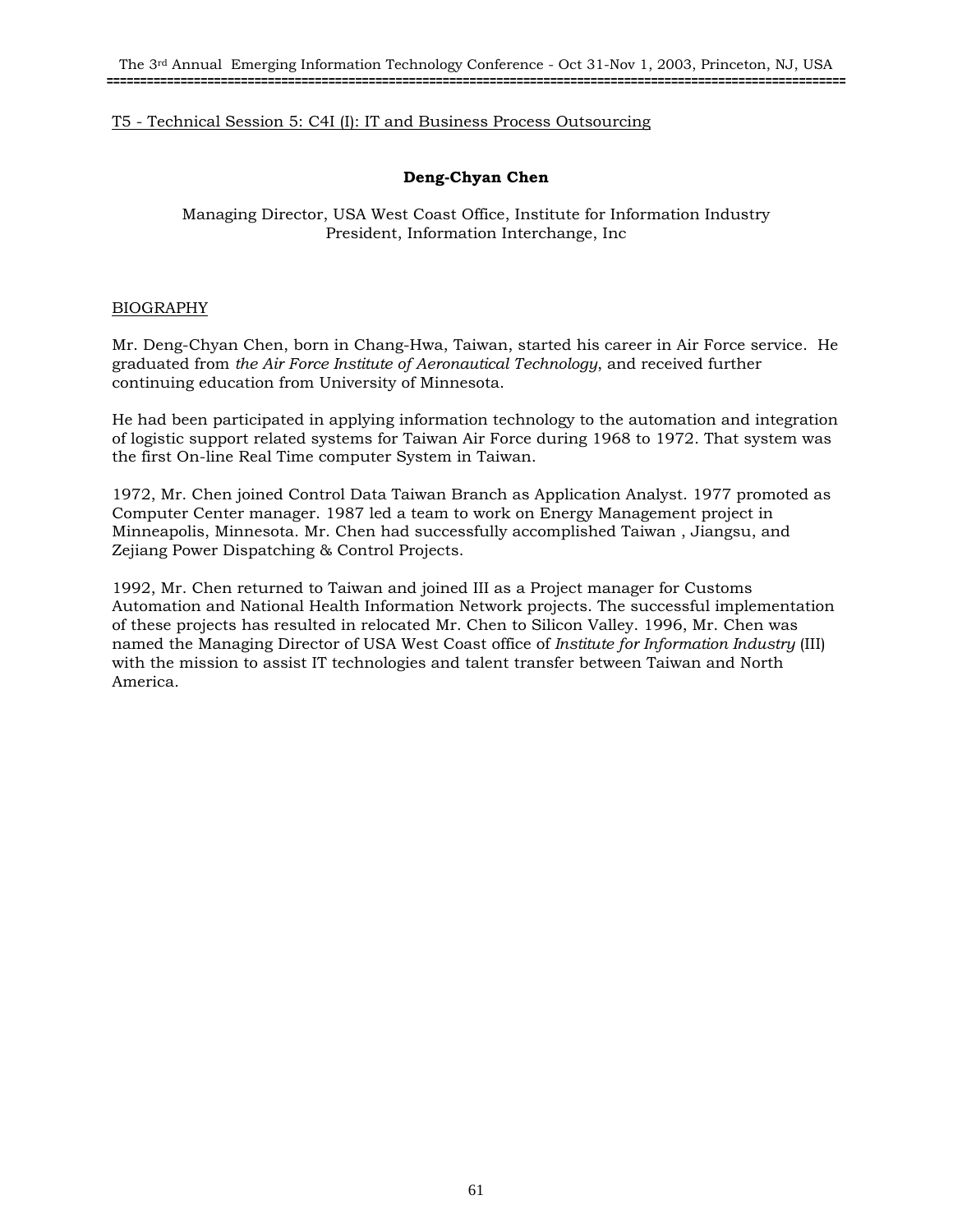The 3rd Annual Emerging Information Technology Conference - Oct 31-Nov 1, 2003, Princeton, NJ, USA **==============================================================================================================**

#### T5 - Technical Session 5: C4I (I): IT and Business Process Outsourcing

#### **Hsin-Kuo Kan**

AT&T Middletown, New Jersey (732) 420-0120 (Office) hkan@att.com

#### BIOGRAPHY

Hsin Kan is **Division Manager, Computing Center Of Excellence at AT&T Labs**. He is currently responsible for the design and development of AT&T's Electronic (Internet) Servicing Platform, and management of R&D's system capital and enterprise license agreement with vendors

Hsin joined **Bell Laboratories** in 1976. He has worked on various assignments (In Bell Laboratories, American Bell, AT&T Information Systems, and AT&T Labs) in the areas of data networking, communications software development, and network operations development. At AT&T, Hsin led and managed the development of Accumaster™ Integrator, Accumaster™ Service Workstations, Accunet™ T1.5 Information Manager, Accunet™ Bandwidth Management Service, and most recently re-engineering of AT&T Business Service Assurance Platform and Enterprise Portal (att.com)

Hsin received a Doctor of Science (Sc.D) degree in Electrical Engineering and Computer Science from M.I.T. in 1976, and a Bachelor of Science degree in Electrical Engineering from National Chiao Tung Univeristy in Taiwan. He is a member of IEEE, ACM, and Phi Tau Phi Scholastic Honor Society. He is also a 1988 and 1990 recipient of the **AT&T Architecture Awards** for his major contributions to AT&T's Unified Network Management Architecture and Reusable Software Platform Architecture. In the summer of 1999, Hsin was appointed **AT&T Fellow** for continuous and outstanding contributions in the successful design and development of mission critical systems that manage AT&T Services.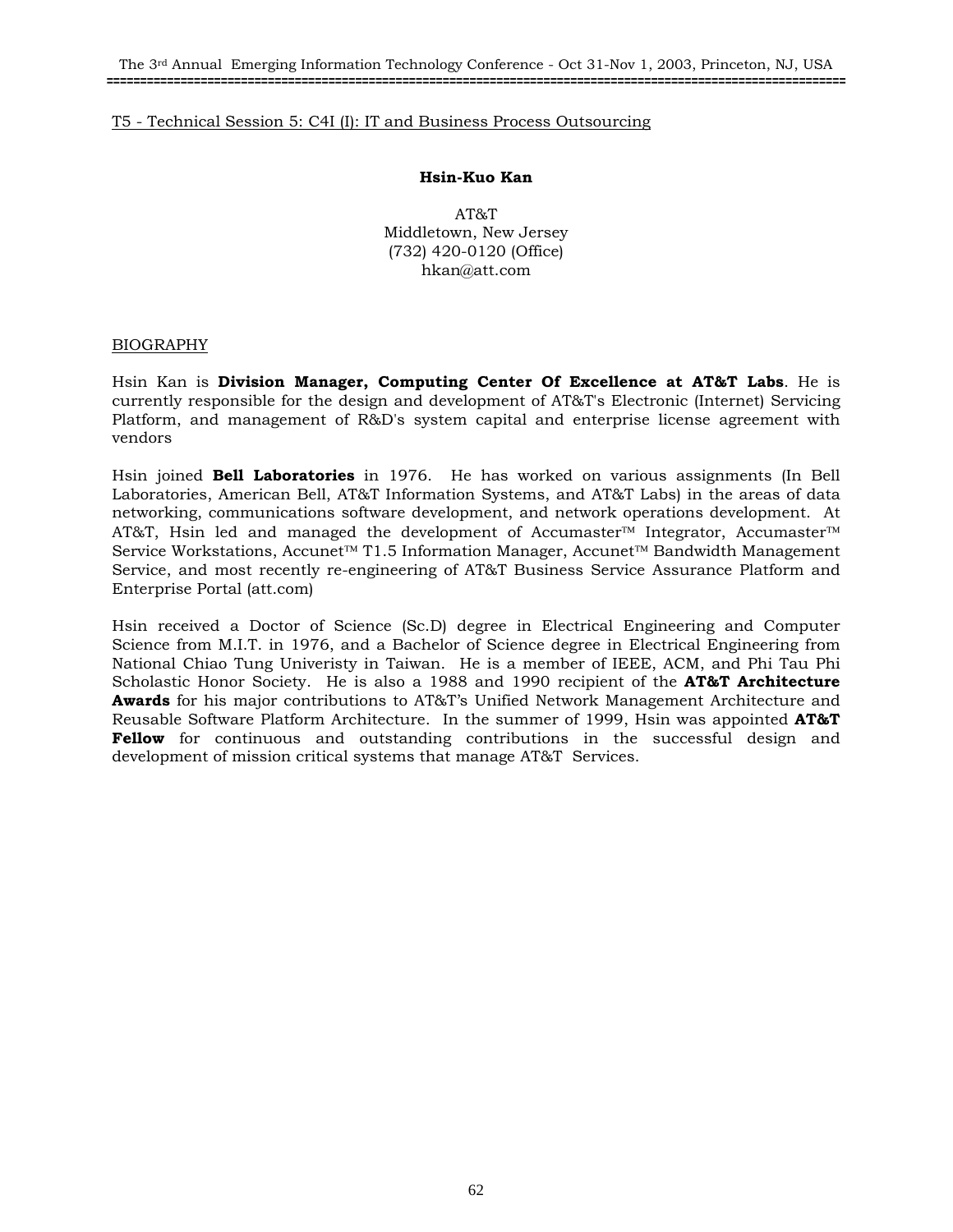### T5 - Technical Session 5: C4I (I): IT and Business Process Outsourcing

### **Chintay Shih**

## Industrial Technology Research Institute Bldg.51,195 Sec.4, Chung Hsing Rd. Chutung, Hsinchu, Taiwan, ROC Email: ctshih@itri.org.tw

### BIOGRAPHY

## **Education:**

| Ph.D.       | Electrical Engineering, Princeton University                                          | 1975          |
|-------------|---------------------------------------------------------------------------------------|---------------|
| M.S.        | Management, Stanford University                                                       | 1985          |
| B.S.        | Electrical Engineering, National Taiwan Univ.                                         | 1968          |
| Experience: |                                                                                       |               |
|             | President of ITRI                                                                     | $1994 - 2003$ |
|             | Vice President of ITRI                                                                | $1989 - 1994$ |
|             | VP & General Director of ERSO/ITRI                                                    | $1984 - 1989$ |
|             | Engineer Manager, Plant Manager of IC Center, Deputy<br>General Director of ERSO/ITRI | $1976 - 1984$ |
|             | Senior Engineer, Burroughts, USA                                                      | $1974 - 1976$ |

## **Current Position**

| Special Advisor of ITRI | 2003 |
|-------------------------|------|
|-------------------------|------|

#### **Recent advisory positions:**

Science &Technology Advisor of the Executive Yuan since 1998

Chairman of the Asia Pacific Intellectural Property Association since 1997

President of Chinese Business Incubation Association since 2003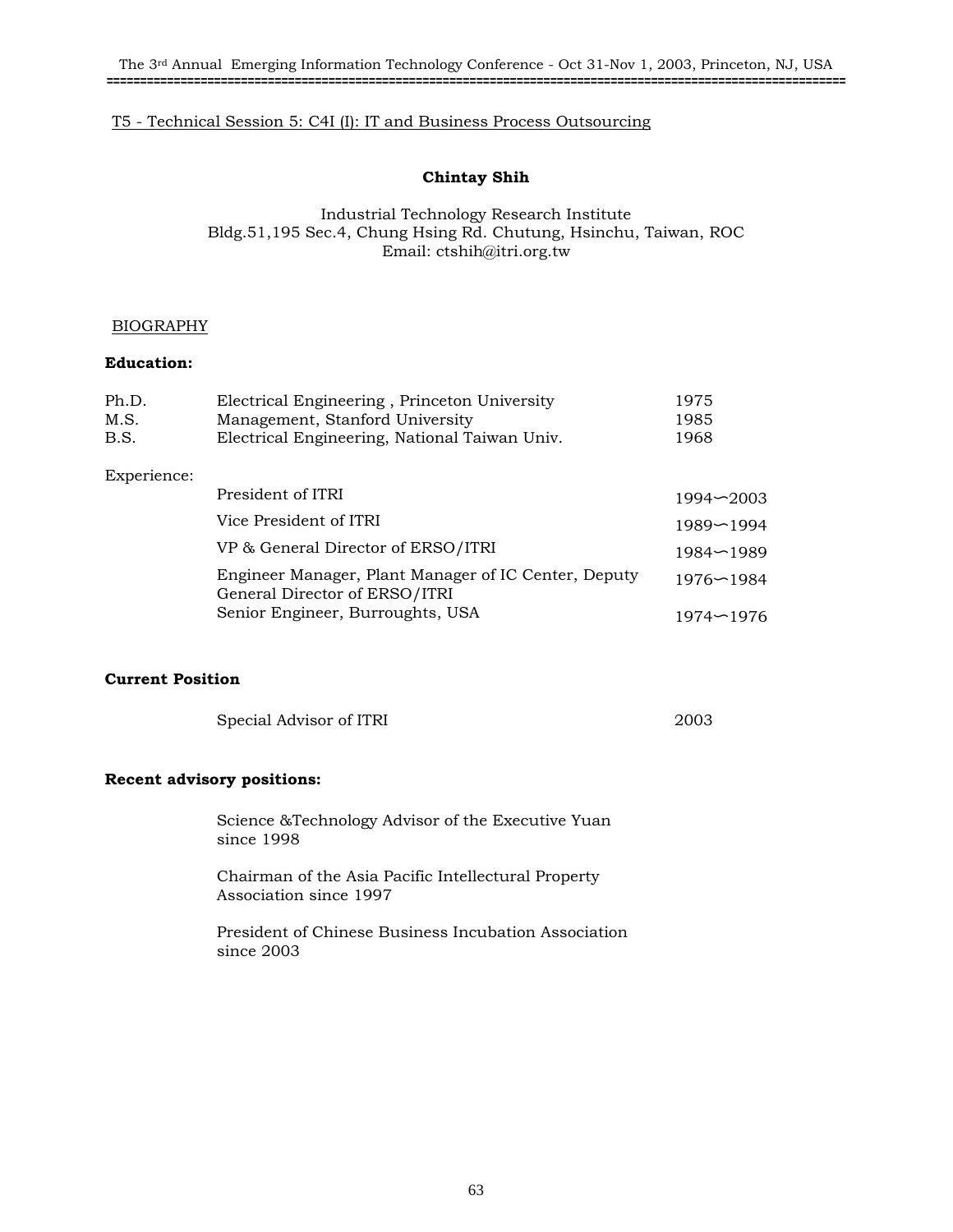### T5 - Technical Session 5: C4I (I): IT and Business Process Outsourcing

## **Ko-Yang Wang**

Ph.D., Distinguished Engineer Research and Innovation Executive, Business Transformation IBM Global Services Tel: 914-766-2233 Fax: 914-766-9238 Email: kyw@us.ibm.com

## BIOGRAPHY

Dr. Ko-Yang Wang is one of the 60 Distinguished Engineers in IBM Global Services. He has over 20 years of experience in IT and specializes in the innovative uses of technology to solve business problems. He has a wide range of in-depth expertise in areas include: operational business design, business process integration and automation, business and technical architecture, knowledge management, collaboration, knowledge mining, enterprise portals, software reuse, parallel compilers, and artificial intelligence.

Dr. Wang is the Research and Innovation Executive in Business Transformation, IBM Global Services. In addition to being the focal point for Global Services/Research relationship, he leads an IGS DE driven effort called "Enterprise of the Future." This effort focuses on developing 2-5 years visions of future business and technology game changers to help IBM and its customers set strategic directions and develop innovative thought and technology leadership.

In 2001, Dr. Wang led a cross function team on business process integration and automation to help IBM transform into a dynamic e-business. Dr. Wang was the senior development manager and chief architect for the IBM Global Services Knowledge Management Application Suite which include several applications that won the Gold Medal of the 1998 Giga Excellence award in and Knowledge and Document Management in North America and the Silver Medal of the 1999 WW Giga Excellence award for Knowledge Management. These applications were deployed to more than 100,000 IBM practitioners worldwide.

Earlier, Dr. Wang was a principal in the IBM Consulting Group. Dr. Wang led the Methods and Tools team in the Enterprise Solution Structure project of IBM Global Industries. Before joining the IBM Consulting Group, Dr. Wang was a Research Staff Member in the IBM Research. There, he contributed to the R&D of advanced technology for compilers, programming environments and runtime systems. Prior to join IBM, Dr. Wang was a senior research faculty at Purdue University.

Dr. Wang was awarded a Ph. D. and a M.S. degree in computer science from Purdue University. He also has a M.S. and a B.S. degree in Mathematics. Dr. Wang has published more than 30 technical papers. He has presented more than 40 invited talks in major universities, research laboratories and international conferences.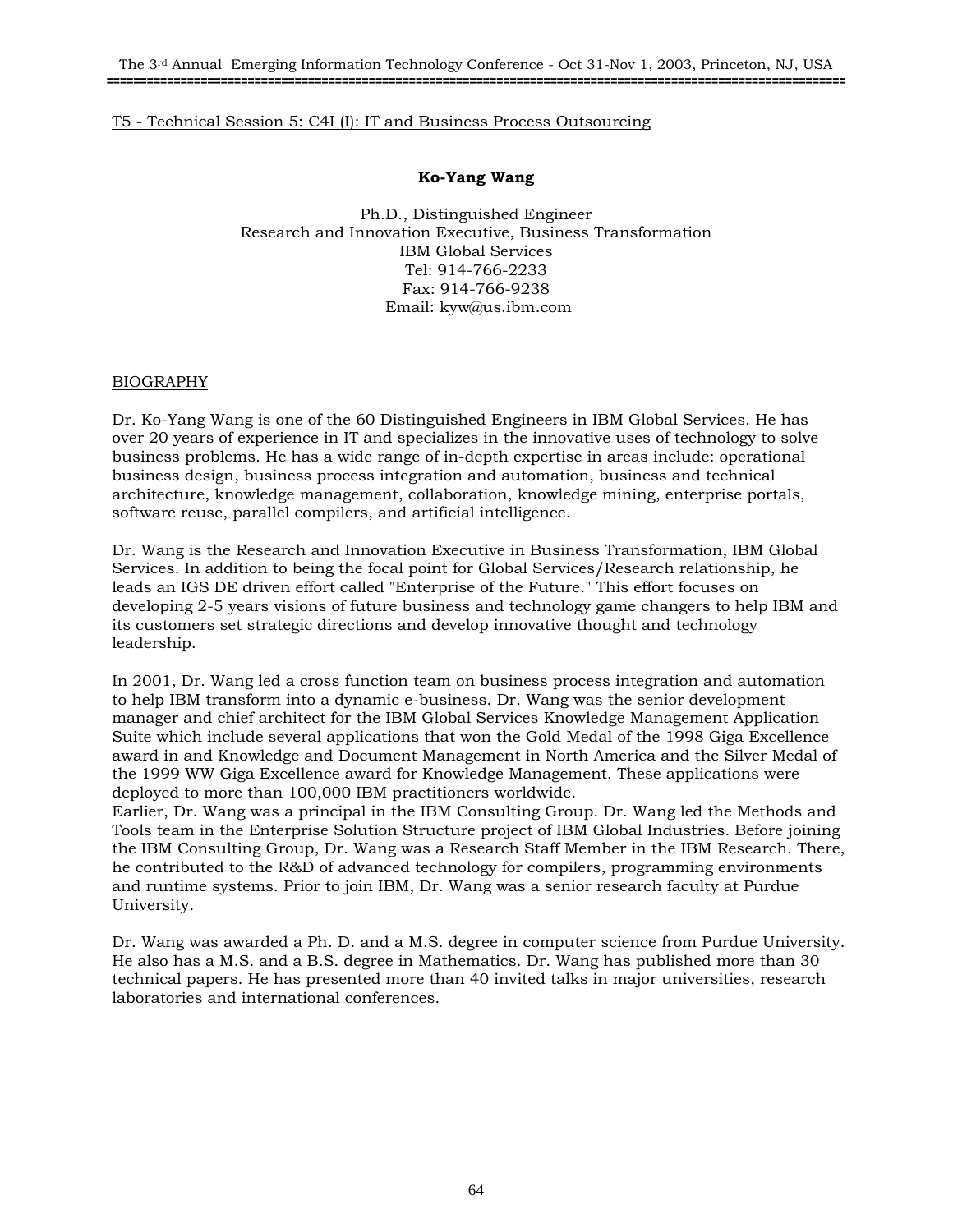The 3rd Annual Emerging Information Technology Conference - Oct 31-Nov 1, 2003, Princeton, NJ, USA **==============================================================================================================**

# T6 - Technical Session 6: Nanotechnology (II)

Session Chair

#### **Ben(jamin Thomas Peng-nien) Chu**

State University of New York at Stony Brook

## BIOGRAPHY

| <b>Personal Information</b>                            |                                                                               |                                                               |                     |           |                |           |  |
|--------------------------------------------------------|-------------------------------------------------------------------------------|---------------------------------------------------------------|---------------------|-----------|----------------|-----------|--|
|                                                        | Home Address: 27 View Road, Setauket, New York 11733                          |                                                               |                     |           |                |           |  |
| Nationality:                                           |                                                                               | U.S.A.; Naturalized February 13, 1968, U.S. District Court of |                     |           |                |           |  |
| Kansas City.                                           |                                                                               |                                                               |                     |           |                |           |  |
| <b>Marital Status:</b>                                 |                                                                               | Married, three children.                                      |                     |           |                |           |  |
| <b>Present Position:</b>                               | Distinguished Professor<br>Phone: 631-632-7928                                |                                                               | FAX: 631-632-6518   |           |                |           |  |
|                                                        | E-mail: bchu@notes.cc.sunysb.edu                                              |                                                               |                     |           |                |           |  |
| <b>Education:</b>                                      | B.S., magna cum laude, St. Norbert College, 1955                              | Ph.D., Cornell University, 1959                               |                     |           |                |           |  |
| <b>Employment History:</b>                             |                                                                               |                                                               |                     |           |                |           |  |
|                                                        | Research Associate with Peter J. W. Debye, Cornell University                 |                                                               |                     |           | 1958-1962.     |           |  |
|                                                        | Assistant Professor of Chemistry, University of Kansas                        |                                                               |                     |           |                | 1962-1965 |  |
| Associate Professor of Chemistry, University of Kansas |                                                                               |                                                               |                     | 1965-1968 |                |           |  |
|                                                        | Professor of Chemistry, State University of New York at Stony Brook           |                                                               |                     |           | 1968-1988      |           |  |
| Chairman,                                              |                                                                               |                                                               |                     |           | 1978-1985      |           |  |
| Professor of Materials Science and Engineering         |                                                                               |                                                               | 1982-               |           |                |           |  |
|                                                        | Leading Professor of Chemistry, SUNY/Stony Brook                              |                                                               |                     |           | 1988-          |           |  |
|                                                        | Distinguished Professor, SUNY/Stony Brook                                     |                                                               |                     |           | 1992-          |           |  |
| <b>Other Appointments:</b>                             |                                                                               |                                                               |                     |           |                |           |  |
| Brookhaven National Laboratory                         |                                                                               |                                                               | Summer, 1957        |           |                |           |  |
| Univ. of New South Wales, Australia                    |                                                                               |                                                               | Summer, 1974 & 1994 |           |                |           |  |
| Australian National University                         |                                                                               |                                                               | Summer, 1974        |           |                |           |  |
| Wayne State University, Detroit                        |                                                                               |                                                               | May-June, 1975      |           |                |           |  |
| Hokkaido University, Japan                             |                                                                               |                                                               | July-Sept, 1975     |           |                |           |  |
| Peking University, Fudan University, PR China          |                                                                               |                                                               | August, 1979 & 1982 |           |                |           |  |
|                                                        | Institute for Theoretical Physics,<br>Univ. of Calif., Santa Barbara          |                                                               |                     |           | December, 1982 |           |  |
| External Examiner in Chemistry,                        |                                                                               |                                                               | 1986-1989           |           |                |           |  |
|                                                        | Chinese University of Hong Kong                                               |                                                               |                     |           |                |           |  |
|                                                        | Science Advisory Committee, Hong Kong University<br>of Science and Technology |                                                               |                     |           | 1995-1997      |           |  |
|                                                        | Chinese American Chemical Society, Board of Directors                         |                                                               |                     |           | 1995-1997      |           |  |
| <b>Editorial Boards:</b>                               |                                                                               |                                                               |                     |           |                |           |  |
|                                                        | According Editor Motorials Lottons                                            |                                                               |                     |           | 1006, 1000     |           |  |

Associate Editor, Materials Letters 1986-1989 Editorial Board, Journal of Colloid 1986-1989 and Interface Science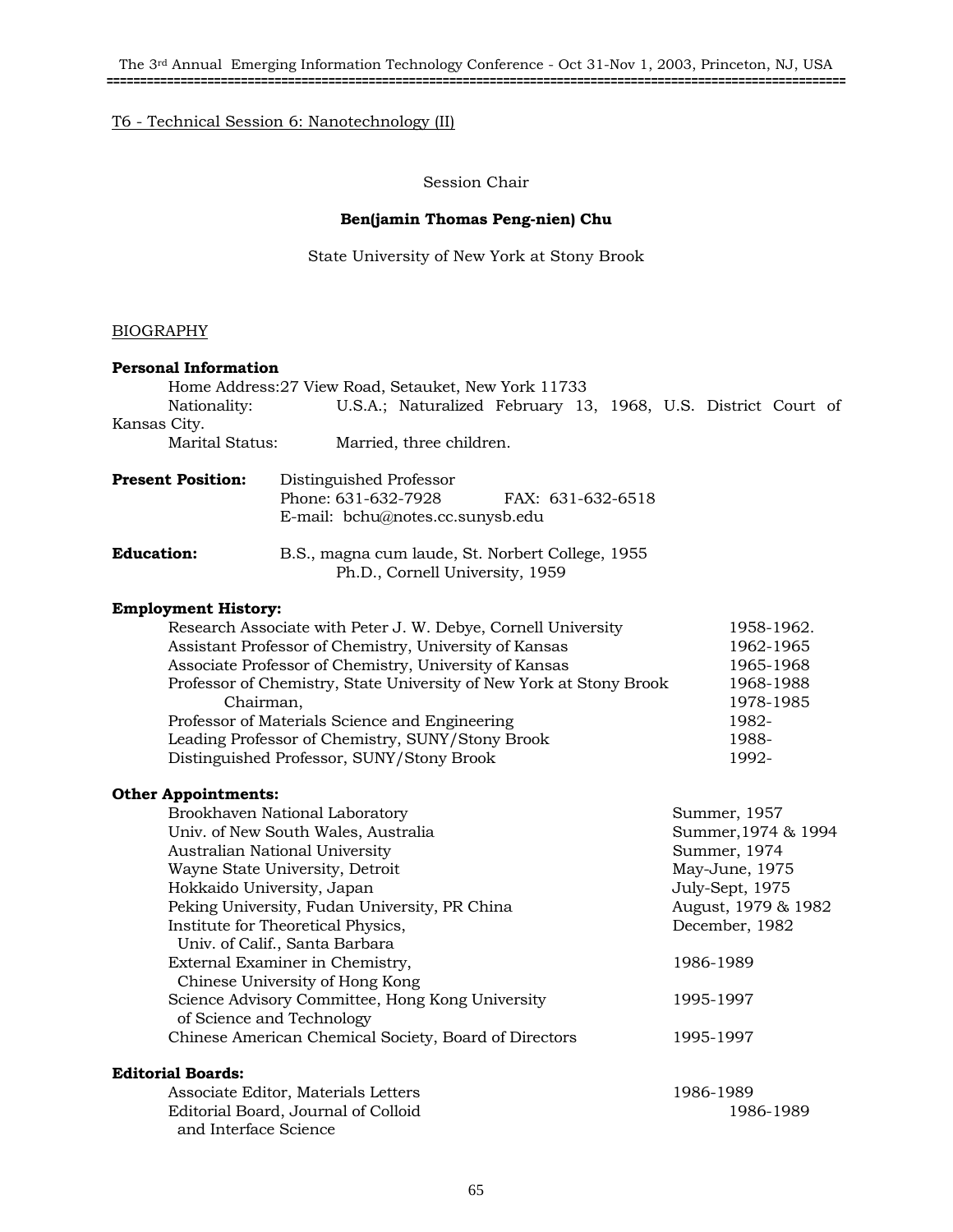| Editorial Advisory Board, Macromolecules<br>Editorial Board, Review of Scientific Instruments<br>Editorial Advisory Board, Journal of Polymer Science<br>Part B (Polymer Physics) | 1990-1992<br>1993-1995<br>1990-      |            |  |  |  |
|-----------------------------------------------------------------------------------------------------------------------------------------------------------------------------------|--------------------------------------|------------|--|--|--|
| <b>Fellowships, Special</b>                                                                                                                                                       |                                      |            |  |  |  |
| <b>Invitations and Honors:</b>                                                                                                                                                    |                                      |            |  |  |  |
| Participant of the 1966 Study Week on Molecular Forces, Pontifical Academy of                                                                                                     |                                      |            |  |  |  |
| Science, Vatican City, Rome, Italy.                                                                                                                                               |                                      |            |  |  |  |
| Alfred P. Sloan Research Fellow                                                                                                                                                   |                                      | 1966-1968  |  |  |  |
| John Simon Guggenheim Fellow                                                                                                                                                      |                                      | 1968-1969  |  |  |  |
| <b>Invitations and Honors (continued):</b>                                                                                                                                        |                                      |            |  |  |  |
| Visiting Professor, Japan Society for the Promotion of Science (JSPS)                                                                                                             |                                      | 1975-1976, |  |  |  |
| 1992-1993                                                                                                                                                                         |                                      |            |  |  |  |
| Humboldt Award for Senior U.S. Scientists<br>1992-1993                                                                                                                            |                                      | 1976-1977, |  |  |  |
| Distinguished Achievement Award in Natural Science,<br>St. Norbert College                                                                                                        |                                      | 1981       |  |  |  |
| Fellow, American Institute of Chemists                                                                                                                                            |                                      |            |  |  |  |
| Fellow, American Physical Society                                                                                                                                                 |                                      |            |  |  |  |
| Honorary Professor of the Chinese Academy of Sciences                                                                                                                             | 1992-                                |            |  |  |  |
| High Polymer Physics Prize, American Physical Society                                                                                                                             | 1993                                 |            |  |  |  |
| Langmuir Distinguished Lecturer Award, Division of                                                                                                                                |                                      | 1994       |  |  |  |
| Colloid and Surface Chemistry, American Chemical Society                                                                                                                          |                                      |            |  |  |  |
| Honorary Professor, Nankai University                                                                                                                                             |                                      | 1996-      |  |  |  |
| Award for Distinguished Service in Advancement of Polymer                                                                                                                         |                                      |            |  |  |  |
| Science, Society of Polymer Science, Japan                                                                                                                                        |                                      | 1997       |  |  |  |
| Honorary Professor, Xiamen University                                                                                                                                             | 1998-                                |            |  |  |  |
| 1998 Achievement Award of Chinese Institute of Engineers/USA,                                                                                                                     |                                      |            |  |  |  |
| Outstanding Achievement Award                                                                                                                                                     |                                      | 1998       |  |  |  |
| Lectures:                                                                                                                                                                         |                                      |            |  |  |  |
| Robert R. Gilpin Memorial Lecture, Clarkson University,                                                                                                                           |                                      | 1996       |  |  |  |
| Collaboratus VI, Distinguished Lectures in Chemical and<br>Biochemical Engineering, Rutgers University,                                                                           |                                      | 1996       |  |  |  |
| <b>Research Interests:</b>                                                                                                                                                        |                                      |            |  |  |  |
| Techniques:                                                                                                                                                                       |                                      |            |  |  |  |
| Rayleigh, Brillouin and Raman scattering;                                                                                                                                         |                                      |            |  |  |  |
| Time-resolved small angle x-ray scattering and wide angle x-ray diffraction;                                                                                                      |                                      |            |  |  |  |
| Small angle neutron scattering;                                                                                                                                                   |                                      |            |  |  |  |
| Transient electric birefringence;                                                                                                                                                 | Laser-induced fluorescence detection |            |  |  |  |
| Rheometry;                                                                                                                                                                        | Electrospinning.                     |            |  |  |  |
| Topics:                                                                                                                                                                           |                                      |            |  |  |  |
| Static and dynamical properties of macromolecular, colloidal, and supramolecular solutions,                                                                                       |                                      |            |  |  |  |
| Nanocomposites;                                                                                                                                                                   | Biomineralization;                   |            |  |  |  |
| Modification of nanostructured materials;<br>Polyelectrolyte-surfactant complexes;                                                                                                |                                      |            |  |  |  |
| Supercritical fluids;<br>Modified fullerenes;                                                                                                                                     |                                      |            |  |  |  |
| Capillary electrophoresis of DNA;                                                                                                                                                 |                                      |            |  |  |  |
| Tissue engineering.<br>Biodegradable polymers for medical applications;                                                                                                           |                                      |            |  |  |  |
| <b>Publications:</b>                                                                                                                                                              |                                      |            |  |  |  |
| 490 scientific papers, 5 book reviews, 6 books, 8 patents, 1 meeting report, 7 article                                                                                            |                                      |            |  |  |  |
| reviews, and 17 papers in progress.                                                                                                                                               |                                      |            |  |  |  |
| <b>Consultantships:</b>                                                                                                                                                           |                                      |            |  |  |  |
| 1. Calgon Corporation, Subsidiary of Merck & Co., Inc., Pittsburgh, PA.                                                                                                           |                                      |            |  |  |  |

2. Brookhaven Instruments, Holtsville, New York.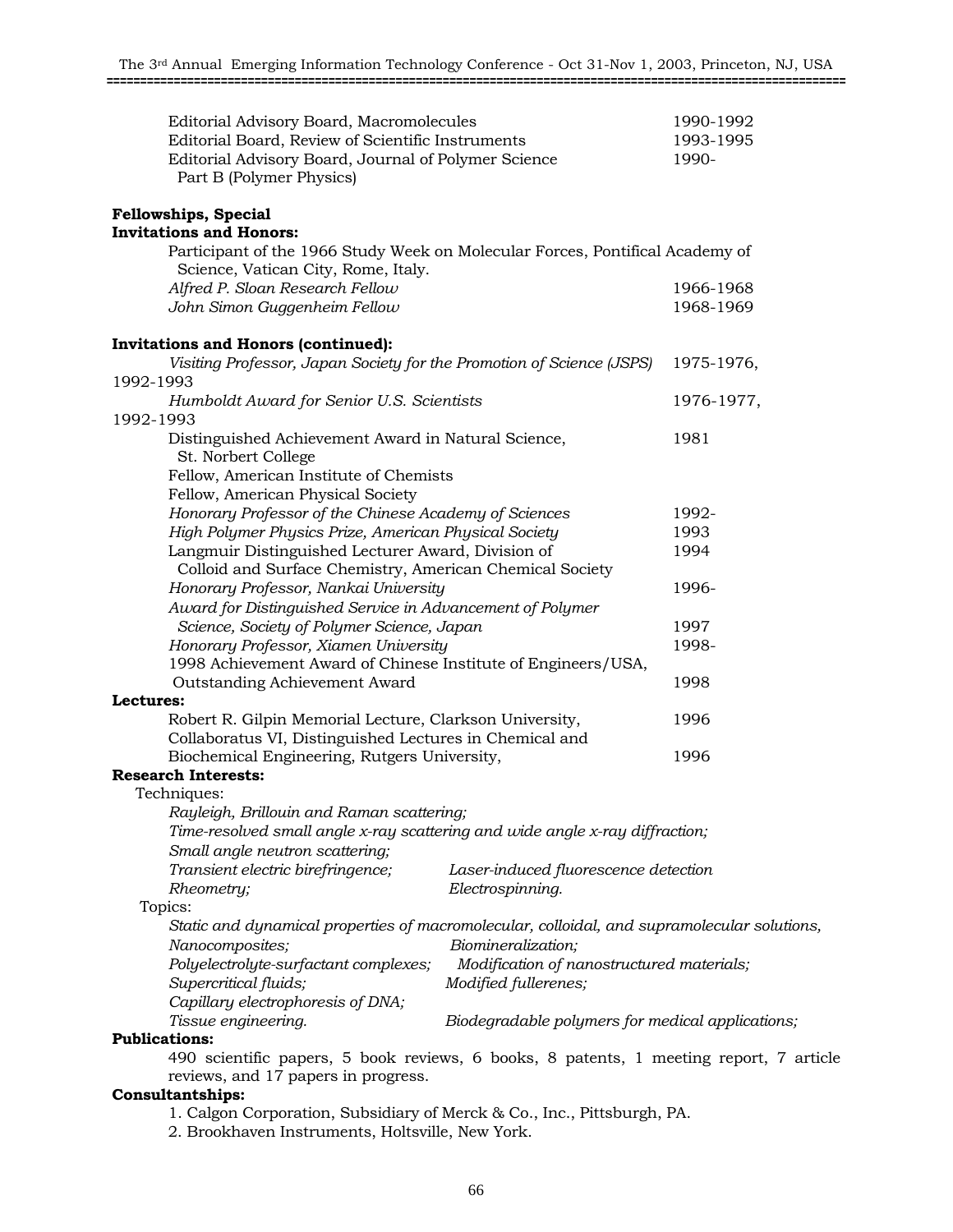- 3. Universities Space Research Association (USRA), Microgravity Science & Applications Division, NASA.
- 4. Eastman Kodak Company, Eastman Chemicals Division, Kingsport, Tennessee.
- 5. Roche Diagnostic Systems, Division of Hoffmann-LaRoche, Inc., Nutley, New Jersey.
- 6. Bristol-Myers Squibb Company, The Squibb Institute for Medical Research, New Brunswick, New Jersey.
- 7. *DuPont Experimental Station, Wilmington, Delaware*
- 8. W. L. Gore & Associates, Inc., Elkton, Delaware.
- 9. Dow Chemical Company, Freeport, Texas.

### **Biographies:**

 Brief biographies have been listed; for examples, in American Men and Women of Science, *Who's Who in America*, Men of Achievement and *American Catholic Who's Who.*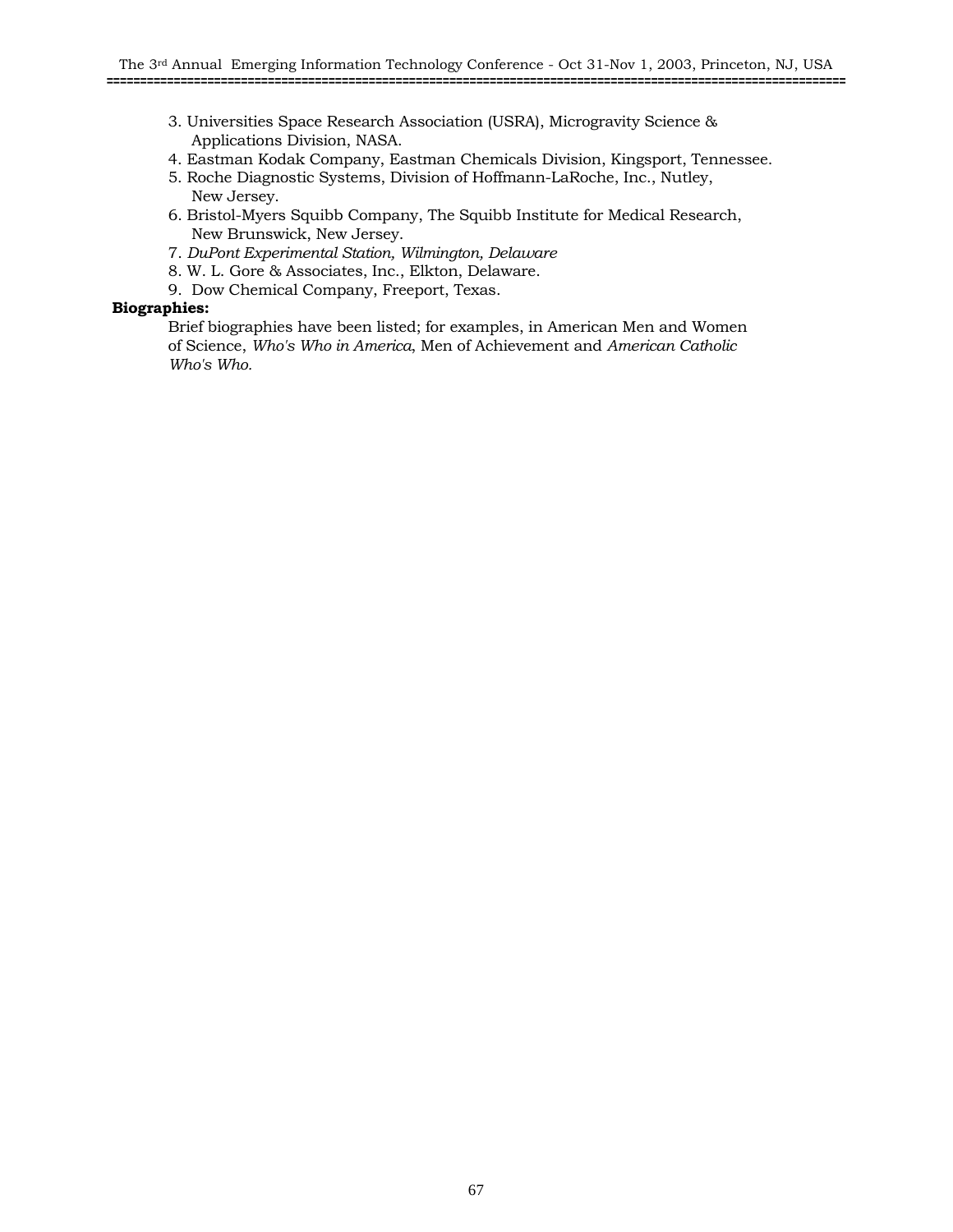"The Abnormal Densities of Poly(L-lactic) Acid and Its Implication on Primary Nucleation"

### **Jing Wu**

Assistant Professor Otto H. York Department of Chemical Engineering New Jersey Institute of Technology University Heights, Newark, NJ 07102-1982

### BIOGRAPHY

Dr. Jing Wu's research focuses on structure development and phase transitions in polymer systems. His Ph.D. research was under the supervision of Prof. Jerold M. Schultz of University of Delaware, during which he had studied structure development of polymer fibers using insitu synchrotron small- and wide-angle x-ray scattering (SAXS, WAXS) techniques. The recent work has been focused on fundamental understanding of real-time phase transformation/crystallization in polymer solutions and gels.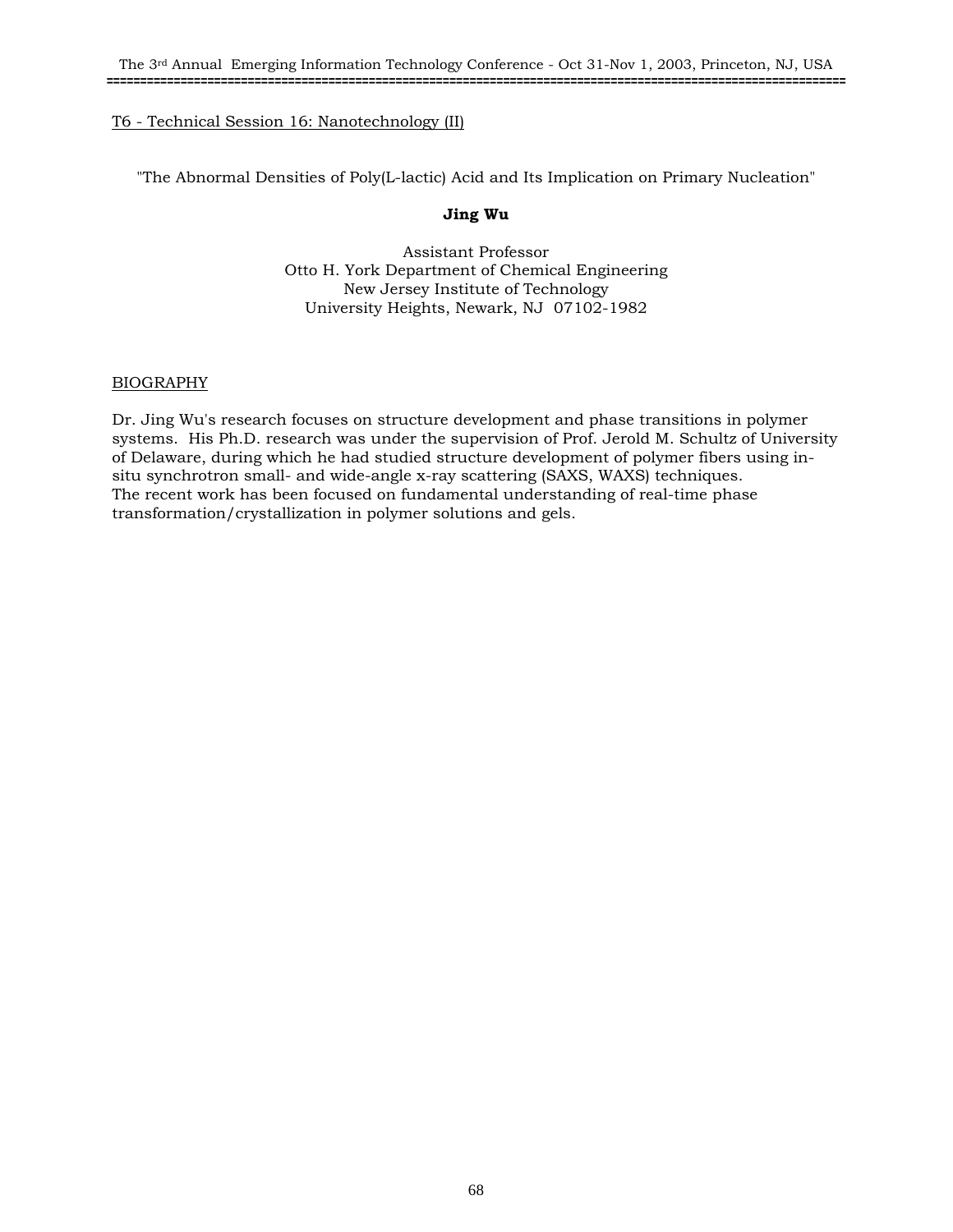Self-Assembly of A Novel Asymmetrical Bolaamphiphile: Acidic Sophorolipid Molecules

### **Shuiqin Zhou**

College of Staten Island and The Graduate Center, The City University of New York

### ABSTRACT

The self-assembly of a novel asymmetrical bolaamphiphile of acidic sophorolipid molecules, consisting of a disaccharide sophorose linked to an oleic acid with a few unique structural features, has been investigated in water by light microscope, FT-IR, small-angle and wide angle X-ray scattering, as well as static and dynamic laser light scattering. Giant twisted and helical ribbons of 5-11µm wide and several hundreds micrometers long could be produced at acidic conditions. An increase in pH values induced a structural transition from the fast-grown twisted ribbons at pH < 3 to the slowly-grown helical ribbons at 3.5 < pH < 5.5. No difference was observed in both long period and short period spacing for the dried and water equilibrated ribbons at different pH values. A multilamellar structural model based on the strong disaccharide-disaccharide and carboxylic acid-carboxlylic acid hydrogen bonding and the hydrophobic association between the oleic chains was proposed. The neutralization of the acidic sophorolipid molecules with NaOH in water to  $pH \geq 5.9$  produced clear solutions with short-range ordered nanostructures. At pH = 5.9, nearly monodispersed large micelles organized from about 1,100 molecules with a hydrodynamic radius  $\langle R_h \rangle$  of 111 nm and a ratio of radius of gyration  $\langle R_g \rangle$  over  $\langle R_h \rangle$  of 1.2 were determined, while at pH = 7.8, nearly monodispersed micelles organized from about 790 molecules with a  $\langle R_h \rangle$  of 98 nm and a much larger ratio of  $\langle R_g \rangle / \langle R_h \rangle$  of 1.7 were determined, indicating a more extended morphology. A cylindrical brush-like micellar structural model was proposed. The mechanisms of the pHinduced structural transitions of the self-assembled sophorolipid molecules were discussed.

### BIOGRAPHY

Shuiqin Zhou received her B.S. (1988) and M.S. (1991) degrees from Xiamen University, P.R.China, and the Ph.D. (1996) degree from The Chinese University of Hong Kong. She worked as a Postdoctoral Research Associate in SUNY at Stony Brook with Professor Benjamin Chu during 1996-2000, and a Senior Chemist in Union Carbide/The Dow Chemical Company during 2000- 2002, respectively. Since September 2002, she has been an Associate Professor of Chemistry, The City University of New York at College of Staten Island. She has published 55 research papers and book chapters. With the NSF support, her group researches currently focus on the self-assembly of special amphiphilic molecules, such as novel fullerene derivatives, bolaamphiphilic glycolipids, and block/graft copolymers in different environments to (1) fundamentally understand the intermolecular interactions at the nanometer scale and (2) to regulate the nanostructures of the supramolecular assemblies for applications in advanced technologies and bio-medications.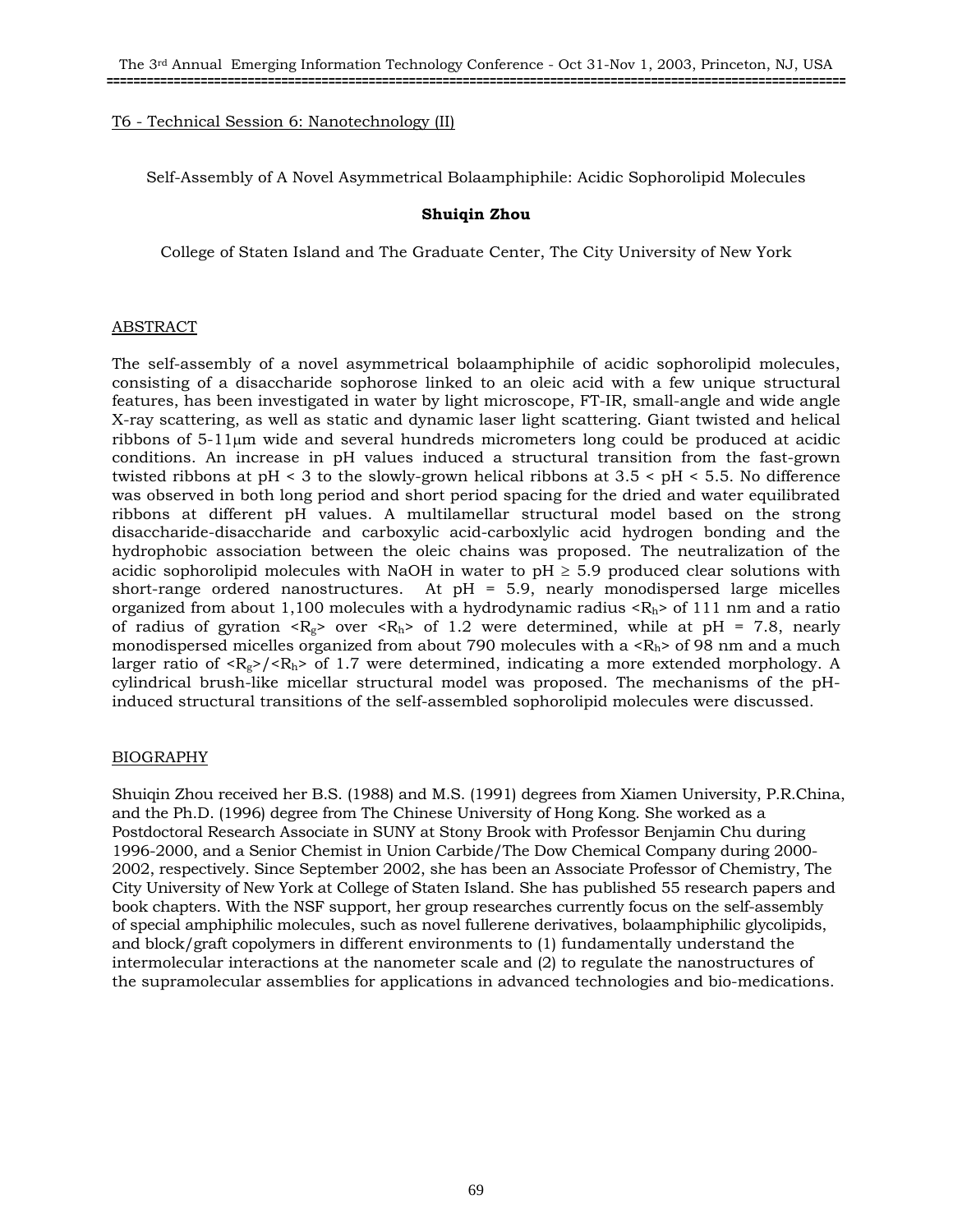Nanostructured Materials for Advanced Sensor Technology

### **Chuan-Jian Zhong**

Department of Chemistry State University of New York at Binghamton Binghamton, New York 13902 cjzhong@binghamton.edu

## ABSTRACT

The rapid development of multidisciplinary research on nanostructured materials has provided chemists with unprecedented opportunities to address various fundamental and technological challenges. We have been investigating a general bottom-up pathway for assembling nanostructured materials from core-shell nanoparticles (1~20 nm). This pathway explores a single-step assembly process involving interparticle covalent bonding, hydrogen-bonding, or multidentate ligand coordination by molecular wires. Nanocrystal cores of gold, alloy and semiconductor materials with organic monolayer shells of different functional groups (e.g., thiols, thioethers, carboxylic acids, polymeric matrix, etc.) have been studied as model systems. Our focus is the ability to control size, shape, and spacing towards novel electronic, optical, magnetic and catalytic properties. We have shown that these nanostructures are chemically responsive and fine-tunable, and present interesting opportunities to address issues in advanced chemical and electrochemical sensing technologies. We will discuss recent results of an investigation of chemical sensing of nitroaromatics, metals and biologically-relevant analytes. An important emphasis is the understanding of the correlation of the unique nanostructures with electronic conductivity, interfacial mass flow, ligand-framework molecular recognition, and catalytic properties.

# BIOGRAPHY

Dr. Chuan-Jian Zhong is an assistant professor at State University of New York at Binghamton. During his graduate study at Xiamen University and early postdoctoral and associate researcher appointments at Fritz-Haber-Institute, University of Minnesota and Iowa State University, he had received advanced trainings in many fields including analytical chemistry, physical chemistry, materials chemistry, surface chemistry, and electrochemistry.

The interdisciplinary nature of his research interests is reflected by his more than 70 peerreviewed publications on a wide range of topics including nanoparticles, nanostructures, catalysis, sensors, molecular assemblies, microfluidics, conducting polymers, and miniaturized analytical instrumentation. He has in the past five years expanded his research interest to the exploration of nanotechnology, focusing on studies of nanostructured materials for advanced fuel cell catalysts and chemical/biological sensors. His research laboratory has developed new methods and techniques to address both fundamental and practical issues in the design and fabrication of nanoparticles and nanostructures for nanotechnological applications. He is inventor/co-inventor of three US patents, with several pending that are related to nanoparticle sensing and catalyst materials.

His research work is currently funded by National Science Foundation, American Chemical Society Petroleum Research Fund, World Gold Council, 3M, and Honda.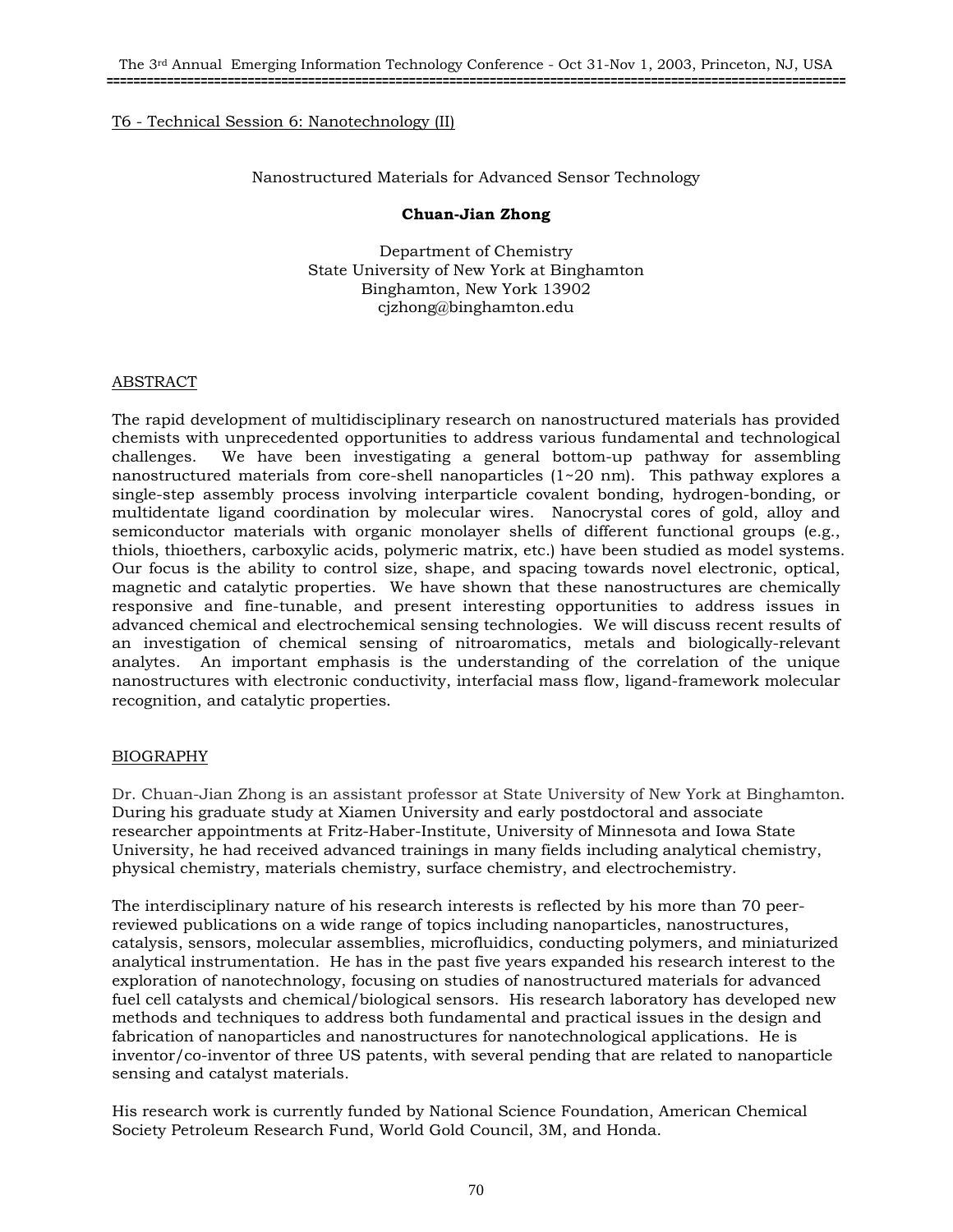Crystallization in Nano-confinement Cylinder and Double Gyroid Environments

## **Lei Zhu**

University of Connecticut Email: lei.zhu@uconn.edu

### ABSTRACT

Multiple phase morphologies have been observed in a semi-crystalline polystyrene-*b*poly(ethylene oxide) (PS-*b*-PEO) diblock copolymer with a PEO volume fraction of 37%. The sample has a double gyroid (DG) phase as cast from solution, and it exhibits cylinder phase after it is subjected to a large amplitude mechanical shear at 110 °C. Upon annealing at 150 °C, the metastable cylinder phase starts to transform back to the DG phase. Small angle X-ray scattering and transmission electron microscopy techniques are used to study the phase transitions between the cylinder and DG phases. Using differential scanning calorimetry, nanoconfined crystallization kinetics in cylinder and DG phases is studied. At low crystallization temperatures (< 34 °C), there is no obvious difference in the crystallization kinetics between the cylinder and DG phases, due to relatively high nucleation density in nanoconfined spaces. At high crystallization temperatures (> 35 °C), the crystal growth rate in the DG phase drastically decreases compared to the cylinder phase. This difference can be attributed to the morphological difference between DG and cylinder phases, since the DG phase contains continuously curved channels, which are difficult for PEO crystals to grow inside.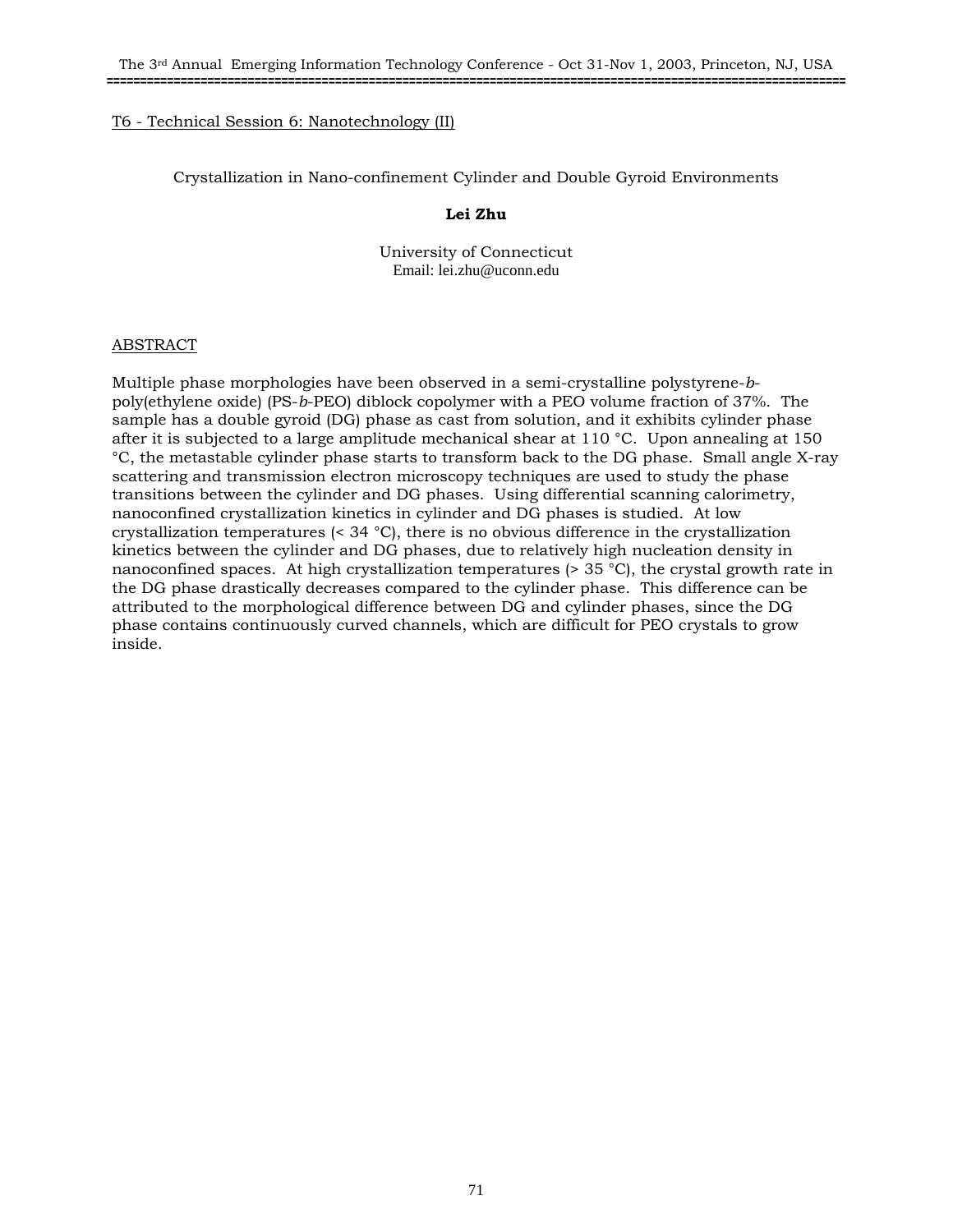# New Nanoparticle Catalysts For Fuel Cells

**Jin Luo**\*, Mathew M. Maye, Li Han, Nancy Kariuki, Peter Njoki, Lingyan Wang, Chuan-Jian Zhong\*\*

Department of Chemistry, State University of New York at Binghamton Binghamton, New York 13902 **\* jluo@binghamton.edu**; (\*\* cjzhong@binghamton.edu)

# ABSTRACT

The study of nanosized gold catalysis has attracted increasing interest because of the discovery of unprecedented catalytic activity and specificity of gold at nanometer sizes [1,2]. The catalytic activity of such materials requires the ability to manipulate the interparticle spatial and surface access properties [3]. This ability is inherently linked to the controllable activation of the core-shell nanostructure, or removal or reconstitution of the shell components. In this presentation, we will discuss recent findings of an investigation of core-shell assembled gold and alloy nanoparticles as catalysts for electrooxidation of carbon monooxide and methanol. This investigation is aimed at understanding the structural and morphological evolution of the nanoparticles on the surface of support materials upon catalytic activation. The activation of the catalytic activity of the catalysts can be controlled by manipulation of the core-shell structure, interfacial reactivity, and adhesions to the supporting substrate. These findings have important implications to the design and processing of nanostructured catalysts. We are currently carrying out a theoretical modeling of the thermally-induced effects in terms of surface free energy and adhesion, and developing an in-depth understanding of the size evolution as a function of temperature and substrate properties.

# BIOGRAPHY

Dr. Jin Luo is a senior associate scientist working in the Department of Chemistry (C.J. Zhong's Laboratory) at SUNY-Binghamton. He received his Ph.D. in Physical Chemistry at Xiamen University and the University of Tokyo (1990), where his thesis research involved photoelectrochemistry and spectroelectrochemistry. Before joining the SUNY-Binghamton research team, he was an associate professor at Xiamen University and a visiting scientist at SUNY-Potsdam.

His research interest involves interfacial electrochemistry, nanoparticle catalysis, scanning probe microscopy, and spectroelectrochemical techniques. In his early research appointments, he investigated organic molecular monolayers in two dimension using electrochemical techniques, and developed novel chemical systems using confined enchant layer technique, a new three-dimension microfabrication technology, which were funded by the National Natural Science Foundation of China. He also investigated photoassisted catalytic degradation of environmentally hazardous organic pollutants using nanostructured electrodes.

He is currently developing advanced nanomaterials for nanotechnological applications. One focused area is the development of nanoparticle catalysts for fuel cells, supported by both federal and industrial funding.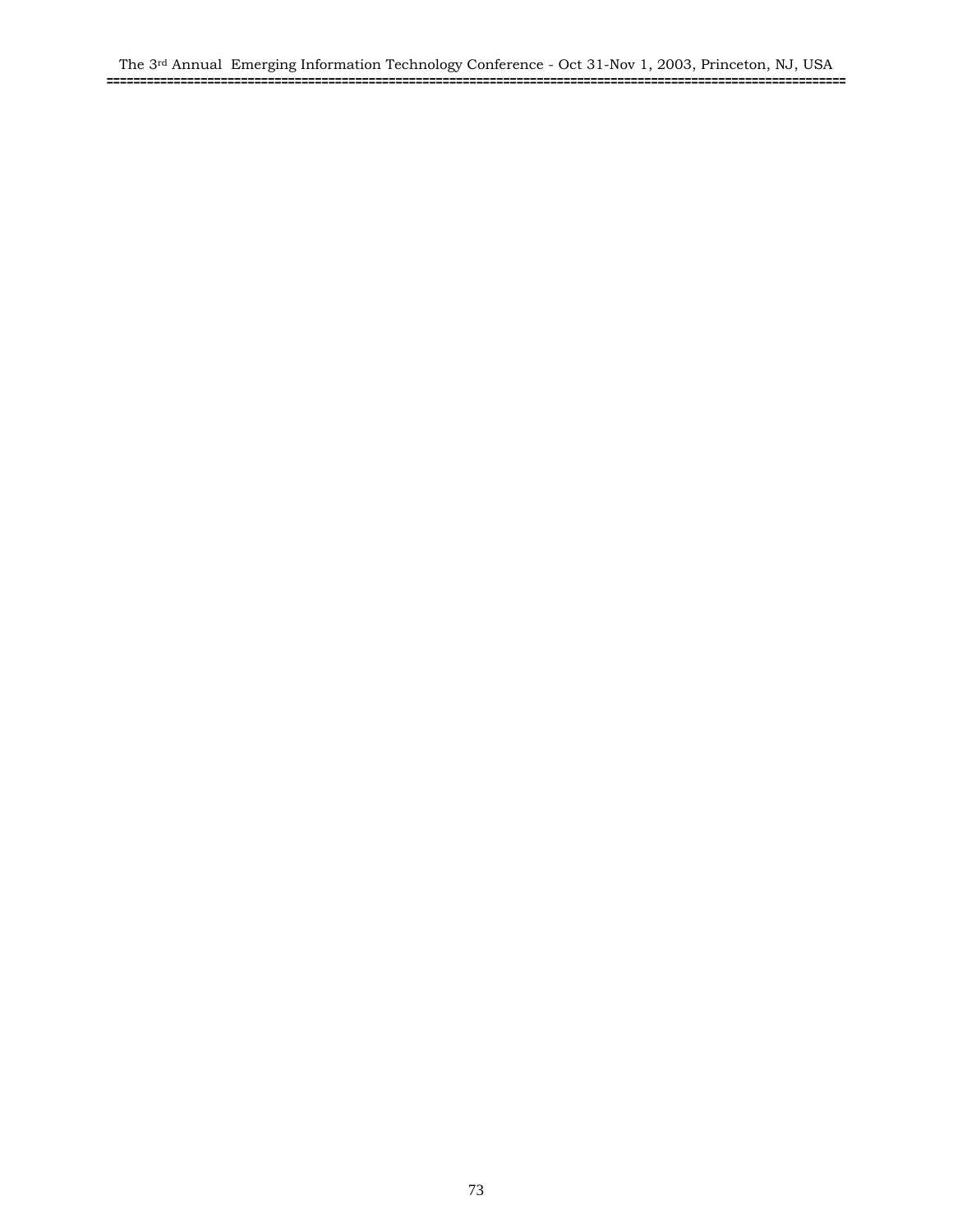# T7 - Technical Session 7: MEMS (II)

## Session Chair

## **Susan Z. Hua**

Director, Bio-MEMS Facility and Research Associate Professor Department of Mechanical and Aerospace Engineering, SUNY-Buffalo, Buffalo, NY 14260 Tel: 716-645-2593 ext. 2358 Email: zhua@eng.buffalo.edu

# BIOGRAPHY

Prof. Zonglu Hua is the Director of Bio-MEMS Center in the School of Medicine and also an adjunct associate professor in the Mechanical and Aerospace Engineering Department at SUNY-Buffalo. Her research interests include Bio-MEMS, biosensors, microfluidic lab-on-achip, as well as Ballistic Magnetoresistance nanomaterials.

Dr. Hua received her Bachelor and Master degrees in Physics from Peking University in China, and Ph.D. degree in Material Science and Engineering from University and Maryland. After graduation, she went to NIST as a postdoc and worked on multilayered Giant Magnetoresistance (GMR) materials.

Prior to joining the bio-MEMS center at in SUNY-Buffalo, she worked in a privately owned company in NH for six years first as senior R&D scientist and later as the technical director in charge of the Applications Division. There she was involved in development of new products, scaling up process, and advancing applications. One of the main products she developed was a microfabricated magnetic-based sensor.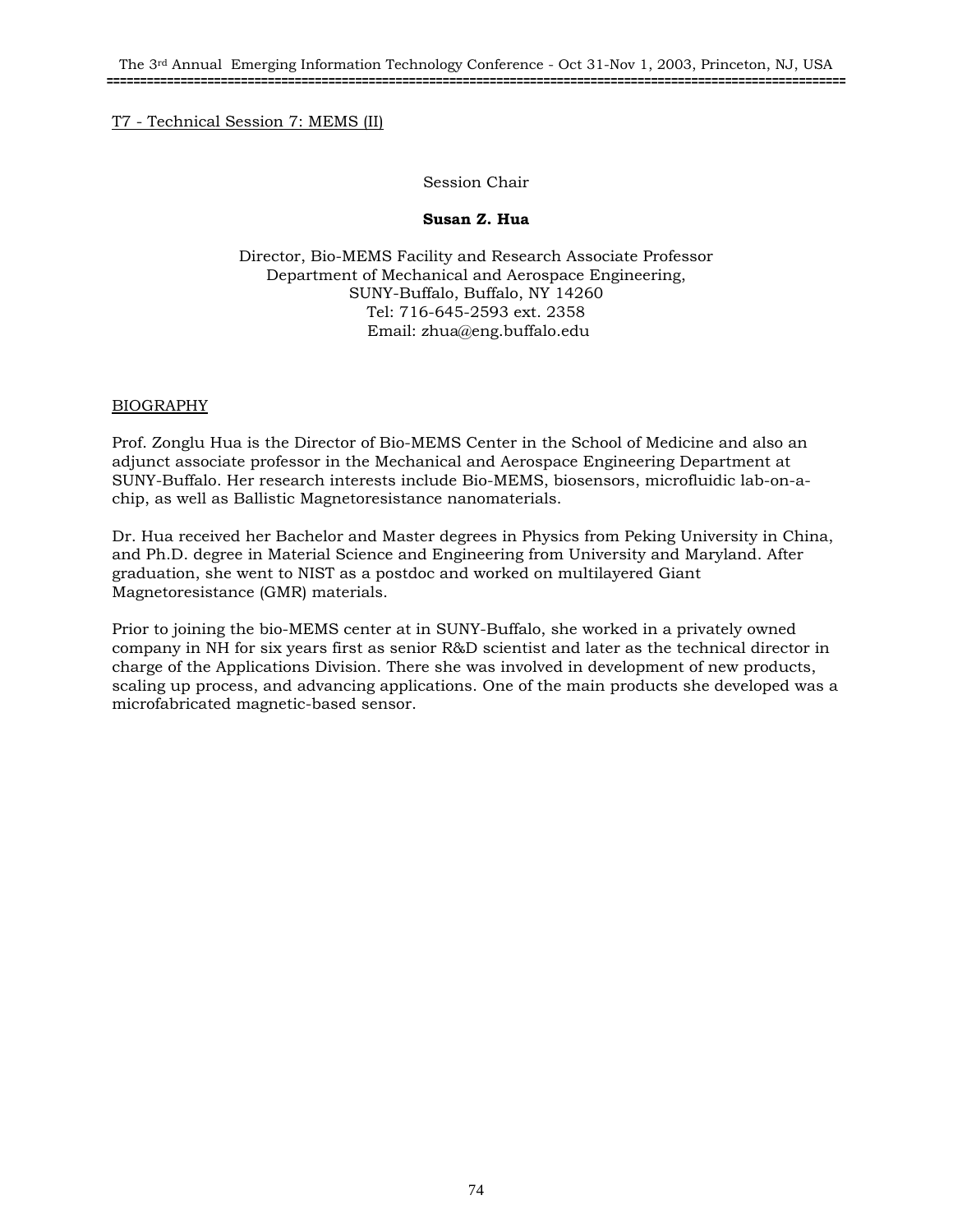# T7 - Technical Session 7: MEMS (II)

#### Magnetic Colloids: From Nanostructures to Complex Systems

## **Weili Luo**

Department of Physics, University of Central Florida, Orlando, FL 32816 407-823-5855(O); email: luo@ucf.edu

#### ABSTRACT

Magnetic colloids consist of magnetic nanoparticles suspended in nonmagnetic solvent. The ability for particles to rearrange themselves in the liquid environment in response to particle interaction or external influences give rise to rich phenomena ranging from self assembly of the nanoparticles, gas-liquid and liquid-solid transition of these particles, to nonlinear spatiotemporal patterns. Applications from studying these phenomena can be found in automobile shock absorbers, liquid optical devices, to drug delivery agents.

#### BIOGRAPHY

#### **CURRENT POSITION**

Professor, Department of Physics, University of Central Florida.

## **EDUCATION**

| Dec. 1989   | Ph.D., Physics, UCLA. Dissertation: "Spin Glass and Spin Glass |
|-------------|----------------------------------------------------------------|
|             | Like Materials." Advisor: Prof. Raymond. L. Orbach             |
| March, 1985 | Master, Physics, UCLA.                                         |
| March, 1982 | BS, Physics, Peking University, Beijing, China.                |

## **EMPLOYMENT HISTORY**

| 2002-present  | Professor, Department of Physics, University of Central Florida.           |
|---------------|----------------------------------------------------------------------------|
| 1996-2002     | Associate Professor, Department of Physics, University of Central Florida  |
| 1992-1996     | Assistant Professor, Department of Physics, University of Central Florida. |
| 1990-1992     | Postdoctoral Fellow, The James Franck Institute and the Department         |
|               | of Physics, University of Chicago.                                         |
| 1984-1989     | Research Assistant, Department of Physics, UCLA.                           |
| 1984-1986     | Teaching Assistant, Department of Physics, UCLA.                           |
| <b>HONORS</b> |                                                                            |
| 2003          | Outstanding Researcher, College of Arts and Sciences, UCF                  |
| 2001          | Research Incentive Award, UCF                                              |
| 1997          | Presidential Merit Award, UCF                                              |
| 1996          | Wang Kuancheng Young Scientist Award                                       |
| 1994          | NSF Young Investigator Award, Condensed Matter Physics.                    |
| 1989          | Graduate Woman of the Year, UCLA.                                          |

#### **PROFESSIONAL ACTIVITIES**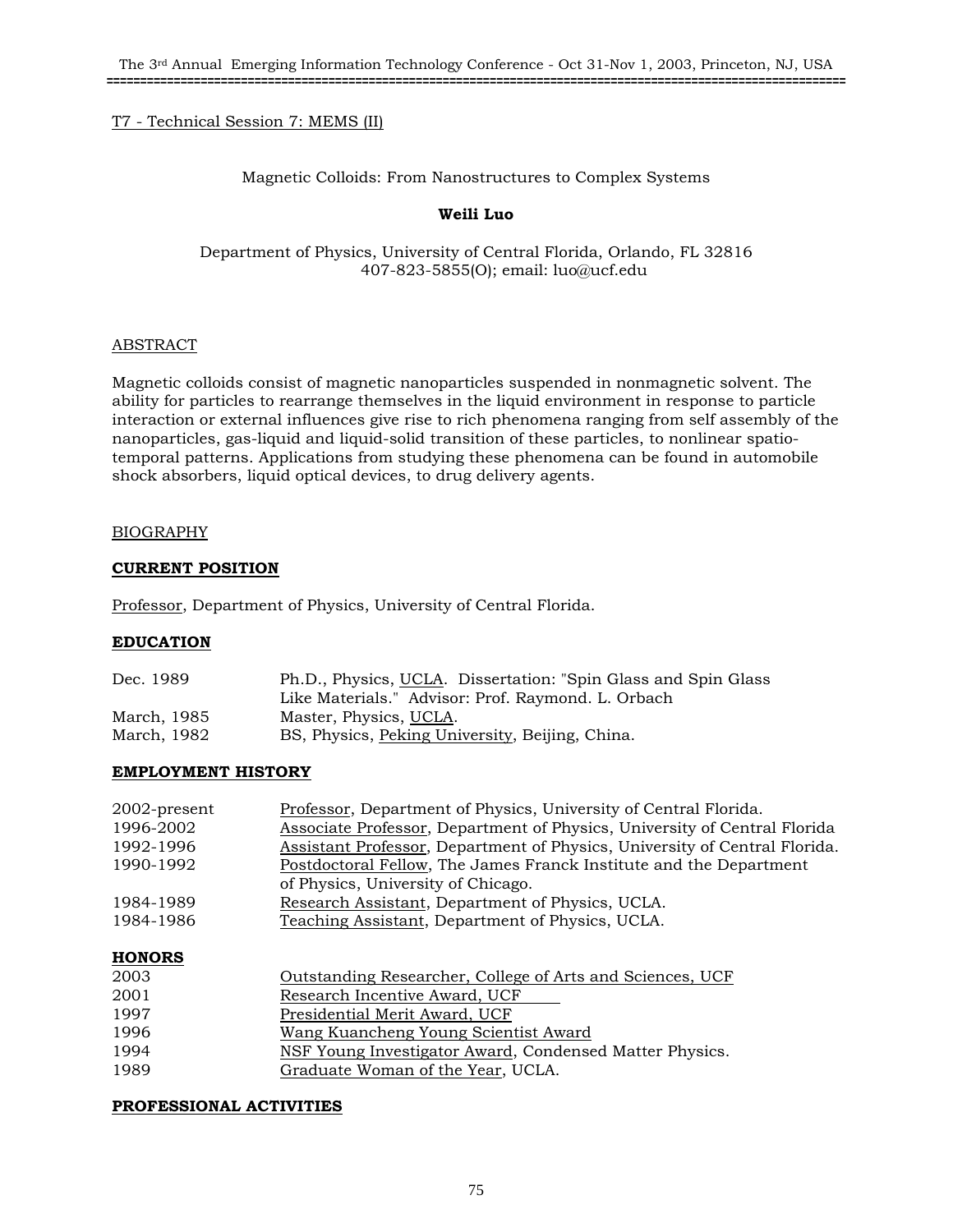| August 2003      | Advisory Board, 9 <sup>th</sup> International Conference on Electrorheological Fluids                                         |
|------------------|-------------------------------------------------------------------------------------------------------------------------------|
| <b>July 2001</b> | and Magneto-rheological Suspensions, Beijing, China.<br>Visiting Professor, The International Center for Theoretical Physics, |
| 2001             | Trieste, Italy.<br>International Steering Committee, 8 <sup>th</sup> International Conference on                              |
|                  | Electrorheological Fluids and Magneto-rheological Suspensions, Nice                                                           |
|                  | France                                                                                                                        |
| <b>July 2000</b> | Science Consultant, United Nation Development Program.                                                                        |
| March-June 2000  | Visiting Professor, University of Hannover, Hannover, Germany.                                                                |
| March 1999       | Chair, "Magnetism Focused Session: Magnetism in Soft Matter,"                                                                 |
| American         | Physical Society Centennial Meeting, Atlanta, Georgia.                                                                        |
| January 1999     | Co-Chair, "Magnetic Fluids," 12th International Winter School on                                                              |
|                  | Continuous Media Mechanics, Perm, Russia.                                                                                     |
| Nov. 1998,       | Chair, "Magnetic Fluids," 43rd Annual International Conference on                                                             |
|                  | Magnetism and Magnetic Materials, Miami, Florida.                                                                             |
| March 1996       | Chair, "Colloidal Interactions," American Physical Society Annual March                                                       |
|                  | Meeting, St. Louis, Missouri.                                                                                                 |
| March 1995       | Chair, "Ferrofluids and Electro-Rheological Fluids," American Physical                                                        |
|                  | Society Annual March Meeting, San Jose, California.                                                                           |
| March 1992       | Chair, Invited Symposium "Slow Relaxation," American Physical Society                                                         |
|                  | Annual March Meeting, Indianapolis, Indiana.                                                                                  |
| 1990-1999        | Editorial Board, International Journal of Modern Physics B.                                                                   |
| 1990 - 1999      | Editorial Board, Modern Physics Letters B.                                                                                    |
|                  |                                                                                                                               |

## **RESEARCH FUNDINGS**

1. Weili Luo (PI), "Fundamental and Applied Research on Ferrofluids." National Science Foundation Young Investigator Award, \$312,500. 1994-1999. Co-PI: none

2. Weili Luo (PI), "Fundamental and Applied Research on Ferrofluids." Eastman Kodak

Company, equipment-matching fund for NSF Young Investigator Award, \$187,500, 1995-2000. Co-PI: none.

3. Weili Luo (PI), "Field Induced Instabilities and Bifurcations in Magnetic Fluids." National Science Foundation, \$80, 000, 1998-1999. Co-PI: none.

4. Weili Luo (PI), "Field-controlled Fluidic Damper", Lockheed-Martin Company, \$85,000, 1999- 2000. Co-PI: none.

5. Weili Luo (PI), I-4 matching fund Phase I for Lockheed-Martin Company, University of Central Florida, \$55,000, 1999-2000. Co-PI: none.

6. Weili Luo (PI), I-4 matching fund Phase II for Lockheed-Martin Company, University of Central Florida, \$15,000, 2000. Co-PI: none.

7. Weili Luo (PI), "Experimental and Theoretical Investigations on Field-induced Instabilities in Magnetic Fluids." National Science Foundation, \$336, 205, 2000-2003. Co-PI: none.

8. Weili Luo (PI), "Instabilities in Magnetic Fluids in Terrestrial and Microgravity Environments." NASA, \$66,000, 2000-2003. Co-PI: none.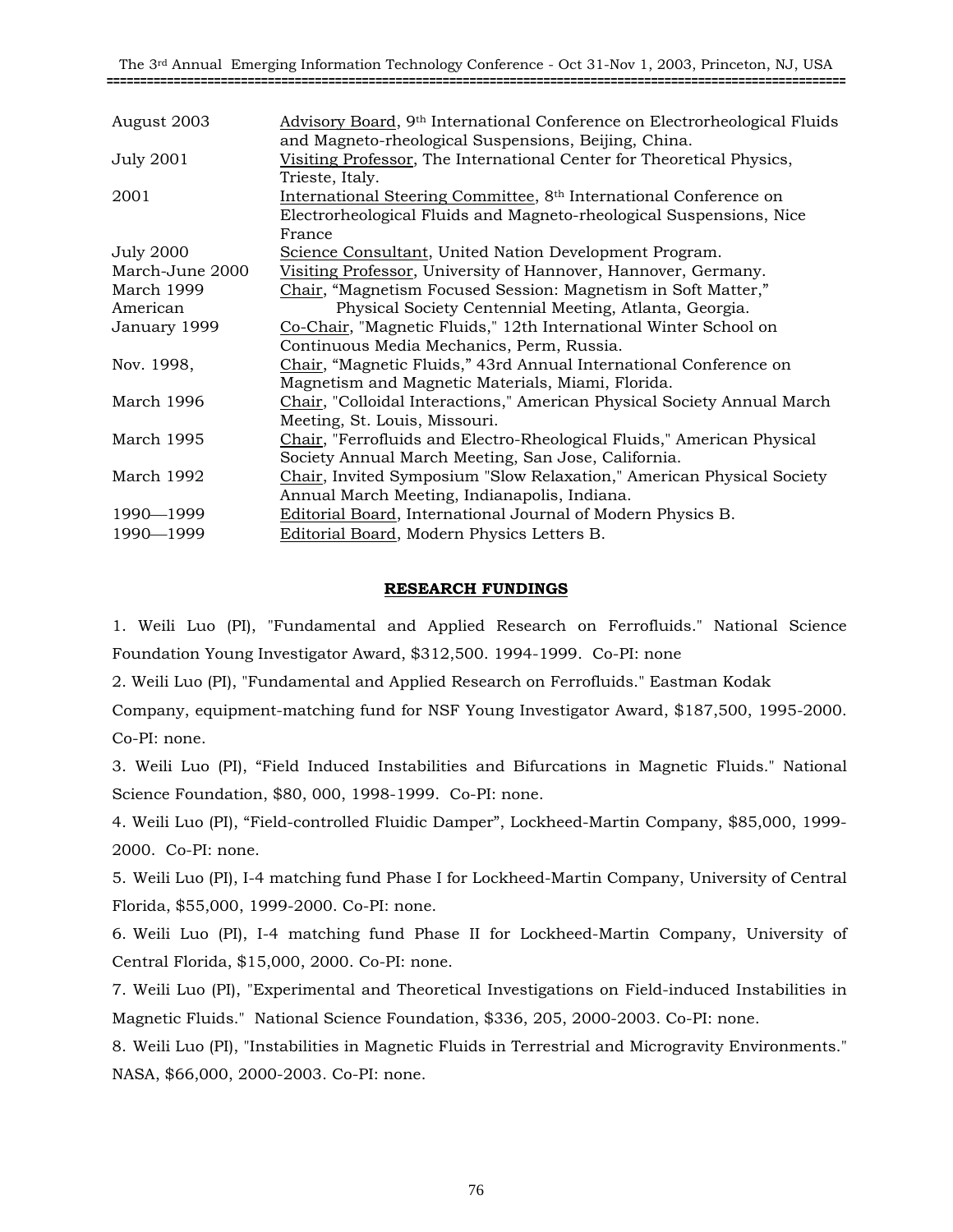9. Weili Luo (PI), "Self-Assembly of Magnetic Nanostructures and Its Related Enabling Technologies," National Science Foundation Nanoscale Interdisciplinary Research Team, \$1,200,000. 2001-2005. (with four other Co-PIs).

10. Weili Luo (PI), "Self-Assembly of Magnetic Nanostructures and Related Enabling Technologies," University of Central Florida, \$307,611, Matching Fund for NSF, August 2001-July 2005. (with four other Co-PIs).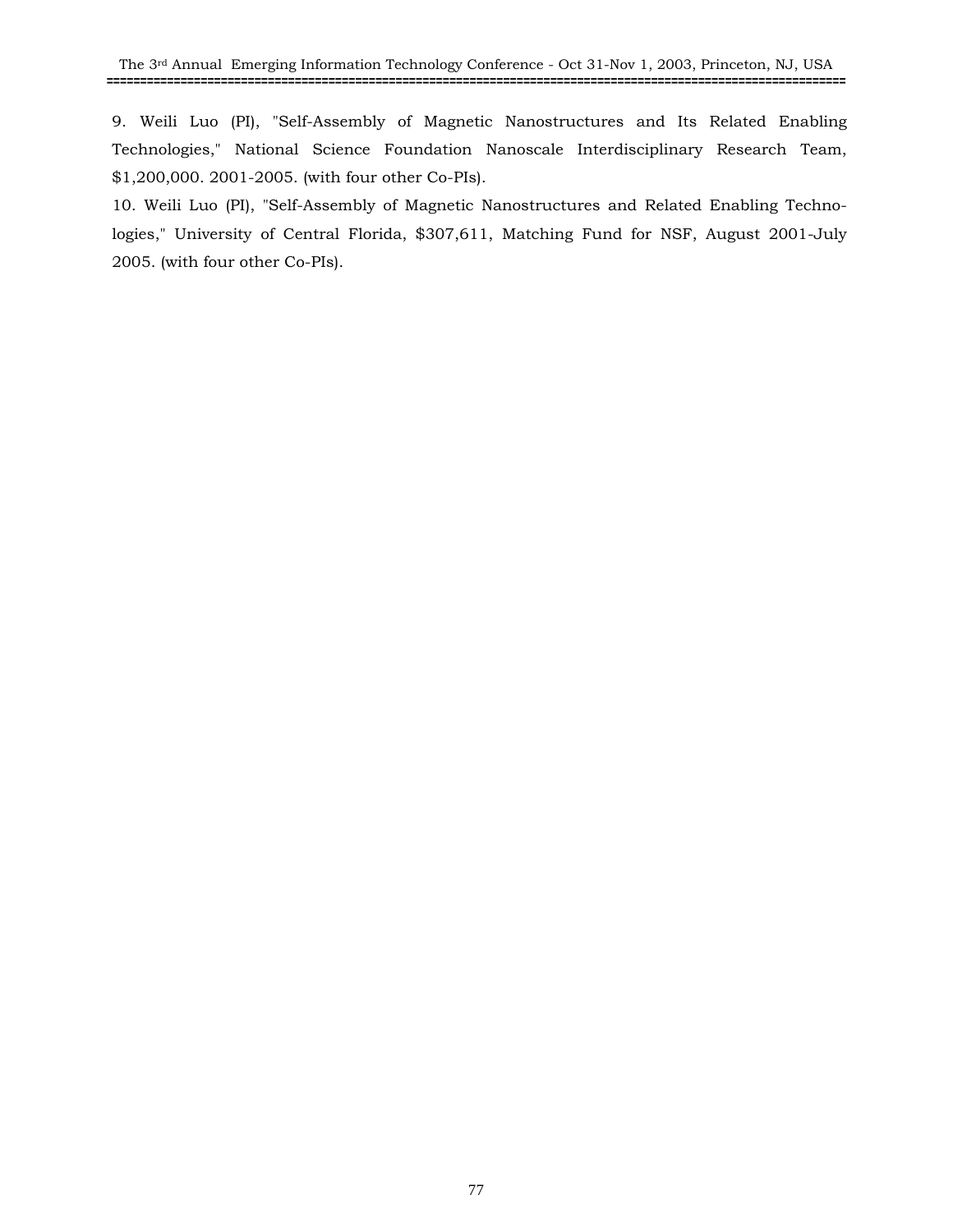# T7 - Technical Session 7: MEMS (II)

## Design and microfabrication of Bio-AFM cantilevers/tips

# **Xiaoyu Yang**

Research Scientist, Novascan Technologies, Inc. Tel: 716-940-1365 Fax: 716-829-2569 Email: yangxiaoyu@hotmail.com

## ABSTRACT

Since its inception in 1986, AFM has found widespread use in surface imaging and manipulation. Moreover, AFM's high vertical resolution can be used to probe chemical forces, as small as weak in pN regime. The most important part of an effective AFM setup is the cantilever. Cantilever's morphological and mechanical properties dictate experimental limits of acquisition rate, signal to noise ratio (SNR) and minimal interaction force (Fmin). A lever that is suitable to image hard surfaces in air has a high-aspect ratio tip and high resonant frequency for fast and accurate data acquisition. However, viscous damping coefficient (R), spring constant (k) and Fmin need not be low because samples are hard and air is not a viscous medium. Thus, commercially available cantilevers are fabricated hundreds of microns long and more than a half of a micron thick, with kHz range resonant frequency and spring constants in N/m.

In contrast, Bio-AFM (working on soft samples in aqueous media) requires cantilevers with small spring constants k in order to examine small features and weak forces. To produce cantilevers that are more suited for sensitive operation in a viscous environment, short and thin levers were designed to both reduce spring constants and to eliminate difficulties associated with AFM setups adjustment and fabrication process. In current design, a cantilever has been functionalized into three parts: stiff beam, hinge and a head. The tip is located 200 microns away from the die, separated by variable length of stiff beam and hinge. This design allows straight-forward integration into standard AFM setups. Moreover, the effective lever, consisting of the hinge and the head, is short (15-60 microns) and thin ( $<100nm$ ). Fabricated levers have small k ( $<0.01N/m$ ), high resonant frequency (kHz) and low R.

## BIOGRAPHY

Xiaoyu Yang is currently a Research Scientist with Novascan Technologies, Inc., Ames IW. He is responsible for design of micro/nano scale MEMS structures and AFM cantilevers and tips, characterization/simulation of bio-MEMS device and high sensitive AFM probes and force measurement by AFM probes. He works as a representative of Novascan Technologies at CNF (Cornell Nanofabrication Facility) and Biophysics Department at State University of New York at Buffalo (SUNY at Buffalo). Xiaoyu Yang was awarded his PhD degree in Mechanical Engineering and Materials Science by the State University of New York at Buffalo (SUNY at Buffalo).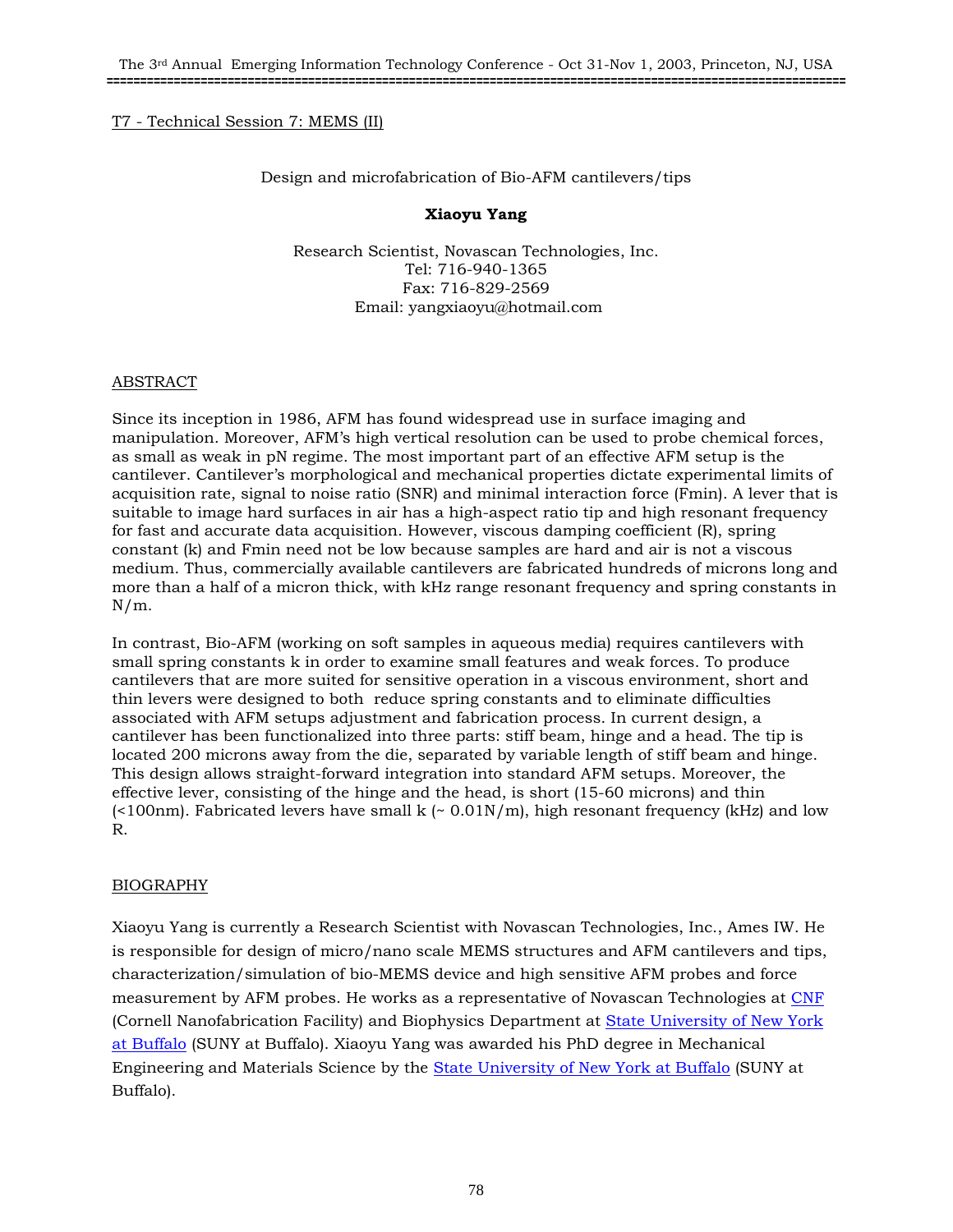## T7 - Technical Session 7: MEMS (II)

## Sequential Electrolytic Bubble-Based Micro-Pump

#### **Susan Z. Hua**

Director, Bio-MEMS Facility and Research Associate Professor Department of Mechanical and Aerospace Engineering, SUNY-Buffalo, Buffalo, NY 14260 Tel: 716-645-2593 ext. 2358 Email: zhua@eng.buffalo.edu

#### ABSTRACT

Development of microfluidic lab-on-a-chip technology requires accurate control of fluid flow with easy on-chip electrical flow control at low power. Various micromachined pumping schemes have been developed. Electrolytic bubble-based pumps are of interest since they are simple to microfabricate, need low power (microwatts), adapt easily to varying channel configurations, with response time for bubble inflation/deflation in the millisecond range. An electrolytic bubble actuated micropump has been fabricated and characterized for dosing applications. The micropump consists of a series of bubbles formed directly inside a microfluidic channel, and the volume displacement characteristics of inflating/deflating electrolytic bubbles are utilized to move the liquid along the channel. Prototype chips with five sequential bubbles were built using standard photolithography techniques. The pump performance was characterized as a function of the voltage required to generate electrolytic bubbles of varying size, pulse-width, time interval between pulses, and backpressure; each parameter being varied independently. It was found that the size of the bubble, and hence the quantity of liquid displaced, increases with voltage. Also, the pump rate increases with a reduction in pulse-width and the time interval between pulses. The optimum pump rate of 24 nl/min, corresponding to a flow velocity of 640 µm/s, was obtained for the current channel size of 25x25µm in cross-section. The pump performed successfully against backpressures up to 107 kPa.

## BIOGRAPHY

Prof. Zonglu Hua is the Director of Bio-MEMS Center in the School of Medicine and also an adjunct associate professor in the Mechanical and Aerospace Engineering Department at SUNY-Buffalo. Her research interests include Bio-MEMS, biosensors, microfluidic lab-on-achip, as well as Ballistic Magnetoresistance nanomaterials.

Dr. Hua received her Bachelor and Master degrees in Physics from Peking University in China, and Ph.D. degree in Material Science and Engineering from University and Maryland. After graduation, she went to NIST as a postdoc and worked on multilayered Giant Magnetoresistance (GMR) materials.

Prior to joining the bio-MEMS center at in SUNY-Buffalo, she worked in a privately owned company in NH for six years first as senior R&D scientist and later as the technical director in charge of the Applications Division. There she was involved in development of new products, scaling up process, and advancing applications. One of the main products she developed was a microfabricated magnetic-based sensor.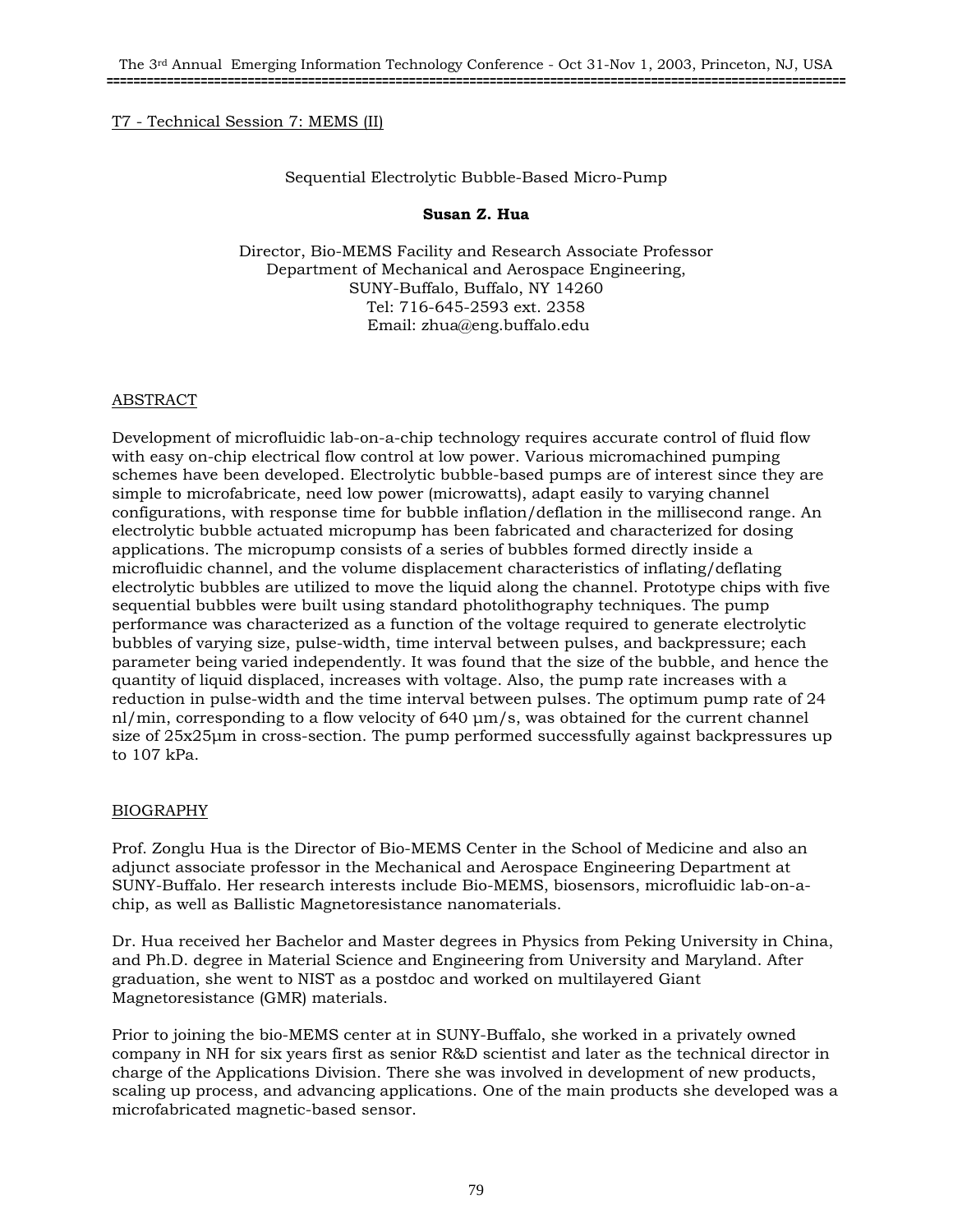#### Session Chair

## **Yu Hen Hu**

University of Wisconsin - Madison Dept. Elec & Comp. Engr. Madison, WI 53706, USA hu@engr.wisc.edu

#### BIOGRAPHY

Yu Hen Hu is a faculty member at the Department of Electrical and Computer Engineering, University of Wisconsin, Madison. He received BSEE from National Taiwan University, and MSEE and PhD degrees from University of Southern California. Prior to joining University of Wisconsin, he was faculty in the Electrical Engineering Department of Southern Methodist University, Dallas, Texas. His research interests include multimedia signal processing, artificial neural networks, fast algorithms and design methodology for application specific micro-architectures, as well as computer aided design tools. He has published more than 180 technical papers in these areas.

Dr. Hu is a fellow of IEEE. He is a former associate editor (1988-1990) for the IEEE Transaction of Acoustic, Speech, and Signal Processing in the areas of system identification and fast algorithms. He is currently associate editor of IEEE Signal Processing letters (2002- 2003), Journal of VLSI Signal Processing, and European Journal of Applied Signal Processing. He is a founding member of the neural network signal processing technical committee of IEEE signal processing society and served as chair from 1993-1996. He is a former member of VLSI signal processing technical committee of the signal processing society. He served as the secretary of the IEEE signal processing society (1996-1998), a board member at IEEE neural network council, and is currently a steering committee member of the Internation conference of Multimedia and Expo on behalf of IEEE Signal processing society.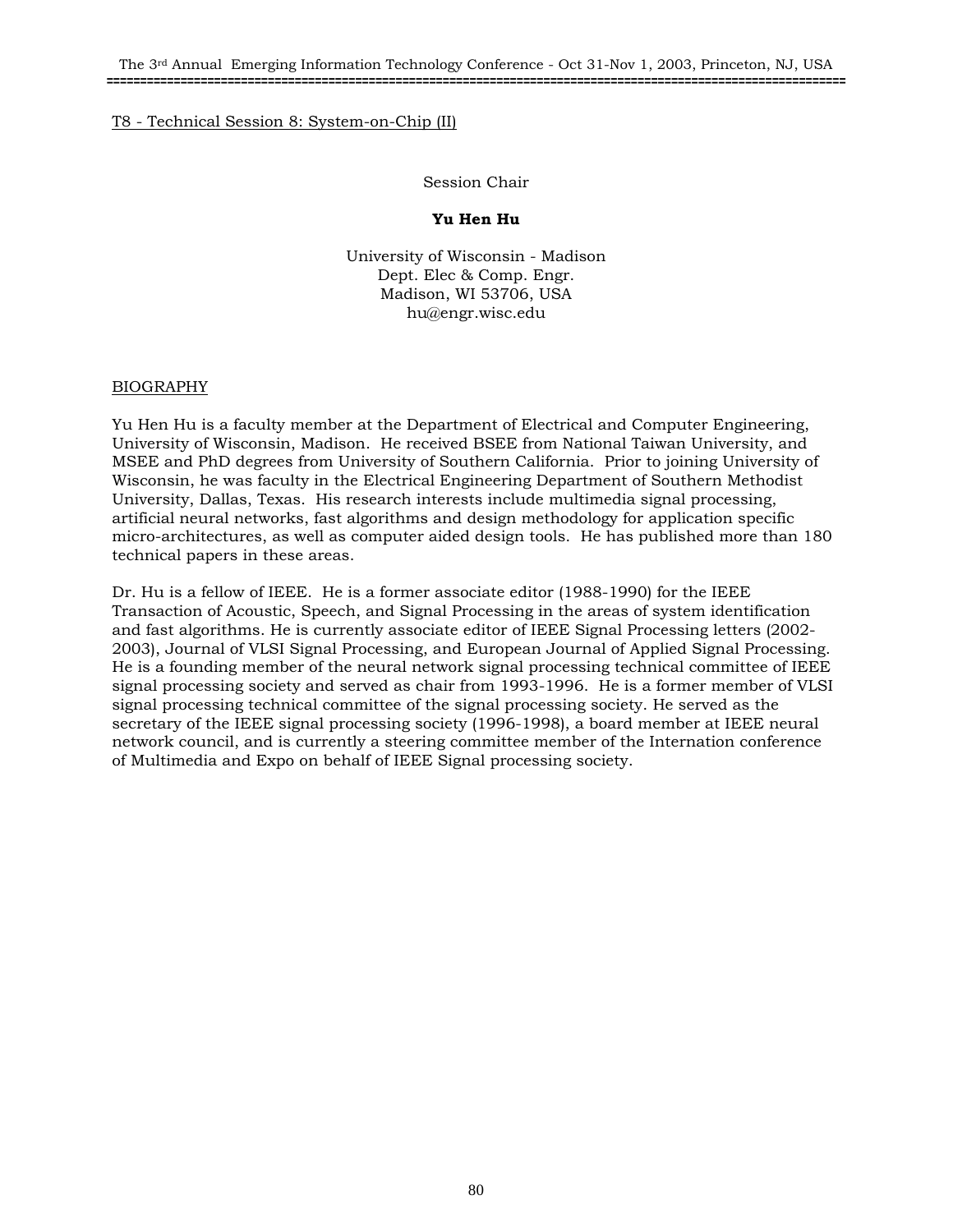## Baseband Signal Processing IC for Wireless Communication Systems

# **Tzi-Dar Chiueh**

Graduate Institute of Electronics Engineering and Dept. of Electrical Engineering National Taiwan University, Taipei, Taiwan 10617 Tel: +886-2-2363-5251 ext. 511 Fax: +886-2-2363-8247 Email: chiueh@cc.ee.ntu.edu.tw

# ABSTRACT

Wireless LAN data services as well as voice and low-rate data services offered by cellular communication systems now permeate the high-tech society around us and they have become indispensable. With the ever-increasing demand for access speed come endless efforts in applying more and more sophisticated modulation/reception techniques in communication systems. In the area of baseband communication circuits, extensive knowledge in communication theory, EM wave propagation, RF electronics, signal processing, and circuit design is required. In this talk, I will first present a design methodology for digital baseband communication IC, by which we have generated several successful communication ICs. Then, the design of an OFDM baseband receiver IC, a key component in high-rate wireless LAN, is presented. We have integrated carrier frequency synchronization, symbol boundary estimation, channel estimation and frequency-domain equalization in this receiver. The complexity and power consumption of the chip are minimized by full-custom memory blocks, word-length optimization, and innovative architecture. This chip has a core area of  $4.6 \times 4.1 \text{ mm}^2$ . When running at 20 MHz, the chip consumes 66 mW from a 2.3-V supply. Measured packet error rates indicate that the chip can operate reliably in a multipath fading environment.

# BIOGRAPHY

Tzi-Dar Chiueh was born in Taipei, Taiwan on July 3, 1960. In 1983, he received the B.S.E.E. degree from the National Taiwan University, Taipei, Taiwan. He also received the M. S. and Ph. D. degrees in electrical engineering from the California Institute of Technology, Pasadena, California, in 1986 and 1989, respectively. Since 1989, he has been at the Department of Electrical Engineering, National Taiwan University, where he is presently a Professor. As of 2001, he is jointly appointed by the Graduate Institute of Electronics Engineering. His research interests include integrated circuit design for digital communication and neuro-morphic systems. He has published over 100 technical papers and holds 7 Taiwanese patents and 4 US patents. He also received the 2003 National Science Council Technology Transfer Award for his contribution in developing and transferring two technologies, W-CDMA baseband receiver and OFDM WLAN baseband receiver, which have been transferred to ITRI.

Dr. Chiueh is a senior member of the Institute of Electrical and Electronic Engineers.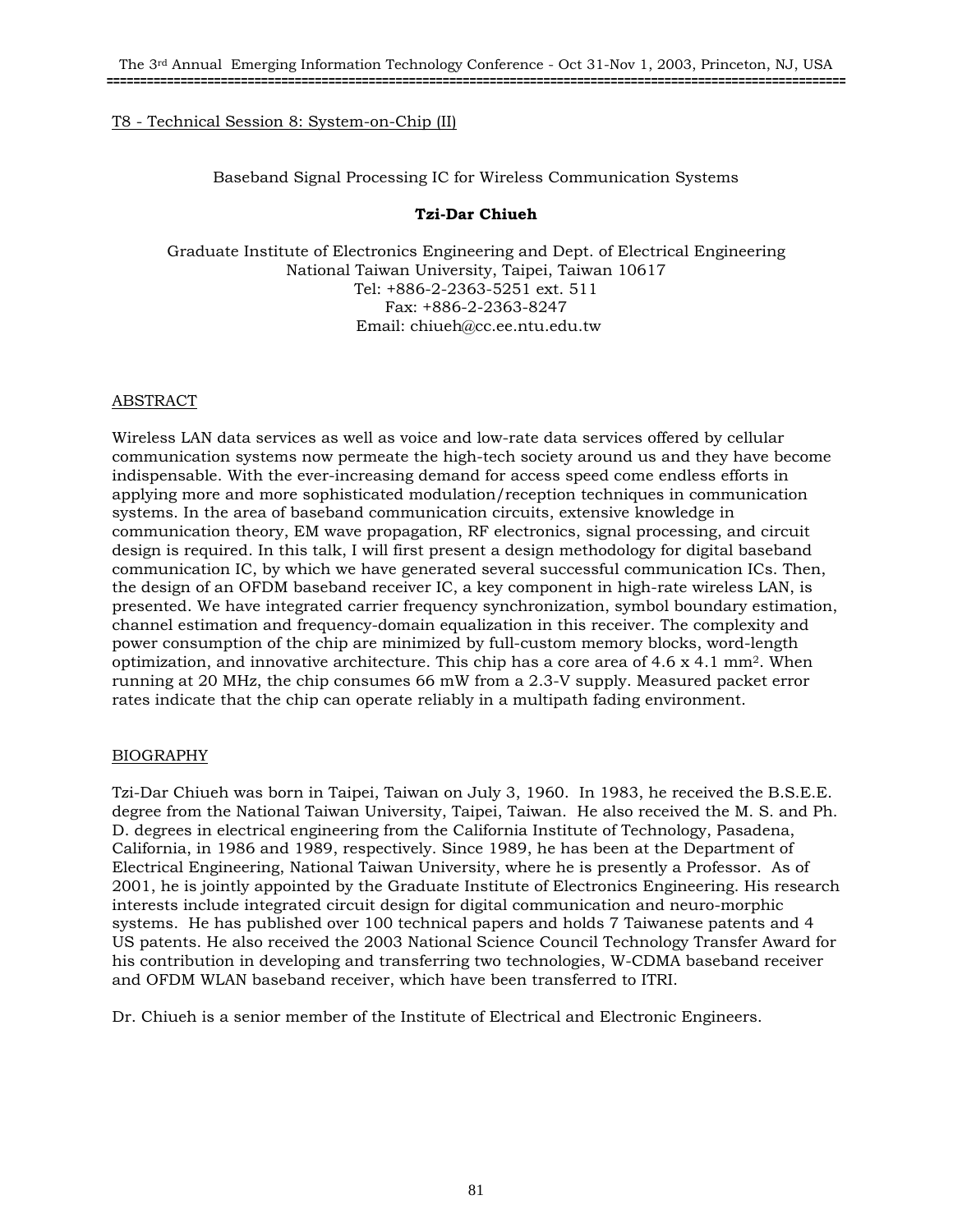Characterization of Logic Circuit Techniques for High Leakage CMOS Technologies

## **Phillip Chin Charles Zukowski**

Columbia Integrated Systems Laboratory Columbia University, New York, NY 10027 E-mail: pchin@cisl.columbia.edu caz@columbia.edu

## **George Gristede**

IBM T.J. Watson Research Center 1101 Kitchawan Road, Route 134 Yorktown Heights, NY 10598 E-mail: gristede@us.ibm.com

# ABSTRACT

Channel subthreshold and gate leakage currents are predicted by many to become much more significant in advanced CMOS technologies and are expected to have a substantial impact on logic circuit design strategies. To reduce static power, techniques such as the use of monotonic logic and management of various evaluation and idle modes within logic stages may become important options in circuit optimization. In this paper, we present a general, multilevel model for logic blocks consisting of logic gates that include a wide range of options for static power reduction, in both the domains of topology and timing. Existing circuit techniques are classified within this framework and experiments are presented showing how aspects of performance might vary across this range in a hypothetical technology. A brief discussion follows on how circuit optimization might evolve in the future.

## BIOGRAPHY

**Phillip Chin** was born in Boston, MA in 1979. In 2002, he received his Bachelors of Science degree (magna cum laude) in Electrical Engineering from Brown University, Providence, RI. He is a member of Tau Beta Pi and Sigma Xi honors societies. Currently, he is a M.S./Ph.D. candidate in Electrical Engineering in the Columbia Integrated Systems Laboratory at Columbia University, New York, NY. Starting in 2003, he has been a Research Staff Intern at the IBM T.J. Watson Research Center, Yorktown Heights, NY. His current work and interests involve high performance, low power, and low leakage circuit techniques for future technology generations.

**George Gristede** was born in Mt. Kisco, NY, USA in 1962. In 1984 he graduated from Columbia College with a B.A. degree in Professional Option Engineering. In 1985, 1988, 1990, and 1992, he received the B.S., M.S., P.Phil., and Ph.D. degrees from Columbia University, all in Electrical Engineering. His Ph.D. thesis dealt with the derivation of a new mathematical formulation for analyzing the convergence properties of relaxation-based simulation methods. In 1992, Dr. Gristede joined the IBM Thomas J. Watson Research Center as a Research Staff Member where he has done extensive work in the areas of high-performance, low power circuit design and the development of a new generation of custom CAD tools to support such designs.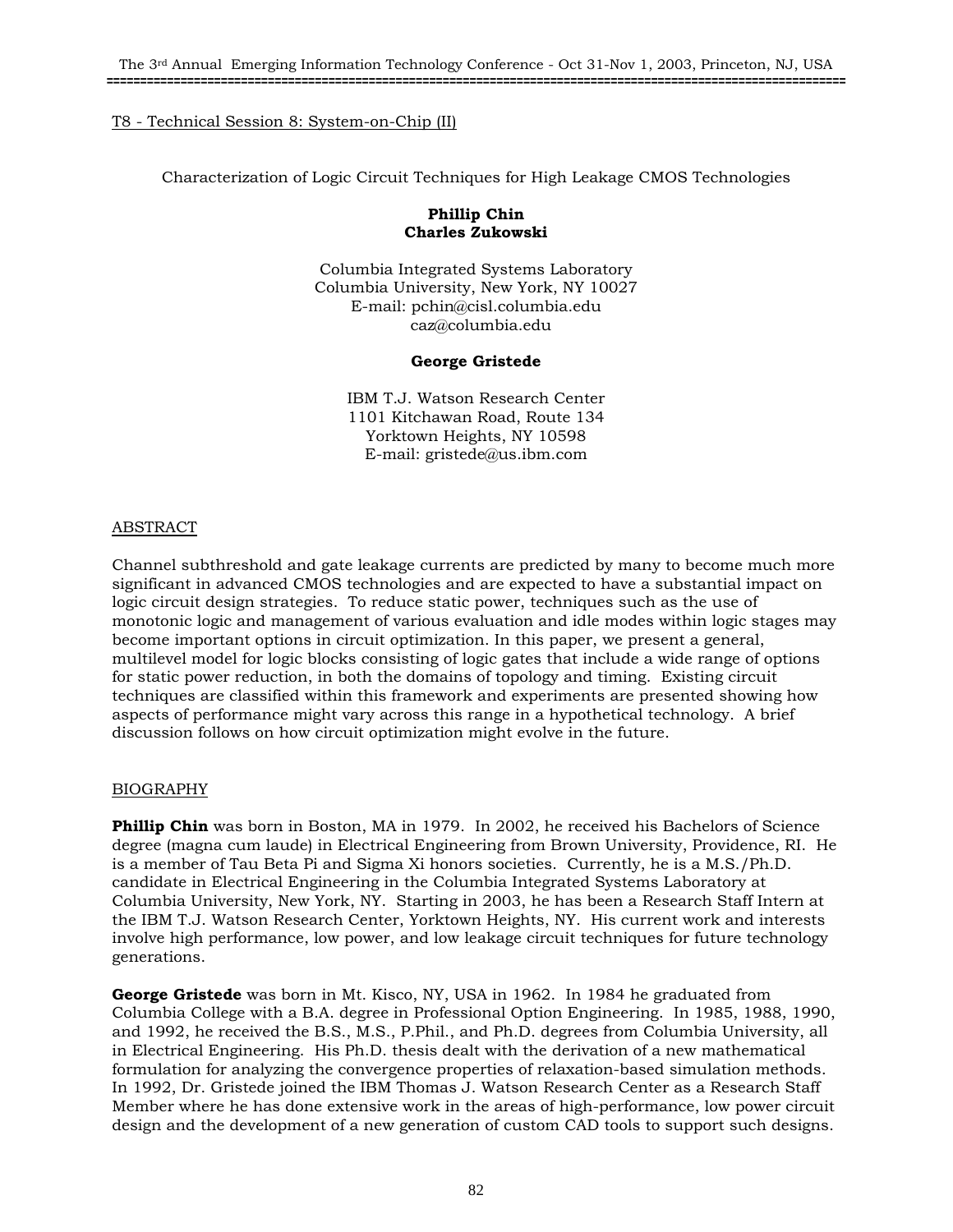His research interests include circuit design, automated circuit checking and optimization. Dr. Gristede is a member of Tau Beta Pi and Eta Kappa Knu.

**Charles Zukowski** was born in Buffalo, NY in 1959. He received the B.S., M.S., and Ph.D. degrees in electrical engineering from the Massachusetts Institute of Technology, Cambridge, MA, in 1982, 1982, and 1985, respectively. Since 1985, he has been on the faculty at Columbia University, where he now has the title of Professor of Electrical Engineering, and where he also served as EE Department Chair from 2000-2003. He is currently Associate Director of the NY Microelectronics Design Center (MDC) and Technology Program Co-Chair for the GLSVLSI Conference. Dr. Zukowski received an NSF Presidential Young Investigator Award in 1987 for research on VLSI CAD. He is a regular reviewer for IEEE journals and conferences. His current interests include CMOS circuit design and special architectures for simulating gene regulatory networks.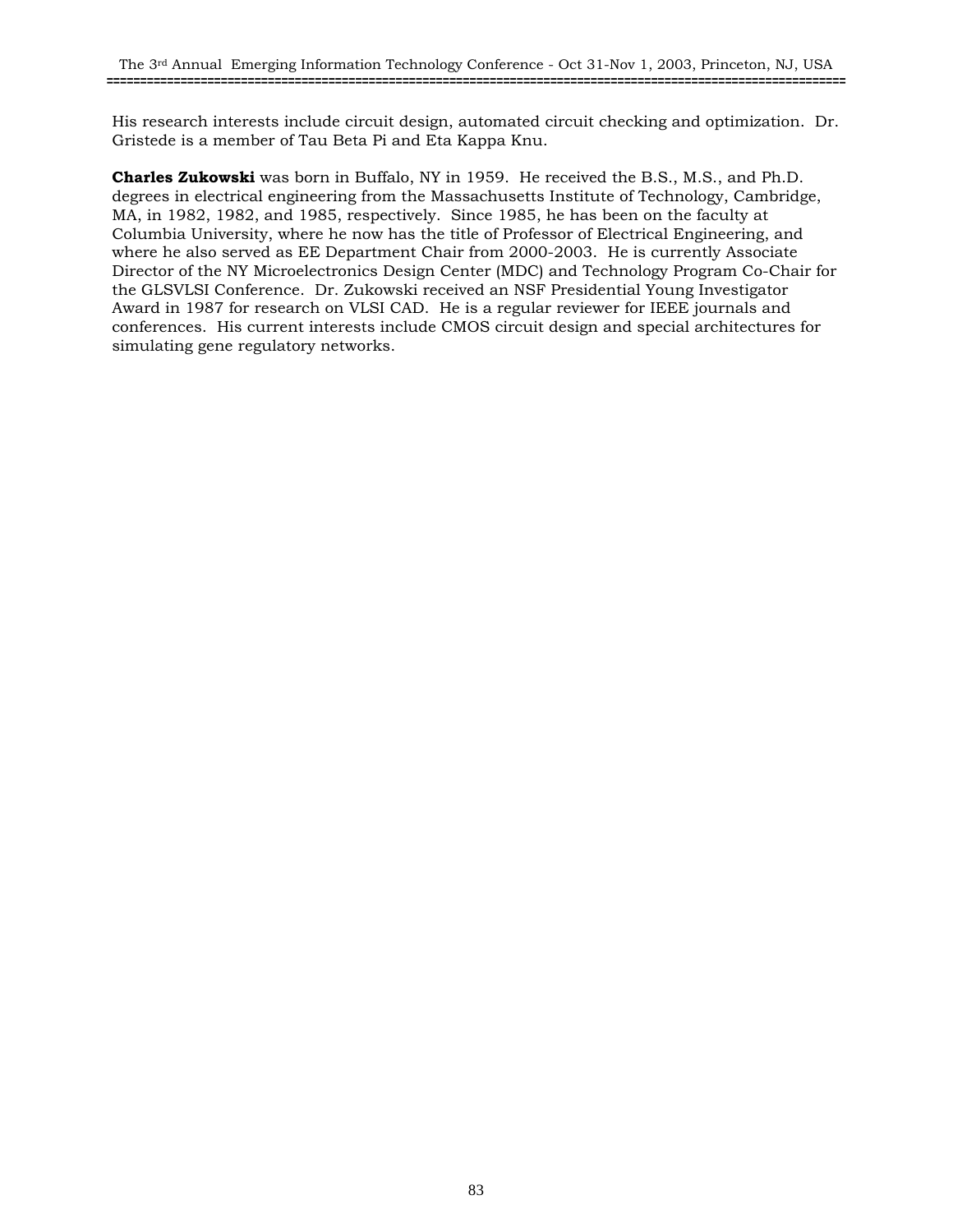# A Formal Verification Platform for SoC

# **Pao-Ann Hsiung**

Department of Computer Science and Information Engineering National Chung Cheng University, Chiayi, Taiwan. Tel: +886-5-2720411 ext. 33119, Fax: +886-5-2720859 E-mail: hpa@computer.org

# ABSTRACT

How to verify a System-on-a-Chip (SoC) has been an important issue in an SoC design process due to its complexity. The capacity of traditional verification techniques such as simulation or emulation is no longer adequate for SoC. Nevertheless, formal verification that allows exhaustive coverage and generates counterexamples is expected to be a complementary solution. Several researches on formally verifying an SoC have demonstrated its feasibility and benefits, but the entrance barrier is still very much high for engineers as evidenced by the fact that there is no platform-based utility for formal verification of SoC. In this work, a *Formal Verification Platform* (FVP) is proposed. FVP accelerates the formal verification of an *Intellectual Property* (IP), just as a hardware platform accelerates prototype verification. The model checker SGM is used in FVP and currently we support ARM AMBA and IBM CoreConnect based SoCs.

## BIOGRAPHY

Pao-Ann Hsiung received the B.S. degree in Mathematics and the Ph.D. degree in Electrical Engineering from the National Taiwan University, Taipei, Taiwan, in 1991 and 1996, respectively. From 1996 to 2000, he was a post-doctoral researcher at the Institute of Information Science, Academia Sinica. From February 2001 to July 2002, he was an assistant professor in the Department of Computer Science and Information Engineering, National Chung Cheng University, Chiayi, Taiwan. He is currently an associate professor.

Dr. Hsiung was the recipient of the 2001 ACM Taipei Chapter Kuo-Ting Li Young Researcher for his significant contributions to design and verification of electronic systems. He has published more than 80 papers in international journals and conferences. He has been taking an active part in serving for international journals and conferences.

His main research interests include: SoC design and verification, embedded software synthesis and verification, real-time system design and verification, and hardware-software codesign and coverification.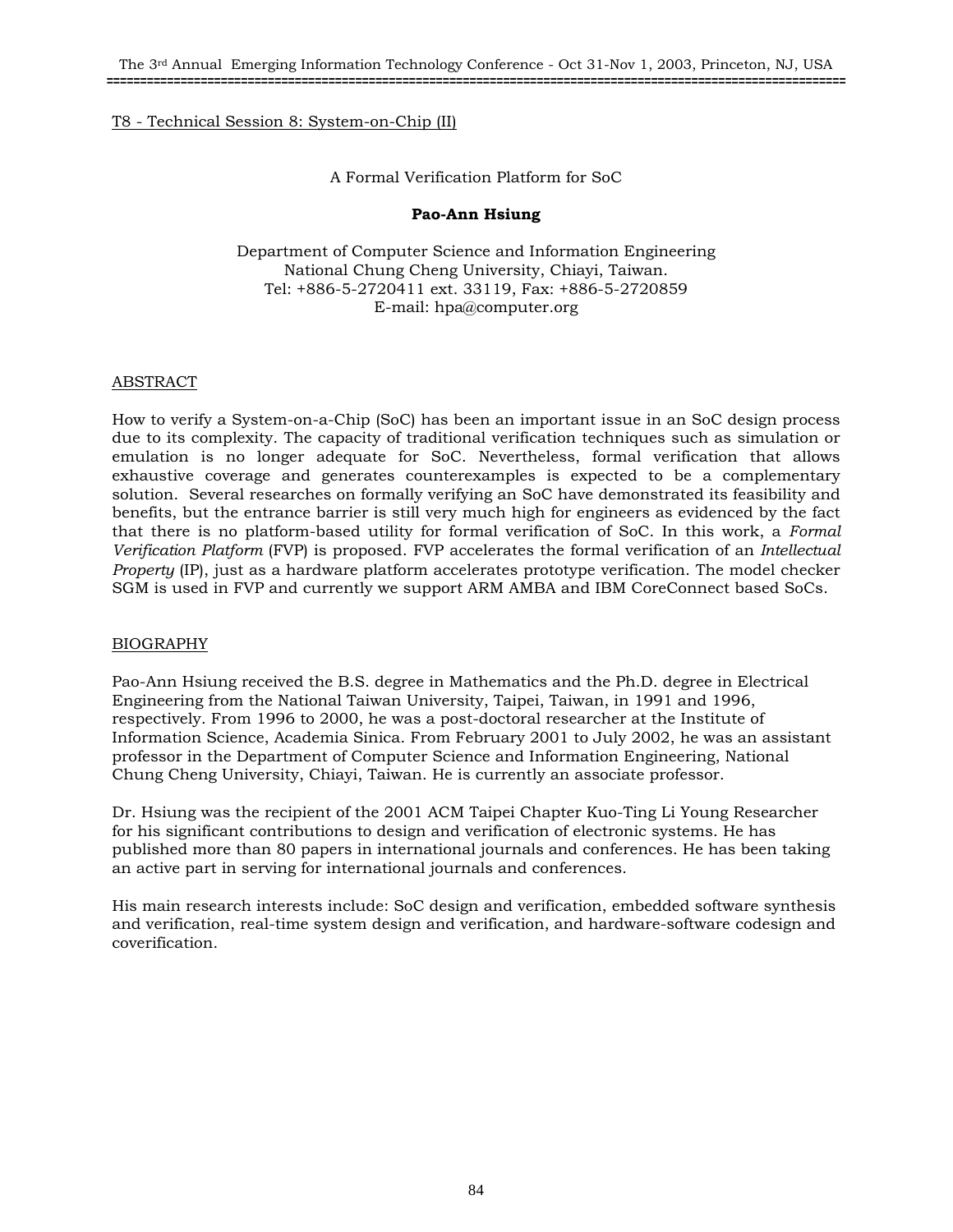# T9 - Technical Session 9: Bioinformatics (II)

## Medical Genomics and Genome Medicine: a computational practice

## **Simon Lin**

Manager, Bioinformatics Core Facility Duke University Medical Center Tel: 919-681-9646 Fax: 919-681-8028 Email: Lin00025@mc.duke.edu

# ABSTRACT

Genomics and proteomics are driving the change of medical education and practices. My current research focuses on three major diseases: brain disorder, lung cancer, and breast cancer. In this talk, I will demonstrate a new data mining algorithm to discovery human sequence variations by exploiting expression profile data. As a proof of principle, we applied this method to breast cancer patients, and quickly discovered a previously unknown SNP. This technical innovation reuses the Affymetrix data from expression profiling. Thus, it has zero add-on expenses of data acquisition, which makes it a cost-effective way to discover diseaserelated gene variations. As time permits, I will also discuss the modeling study of lung and brain diseases.

## BIOGRAPHY

Dr. Simon Lin is the technical manager of the bioinformatics core facility at Duke University Medical Center since 1999. He was appointed as a research assistant professor since 2002. His research interest includes medical genomics data mining and knowledge discovery. He edited three books on Microarray Data Analysis. Besides research, he is teaching Genome Informatics, a new course in the Ph.D. program of Bioinformatics.

Dr. Lin received his M.D. degree from the medical scientist training program at Peking University School of Medicine in 1996; and his M.S. degree in molecular biophysics from University of North Carolina at Chapel Hill in 1999.

In the 80s, he was a lead software engineer in the Golden Apple software development team. Products focused on icon-based multilingual and multimedia operating system running on Rockwell 6500 CPUs, including Apple II, Commodore 64, and CEC computers. In the 90s, he developed interests in medical informatics. His dissertation project was a bioinformatics study on mRNA structures. It resulted in a computer program to optimize protein production for biopharmaceutical industry. During his training in biophysics at the University of North Carolina at Chapel Hill, he developed a high-throughput drug screening assay and discovered a novel activator of a calcium channel by computational chemistry.

He is the founding chair of an annual international conference on the Critical Assessment of Microarray Data Analysis (CAMDA). He is on the scientific committee of ACM BioKDD workshops, and the Atlantic Symposium on Computational Biology. He is also on the board of the Association of Chinese Bioinformaticians (ACBIX), a non-profit organization registered in the State of Pennsylvania to promote career development for Chinese bioinformatics professionals.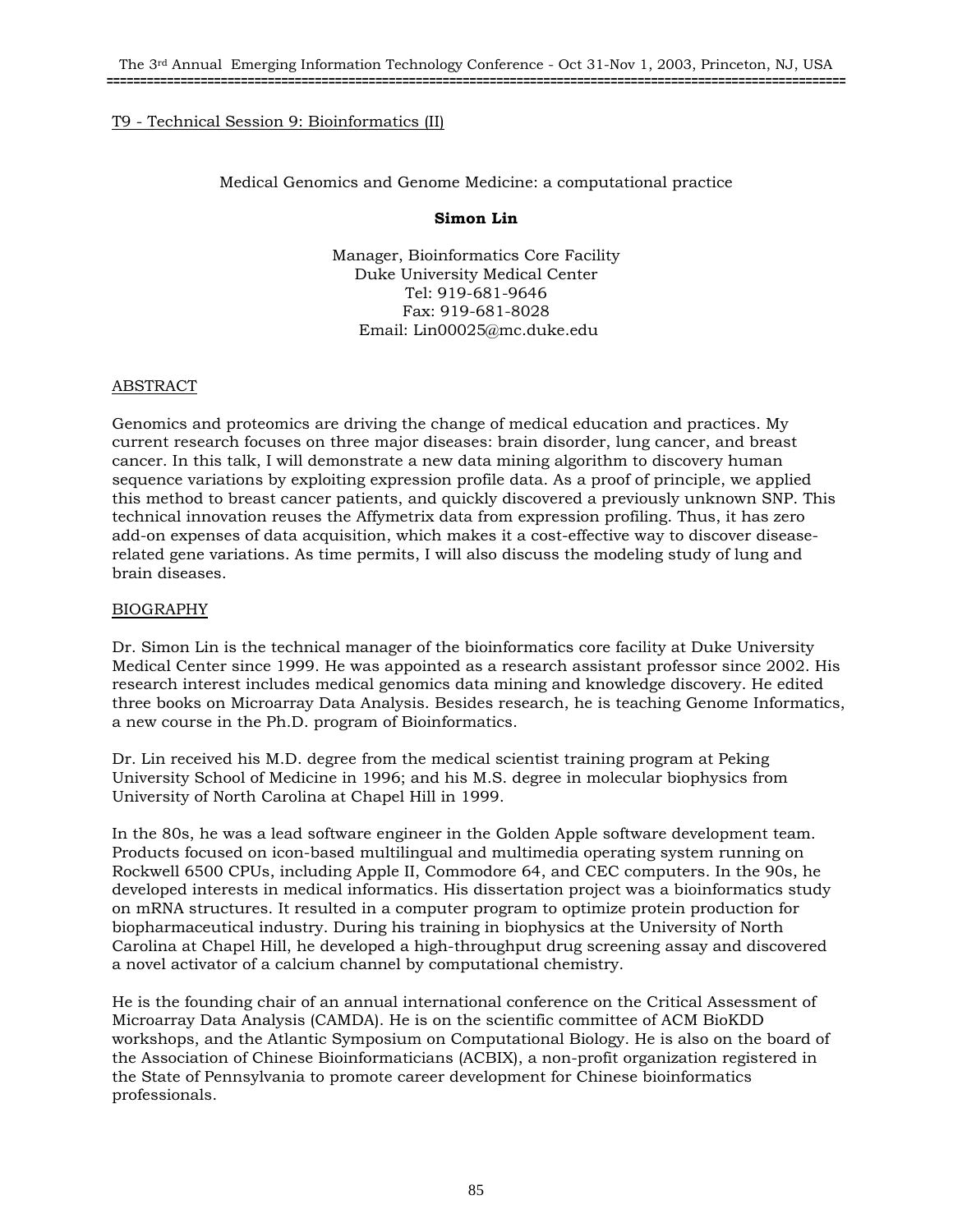# T9 - Technical Session 9: Bioinformatics (II)

Normalization for cDNA Microarray Experiments having many Differentially Expressed Genes

# **I-Shou Chang**

Investigator, President's Lab Director, Dept. of Research Resources National Health Research Institutes, TAIWAN TEL: 886-2-26534401 x8200 FAX: 886-2-87924751 Email: ischang@nhri.org.tw

# ABSTRACT

This talk discusses two normalization methods for cDNA microarray data in which a substantial proportion of genes differ in expression between the two mRNA samples, or there is no symmetry in the expression levels of up/down-regulated genes. The first method concerns the situation that there are no control DNA sequences on the slide. The first step of this approach is to perform global normalization based on dye-swap experiments, and then use a statistical criterion to select a set of (almost) constantly expressed genes. Based on this set, intensity dependent normalization is carried out using local regression method. The usefulness of this method is clearly demonstrated in simulation studies and in the analysis of real data sets. In particular, it is shown in the simulation studies that this method identifies genes with a lower false positive rate and a lower false negative rate than a commonly used method, when a large number of genes are turned up or down. The second method concerns the situation that there are control sequences on the slide. Calibration curves relating fluorescence signal intensities to gene expressional levels are considered in the context of Baysian isotonic regression, which makes use of smooth priors on Bernstein polynomials and Markov Chain Monte Carlo methods to study the isotonic regression problem. The second method is applied to identity early onset genes in the study of transcriptional profiling of Autographa Californica multiple polyhedrosis virus.

## BIOGRAPHY

I-Shou Chang is an Investigator in the President's Lab. and the Director of the Department of Research Resources, National Health Research Institutes, Taiwan. His current research interests include analysis of cDNA microarray data, genetic linkage analysis, and genetic epidemiology where age-of-onset is the main phenotype. He works with his staff in the Department of Research Resources to make National Health Insurance Data available for researchers in Taiwan, and to make biological sequence analysis tools, including GCG and EMBOSS, freely available to all investigators in Taiwan.

I-Shou Chang received his BS from National Tsing-Hwa University, Hsin-chu and PhD from Columbia University .

He joined National Health Research Institutes, Taiwan in 2000. He was Associate Professor and Professor in the Mathematics Department at National Central University, Taiwan from 1976 to 2001. He has conducted research in mathematical statistics, biostatistics, and their applicationns.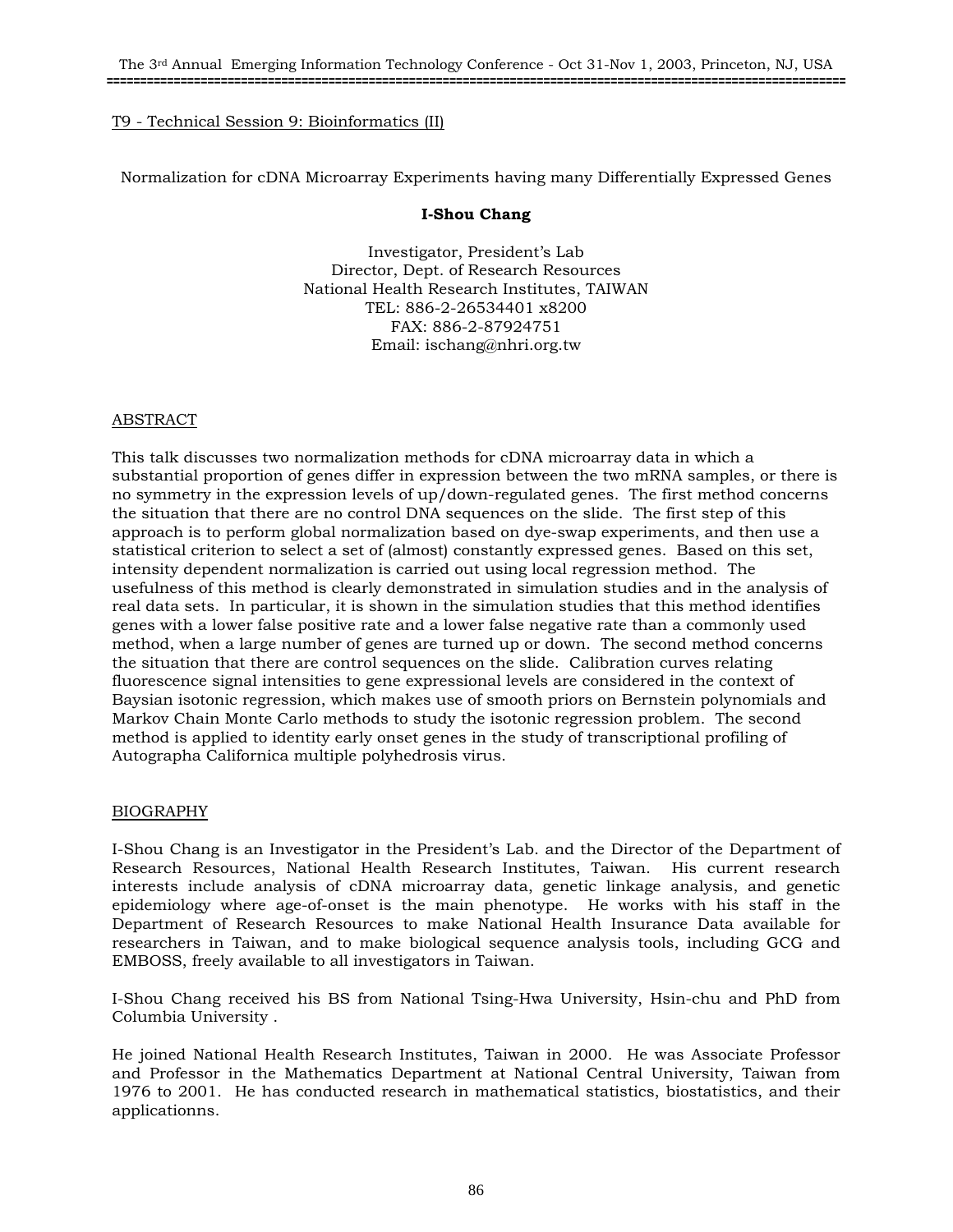The 3rd Annual Emerging Information Technology Conference - Oct 31-Nov 1, 2003, Princeton, NJ, USA **==============================================================================================================**

## T10 - Technical Session 10: C4I(II): On Demand Computing Technologies

Session Chair

#### **C. Eric Wu**

IBM T. J. Watson Research Center Yorktown Heights, NY 10598 Email: cwu@us.ibm.com

#### BIOGRAPHY

C. Eric Wu received his B.S. from Department of Electrical Engineering, National Taiwan University, Taiwan in 1981, and M.S. and Ph.D. from Department of Computer Science and Engineering, Michigan State University in 1985 and 1987, respectively.

He joined IBM Research in 1987 and has 16 years of experience in the information technology industry. As a senior member of IEEE, he has published more than 50 technical papers and patents in computer related areas and received Best Paper Awards at ICPADS'96 and ISHPC'97. He has been leading several research and development projects in the areas of Web-based system management and Web/Grid services since 1999, including a Linux system management framework, CIMOM (Common Information Model Object Manager) providers, and trace generation and multiple Gantt chart visualization for IBM Scalable Parallel systems.

His current interests include Linux, resource management, Grid computing, and autonomic computing. Recently he leads a team at IBM T. J. Watson Research Center and developed the package "Manageability Services for Linux", available at http://alphaworks.ibm.com/tech/gems through IBM AlphaWorks -- an IBM website for downloading pre-product packages. Manageability services are Grid services with sensors and actuators for managing system resources. The package is currently one of the top downloaded packages in the "Grid Computing" zone at IBM AlphaWorks.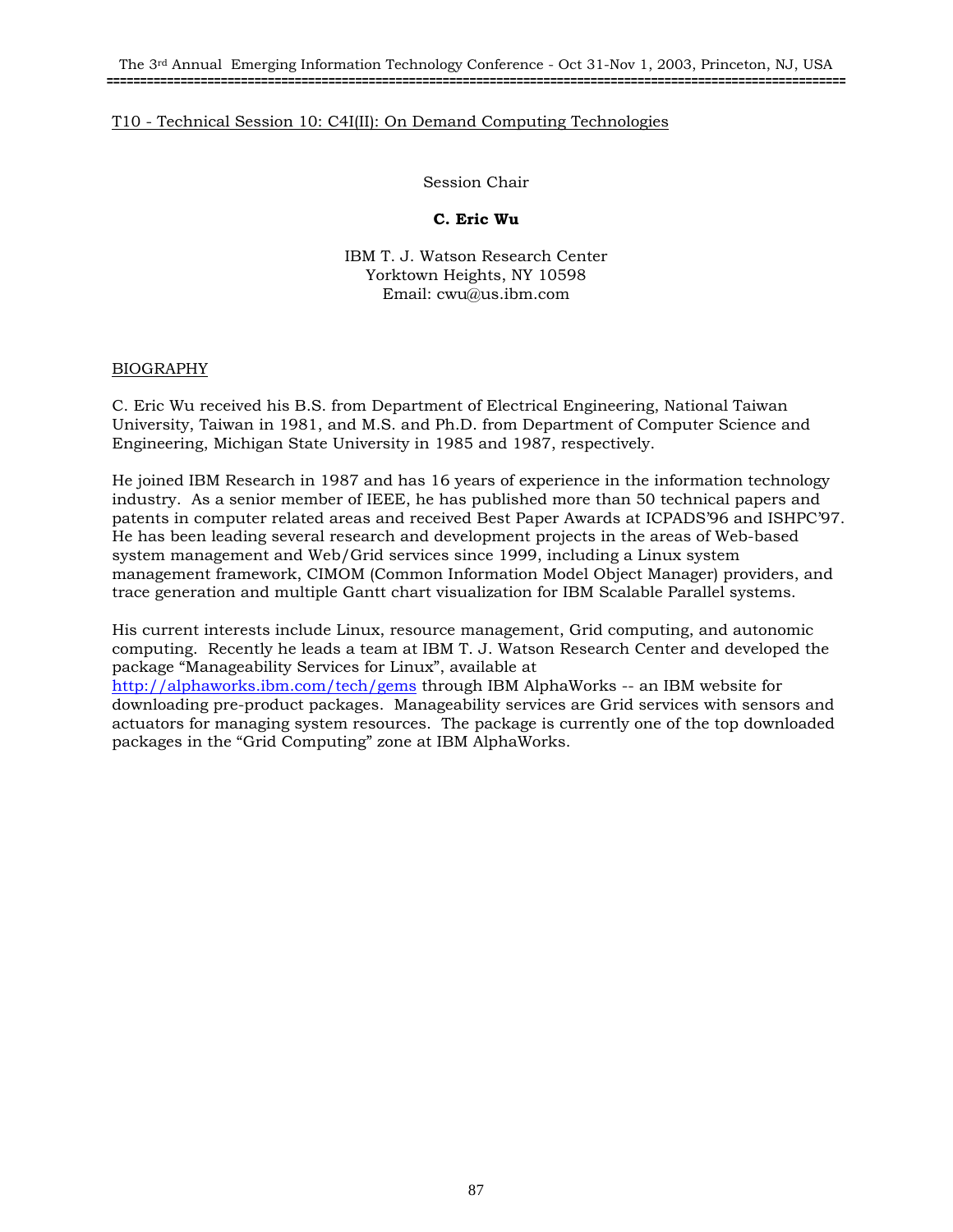# T10 - Technical Session 10: C4I (II): On Demand Computing Technologies

## IBM On-Demand Computing

# **Tan Lu**

System Architect, Advanced Systems Infrastructure Architecture IBM Tel: 845-912-2193 Fax: 845-432-9413 Email : tanlu@us.ibm.com

## ABSTRACT

In order to achieve competitive advantage, businesses must be able to adapt to changing conditions and to react quickly to new opportunities. Time to market is essential in today's competitive e-business environments and companies are critically dependent on the functions and services provided by their IT infrastructures. The single most defining characteristic of the On Demand computing paradigm is the overriding goal to turn Information Technology (IT) infrastructures into a powerful instrument supporting an organization's business objectives. This requires a fundamental change in the way that IT infrastructures are designed, built, and managed. That is, building an extendable and industry-wide computing platform, consisting of dynamically compose-able components with industry standard interfaces that virtualizes required resources, and can be managed autonomically. As an example, the on-line media and entertainment industry will be used to illustrate the values of on-demand computing.

## BIOGRAPHY

Tan Lu is currently a lead architect for IBM's on-demand computing initiative, based in Poughkeepsie NY. He is responsible for working with customers to understand their real-life pain-points, and architecting on-demand technologies along with other IBM lead architects to addressing those pain-points.

In his previous assignment, Tan was a lead architect responsible for architecting the I/O subsystems for IBM's z990 machine. In both his current and previous jobs, he has been involved with various standards groups.

Tan Lu was awarded his Masters and Bachelor degrees in Electrical Engineering by the Carnegie Mellon University (CMU), and is currently getting his MBA in Columbia University's Executive MBA program. Tan joined IBM in 1999 as a system architect, and since then have architected many products that are delivered to the market.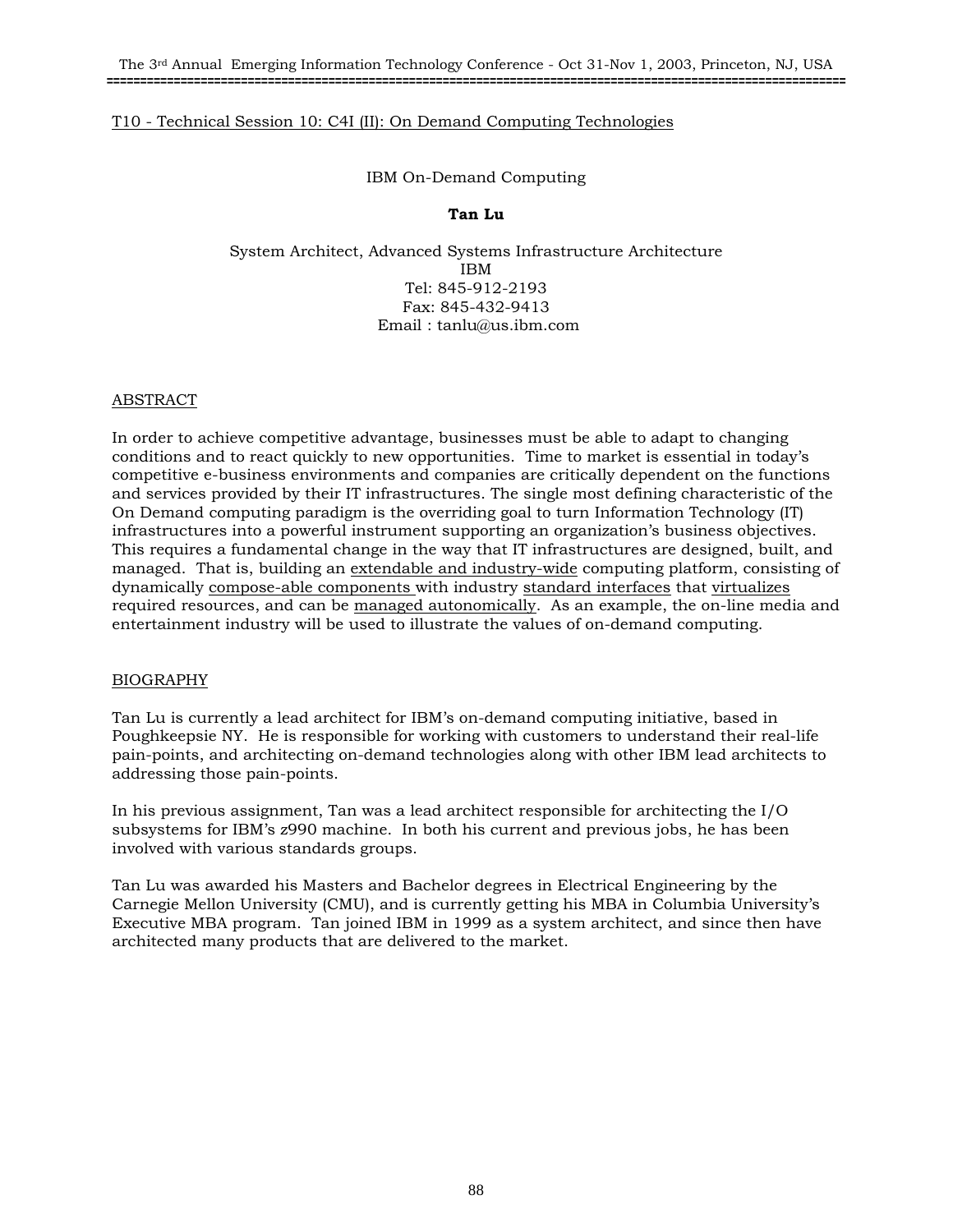# T10 - Technical Session 10: C4I (II): On Demand Computing Technologies

Proactive and Autonomic Computing: A Software-enabling Platform for the Enterprise

## **Andy Lean**

CTO and Founder, Sequoia Broadband, Inc. 15821 Ventura Blvd, Encino, CA 91436 Tel: 818-379-2440 Fax: 818-379-2433 alean@sequoiabroadband.com

## ABSTRACT

The depth and breadth of many complex systems, much like that of icebergs, may not be readily apparent – but what is submerged also keeps them afloat. The payback from deeply rooted autonomic computing will be found in how self-managing and self-correcting features can be aligned with business objectives and processes to allow IT staff to better serve the everchanging demands of the business world.

We see autonomic computing as a precursor for on demand computing that eventually will lead to the consumption of computing resources – such as server capacity, storage and bandwidth – much like we see today through utilities for water, natural gas and electricity. First, though, the IT industry has to incorporate self-managing, self-correcting and selfrecovering features that make possible highly reliable, unattended operations, while maintaining resources and bandwidth at high availability. Fundamentally, the foundation of any software-enabling platform for the enterprise must be built correctly with these goals in mind.

The recent development of our agile computing platform, Sequoia Media Manager (SMM), provides examples of how architecture and design rooted in such autonomic and proactive computing considerations can help increase both applications robustness and agility – and in so doing help a wide variety of possible customers better meet what are likely to be everchanging business needs. Likely next steps in the evolution of SMM's autonomic and proactive capabilities are also explored with analysis of how they are likely to help enterprises deploying business solutions. Lastly, the real-world challenges facing ISVs in this arena will be outlined with an eye towards helping autonomic computing gain even more traction – and towards generating real-world payback.

## BIOGRAPHY

Andy G. Lean is a co-founder and Chief Technology Officer of Sequoia Broadband, Inc., which provides software, solutions and services for the targeted, managed delivery of digital media for dynamic signage, e-learning, in-store TV, and kiosk networks.

Mr. Lean has over 20 years of experience in the computer industry, including 18 years of experience in leading multimedia and telecommunications projects at IBM Thomas J. Watson Research Center, IBM Telecommunications and Media Solution Unit and IBM Broadcast Solutions Center. Milestones include the design of the first IBM JPEG/MPEG Codec PC board, development of multicast IP networks for audio and video delivery over the LAN and WAN, and the prototype of a pilot network for multimedia services over an Intranet.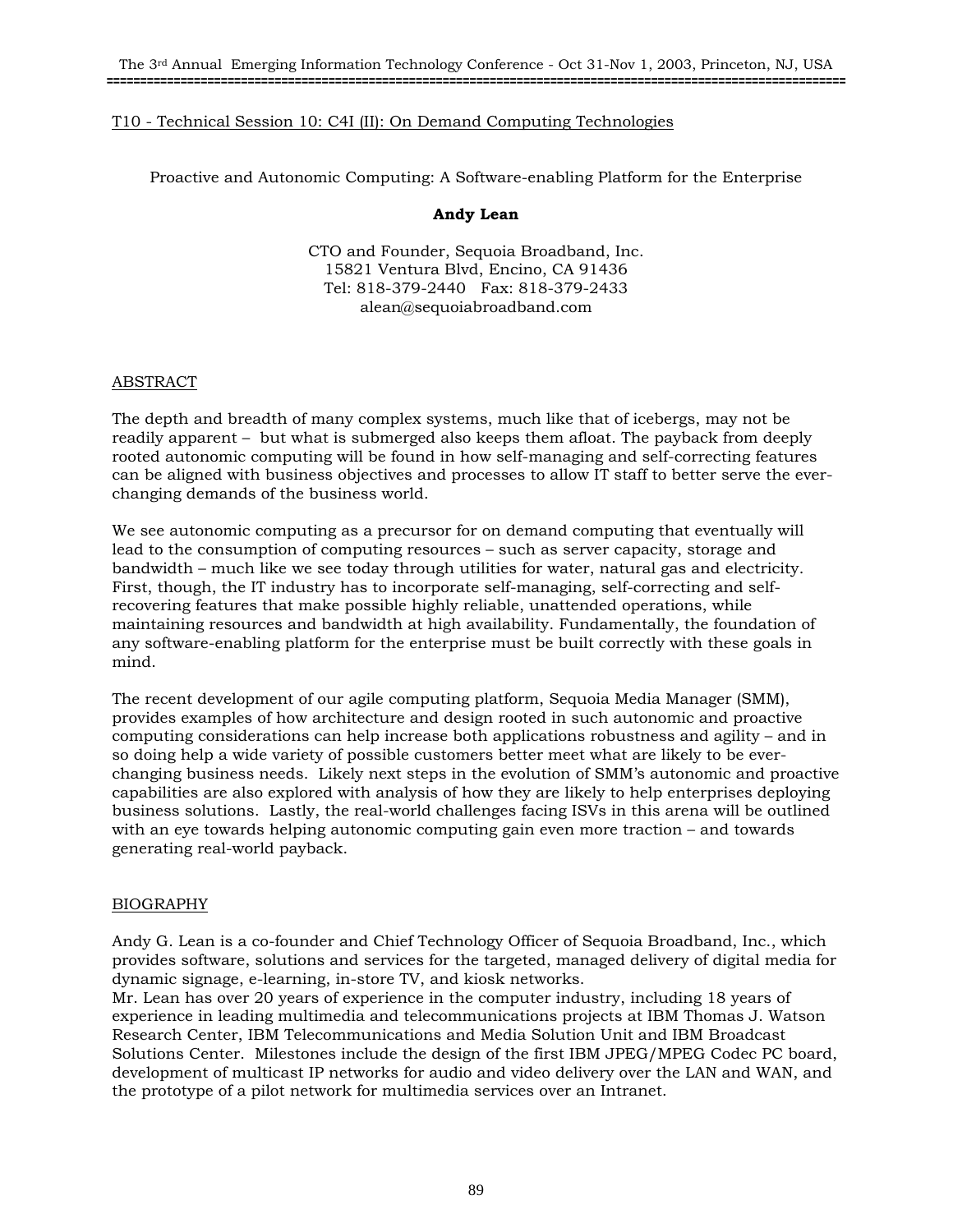In his later part of IBM career, Mr. Lean worked with IBM Telecommunications and Media Industry Solution Unit where he led a team that launched a Near Video On-Demand solution for the Cable and Broadcast Industry. He also conceived and initiated IBM's ADSL Broadband Internet First-Of-A-Kind solution, which provided the field trial for broadband cable and ADSL networks for Telcos and CATV. Mr. Lean also represented IBM in the ADSL Forum and contributed to ADSL's network management workgroup in 1996 and 1997. He holds many US and foreign patents, as well as IBM Research Division awards. In 1997, he was an invited Adjunct Professor of CS/EE Department of Polytechnic University in New York.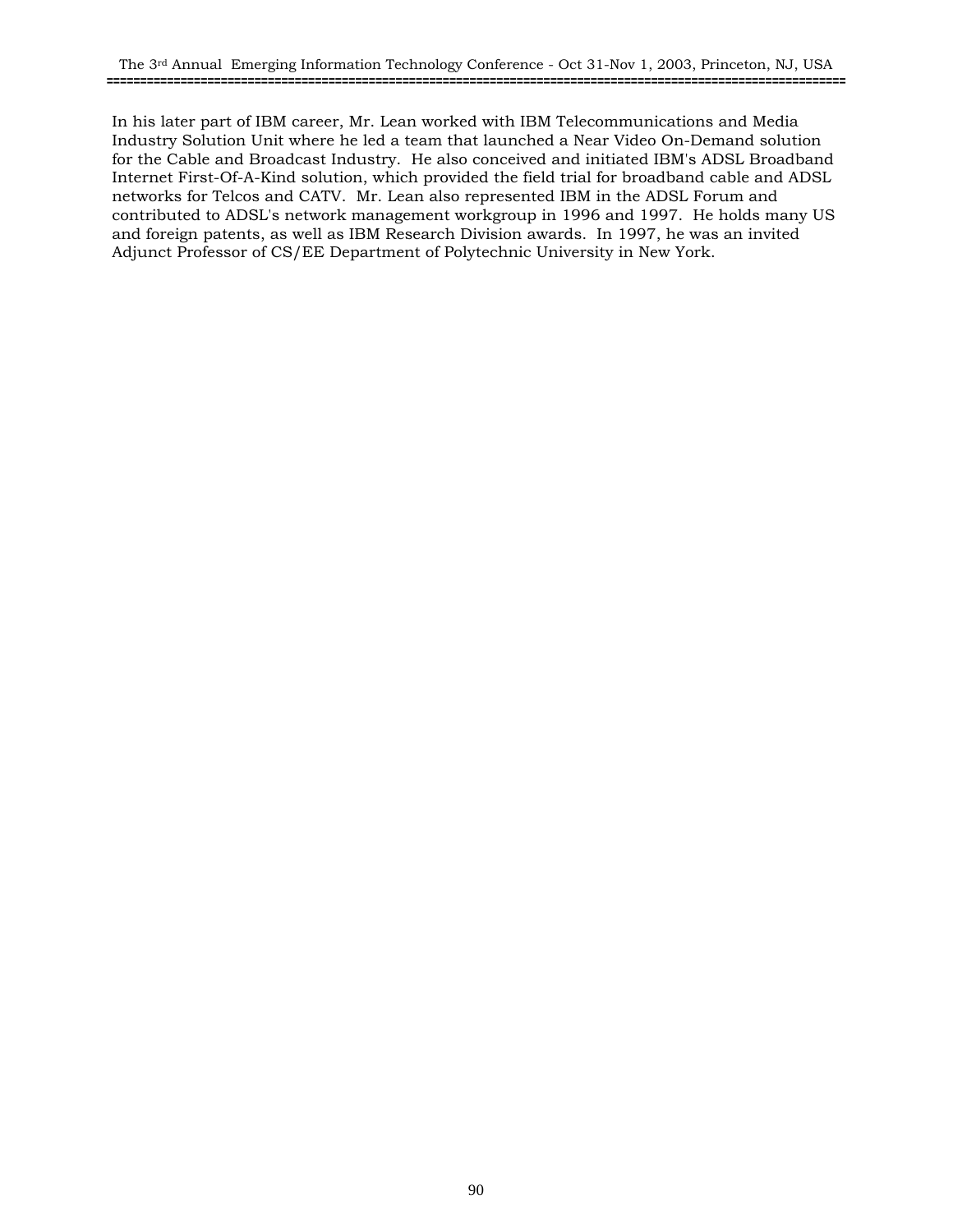## T10 - Technical Session 10: C4I (II): On Demand Computing Technologies

On-Demand Business Collaboration

## **Tian Chao**

IBM Thomas J. Watson Research Center 1101 Kitchawan Rd, Route 134 Yorktown Heights, NY 10598, USA tian@us.ibm.com

#### ABSTRACT

Current trends in business transformation is increasingly leading to an outsourcing and ondemand model, where the Enterprise is no longer considered a single company, but a value chain of companies in a complex web. It is in this environment that business collaboration, the process through which two or more parties interact, provides its best value, through automated facilitation and management of information exchange and control.

The On-Demand Business Collaboration (OBC) technology by IBM Research aims at providing an infrastructure that solves the complex business collaboration problems across multiple enterprises. The infrastructure enables efficient and effective business information exchange, process tracking, and visibility control. The Collaborative Exchange Protocols (CxP) created for OBC overcomes the shortcomings of other protocols, such as Rosetta Net, where all data must be aggregated before transmitting. In addition, CxP provides the flexibility to send nonstandard data within the standard mechanism and enables monitoring of states for both processes as well as documents. Other On-Demand aspects to be discussed are the CxP plug-in framework to create and customize plug-in business collaboration protocols, and the Action Manager to provide a "Plug-and Play" type of integration of new applications into existing business process infrastructure.

An on-going pilot engagement of the OBC technology is at Taiwan, backed by government funding, partnered with the Institute for Information Industry (III), with the objective to create a new standard for design collaboration. An effort has been started with the Rosetta Net standards committee to include the CxP enabling framework and business process definitions into the standards specification.

## BIOGRAPHY

Tian Chao is an Advisory Software Engineer in the e-Business Solutions and Autonomic Computing Department at the IBM T.J. Watson Research Center. Her work at the Research Division has focused on adaptive and collaborative business solutions, Web services, and the security in the Business Process area. Ms. Chao has developed and submitted four IBM alphaWorks technologies in the Web services area. She has also filed many patents and published many papers, several of which have received best paper awards. She was the key developer for the first prototype that integrates Web Services with IBM WebSphere Business Integration Connect (WBIC), showcased at major conferences like Java One and Melded Conf. She also designed the end-to-end Web Services security model for a WBIC related platform. In addition, Ms. Chao has been profiled in the Woman Engineer Magazine. Prior to joining the Research Division, Ms. Chao worked at IBM TPF Systems Development Lab. Ms. Chao received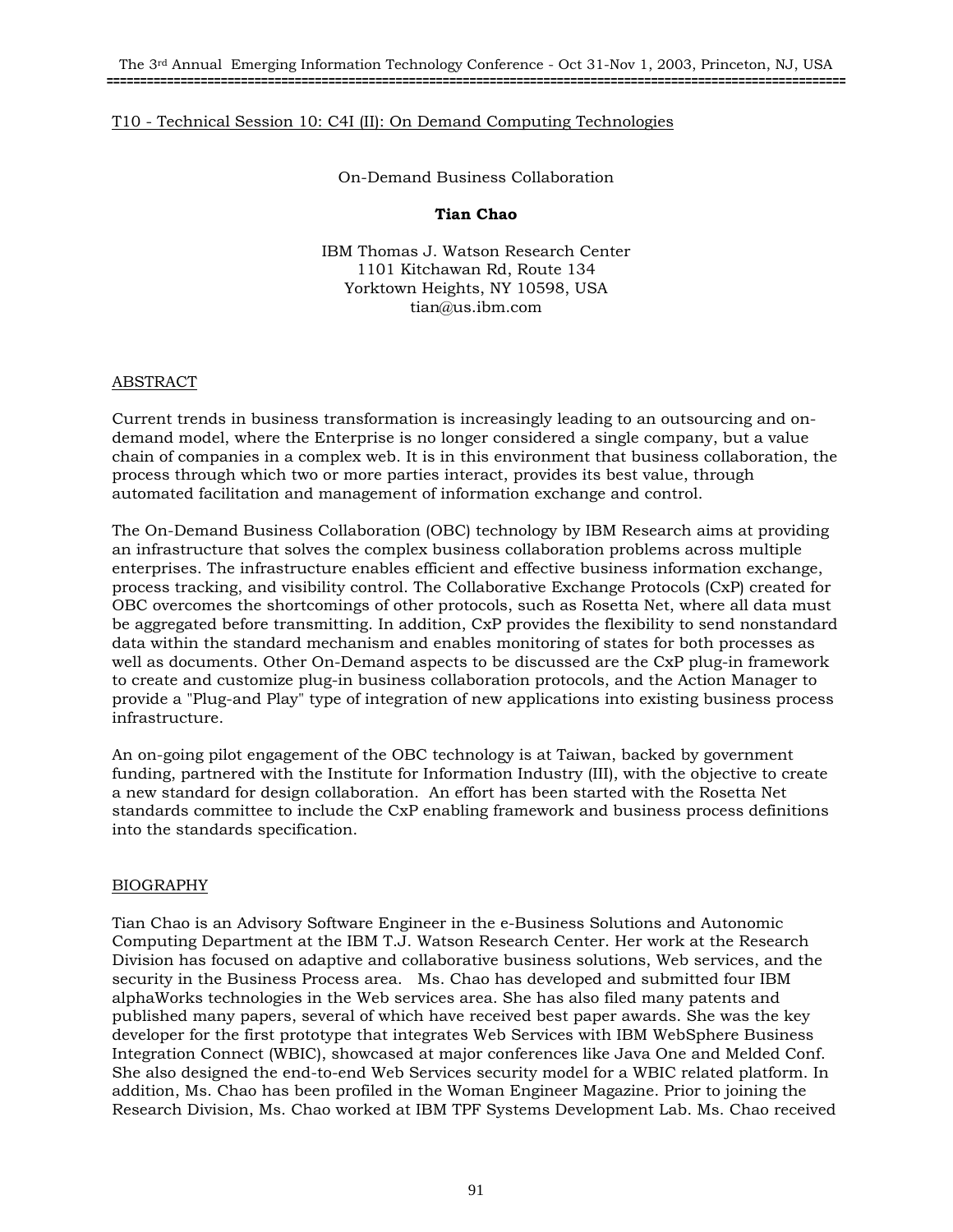a master's degree in Computer Science from Virginia Tech, and a bachelor's degree from National Taiwan University.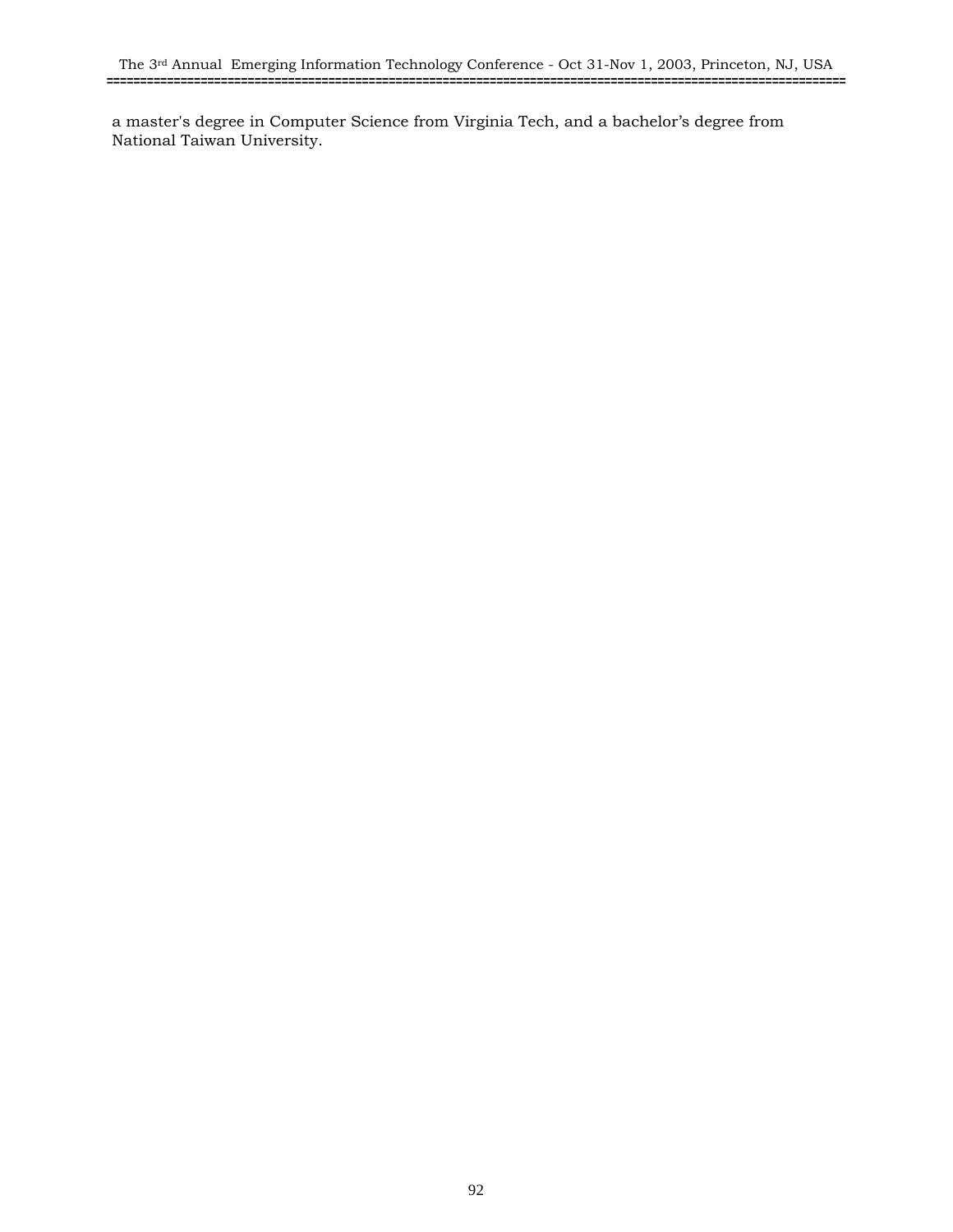# T10 - Technical Session 10: C4I (II): On Demand Computing Technologies

On-Demand Business Process Monitoring & Management

**Jun-Jang (JJ) Jeng**, Henry Chang, Steve Buckley. Hui Lei,

Josef Schiefer, Shubir Kapoor, Lianjun An, Pu Huang

IBM T.J. Watson Research Center Yorktown Heights, NY 10598 jjjeng@us.ibm.com

## ABSTRACT

The growing number of business process solutions demands platforms which enable developers to build management applications in a more efficient manner. We will present an adaptive platform, called BPMM (Business Process Monitoring & Management), for managing business process solutions. A business process solution affects many enterprise entities: multiple business processes, different organizations, various execution platforms, multiple trading partners, and constantly changing business context. Building platforms for business process solutions is a difficult task. The development of platforms for managing business process solutions poses an even greater challenge. The BPMM platform is our response to this challenge by creating an adaptive environment so that developers can leverage it to build management applications in the domain of business process solution management. Especially, BPMM supports on-demand monitoring and management via both architecture and policy framework.

The BPMM project is a joint effort between SWG S&S and IBM Research. The BPMM infrastructure has in fact been applied to various domains including insurance, supply chain, logistics and banking; and has proven to be an effective platform to achieve on-demand monitoring and management. The BPMM infrastructure will be presented in this talk, covering the following subjects:

- BPMM Foundation
- BPMM Policy Framework
- BPMM Architecture & Implementation
- BPMM Use Case Scenarios

We will also introduce how the BPMM infrastructure can be treated as an autonomic business activity management platform that supports a complete functionality to sense, interpret, predict, automate and respond to business activities and aims to decrease the time it takes to make the business decisions. Actually, there should be almost zero-latency between the cause and effect of a business decision. Our architecture enables analysis across corporate business processes notifies the business of actionable recommendations or automatically triggers business operations, effectively closing the gap between business intelligence systems and business processes. The presentation will focus on demonstrating how on-demand monitoring and management can be realized via the BPMM infrastructure in an autonomic fashion.

## BIOGRAPHY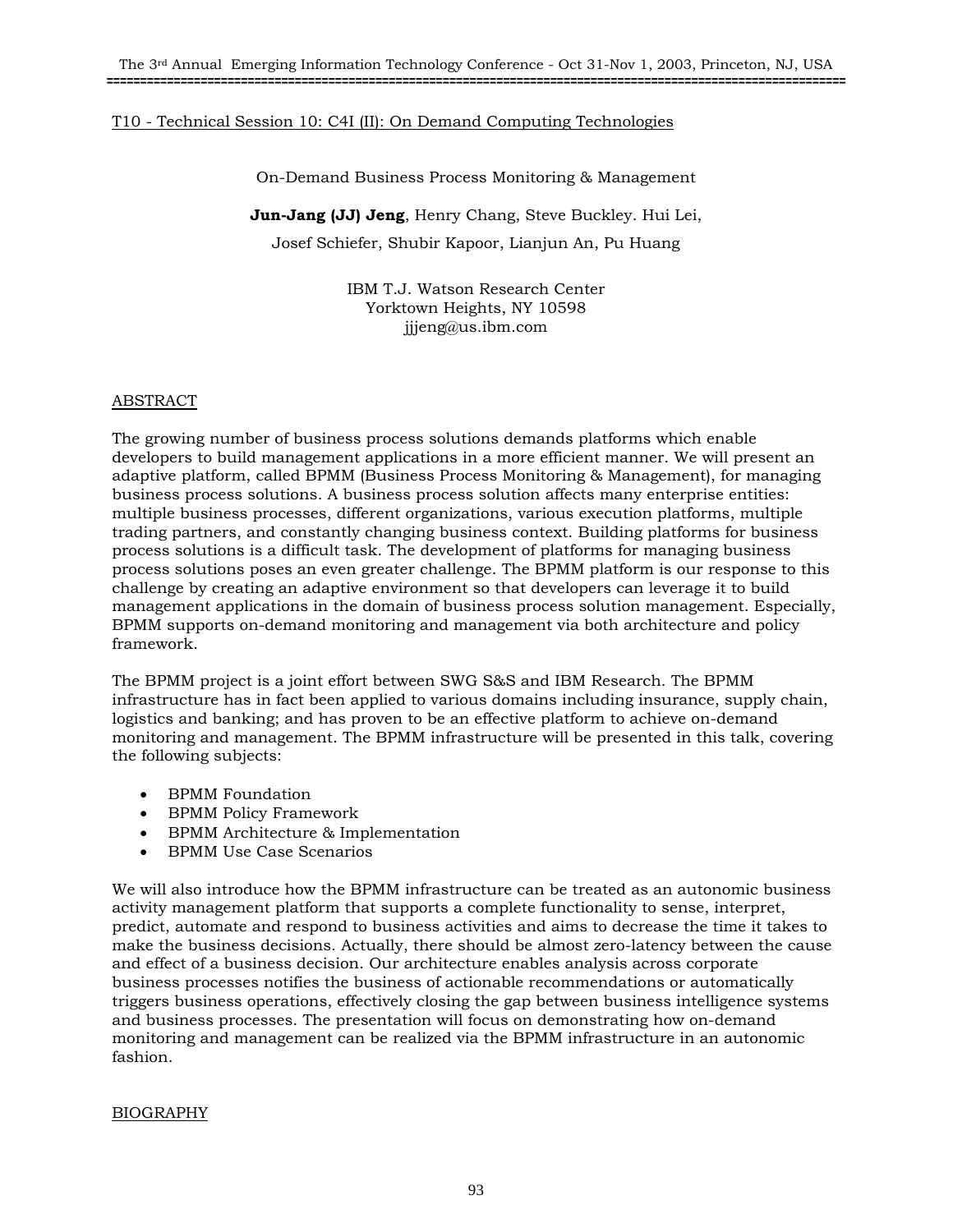Jun-Jang Jeng (JJ) joined IBM Research in January, 1999 and is currently working for the Department of e-Business Solutions and Autonomic Computing. He is serving as the Technical Lead for project Business Process Monitoring & Management (BPMM), which is also called BAM-COSaR (Business Activity Management, Continual Optimization, Sense-and-Respond). BPMM is a joint effort between IBM Research (Watson and Haifa Labs) and SWG AIM. In 2002/2003, three milestones of BPMM have been completed: (1) Nekema in the domain of insurance collaboration hub, (2) MD for the domain of Microelectronic Manufacturing in Supply Chain Management and (3) Transportation Management Services for IGS/SO. BPMM is one of the major propellants for IBM's product offerings on Business Activity Monitoring (BAM) from 2004 and beyond. Prior to the current organization, JJ Jeng worked for the Knowledge Management group working on the project Deep Blue. Before IBM, JJ Jeng worked for the AT&T Labs as Senior Member of Technical Staff. While in AT&T, he led the development efforts on various telecommunication service provisioning systems and, in the meantime, chaired Object-Oriented Technology Committee for promoting OO technologies to many business units. He and his team won 1997 AT&T Best Software Award. JJ Jeng taught in three universities: The George Washington University (Assistant Professor), Rutgers University (Adjunct Professor) and NJIT (Adjunct Professor). JJ Jeng received his doctorate degree in Computer Science from Michigan State University in 1994. He has published more than 50 technical papers and filed 6 patents. He is an IEEE member.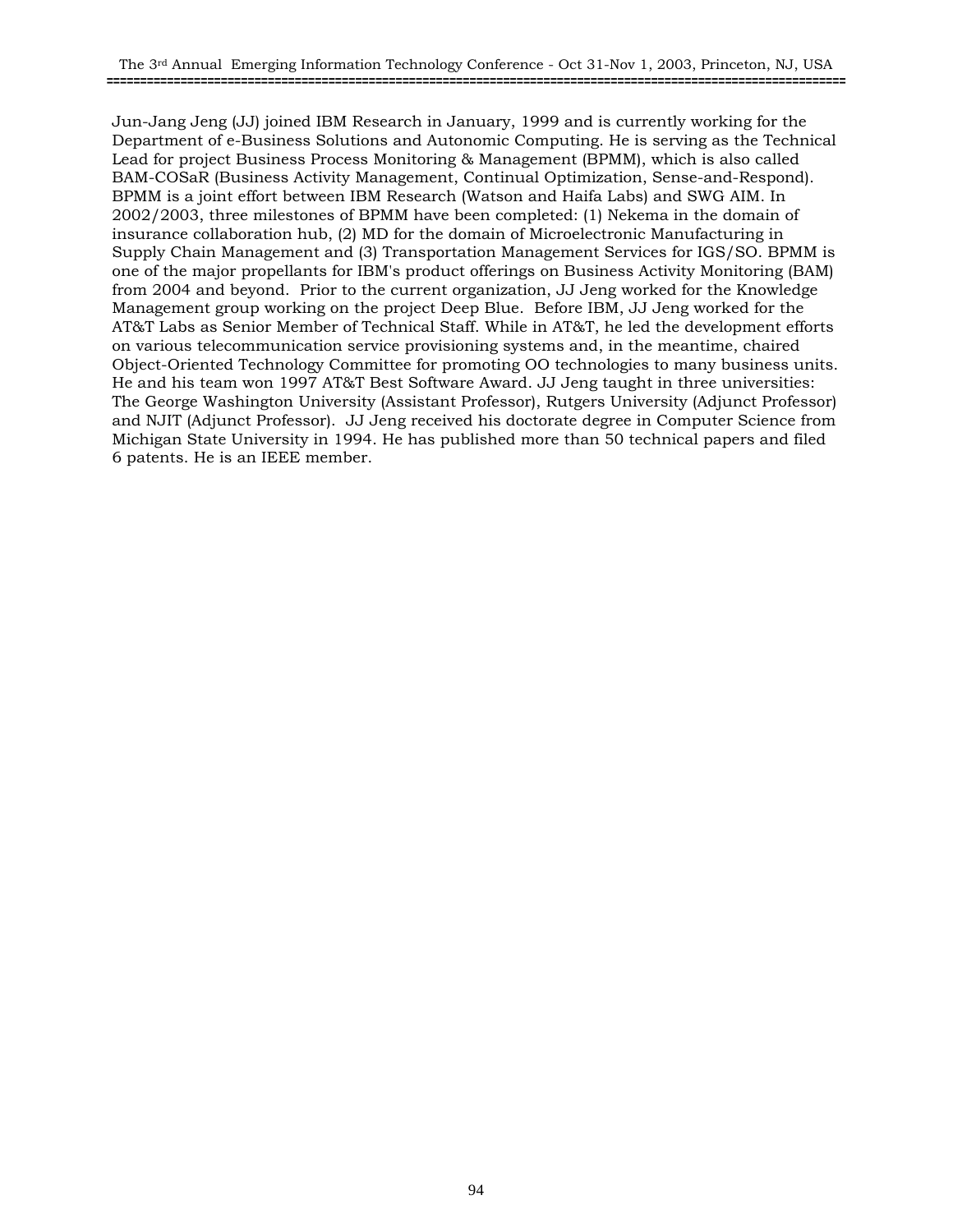# *Day2*

# Keynote Speech

Conference Chair

# **Ruby Lee**

Princeton University

# ABSTRACT

Cyber security provides assurances and safeguards necessary for the smooth functioning of cyber space interactions and services. Such interactions and services are built upon hardware and software technology for computing, communications and storage. Yet hardware and software technology has not had trustworthy operations as a fundamental design goal. Rather, the increase in transistors in chips, and our educational and research efforts, have been directed mainly towards improving performance, cost and power in hardware, and improving functionality, versatility and ease-of-use in software. Approaches to cyber security have focused on reactive measures, perimeter security and software implementations.

In contrast, I propose that it is time for a proactive approach to cyber security, where every component - hardware, software or networking - has trustworthy operation as a primary design goal. Architecture for cyber security must be defined at many levels. While security has been studied and added to different software levels, it is essentially missing at the global level and the core hardware level. If we want core hardware, including processors, to be more responsible for cyber security, what architectural features must be included? How do we translate business and personal security needs, in addition to military and national security needs, into scalable technology features? How can we protect service availability needs from malicious Distributed Denial of Service attacks? How can processors provide authentication, integrity and confidentiality for e-commerce and e-services without sacrificing performance? How can anti-piracy mechanisms and fair use both be provided in digital rights management?

# BIOGRAPHY

**Professor Ruby B. Lee** is the Forrest G. Hamrick Professor of Engineering and Professor of Electrical Engineering at Princeton University, with an affiliated appointment in the Computer Science department. She is the director of the Princeton Architecture Laboratory for Multimedia and Security (PALMS). Her current research is in designing security architecture at both the global GRID architecture level and the core processor architecture level. She has also designed PLX, a very fast, tiny, multimedia-capable processor for information appliances, and her students are continuing to improve the PLX test-bed for processor architecture research, education and automatic synthesis. Her group explores the design of security features that can be integrated into microprocessors, application-specific instruction processors (ASIPs) and system-on-chips (SOCs). Her research also includes architecture for very high-performance microprocessors and supercomputers on a chip. Prof. Lee teaches an undergraduate course in "Cyber Security" and a graduate course in "Processor Architectures for New Paradigms."

Prior to joining the Princeton faculty in 1998, Dr. Lee served as chief architect at Hewlett-Packard, responsible at different times for processor architecture, multimedia architecture and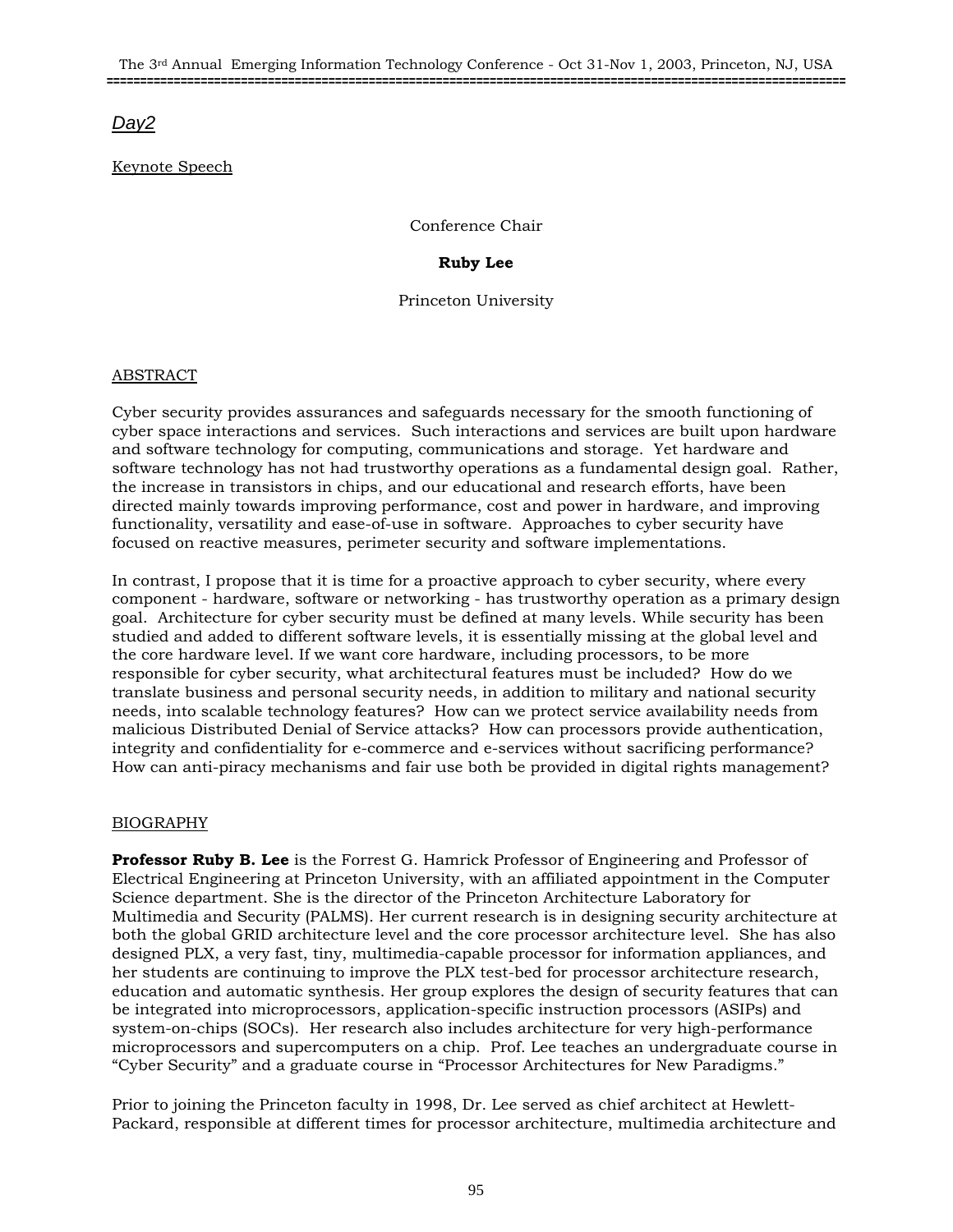security architecture for e-commerce and extended enterprises. She was a key architect in the initial definition and the evolution of the PA-RISC processor architecture used in HP servers and workstations. She was the technical lead in the first CMOS PA-RISC microprocessor. As chief architect for HP's multimedia architecture team, Dr. Lee led an inter-disciplinary team focused on architecture to facilitate pervasive multimedia information processing using general-purpose computers. She pioneered the introduction of multimedia instructions in microprocessors. This enabled her multimedia team to produce the industry's first real-time, high fidelity, streaming MPEG video and audio product implemented entirely in software on low-end computers. Dr. Lee also co-led an Intel-HP multimedia architectural team for IA-64, recently released in Intel's Itanium microprocessors.

Concurrent with full-time employment at HP, Dr. Lee also served as Consulting Professor of Electrical Engineering at Stanford University. Dr. Lee has a Ph.D. in Electrical Engineering and a M.S. in Computer Science and Computer Engineering, both from Stanford University, and an A.B. with distinction from Cornell University, where she was elected a College Scholar. She is a Fellow of the Association for Computing Machinery (ACM), a Fellow of the Institute for Electrical and Electronic Engineers (IEEE), and a member of Phi Beta Kappa and Alpha Lambda Delta. She has been granted 115 U.S. and international patents, with several patent applications pending.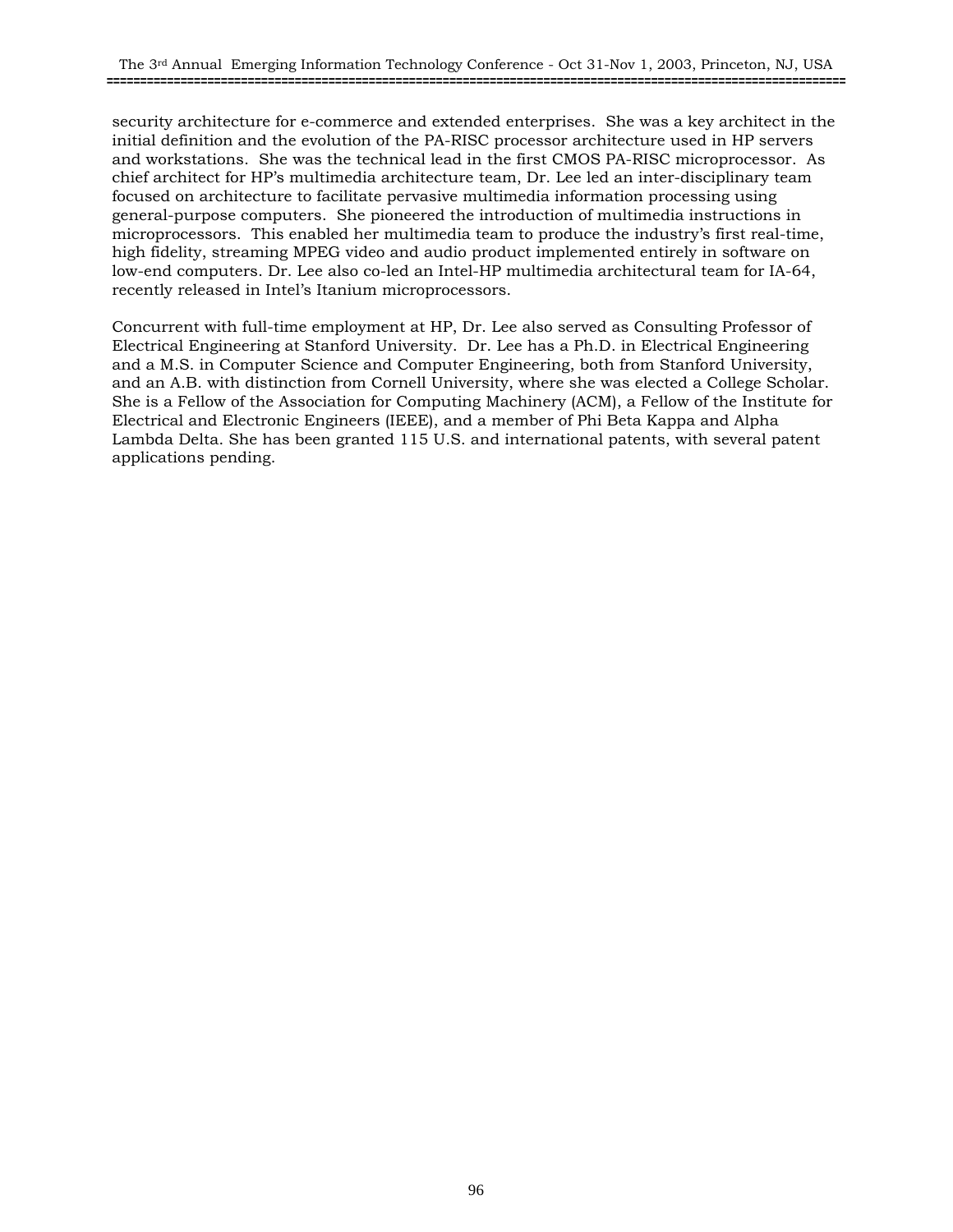#### P3 - Plenary Session 3: System-on-Chip

#### Session Chair

#### **Howard H. Chen**

IBM Research Division Thomas J. Watson Research Center Yorktown Heights, New York, U.S.A.

## BIOGRAPHY

Dr. Howard Chen received his Ph.D. degree from the University of California, Berkeley, in 1987. Since then, he has been with the IBM Research Division, Thomas J. Watson Research Center, in Yorktown Heights, New York, where he is current a research staff member. Dr. Chen has received the IBM Invention Achievement Award for 7 U.S. patents, the IBM Research Division Award for contributions to the design and realization of the Alliance G4 microprocessor, the IBM Outstanding Contribution Award for the design and realization of the Alliance G5 microprocessor, and the IBM Research Division Award for the design and implementation of Freeway G7 microprocessor.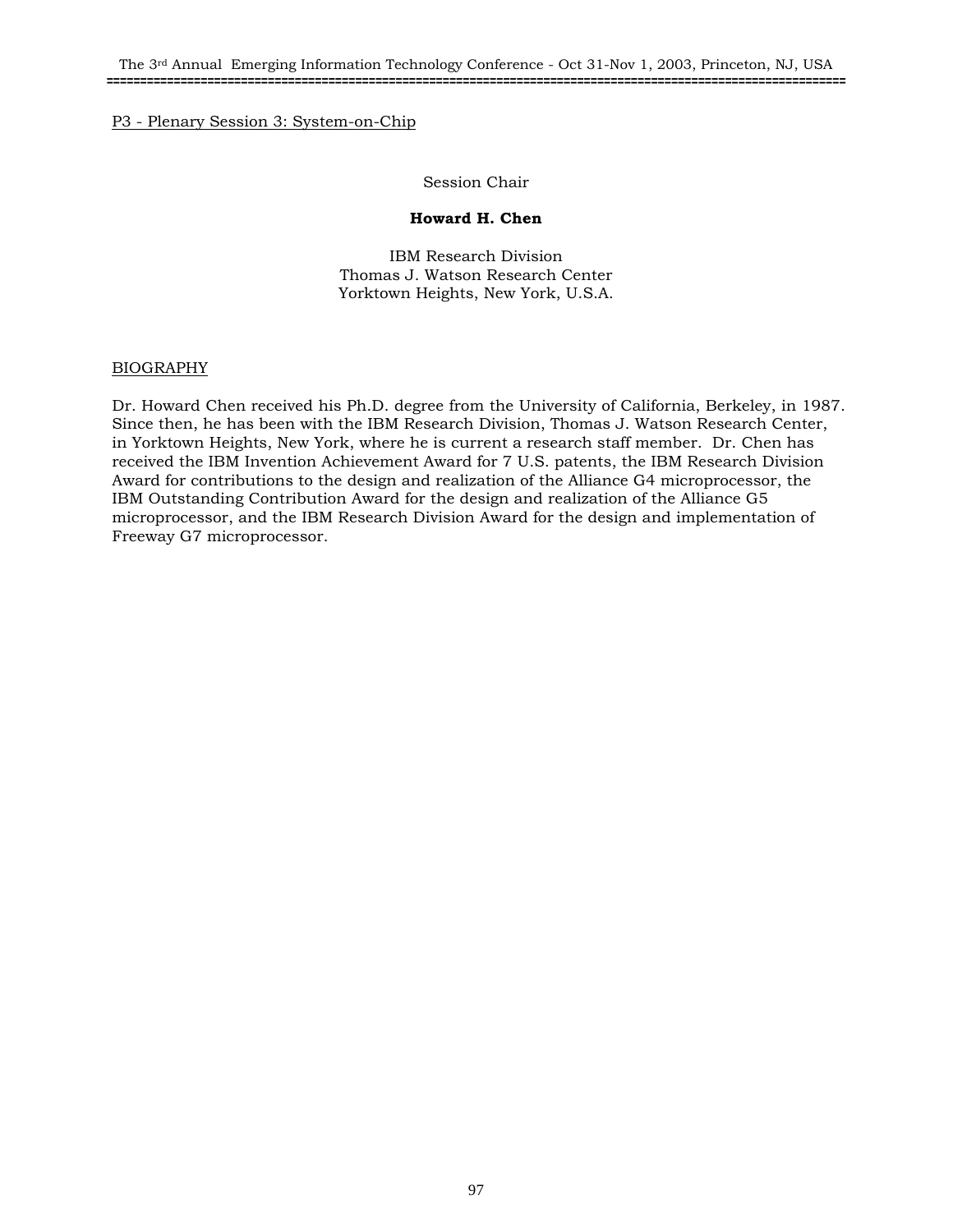## P3 - Plenary Session 3: System-on-Chip

## **Tsuhan Chen**

Director, ITRI Lab at CMU Professor, Electrical and Computer Engineering Carnegie Mellon University Pittsburgh, PA 15213, USA Tel: 412-268-7536 Fax: 412-268-3890 Email: tsuhan@cmu.edu

## BIOGRAPHY

Tsuhan Chen has been with the Department of Electrical and Computer Engineering, Carnegie Mellon University, Pittsburgh, Pennsylvania, since October 1997, where he is now a Professor. He directs the Advanced Multimedia Processing Laboratory, striving to turn multimedia technologies from science fiction into reality. He also established and is the current director of the "ITRI Lab at CMU," a collaborative research laboratory sponsored by Industrial Technology Research Institute (ITRI), at one million dollars a year, with research focus on System-on-Chip (SoC) and multimedia/security applications. His research interests include multimedia signal processing and communication, implementation of multimedia systems, multimodal biometrics, audio-visual interaction, pattern recognition, computer vision and computer graphics, bioinformatics, and building collaborative virtual environments. From August 1993 to October 1997, he worked in the Visual Communications Research Department, AT&T Bell Laboratories, Holmdel, New Jersey, and later at AT&T Labs-Research, Red Bank, New Jersey, as a senior technical staff member and then a principle technical staff member.

Tsuhan helped create the Technical Committee on Multimedia Signal Processing, as the founding chair, and the Multimedia Signal Processing Workshop, both in the IEEE Signal Processing Society. His endeavor later evolved into the founding of the IEEE Transactions on Multimedia and the IEEE International Conference on Multimedia and Expo, both joining the efforts of multiple IEEE societies. He is appointed the Editor-in-Chief for IEEE Transactions on Multimedia for 2002-2004.

Before serving as the Editor-in-Chief for IEEE Transactions on Multimedia, he also served in the Editorial Board of IEEE Signal Processing Magazine and as Associate Editor for IEEE Trans. on Circuits and Systems for Video Technology, IEEE Trans. on Image Processing, IEEE Trans. on Signal Processing, and IEEE Trans. on Multimedia. He has co-edited a book titled Advances in Multimedia: Systems, Standards, and Networks.

Tsuhan received the B.S. degree in electrical engineering from the National Taiwan University in 1987, and the M.S. and Ph.D. degrees in electrical engineering from the California Institute of Technology, Pasadena, California, in 1990 and 1993, respectively. He received the Charles Wilts Prize for outstanding independent research in Electrical Engineering leading to a Ph.D. degree at the California Institute of Technology. He has published more than a hundred of technical papers and holds fifteen U.S. patents. He is a recipient of the National Science Foundation CAREER Award, titled "Multimodal and Multimedia Signal Processing," from 2000 to 2003.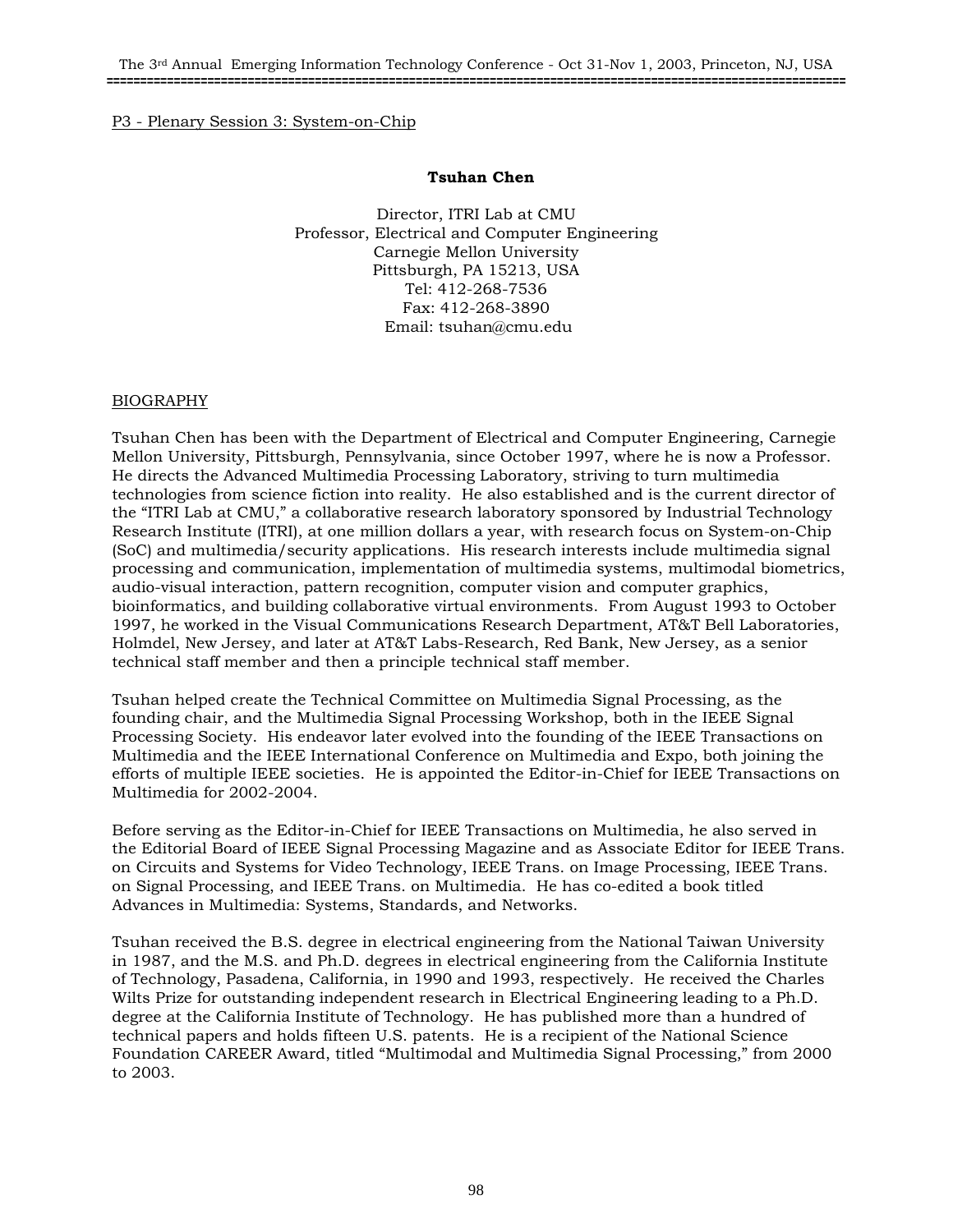## P3 - Plenary Session 3: System-on-Chip

#### System-on-a-Chip Synthesis

## **Niraj Jha**

Department of Electrical Engineering Princeton University Princeton, New Jersey, U.S.A.

#### ABSTRACT

There has been an explosive growth and interest in embedded systems in the last few years. Embedded system applications range from consumer appliances, such as microwave ovens, cellular phones and multimedia systems, to large telecom systems employing thousands of processors. Many embedded systems are portable and battery-driven. Hence, power optimization is a key consideration for them in order to prolong battery life, and alleviate thermal, packaging and reliability concerns. For the cost-conscious real-time embedded system arena, jointly optimizing system price and power under performance constraints is an important problem.

In this talk, we will first describe the relevant problems that need to be solved in system-on-achip (SOC) synthesis, and then describe a SOC synthesis algorithm and tool called MOCSYN, which partitions and schedules embedded system specifications to intellectual property cores in an SOC. MOCSYN synthesizes real-time single-chip hardware-software architectures using an adaptive multiobjective genetic algorithm. The use of multiobjective optimization allows a single system synthesis run to produce multiple SOC designs that trade off different architectural features. It optimizes SOC price, power consumption and area under hard realtime constraints. It solves the problem of providing clock signals to cores composing the SOC. It produces a bus structure that balances ease of layout with a reduction in bus contention. In addition, it carries out floorplan block placement within its inner loop allowing accurate estimation of global communication delays and power consumption. It is currently being commercialized by a start-up called PDV Software.

## BIOGRAPHY

Niraj K. Jha received his B.Tech. degree in Electronics and Electrical Communication Engineering from Indian Institute of Technology, Kharagpur, India in 1981, M.S. degree in Electrical Engineering from S.U.N.Y. at Stony Brook, NY in 1982, and Ph.D. degree in Electrical Engineering from University of Illinois, Urbana, IL in 1985.

He is a Professor of Electrical Engineering at Princeton University. He is an IEEE Fellow and the Director of the Center for Embedded System-on-a-chip Design funded by New Jersey Commission on Science and Technology. He is currently serving as an Editor of IEEE Transactions on Computer-Aided Design, IEEE Transactions on VLSI Systems, Journal of Electronic Testing: Theory and Applications (JETTA), and Journal of Embedded Computing. He has also served as the Program Chairman of the 1992 Workshop on Fault-Tolerant Parallel and Distributed Systems. He is the recipient of the AT&T Foundation Award and the NEC Preceptorship Award for research excellence and NCR Award for teaching excellence. He has co-authored three books titled "Testing and Reliable Design of CMOS Circuits" (Kluwer, 1990), "High-Level Power Analysis and Optimization" (Kluwer, 1998), and "Testing of Digital Systems"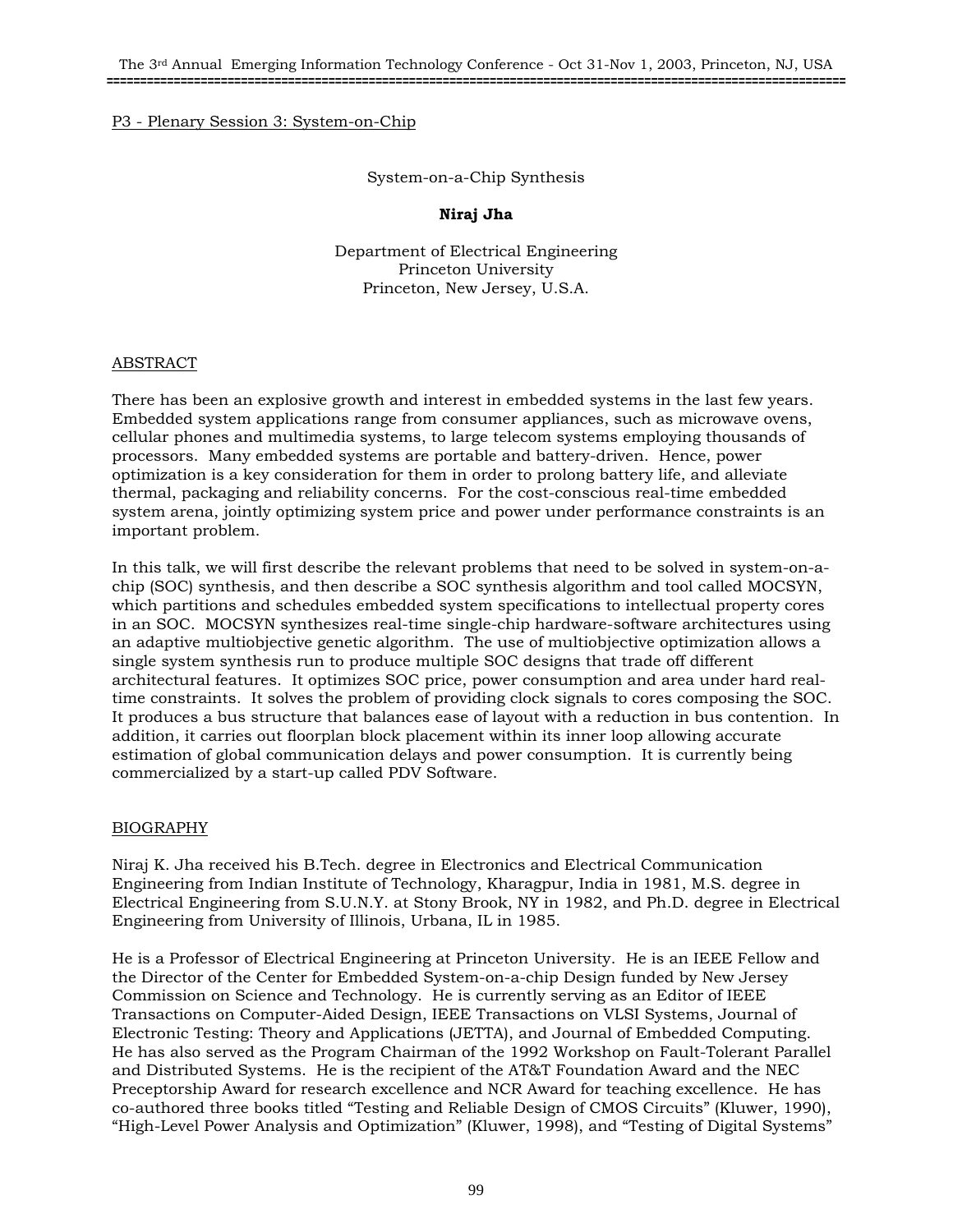(Cambridge University Press, 2003). He has authored or co-authored more than 230 technical papers out of which six have won Best Paper Awards. A paper of his was also selected for the ``The Best of ICCAD: A collection of the best IEEE International Conference on Computer-Aided Design papers of the past 20 years.'' He has received 11 U.S. patents. His research interests include low power hardware and software design, computer-aided design of integrated circuits and systems, digital system testing and distributed computing.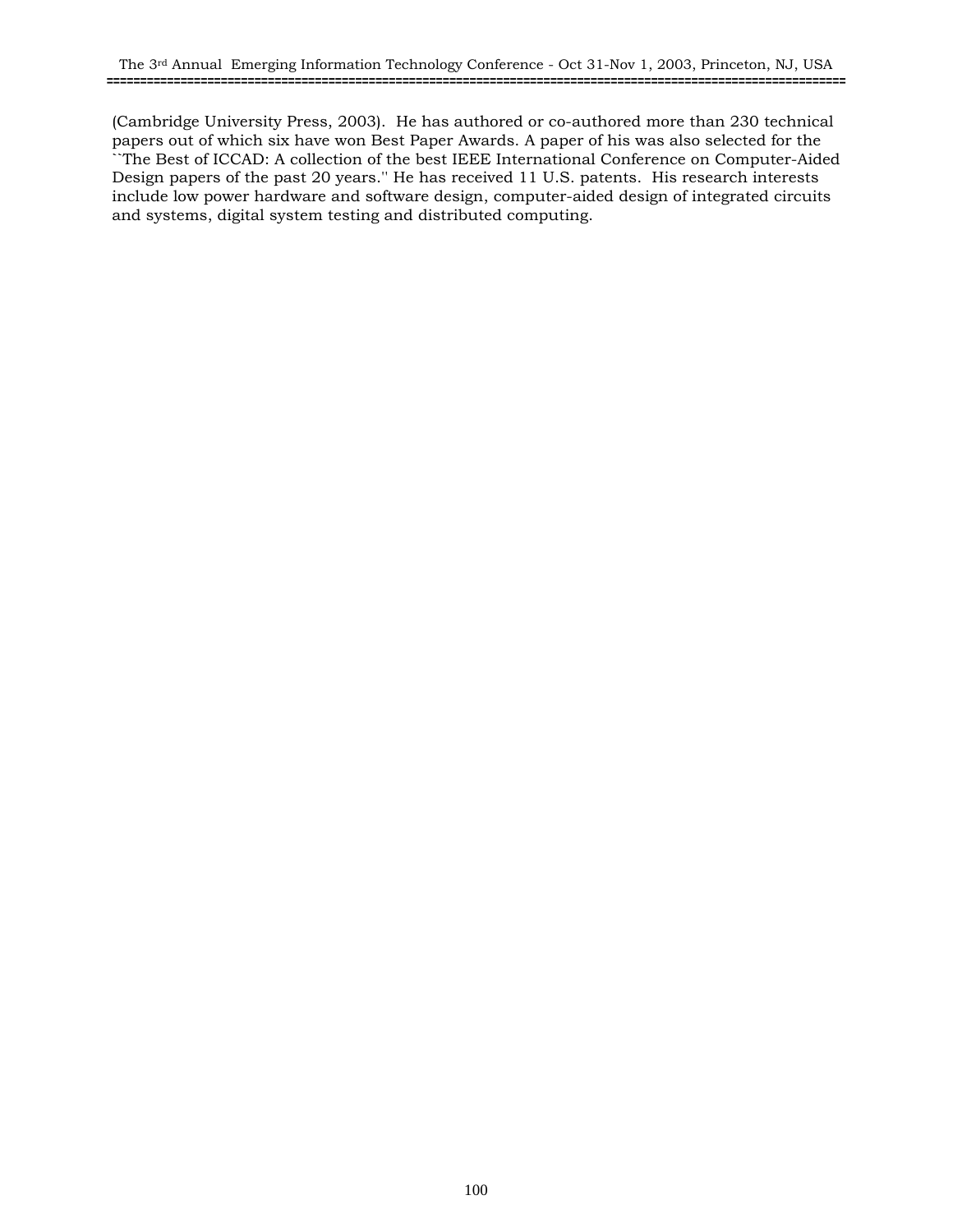# Session Chair

## **Sue-Jane Wang**

The Statistics Representative FDA Inter-Center Pharmacogenomics/Pharmacogenetics Working Group U.S. Food and Drug Administration Email: wangs@cder.fda.gov

Adjunct Professor, Johns Hopkins University, Part-Time Engineering School, Maryland

# BIOGRAPHY

Sue-Jane Wang has been serving as the Statistics Representative of FDA inter-center (Center for Drug Evaluation and Research, Center for Device and Radiological Health, Center for Biologics Evaluation and Research and National Center for Toxicology Research) Pharmacogenomics/Pharmacogenetics (PG) Working Group. Her roles are twofold. One is to provide specific leadership in discussing statistical concepts/issues of pharmacogenomics/pharmacogenetics study design and data analysis in the multi-disciplinary expert environment. A main objective of the PG Working Group was to draft a guidance for industry on Pharmacogenetics and Pharmacogenomics: Clinical Studies and *In Vitro* Diagnostic Tests in Marketing Applications for Human Drug Products and Biologicals. The statistical consideration section of this draft guidance for industry has incorporated general principles in the statistical review of gene expression studies and genome scan DNA studies in the context of nonclinical experiments and clinical trials. As a member of the PG Working Group, Dr. Wang is currently involved in planning the second PG workshop on "Pharmacogenomics in Drug Development and Regulatory Decision-Making: The Genomic Data Submission (GDS) Proposal." The intent of the workshop is to provide a forum for more detailed discussion of the Agency's proposal and issues related to defining voluntary submission of PG data from pharmaceutical drug/biologics/device sponsors, the format and process for presenting such data, and the procedure for regulatory review.

She received her master degree from University of California, Los Angeles, CA and Ph.D. from University of Southern California. Dr. Wang's major research and application activities include controlled clinical trials; genetic and epidemiologic studies; statistical methods for analysis of microarray data and pharmacogenomics/ pharmacogenetics data in drug development; and teaching in biostatistics. Her professional activities include Editor-in-Chief: International Chinese Statistical Association (ICSA) Bulletin; Section Editor: Controversial Statistical Issues; Member: the Board of Directors, Publication committee and Award committee of ICSA; Chair: statistics sessions and biotechnology sessions in conferences, symposium, workshops including Pharmacogenomics Session and Genomics in Drug Discovery and Development Session at the FDA/Industry workshop, Statistics in Genetic Epidemiology at the ICSA applied statistics symposium, Bio-Chip Technology and Data Mining session at the Symposium on Biomedical Technology Development, etc. Dr. Wang received FDA Award of Merits, FDA outstanding service awards, FDA/CDER Excellence in communication Award, and FDA/CDER Excellence in Analytical Science Award.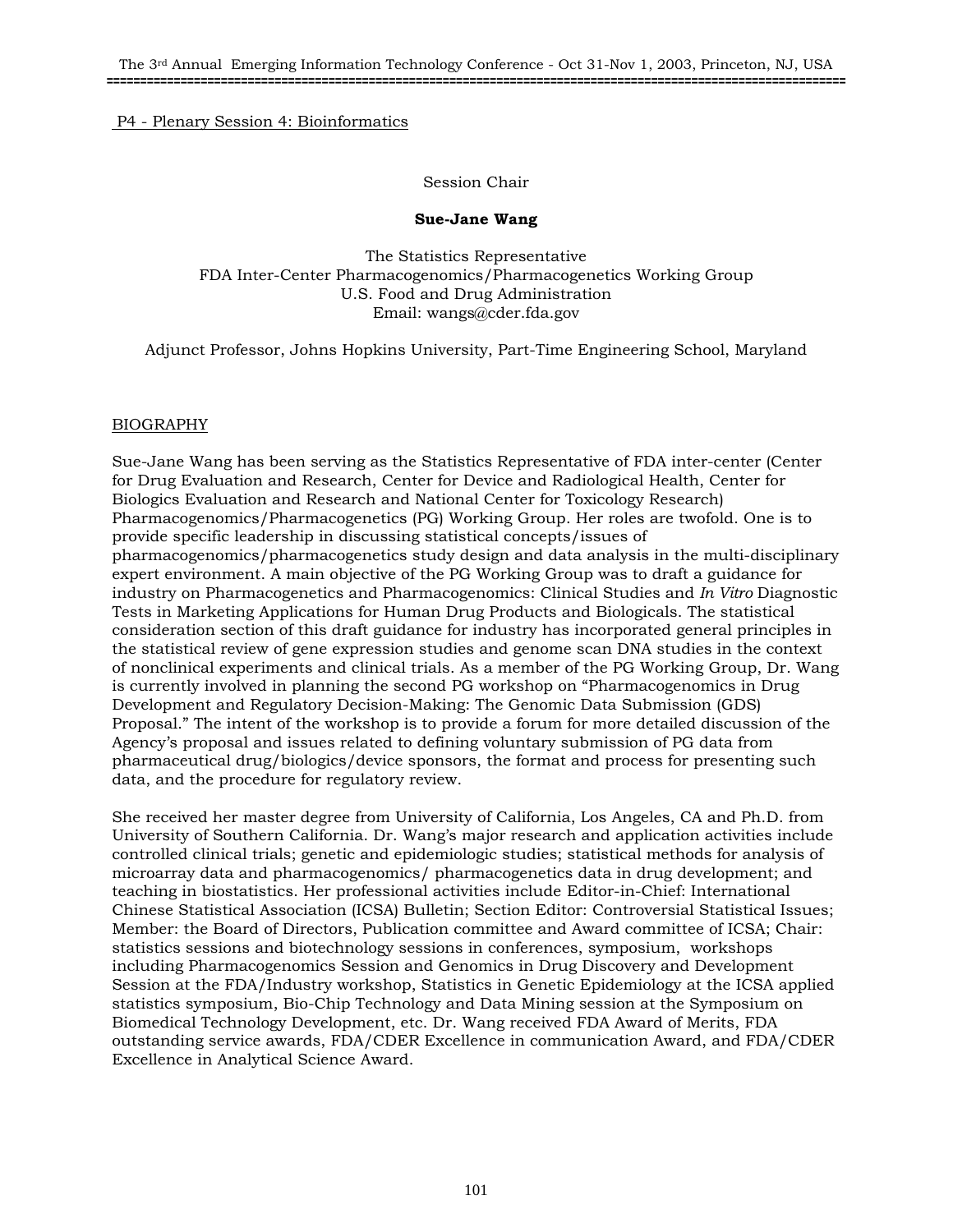## Large-Scale Phylogenetic Reconstruction

## **Tandy Warnow**

Co-Director, Center for Computational Biology and Bioinformatics University of Pennsylvania and the Radcliffe Institute for Advanced Studies Tel: 617-496-5174 Email: tandy@cs.utexas.edu

## ABSTRACT

Phylogenetic trees, also known as evolutionary trees, model the evolution of biological species or genes from a common ancestor. Major advances in biology have been enabled by molecular systematics (the inference of evolution from molecular sequences), but accurate estimations of deep evolutionary histories are still difficult: data are not often sufficient in quality or quantity, and methods have not yet scaled up to handle dataset sizes such as will be needed to infer the Tree of Life. Worse still, the Tree of Life is clearly not a tree--but rather a reticulate network, due to the occurrence of speciating hybridization and horizontal transfer of genetic material. In this talk, I will discuss several of my research projects, which are collaborative with other computer scientists and biologists, and which are making some progress on these problems. In particular, I will talk about gene order phylogeny, reticulate evolution detection and representation, and large-scale phylogeny reconstruction.

## BIOGRAPHY

Tandy Warnow, a full professor of Computer Science at the University of Texas at Austin, is a discrete algorithms researcher whose research focus is on the development of methods for reconstructing evolutionary history in biology and historical linguistics. A main focus of her work is the development of methods for solving hard optimization problems in large-scale phylogenetics, and she employs both theoretical methods (proving theorems about the statistical performance), as well as simulation studies, in order to predict performance of methods. Mathematical modeling is also important in her research, and these models are developed through close and long-term collaborations with domain specialists.

Warnow received both her B.A. and Ph.D. degrees in Mathematics (in 1984 and 1991, respectively) from the University of California at Berkeley; afterwards she was a postdoctoral fellow of Michael Waterman at the University of Southern California, and a researcher in the Discrete Algorithms Group at Sandia National Laboratories in Albuquerque, New Mexico. She spent several years at the University of Pennsylvania before joining the University of Texas in 1999. In addition to her primary affiliation with Computer Science, Warnow is a member of several graduate groups, including Molecular Biology, Ecology, Evolution, and Behavior, and Computational and Applied Mathematics. She is also Co-Director (with David Hillis) of the Center for Computational Biology and Bioinformatics at the University of Texas at Austin, and on the board of directors of the International Society for Computational Biology. She received the National Science Foundation Young Investigator Award in 1994, and the David and Lucile Packard Foundation award in 1996.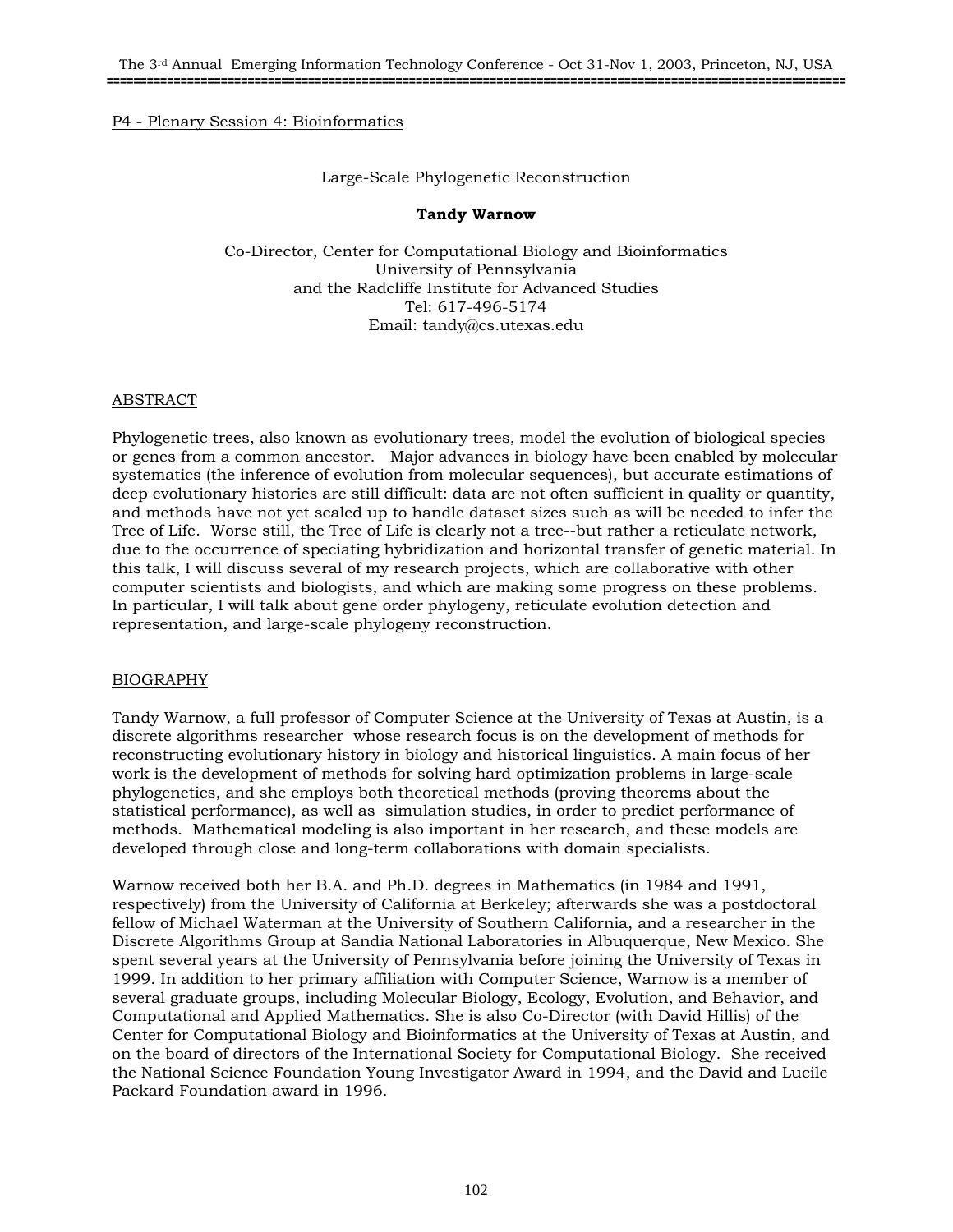#### Bioinformatics and Pattern Discovery at IBM

#### **Daniel E. Platt**

Bioinformatics and Pattern Discovery IBM T. J. Watson Research Center Yorktown Hgts, NY 10598 (914)945-1388

#### ABSTRACT

Our pattern discovery efforts seek to discover patterns hidden in data, which can include time series in gene expression where levels and time delays may be present, as well as conserved patterns in gene and peptide sequences. Patterns in primary structures may be used as a vocabulary for functional and structural assignments, which may then be used to predict function and features of structure. Further, applications can be made to identify which parts of genetic sequences code for starts and stops, as well as the possibility of identifying genes.

#### BIOGRAPHY

Daniel E. Platt received his PhD in condensed matter theoretical physics from Emory University in 1992, and is employed at IBM T. J. Watson Research Center in the Bioinformatics and Pattern Discovery Group. His recent interests include developing the statistical side of tests of gene expression studies, as well as finding relationships between the geometric and functional information in conserved primary structure patterns.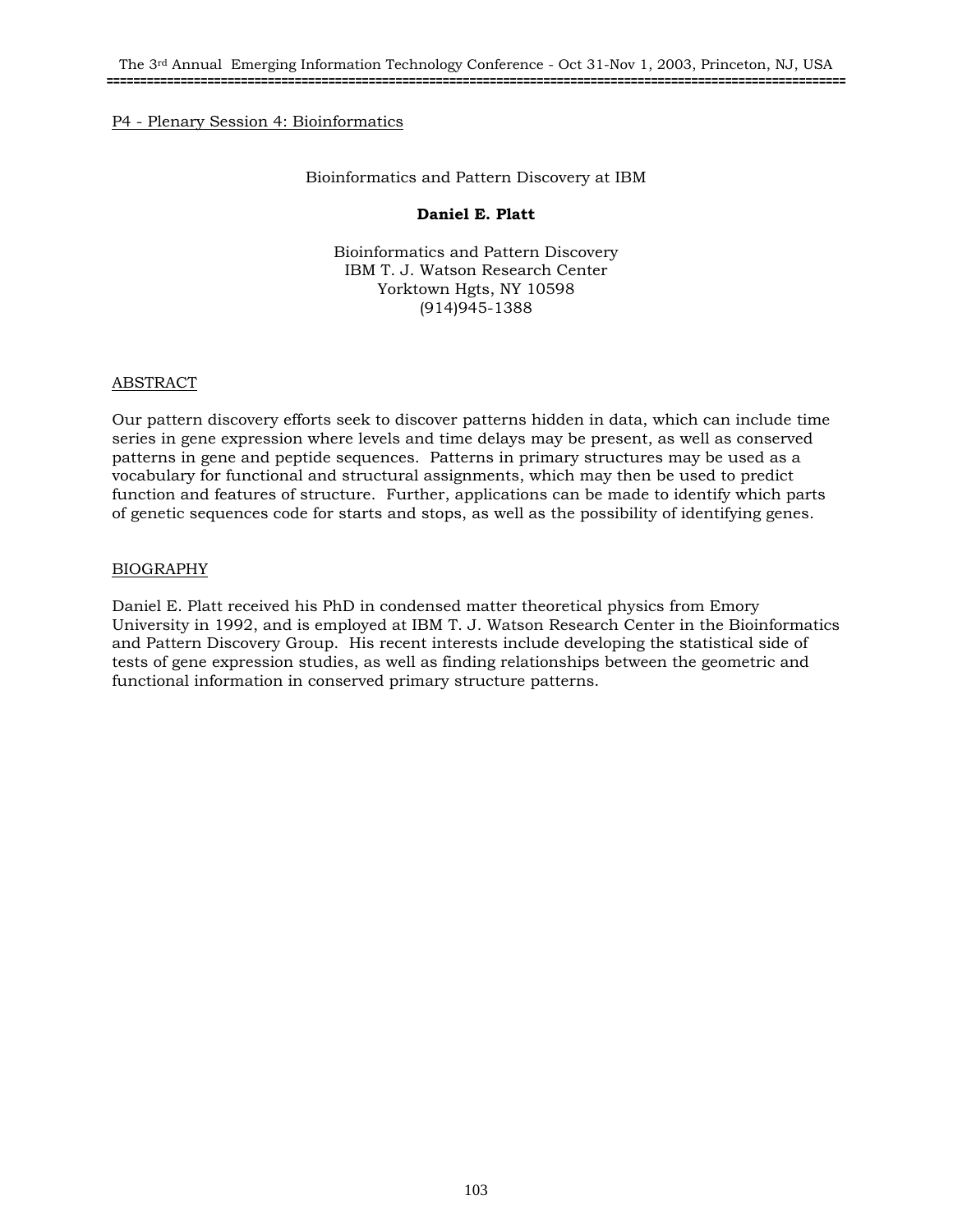A Regulatory Perspective of Bioinformatics Data Generated for Pharmacogenomics and Pharmacogenetics Studies

## **Sue-Jane Wang,1 Larry J. Lesko2**

<sup>1</sup>The Statistics Representative, <sup>2</sup>Chairperson FDA Inter-Center Pharmacogenomics/Pharmacogenetics Working Group

<sup>1</sup>Office of Biostatistics, Office of Pharmacoepidemiology & Statistical Science 2Office of Clinical Pharmacology & Biopharmaceutical Science, Office of Pharmaceutical Science Center for Drug Evaluation and Research, Food and Drug Administration Email: wangs@cder.fda.gov

# ABSTRACT

It is anticipated that bioinformatic analysis of data generated from genomic research, for example, to investigate a drug's mechanism of action, a disease subtype screening tool or a diagnostic device for a particular individual or population subtype, will become a part of the nonclinical, clinical pharmacology, and clinical trial evaluations in the foreseeable future. The bioinformatic data of particular interest are those generated from high throughput gene expression signatures, proteomics or DNA-based biomarker panels that have appropriate predictive power. The growing interest of pharmacogenomics and pharmacogenetics studies in drug development has prompted that regulatory attention be given to assessing bioinformatic data during regulatory review.

Recently, the Agency has proposed an initiative, called Genomic Data Submission, to encourage pharmaceutical drug sponsors to submit pharmacogenomic data along with bioinformatic data at an appropriate level to enable learning and the voluntary exchange of scientific information. The Agency feels that this will help advance the science and technology, and aid in the timely development of appropriate regulatory policies. In this talk, we will present the current regulatory perspective of bioinformatic data that are to be used to evaluate a pharmacologic drug effect. It should be recognized that this is an evolving field and standards and assessment approaches are likely to change with time.

## BIOGRAPHY

Sue-Jane Wang has been serving as the Statistics Representative of FDA inter-center (Center for Drug Evaluation and Research, Center for Device and Radiological Health, Center for Biologics Evaluation and Research and National Center for Toxicology Research) Pharmacogenomics and Pharmacogenetics (PG) Working Group. Her roles are twofold. One is to provide specific leadership in discussing statistical concepts/issues of pharmacogenomics/pharmacogenetics study design and data analysis in the multi-disciplinary expert environment. Dr. Wang is currently a member of the steering committee involved in planning a second PG workshop on "Pharmacogenomics in Drug Development and Regulatory Decision-Making: The Genomic Data Submission (GDS) Proposal." The intent of the workshop is to provide a forum for more detailed discussion of the Agency's proposal and issues related to defining submission of bioinformatics data from pharmaceutical drug/biologics/device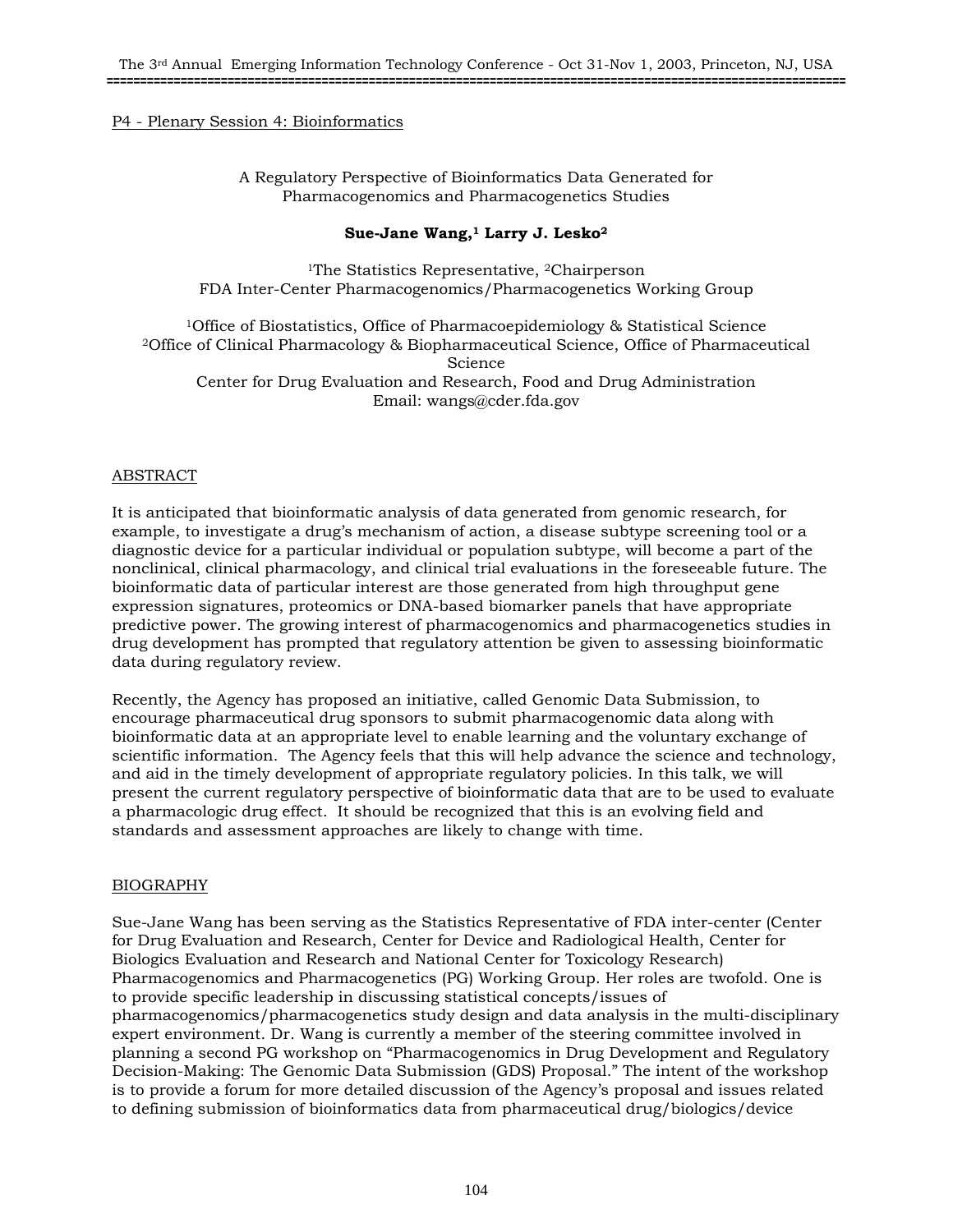sponsors, the format and process for presenting such data, and the procedure for regulatory review.

Dr. Wang received 'FDA/CDER Excellence in Communication Award' in 2000. In 2001, she and colleagues received a group award 'FDA Award of Merit' for collaborative research on flexible designs in clinical trials. Led by her, two group awards 'FDA Outstanding Service Awards' and 'FDA/CDER Excellence in Analytical Science Award' were recognized for their scientific achievement in non-inferiority active controlled trials.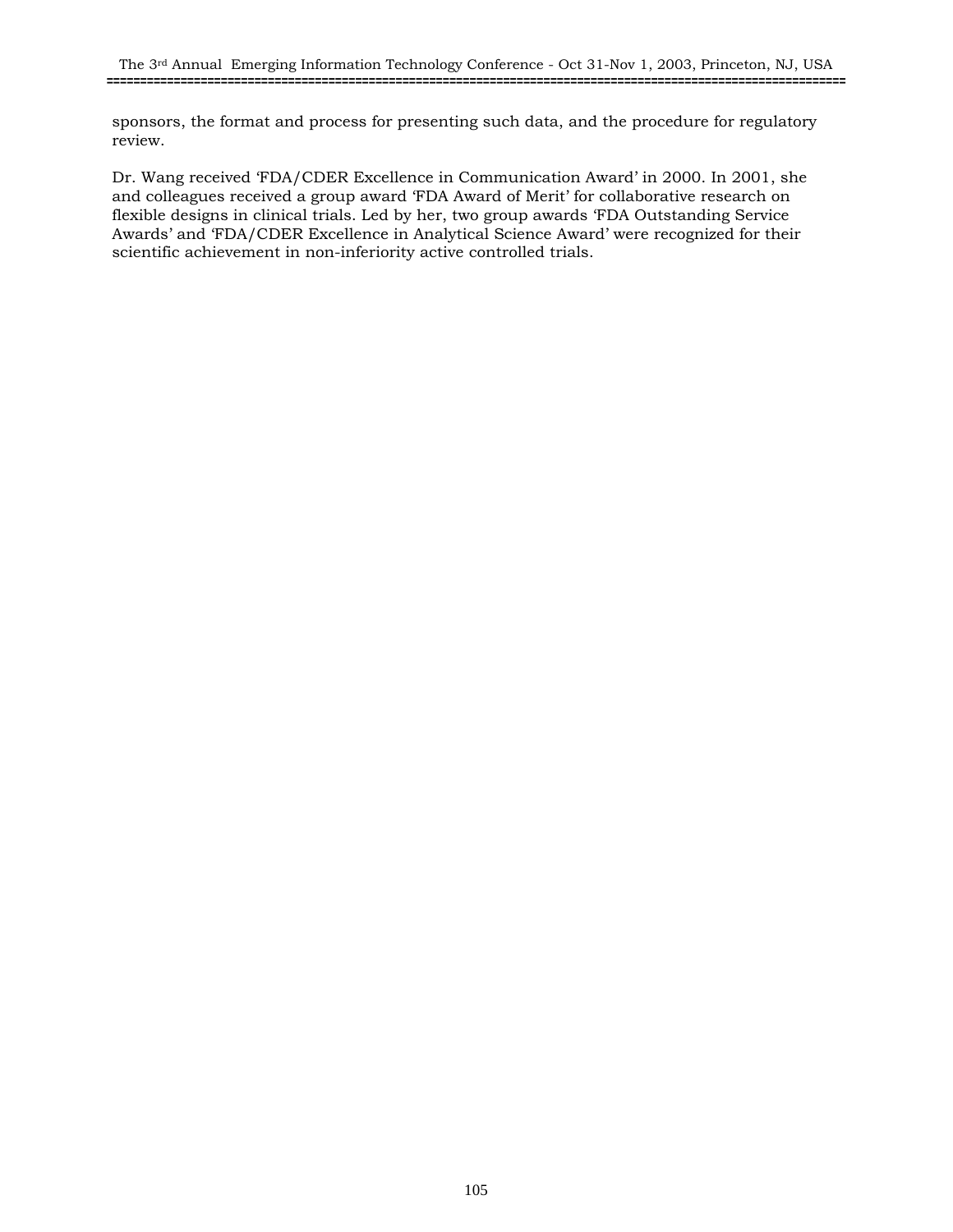The 3rd Annual Emerging Information Technology Conference - Oct 31-Nov 1, 2003, Princeton, NJ, USA **==============================================================================================================**

# T11 - Technical Session 11: System-on-Chip (III)

Session Chair

## **Sao-Jie Chen**

National Taiwan University

#### BIOGRAPHY

Sao-Jie Chen received the B.S. and M.S. degrees in electrical engineering from the National Taiwan University, Taipei, Taiwan, ROC, in 1977 and 1982 respectively, and the Ph.D. degree in electrical engineering from the Southern Methodist University, Dallas, USA, in 1988.

Since 1982, he has been a member of the faculty in the Department of Electrical Engineering, National Taiwan University, where he is currently a full professor. From 1985 to 1988, he was on leave from National Taiwan University and working toward his Ph.D. at Southern Methodist University. During the Fall of 1999, he was a visiting scholar in the Department of Computer Science and Engineering, University of California, San Diego. During the Fall of 2003, he is currently an academic visitor at IBM TJ Watson Research Center, Yorktown Heights. His current research interests include: VLSI physical design automation, Wireless LAN and Bluetooth IC design, and SOC hardware/software co-design and system-level design.

Dr. Chen is a member of the Chinese Institute of Engineers, the Association for Computing Machinery, the IEEE Computer and IEEE Circuits and Systems Societies.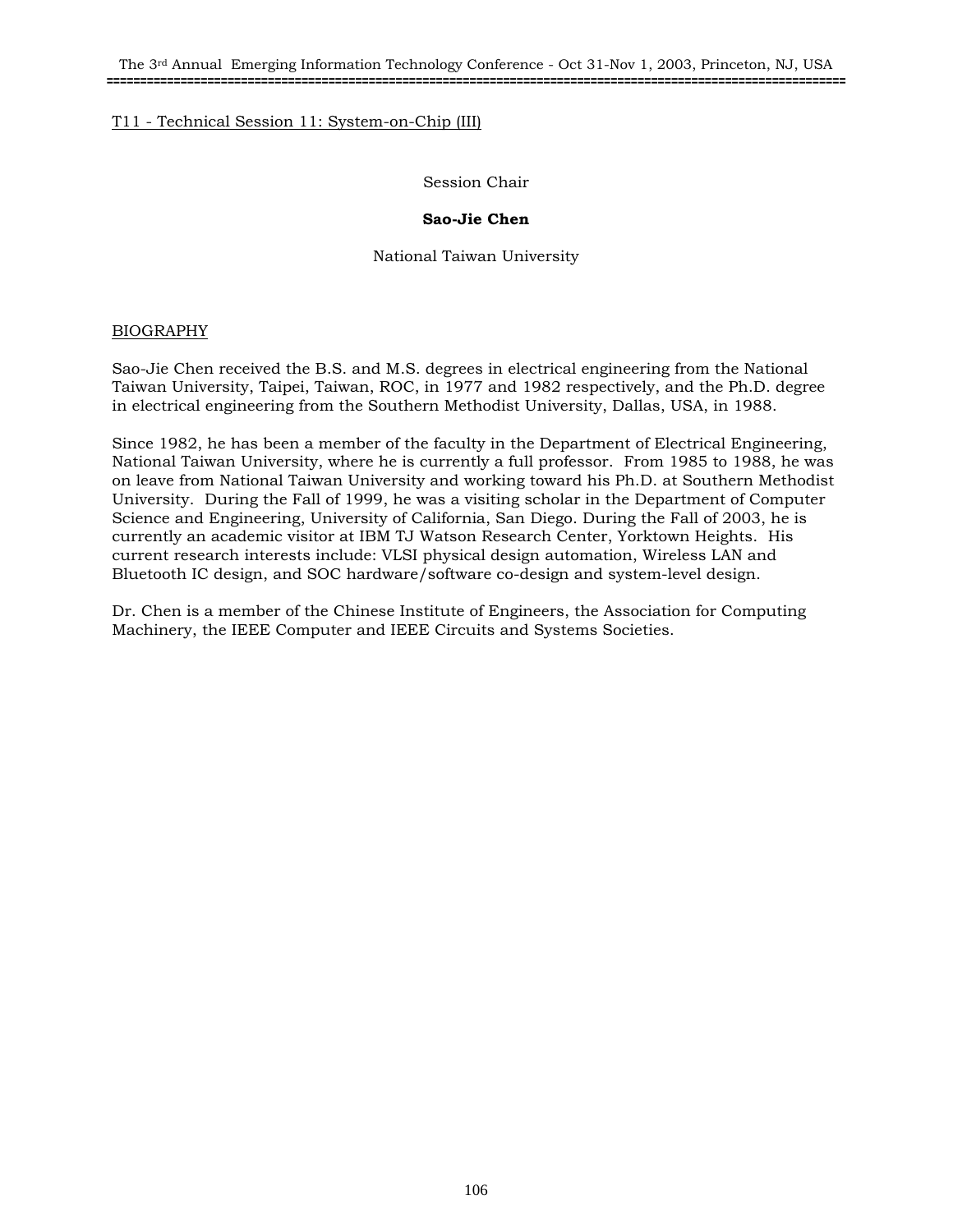## Overview of NTU SOC Center

## **Sy-Yen Kuo**

Chairman, Department of Electrical Engineering National Taiwan University Tel: 886-2-23630946 Fax: 886-2-23671909 Email: sykuo@cc.ee.ntu.edu.tw

#### ABSTRACT

The National Taiwan University (NTU) System-on-Chip (SOC) Center is established in year 2001. The goal is to combine the research strength of NTU and industrial resources for the development of advanced SOC technologies as well as to inspire the creativity of the industry and transforming the newly developed technologies from academic research works to practical products. The ultimate goal is to make Taiwan the worldwide leader in SOC industry through such a cooperation mechanism.

NTU SOC Center has created many programs for facilitating the industrial IC companies to participate in research and educational collaborations at NTU. These relationships are highly varied, including participating in NTU seminars/conferences/consortia/workshops, sponsoring research projects, monitoring research developments at NTU, finding expert consultants from among NTU faculties, licensing NTU-owned intellectual property, enhancing recruiting channel of NTU graduates and students, participating in NTU continuing and professional education programs, and developing customized research programs.

In this talk, we will introduce the details of the NTU SOC activities. Through the introduction, we can see the new collaboration model among academic university and industrial companies. With such a new university-supported mechanism, we have created a win-win working model for the development of SOC technologies in Taiwan.

## BIOGRAPHY

**Sy-Yen Kuo** received the BS (1979) in Electrical Engineering from National Taiwan University, the MS (1982) in Electrical & Computer Engineering from the University of California at Santa Barbara, and the PhD (1987) in Computer Science from the University of Illinois at Urbana-Champaign. Since 1991 he has been with National Taiwan University, where he is currently a professor and the Chairman of Department of Electrical Engineering. He spent his sabbatical year as a visiting researcher at AT&T Labs-Research, New Jersey from 1999 to 2000. He was the Chairman of the Department of Computer Science and Information Engineering, National Dong Hwa University, Taiwan from 1995 to 1998, a faculty member in the Department of Electrical and Computer Engineering at the University of Arizona from 1988 to 1991, and an engineer at Fairchild Semiconductor and Silvar-Lisco, both in California, from 1982 to 1984. In 1989, he also worked as a summer faculty fellow at Jet Propulsion Laboratory of California Institute of Technology. His current research interests include mobile computing and networks, dependable distributed systems, software reliability, and optical WDM networks.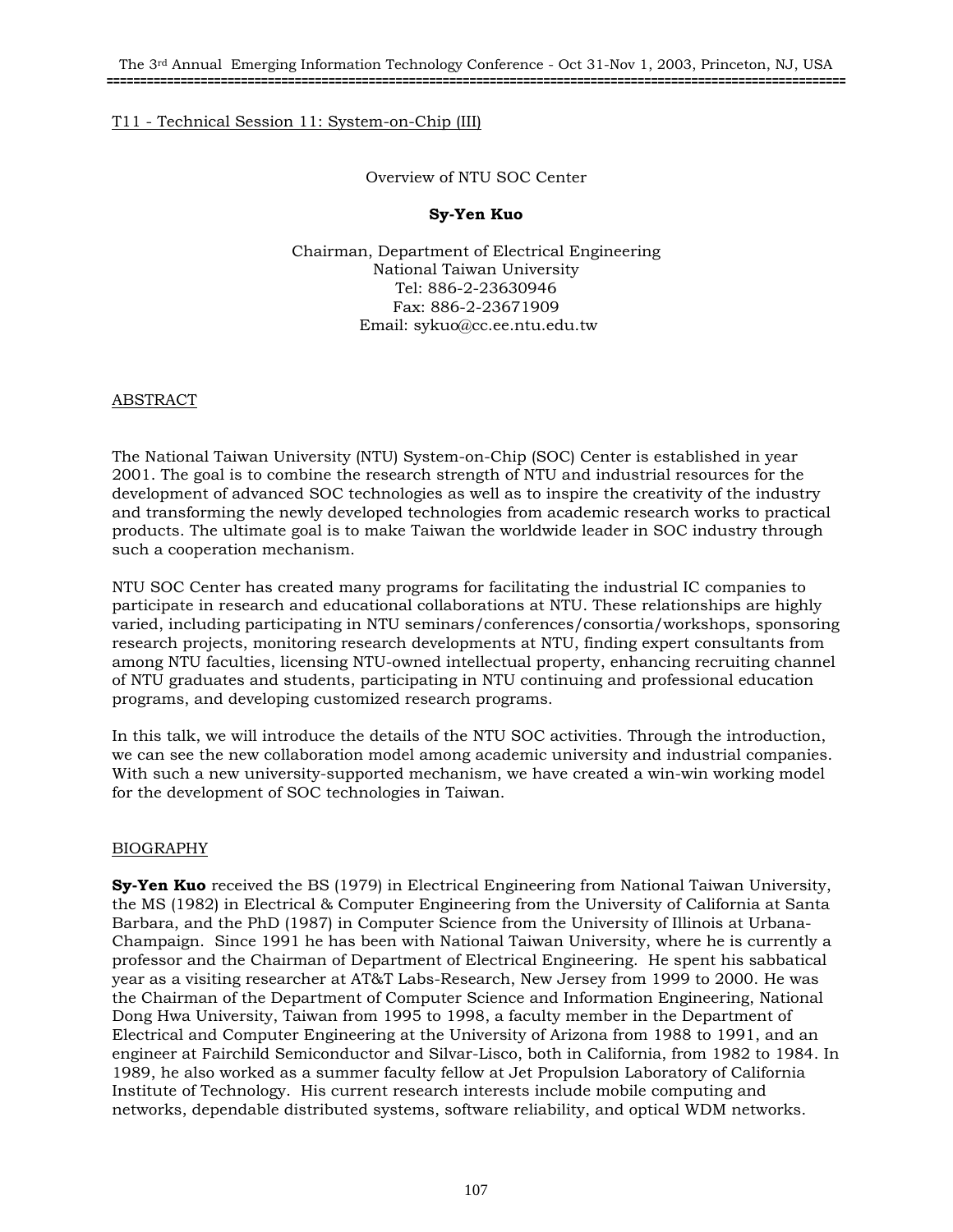Professor Kuo is an IEEE Fellow. He has published more than 190 papers in journals and conferences. He received the distinguished research award (1997-2005) from the National Science Council, Taiwan. He was also a recipient of the Best Paper Award in the 1996 International Symposium on Software Reliability Engineering, the Best Paper Award in the simulation and test category at the 1986 IEEE/ACM Design Automation Conference(DAC), the National Science Foundation's Research Initiation Award in 1989, and the IEEE/ACM Design Automation Scholarship in 1990 and 1991.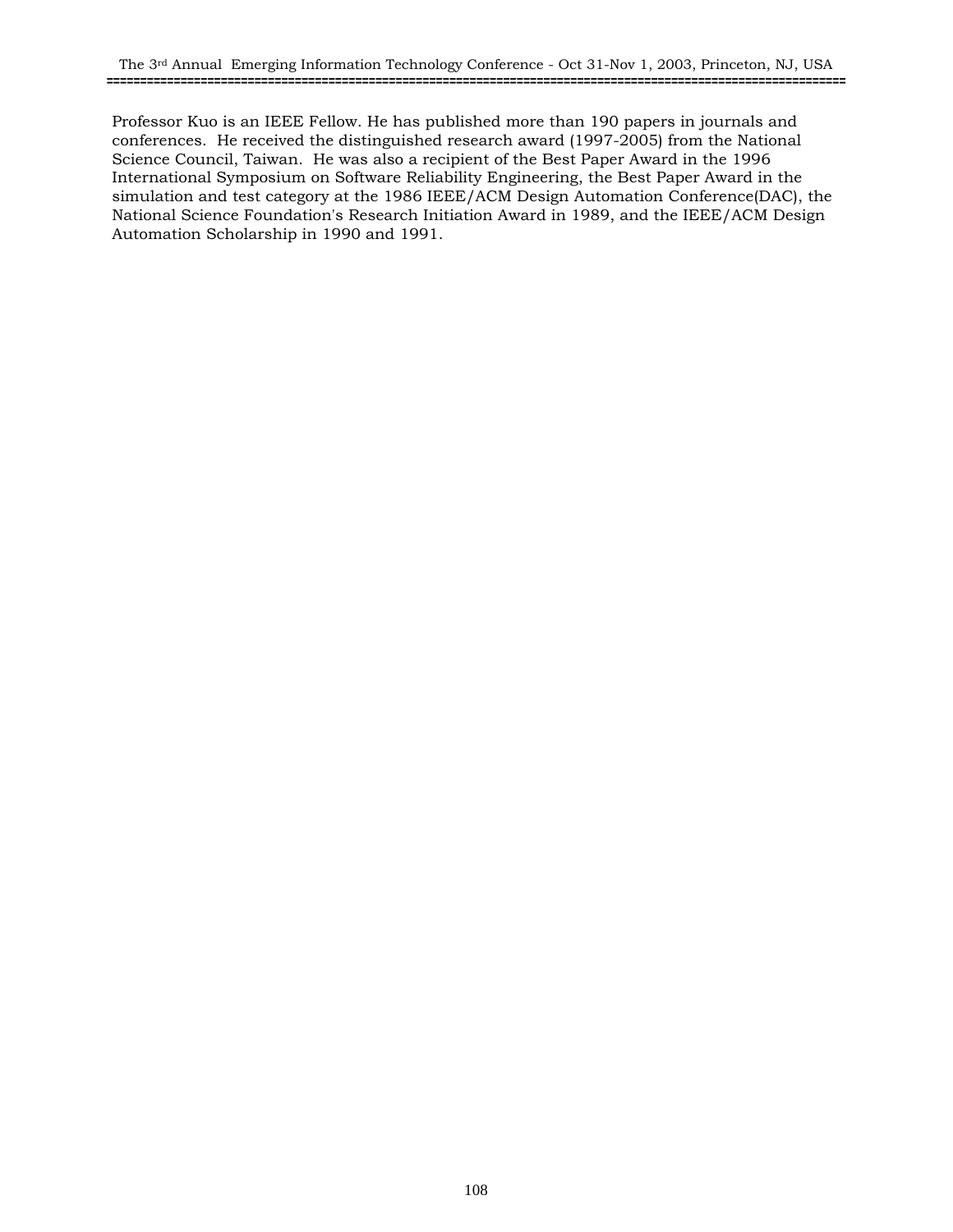# T11 - Technical Session 11: System-on-Chip (III)

PowerHerd: A Distributed Scheme for Dynamically Satisfying Peak Power Constraints in Interconnection Networks

### **Li Shang**

Dept. of Electrical Engineering Princeton University Tel: 609-258-4108 Fax: 973-884-5668 Email: lshang@ee.princeton.edu

#### ABSTRACT

As interconnection networks proliferate to a wide range of high-performance systems, power consumption is becoming a significant architectural issue. In interconnection networks, the peak power consumption directly affects the solution for package cooling and power delivery design. Off-line worst-case power analysis is typically used to estimate network peak power consumption and guarantee safe on-line operation, which not only increases system cost but also constrains network performance. In this work, we present an on-line mechanism, called PowerHerd, to efficiently manage network power resources in a distributed fashion at run-time, and guarantee that network peak power constraints are not exceeded.

Experiments demonstrate that PowerHerd can effectively regulate network power consumption, meeting peak power constraints with negligible network performance penalty. Armed with PowerHerd, network designers can focus on system performance and power optimization for the average case rather than the worst case, thus making it possible to employ a more powerful interconnection network in the system.

# BIOGRAPHY

**Li Shang** is currently a graduate student at Princeton University's Department of Electrical and Computer Engineering. He received his B.E. and M.E. from Tsinghua University in 1997 and 1999. Li Shang's research has focused on system-level power analysis and optimization in distributed embedded systems, specialized in hardware/software co-synthesis, power analysis and optimization of reconfigurable devices and interconnection networks. Currently, his research is in the area of power-aware interconnection networks. He received Princeton University's Wallace Memorial Honorific Fellowship. He has won the Best Paper Award at PDCS'02.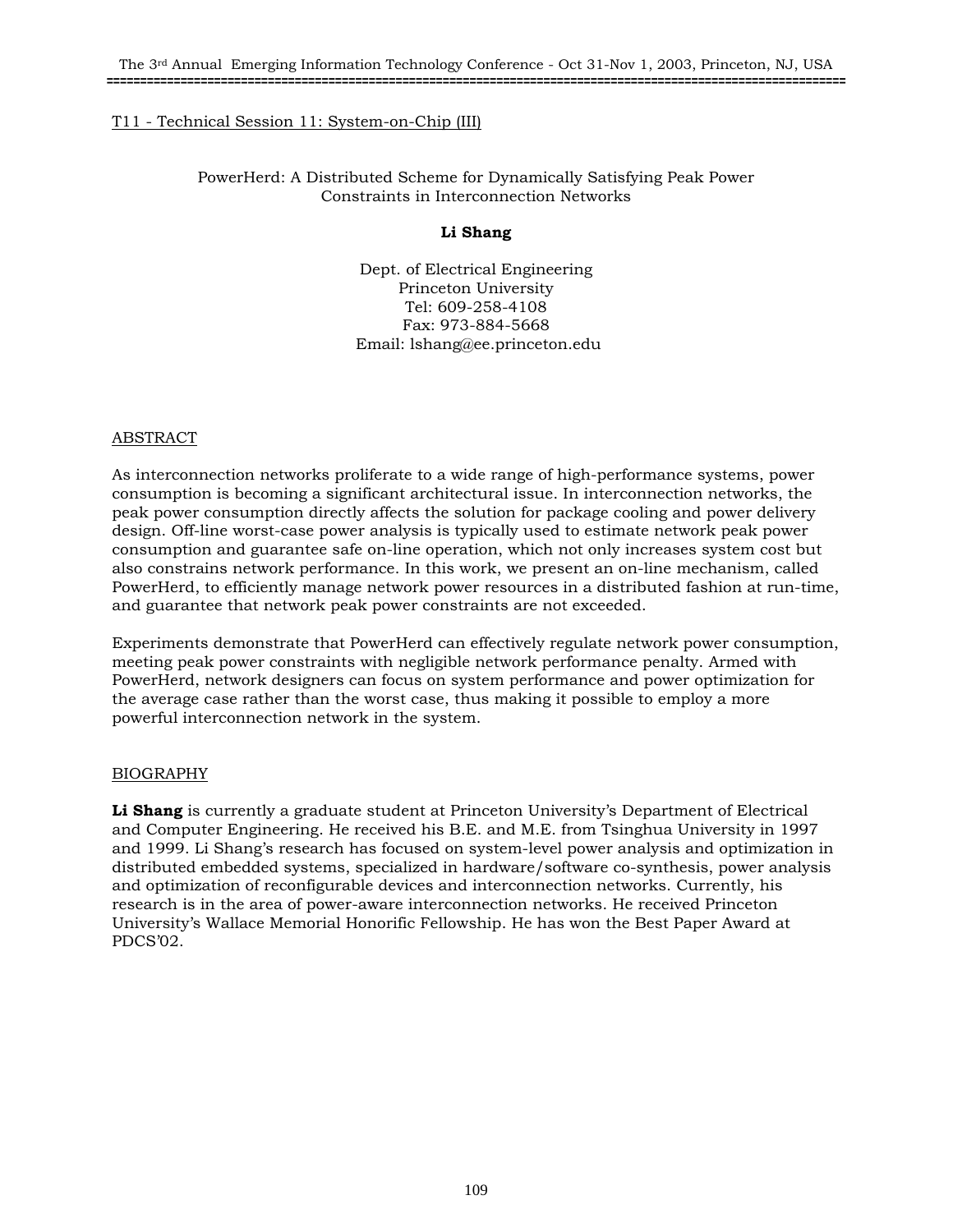# T11 - Technical Session 11: System-on-Chip (III)

Design and Implementation of a Parallel Processor IC for Job Shop Scheduling

Kuan-Hung Chen, Tzi-Dar Chiueh Member, IEEE, and **Shi-Chung Chang** Member, IEEE,

Department of Electrical Engineering National Taiwan University, Taipei, Taiwan 10617 Email: chiueh@cc.ee.ntu.edu.tw Tel: +886-2-23635251 ext. 511 Fax: +886-2-23659042

Peter B. Luh, Fellow, IEEE, Dept. of Electrical and Computer Engineering University of Connecticut, Storrs, Connecticut 06269-2157 USA Email: luh@engr.uconn.edu Phone: 860-486-5957 or 860-486-4821 Fax: 860-486-5585 or 860-486-1273

# ABSTRACT

Job shop is a typical environment for manufacturing low-volume and high-variety discrete parts, where parts are of various due dates, priorities and sequences of production operations. Good scheduling of when to do what using which resource is critical and challenging for the competitiveness of job shops. The Lagrangian relaxation neural network (LRNN) presented by Luh et al. provides an effective solution to this problem. To further speed up the scheduling of large problems, the parallelism of the LRNN approach is exploited in this paper for hardware implementation. A parallel processor based on the SIMD architecture and its associated instruction set are designed. The architecture is implemented in a single-poly quadruple-metal 0.35-µm CMOS technology. Test results shows that the fabricated chip achieves 10 and 30 times speed-up when compared with several commercial DSP chips and a 600-MHz PC respectively.

# BIOGRAPHY

**Shi-Chung Chang** received his B.S.E.E. degree from National Taiwan University, Taiwan, Republic of China, in 1979, and his M.S. and Ph.D. degrees in electrical and systems engineering from the University of Connecticut, Storrs, in 1983 and 1986 respectively.

From 1979 to 1981 he served as an Ensign in the Chinese Navy, Taiwan. He worked as a technical intern at the Pacific Gas and Electric Co., San Francisco, in the summer of 1985. During 1987, he was a member of the Technical Staff, decision systems section, ALPHATECH, Inc., Burlington, MA. He has been with the Electrical Engineering Department of National Taiwan University since 1988 and was promoted to Professor in 1994. During 2001-2002, he served as the Dean of Student Affairs and a Professor of Electrical Engineering, National Chi Nan University, Pu-Li, Taiwan. He is also jointly appointed by the Graduate Institute of Industrial Engineering and the Graduate Institute of Communication Engineering, National Taiwan University. His research interests include optimization theory and algorithms, production scheduling and control, high speed networks, Internet economics and distributed decision making. He has been a principal investigator and consultant to many industry and government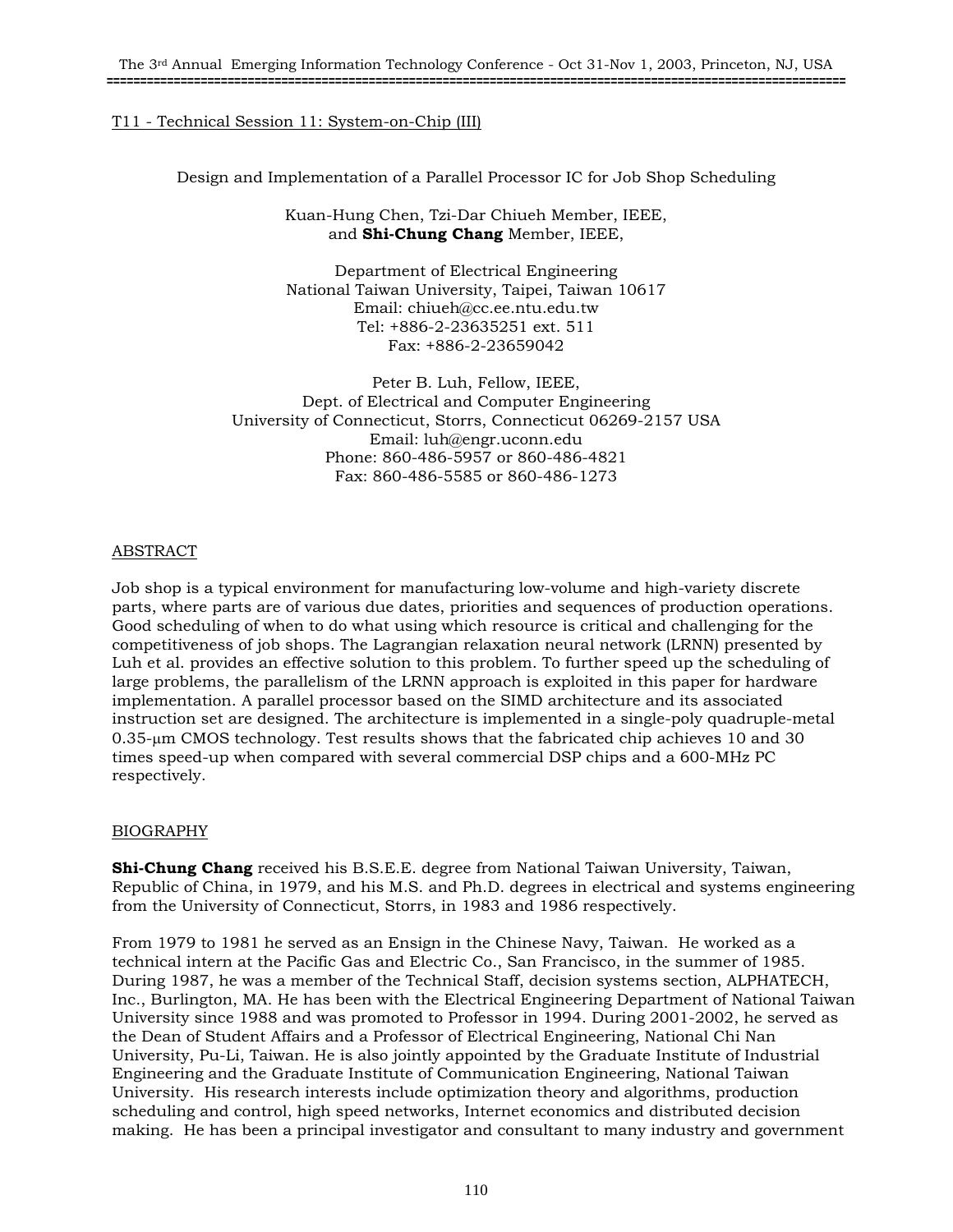funded projects in the above areas, and has published more than 120 technical papers. He received, in 1996, the award of outstanding achievements in University-Industry Collaboration by Ministry of Education for his pioneering and successful research collaborations with Taiwan semiconductor industry on production scheduling and control. Dr. Chang is a member of Eta Kappa Nu and Phi Kappa Phi.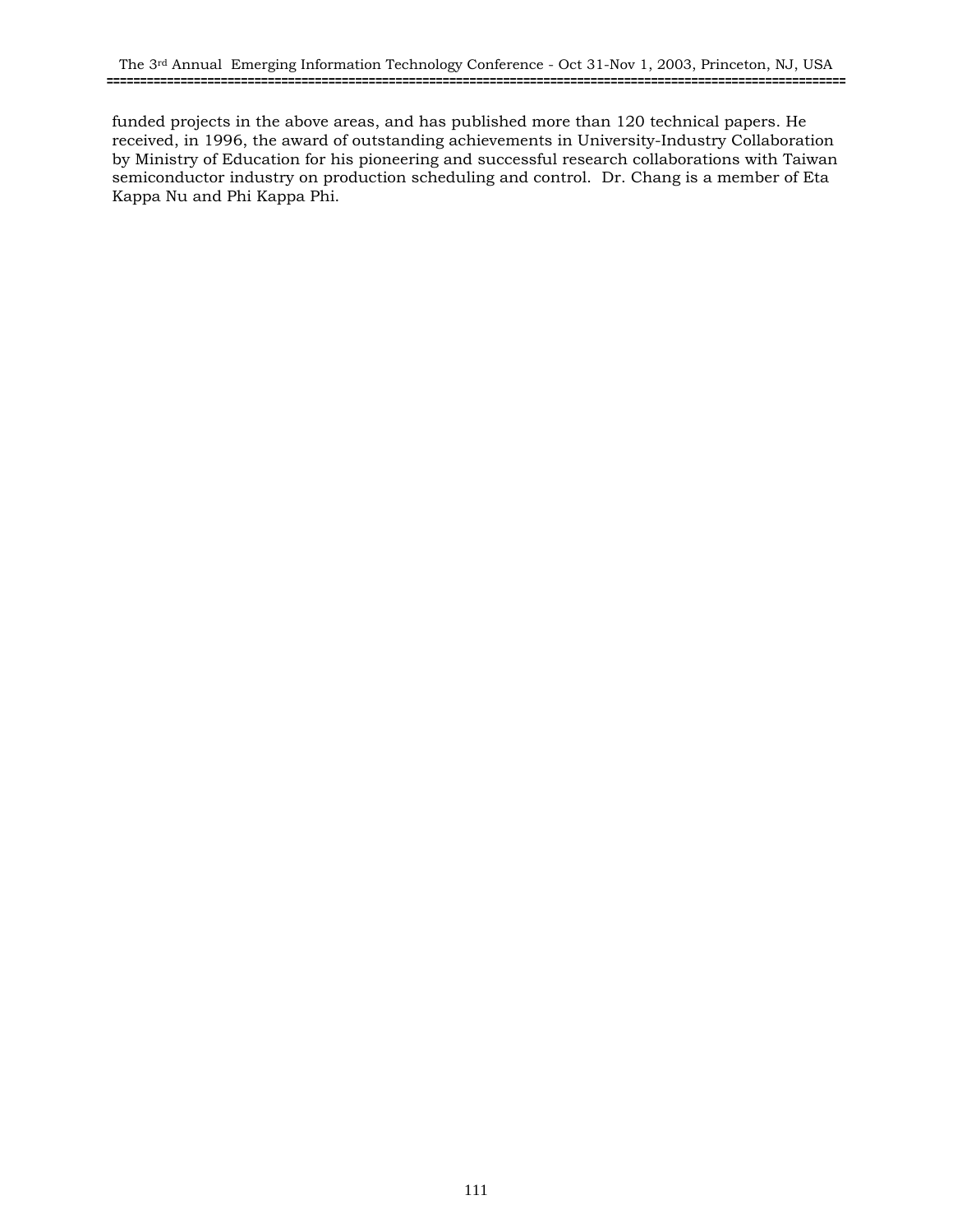# Session Chair

# **Clive Bowman**

Director Population Genetics, Genetics Research, Genetics Research, UK Tel: +44-1438-768095 Fax: +44-1438-764231 Email: clive.e.bowman@gsk.com

# BIOGRAPHY

Clive Bowman C.Stat FLS is Director Population Genetics, Discovery Genetics, Genetics Research at GlaxoSmithKline. For the decade prior to joining GlaxoWellcome in 1998, Clive owned and ran specialist Clinical Research Organizations. Clive received his MSc., in Biometrics from Reading University, UK in 1985 under the guidance of Prof. Roger Mead specializing in design. In 1993 he became a Fellow of Royal Statistical Society. He has led a variety of roles in data exploration, statistics, QA, IT, pharmacokinetics and publishing . For the past five years, Clive and other GSK scientists have been leading the way in the use of high density whole genome SNP maps in the search for susceptibility genes and in pharmacogenetics.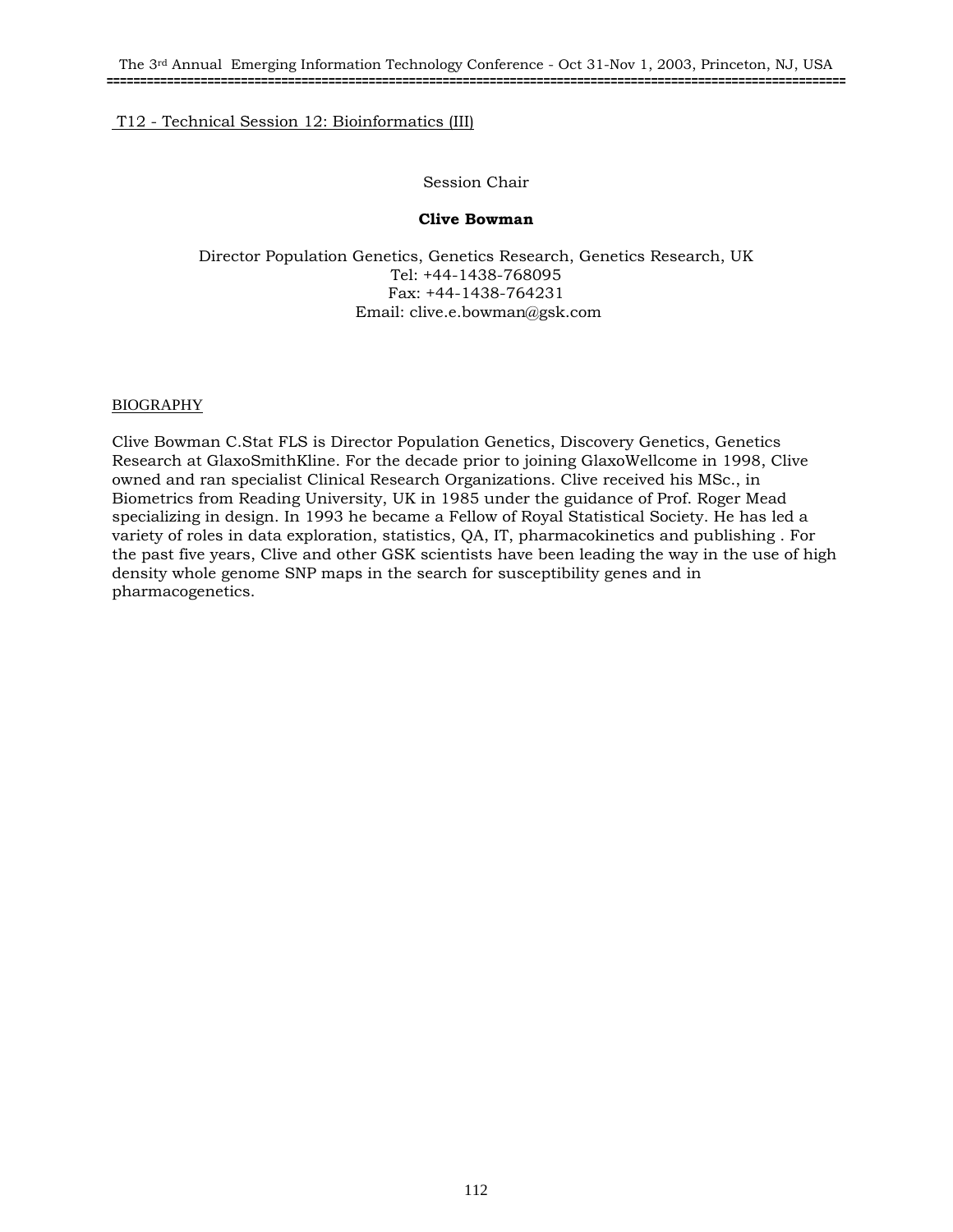# Impact of Genetic HAP Markers to Outcomes in Prospective Clinical Trials

# **Chuanbo Xu**

Senior Director, Bioinformatics Genaissance Pharmaceuticals, Inc. Tel: 203-786-3447 Fax: 203-562-9377 Email: c.xu@genaissance.com

# ABSTRACT

Genetics as basis for medicine development and patient care provision in general has been accepted as the biggest challenge facing today's healthcare industry. With the advancement of biotechnology and information technologies, the human scientific society has finished the sequencing and assembly of the complete human genome. The next obvious step will be the integration and usage of this information in the development of better diagnostics and therapeutics. The understanding of the genetic component in the interplay of the therapeutics and the disease outcome has promoted appropriately the discovery researches on the biological markers in the diverse human genetic background in association with the clinical phenotypes. At Genaissance, we have started by building the haplotype technology platform using highthroughput genomic sequencing and genotyping methodologies. The polymorphism and haplotype markers are selected and statistical associations between these markers and the clinical endpoints were studied in placebo-controlled clinical trial settings. This presentation will cover the general process and the statistics of the SNP and haplotype marker discovery, gene and marker selection in some aspects of clinical studies, clinical subject genotyping, and statistical association analysis.

# BIOGRAPHY

Chuanbo Xu is currently the Senior Director of Bioinformatics at Genaissance Pharmaceuticals, Inc. New Haven, Connecticut. Prior to this position, he has been the Director and Associate Director at Genaissance. Before Genaissance, he has been a Bioinformatics Consultant for two and half years at GlaxoWellcome, Inc., now a part of GlaxoSmithKline, in RTP, North Carolina. Before that, he has been a Computational Scientist for three years at Pioneer Hi-Bred International, Des Moines, Iowa, and now a subsidiary of DuPont Corp. Chuanbo Xu's education background covers a Veterinary diploma from Jilin Agricutural University of China and a PhD in Immunology from Chinese Academy of Agricultural Sciences, and a post-doctoral research experience of 3 years at Pasteur Institute, France. He also holds a DESS degree from University of Paris V in the area of Computer Application in Life Sciences. His main expertise and interest areas cover bioinformatics and pharmacogenomics applications in drug discovery and development process, genomic and clinical data modeling, data management, relational database design, molecular and genetic data analysis, mining, visualization and data quality control, and software application development. He is the author and co-author of a number of scientific publications and gave presentations at a number of biological and bioinformatics related conferences.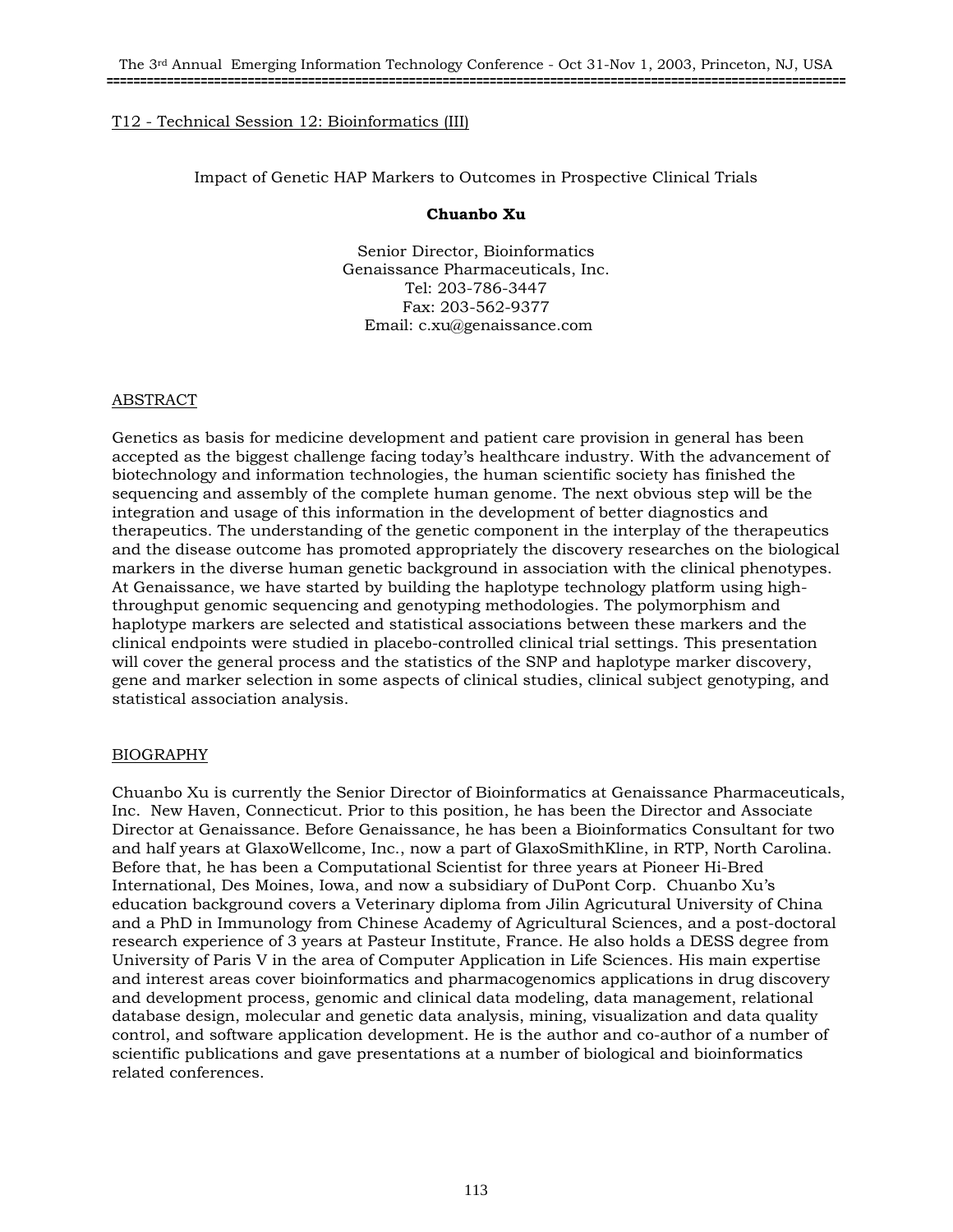A novel way to find the most discriminant gene sets on Microarray

# **Han-Yu Chuang and Cheng-Yan Kao**

Department of CSIE, National Taiwan University, Taipei 106, Taiwan. {r90002, cykao}@csie.ntu.edu.tw

# ABSTRACT

Microarrays, a recent technology in experimental molecular biology, have been used to help the development of diagnostic tools and classification platforms in cancer research. Different approaches, including univariate and multivariate techniques, have been developed to select predictive genes in an expression dataset for classification. The univariate approaches may lose gene-gene correlated relations since they examine one gene at a time. Moreover, assumptions of homogeneity within the same class used in these methods often suffice for binary or 3-class datasets. Several multivariate approaches, which identifying genes that jointly discriminate between multi-classes of samples, overcome above drawbacks but may over fit to some kind of objectives by using a particular classifier directly as criteria for goodness of gene sets. Furthermore, such systems contain many parameter adjustments to get better results.

We proposed a genetic algorithm based approach, combining univariate and multivariate techniques, use Gamma test [Stefansson *et. al.*, 1997] and Pearson correlation as evaluation functions to find optimal gene sets with minimum size for sample classification on gene expression data automatically and unbiased. Our approach can be divided into two steps: (1) preprocessing by Threshold Number of Misclassification (TNoM) and permutation tests to filter out genes with non-informative patterns between classes, and (2) using a multi-objective genetic algorithm to find subsets of significant genes derived from step 1 with lower correlation within gene patterns and higher correlation to classes. The GA in Step 2 has two major mechanisms to help local and global searches, including heterogeneous pairing selection (HpS) and family competition. The objective function contains two parts, which minimize the sum of these two scores: (1) Gamma test gives a data-derived estimate for the mean-squared error of classification, but not a classifier actually; (2) Pearson correlation is used to get a gene sets with smaller size and complement patterns.

We use the classification accuracy of K-nearest neighbor classifier and leave-one-out crossvalidation to evaluate our performance. In our preliminary study for Colon cancer dataset, we get 56 genes remained after the filtering step and 8 of them to be the final predictive set. The classification accuracy is 95% when  $K = 3$  and using a majority rule.

*1.* Stefensson, A., Koncar, N., and Jones, A.J. (1997) A Note on the Gamma Test. *Neural Comput. Applic.*, **5**, 131-133.

# BIOGRAPHY

Cheng-Yan Kao was born in Taipei, Taiwan, 1948. He received B.S. in mathematics from National Taiwan University, Taipei, Taiwan, in 1971, and the M.S. degree in computer science in 1976, the M.S. degree in statistics in 1978, and the Ph.D. degree in computer science in 1981, all from the University of Wisconsin-Madison.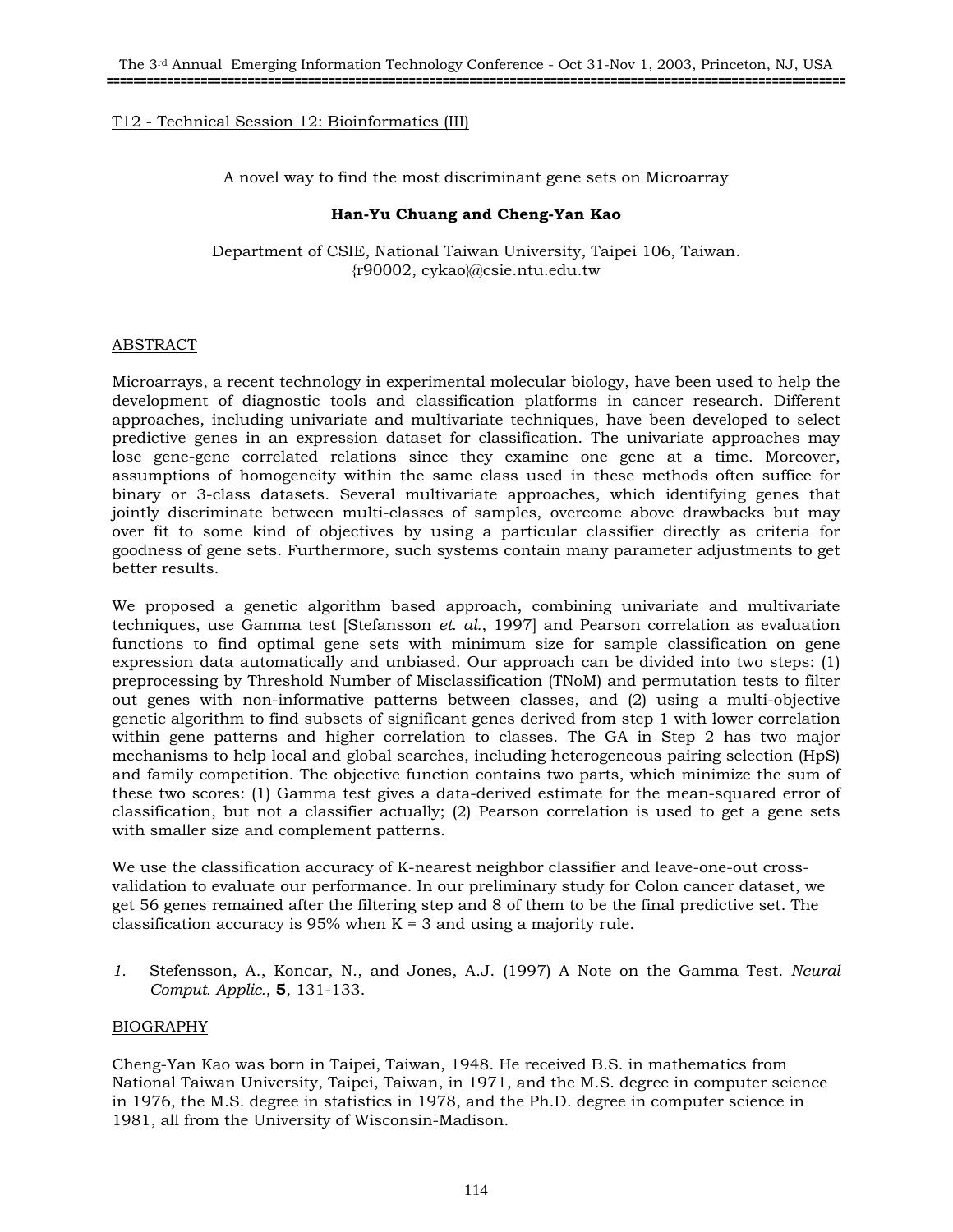He worked for Ford Aerospace, the Unisys Corporation, and worked for General Electric from 1980 to 1989 at the Johnson Space Center, NASA, Houston, TX. He has been a professor with the Department of Computer Science and Information Engineering, National Taiwan University since 1990. He has published more than 40 technical papers in various journals and international conferences. His research interests include bioinformatics, biochip, evolutionary computation, optimization, and grid computing. He has been the president of Bioinformatics Society Taiwan since 2000.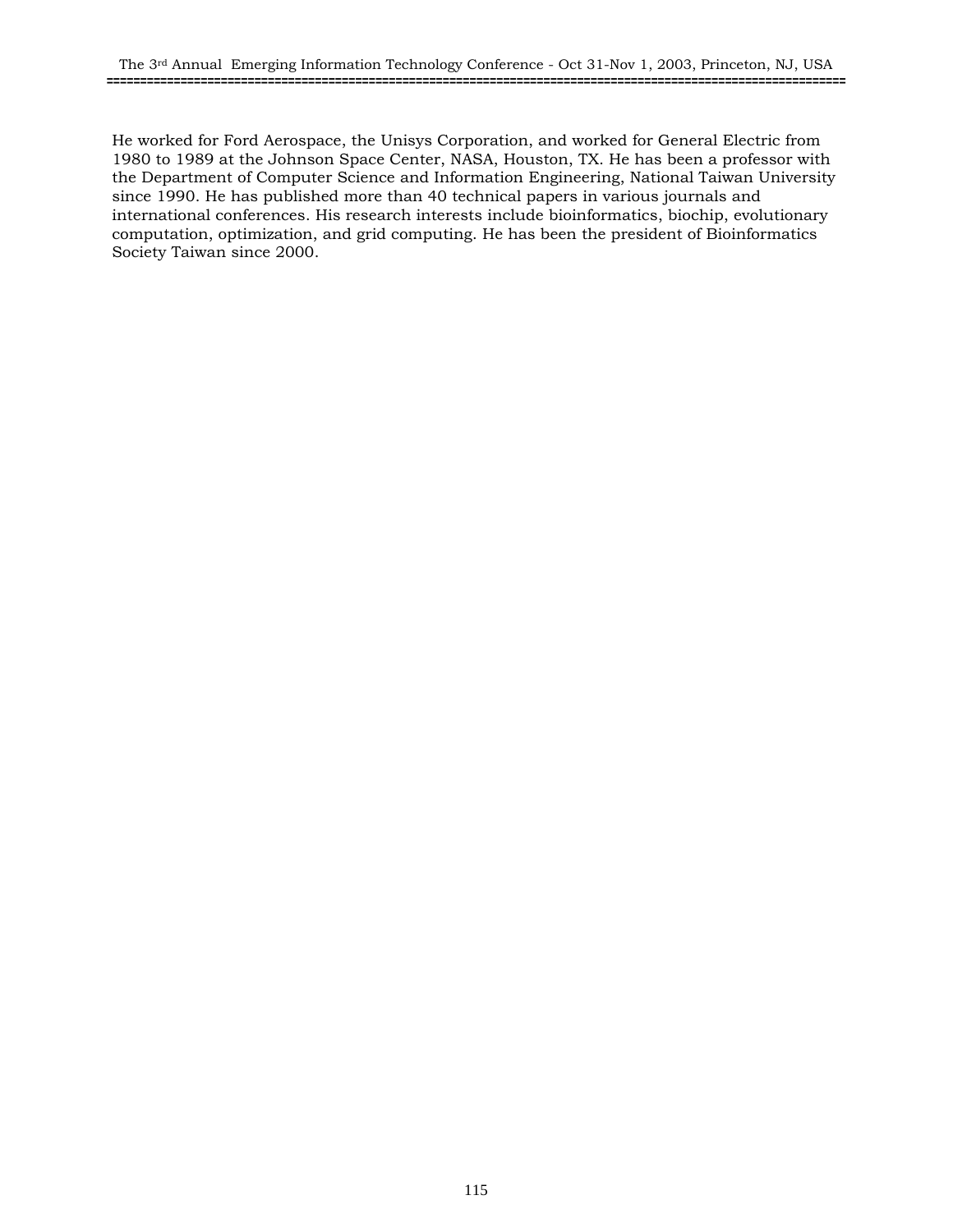A Novel Pattern Recognition for Microarray Data Analysis

# **Huixiao Hong, Ph.D.**

Manager, Bioinformatics Laboratory NCTR/FDA, Jefferson, AR Tel: 870-543-7296 Fax: 870-543-7382 Email: hhong@nctr.fda.gov

# ABSTRACT

DNA microarray technology enables investigating the expression of thousands of genes in a single experiment. Accurate analysis and meaningful interpretation of massive information from this technology pose a unique challenge. Classification using the pattern recognition methods can be used to predict disease type and/or stage and chemical-induced toxicity based on the gene expression data from microarray experiments, and is promising for correlation of genotype with phenotype. Classification models are developed in two steps: construction and validation. Most classification models based on microarray data in the literature are developed by first selecting a small subset of genes from among the large set of genes on microarray. The same subset of genes is then used in both model development and validation steps, such that errors associated in gene selection are not part of validation. In this presentation, a novel classification method, named Decision Forest is presented, which combines the gene selection and model construction into a single step. The method offers a number of advantages over traditional classification approaches. More specifically, the cross-validation result of Decision Forest that integrates gene selection with model development provides better indication to the quality of a classification model.

# BIOGRAPHY

Dr. Huixiao Hong received his Ph.D. in Computational Chemistry from Nanjing University in China in 1990. Following postdoctoral research at Maxwell Institute for Molecular Sciences in Leeds University in U.K. from 1990 to 1992, he was associate professor of computational chemistry at Nanjing University in China from 1992 to 1995. Dr Hong joined Dr. Milne's research group at the National Cancer Institute at National Institutes of Health as a visiting scientist in 1995. In 1998, he moved to Somitumo Chemical Co. Ltd. in Japan as a research scientist. In 2000, he joined an on-site IT contractor at the FDA's NCTR to develop chemoinformatics approaches for managing and predicting hormone-related and endocrinedisrupting compounds. He then became Manager of the Bioinformatics Laboratory to develop computational toxicology methods and bioinformatics approaches for genomic, proteomic and metabonomic research as well as traditional toxicological studies at NCTR. Dr. Hong has published over 50 research papers and holds 3 US and Japanese patents.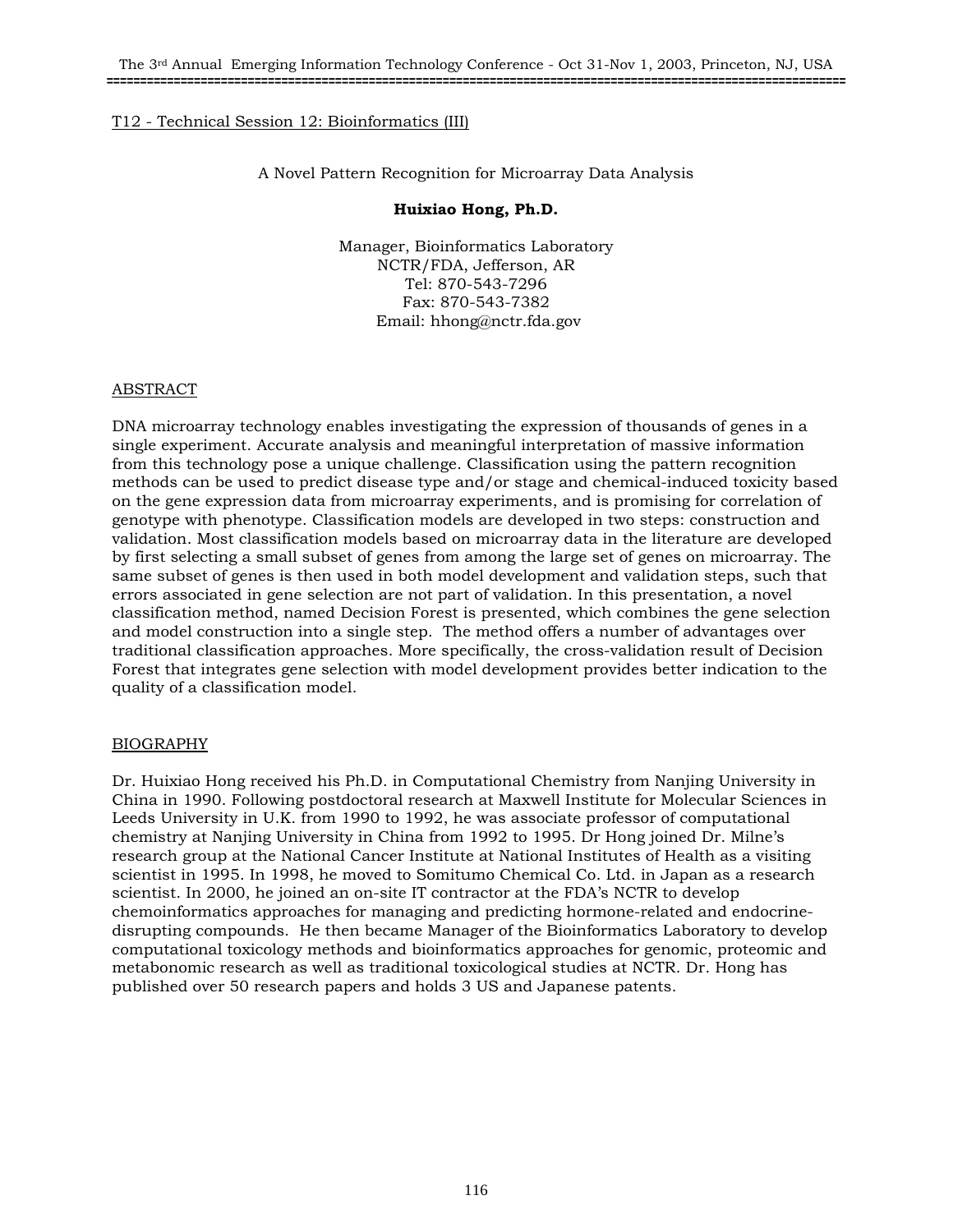The 3rd Annual Emerging Information Technology Conference - Oct 31-Nov 1, 2003, Princeton, NJ, USA **==============================================================================================================**

# T13 - Technical Session 13: C4I (III): Multi-Service Communications

Session Chair

# **Yih-Kang Maurice Lin**

District Manager AT&T Tel: 732-420-2472 Fax: 732-368-1774 Email: ymlin@att.com

# BIOGRAPHY

Yih-Kang Maurice Lin received the B.S. physics from National Central University, Taiwan in 1974, M.S. physics from University of Kansas in 1979, and M.S. information & computer science from Georgia Tech in 1980 and Ph.D. electrical engineering from UCLA in 1988.

Dr. Lin is currently a District Manager at AT&T Labs and responsible for certification of highspeed Ethernet metro services and Ethernet access to AT&T data and IP networks. He is also responsible for certifying access technologies – such as DSL, VSAT - for access to AT&T data packet networks. Prior to this, he was managing the ATM integration test district and responsible for identifying and testing emerging access technologies to AT&T local and longdistance ATM networks. His district also provided with time to market service development support for AT&T Latin America and UNISITI (AT&T China joint venture) to deploy the networks and launch the services in a very short time frame.

Dr. Lin joined AT&T Bell Laboratories in 1994 as a member of technical staff and led a test team to certify AT&T ATM network and services. From 1988 to 1994, he joined Bellcore as a member of technical staff and worked on various projects, including fiber to the home, SMDS and ATM. From 1980 to 1983, he worked for Gearhart Industries in Dallas, Texas as a software engineer.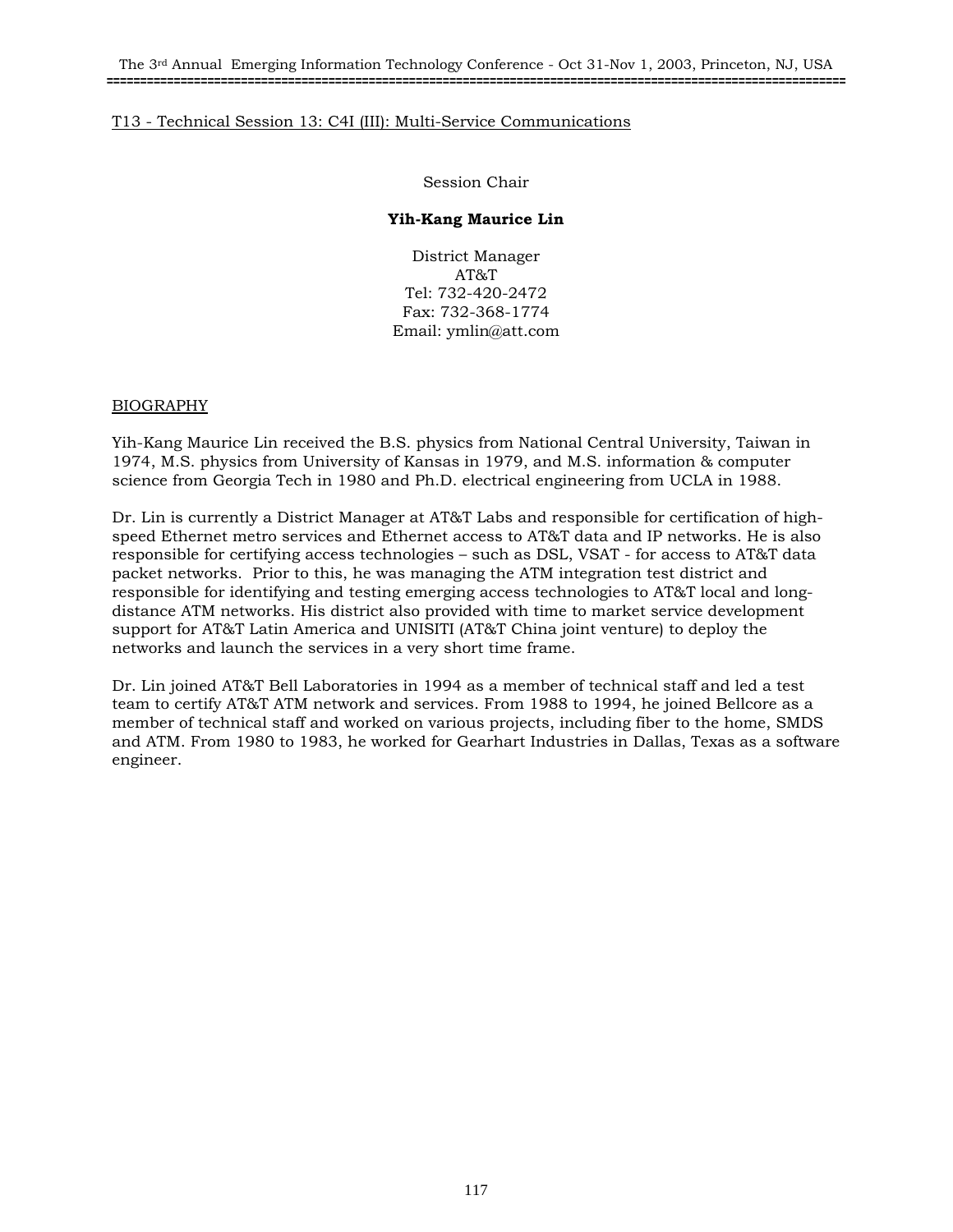### Network Convergence

# **Margaret T. Chiosi**

Division Manager AT&T Packet Network Certification mchiosi@att.com 732.420.2660

#### ABSTRACT

With the telecommunications industry collapsing, the survivors will be the service providers who can provide legacy and new emerging services in a cost effective manner. Two areas are fundamental in achieving these costs – collapsing the multitude of networks onto one common architecture/network and automating operations processes for zero human touch. While these sound very basic, the challenge is to take the many vendor products, which focus on only one particular service and make the architecture appear as one seamless network. The challenge is to take the many vendor network management systems and to fully automate from the customer request, whether it is provisioning, billing or fault management, to the appropriate commands executed at the downstream equipment. This talk will go through these concepts and the challenges to achieve these concepts.

# BIOGRAPHY

Margaret Chiosi, Packet Services Certification Division Head, has been in the data communications world for 25+ years. Her experience has ranged from deployment of emerging network technologies for new data services, to development of data networking equipment, to strategic direction for data services and products. Data experience has ranged from IP/VPNs to FR/ATM to SNA/X.25. She currently leads a technical team responsible for certification and deployment of all the AT&T packet network services – FR, ATM, IP. These services account for more than 50% of AT&T's business revenues (over \$4B) with the other revenues coming from private line services. Margaret has received her masters/bachelors in Computer Science from Purdue University.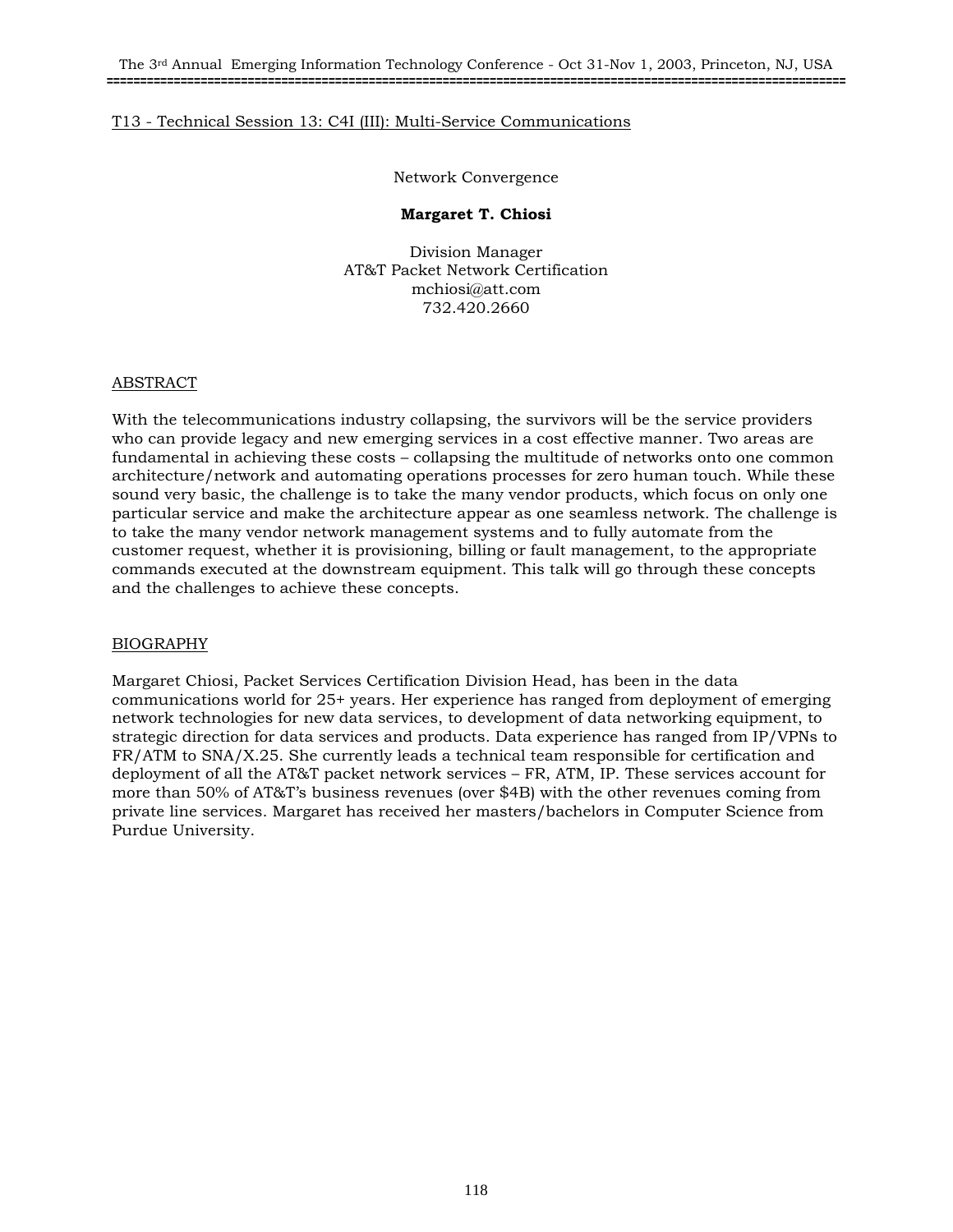# Future Evolution in Local Access Technology and Telephony Services

### **Irwin Gerszberg**

Division Manager AT&T Local Network Access Technology 180 Park Avenue Building 104 Room 3A37 Florham Park, NJ 07932-0971 Voice: 1 (973) 236-6930 Email: irwin@att.com

#### BIOGRAPHY

Irwin Gerszberg is Division Manager of the Advanced Local Network Access Technology Organization for AT&T Local Services in Florham Park, NJ. His organization is responsible for all "Last Mile" Access Technologies for the AT&T Local Services Network.

He holds a Bachelor's degree in Electrical Engineering and a Master's in Computer Science from NJIT and Stevens Institute of Technology. He joined the AT&T Bell System in 1978. While at Bell Laboratories, he managed large software projects for the RBOC's in advanced operations and testing of the local exchange network. In 1985, he spearheaded one of AT&T's first Speech Response/Voice Recognition Trials with the RBOC's. After joining AT&T's Wireless unit in 1989, he was responsible for the development of numerous advanced wireless technology services.

He holds over 70 Patents on Local Access Technology covering DSL, Voice over DSL, IP, Cable telephony, Broadband Wireless, CD quality IP telephony & a vast array of emerging Broadband infrastructure and services with the United States Patent office. These contributions earned him AT&T's Science and Technology Medal in 2001. In February of 2002, he was awarded "New Jersey Inventor of the Year" by the State of N.J. and inducted into the N.J. Inventors hall of congress for his innovations and contributions to science and technology in the telecommunications industry.

Irwin is quoted as an industry expert and visionary in numerous telephony articles in the Wall Street Journal, Newsweek, Starledger, Daily Record, Home News, Telephony Magazine, etc. and has provided testimony at numerous FCC Hearings on telecommunication policy.

He is a member of the NJ Technology Counsel, Association of Public-Safety Communication Officials, Society of Cable Telecommunications Engineers, and IEEE. He is a lifetime resident of New Jersey and lives in Kendall Park with his wife Sherry and their two children.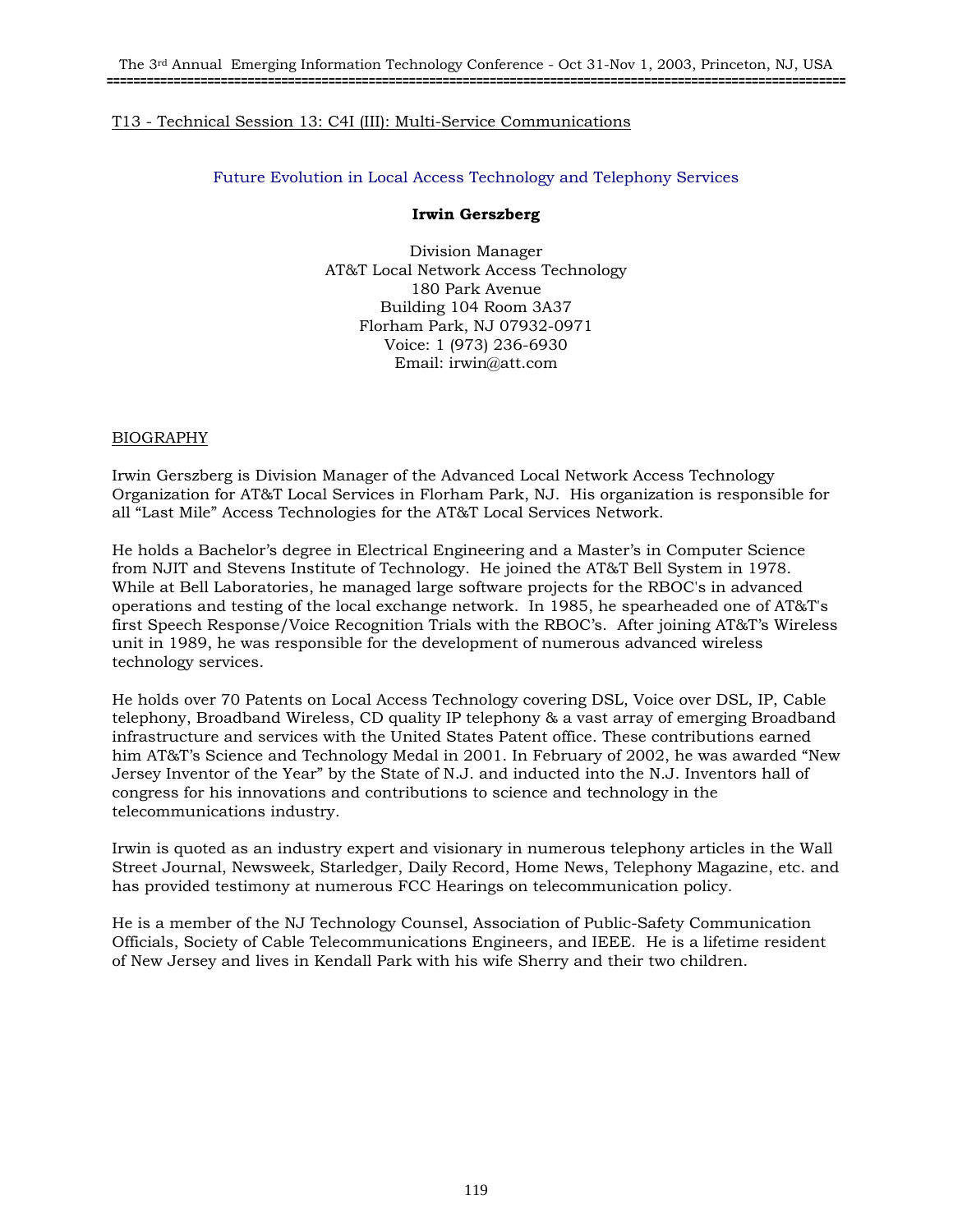# Autonomic Management of Multi-service Computing Utilities

#### **Liana L. Fong**

T. J. Watson Research Center IBM Corp. P. O. Box 704 Yorktown Heights, NY 10985 (914)784-7269 email: llfong@us.ibm.com

# ABSTRACT

Computing utility or utility computing is considered to be the emerging service model for the internet and e-business. Under this model, customers use system infrastructure and associated resources such as network bandwidth and processor cycles as "utilities" similar to telephony and electricity. The service organizations often offer multiple service plans, and in term will serve and bill customers according to services they subscribe to.

Management of such computing utilities is very complex due to the needs in: monitoring and enforcement of service quality based on customer service plans, and configurations of varieties of heterogeneous computing resources. In particular, most of the underlying system infrastructures of computing utilities consist of an array of network devices including switches, routers, firewall, load balancers. The tasks to establish specific network connectivity and access required by business policies and security rules can be daunting for administrators. Thus, it is essential that computing utilities are built with autonomic management capability such that these systems can be self-optimizing, self-configuring, self-recovery, and selfprotecting, similar to the autonomic capability of human nervous system in response to external stimuli. Moreover, individual utility resources such that network devices would eventually have build-in autonomic management capabilities.

# BIOGRAPHY

Liana L. Fong joined IBM T. J. Watson Research Center in 1985 as a research staff. Her research activities have been in the areas of operating system structures, system management and performance evaluation for computer architectures ranging from mainframe, to workstation, and to very large network of systems for scientific high performance computing. In addition to her research activities, Liana also involves in technology transfer to IBM product divisions, and carries out proof of concept engagements with IBM large customer accounts.

In recently years, Liana has concentrated on building technologies related "on demand" and "autonomic" computing initiatives. She was one of the lead developers for Oceano, an IBM first research prototype that supported SLA based auto-provisioning of network and servers in multi-service computing farms. She has also worked closely with IBM Global Services on ebusiness technologies for web hosting data centers. Her currently research focus is on demand resource scheduling and auto-provisioning.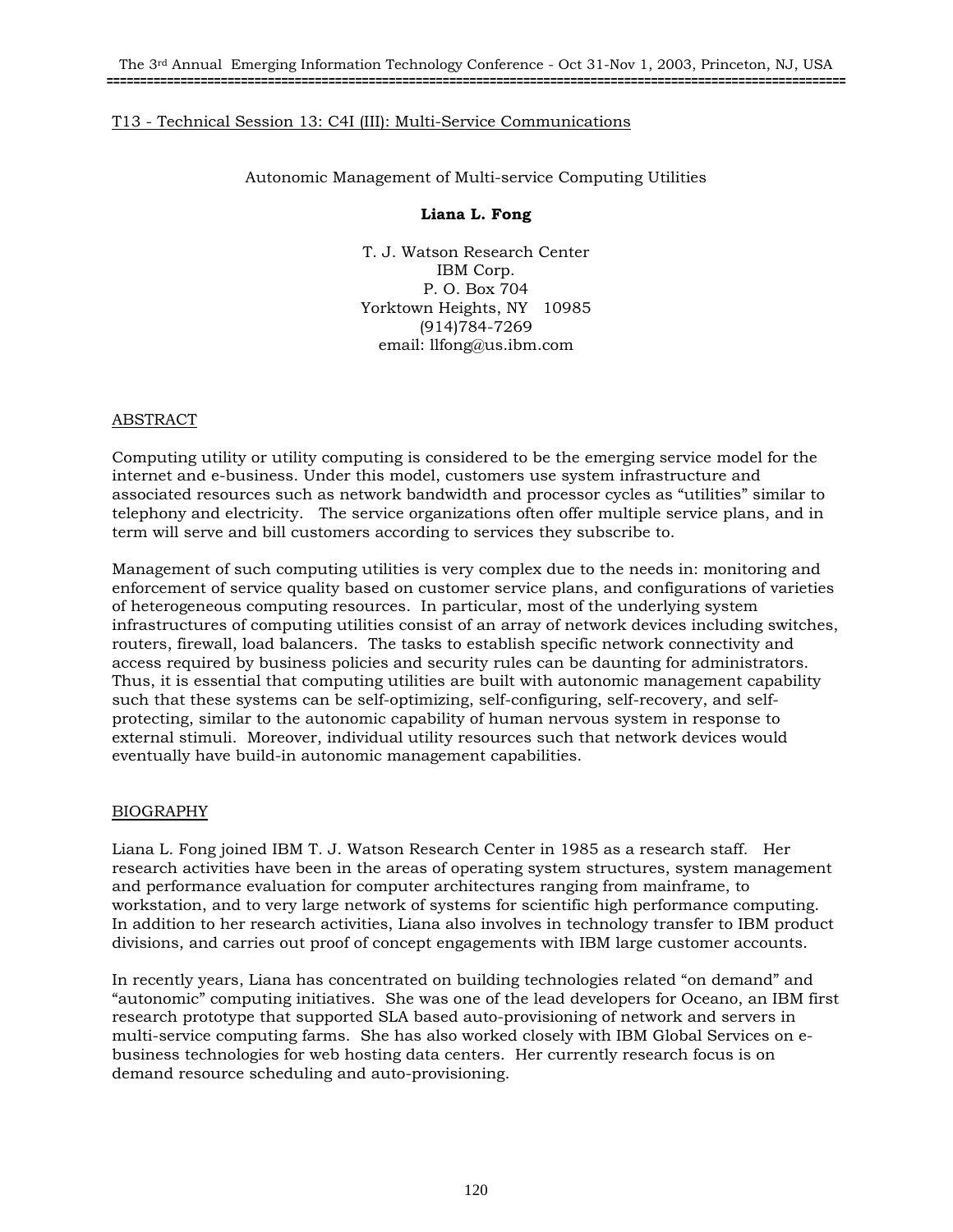# Network based VPN Services – MPLS VPN

### **Luyuan Fang**

Principal Technical Staff Member AT&T Labs. Tel: 732 420 1921 Email: luyuanfang@att.com

#### ABSTRACT

Wide Area Network (WAN) service market has seen evolution from legacy data services (Private Line, Frame Relay and ATM) to the next generation IP based VPN services in the recent years. Many Service Providers (SP) around the world have been deploying MPLS technology in their networks so that they can offer network based IP VPN to businesses. With MPLS enabled network, Service Providers are able to offer cost effective and converged VPN services that support business's needs for intranet, remote access and extranet as well as data, voice and video applications. MPLS IP VPN will be one of high growth services in the communications market in the next five years.

This presentation will first examine VPN implementation and look into the VPN market trend. With an introduction of MPLS technology, this presentation will provide overview of how MPLS technology works in IP network, what role of MPLS plays in convergence and what benefits of MPLS IP VPN can be brought to businesses. Finally the presentation concludes that MPLS is one of key next generation technologies that enable network convergence and network based on VPN services based on MPLS and IP will see wide adoption by businesses in the near future.

# BIOGRAPHY

Luyuan Fang is a Principal Technical Staff Member in the Global IP Network Architecture Design organization at AT&T Labs. She is directly responsible for the design and engineering of MPLS technology in the AT&T IP backbone. Dr. Fang is the lead architect for several AT&T MPLS IP VPN product deployments, and plays a key role in technical realization of MPLS IP VPN service features in the AT&T IP network. In addition to her MPLS VPN activities, Dr. Fang is involved in evaluating forward-looking network technologies and equipment capabilities to support emerging services. Prior to her current position, Dr. Fang was responsible for the design and deployment of AT&T International Frame Relay Services, including global ATM-Frame Relay Interworking.

Prior to joining AT&T, Dr. Fang held various research positions in Artificial Intelligence and data networking in Telstra, Nortel, and Racal Datacom.

Dr. Fang has extensive experiences in MPLS technology and IP/data networking. She is very active in IETF, where she is currently co-authoring several Internet Drafts and RFCs in the MPLS, PPVPN and Traffic Engineering Working Groups. She is a frequently invited speaker at leading international conferences on MPLS technology and VPN deployment. She has given several tutorials on MPLS and VPN technologies in IEEE conferences and other MPLS events, and has published more than 40 technical papers.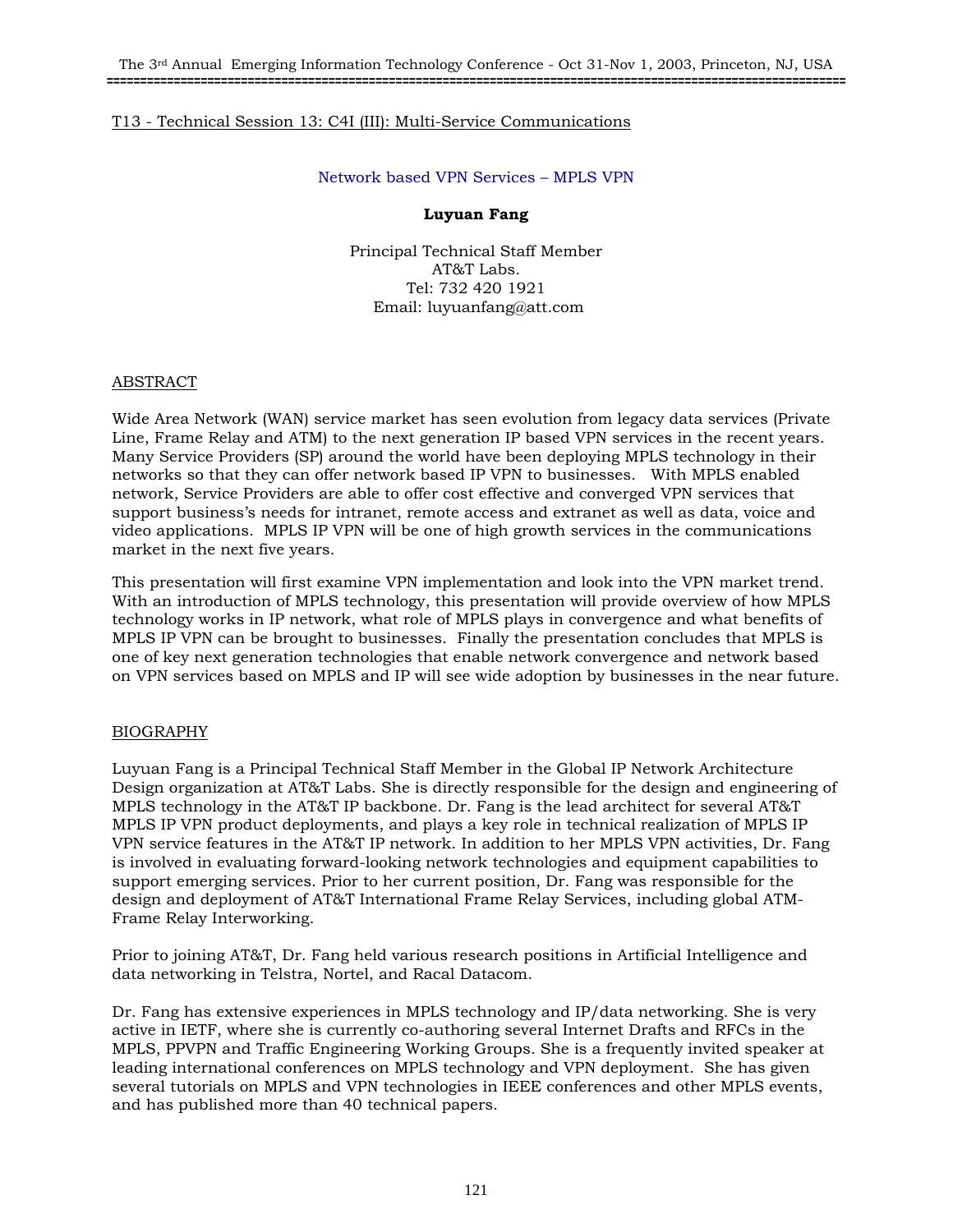Dr. Fang holds a Ph.D. in Computer Science from the Flinders University of South Australia, an M.S. in Computer Science from Brigham Young University, Utah, and a B.S. in Physics from Jiangxi University, China.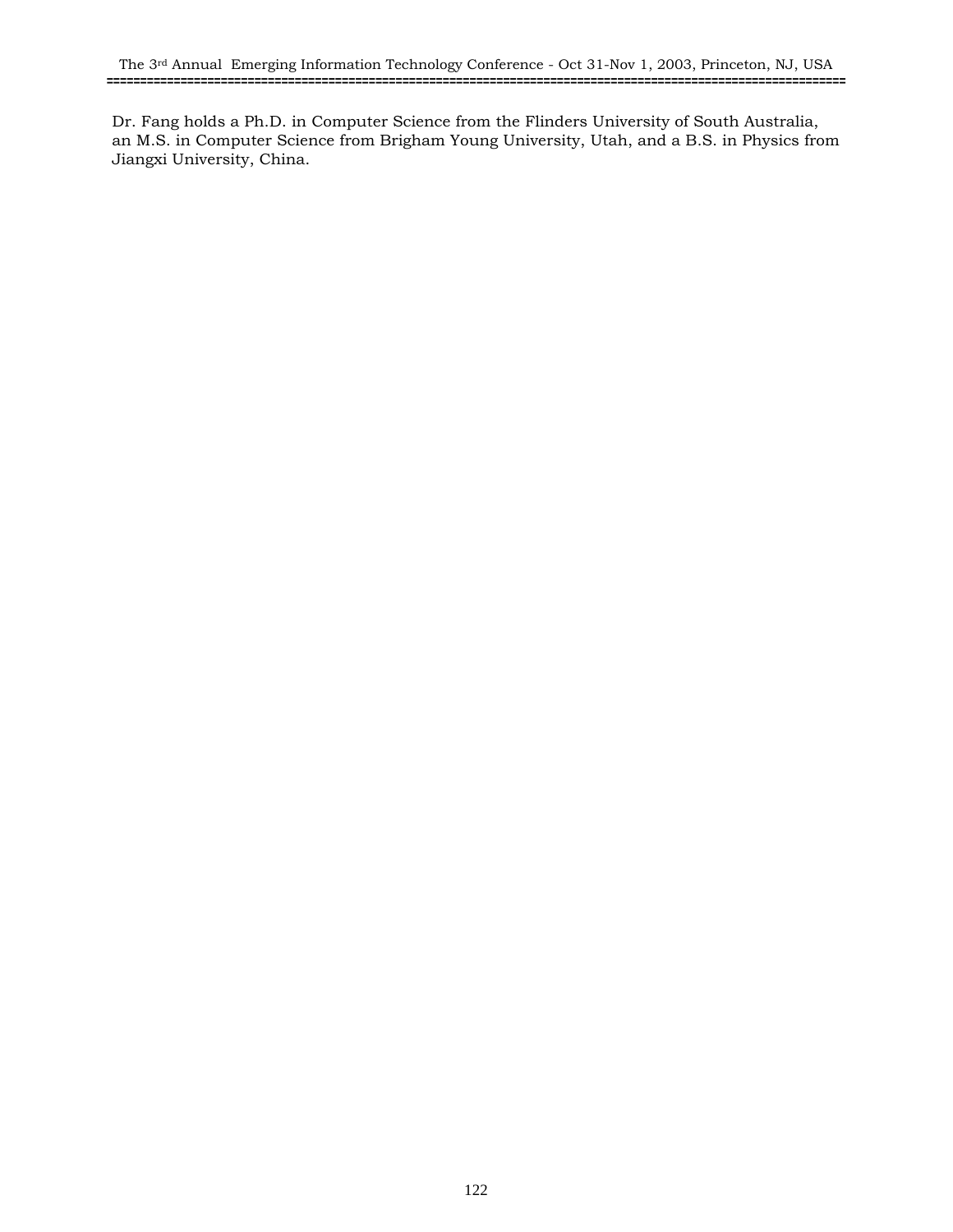The 3rd Annual Emerging Information Technology Conference - Oct 31-Nov 1, 2003, Princeton, NJ, USA **==============================================================================================================**

## T14 - Technical Session 14: C4I (IV): Information and Knowledge Management

Session Chair

#### **Zon-Yin Shae**

IBM T. J. Watson Research Center

#### BIOGRAPHY

Zon-Yin Shae is at the IBM Watson Research Center, where he works in the area of VoIP, SIP, multimedia streaming, media enabling e-business applications and the use of multimedia to bridge physical and virtual environments. He led IBM multimedia streaming project used for the Atlanta Olympic Game. He is currently working on the VoIP/SIP converged enterprise applications, infrastructure and services.

Dr. Shae received the B.S. and M.S. degrees in electronic engineering from the National Chiao-Tung University, Taiwan, 1976 and 1978 respectively, and the Ph.D. degree in electrical engineering from the University of Pennsylvania, Philadelphia, USA, 1989. From 1980 to 1984, before he pursued his Ph.D. degree, he worked as an engineer in the areas of communication system and microprogramming CPU design for signal processing. Since March 1989, he has been with IBM Watson Research Center, New York. Dr. Shae has published tens of technical papers and applied tens U.S. patents. He has received various awards from IBM Watson Research Center for his contributions in the area of multimedia communication.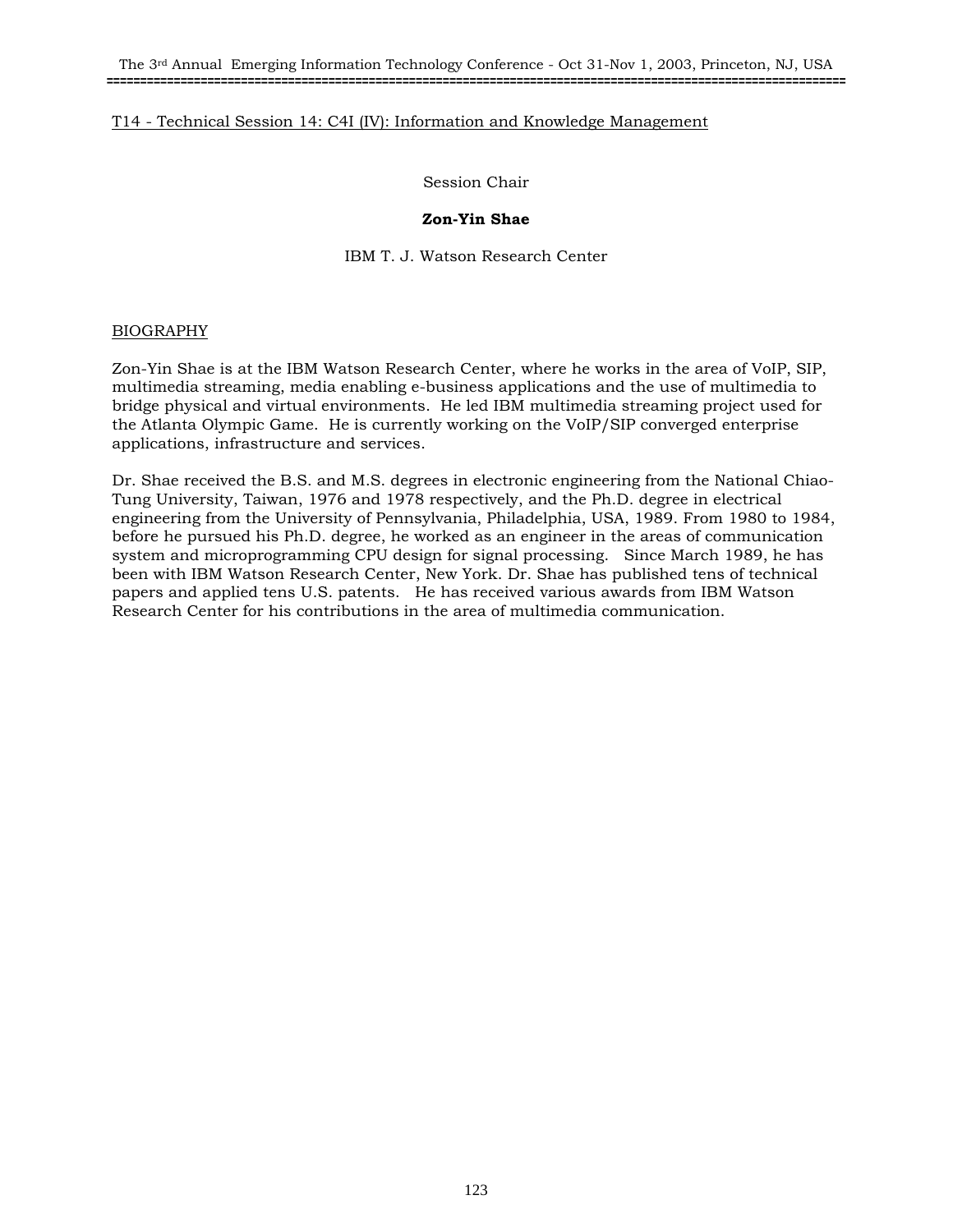On Visual Similarity Based 3D Model Retrieval

# **Ming Ouhyoung**

Professor, Dept. of Computer Science and Information Engineering, National Taiwan University Tel: 732-216-4517, (886)23625336 Ext. 421 Email: ming@csie.ntu.edu.tw

# ABSTRACT

A large number of 3D models are created and available on the Web, since more and more 3D modelling and digitizing tools are developed for ever increasing applications. The techniques for content-based 3D model retrieval then become necessary. In this paper, a visual similaritybased 3D model retrieval system is proposed. This approach measures the similarity among 3D models by visual similarity, and the main idea is that if two 3D models are similar, they also look similar from all viewing angles. Therefore, one hundred orthogonal projections of an object, excluding symmetry, are encoded both by Zernike moments and Fourier descriptors as features for later retrieval. The visual similarity-based approach is robust against similarity transformation, noise, model degeneracy etc., and provides 42%, 94% and 25% better performance (precision-recall evaluation diagram) than three other competing approaches: (1)the spherical harmonics approach developed by Funkhouser et al., (2)the MPEG-7 Shape 3D descriptors, and (3)the MPEG-7 Multiple View Descriptor. The proposed system is on the Web for practical trial use ( http://3d.csie.ntu.edu.tw), and the database contains more than 10,000 publicly available 3D models collected from WWW pages. Furthermore, a user friendly interface is provided to retrieve 3D models by drawing 2D shapes. The retrieval is fast enough on a server with Pentium IV 2.4GHz CPU, and it takes about 2 seconds and 0.1 seconds for querying directly by a 3D model and by hand drawn 2D shapes, respectively.

# BIOGRAPHY

Ming Ouhyoung received the BS and MS degree in electrical engineering from the National Taiwan University, Taipei, in 1981 and 1985, respectively. He received the Ph.D degree in computer science from the university of North Carolina at Chapel Hill in Jan., 1990. He was a member of the technical staff at AT&T Bell Laboratories, Middle-town, during 1990 and 1991. Since August 1991, he has been an associate professor in the department of Computer Science and Information Engineering, National Taiwan University. Then since August 1995, he became a professor. He was the Director of the Center of Excellence for Research in Computer Systems, College of Engineering, from August 1998 to July 2000, and was the Chairman of the Dept. of CSIE from August 2000 to July 2002. He has published over 100 technical papers on computer graphics, virtual reality, and multimedia systems. He is a member of ACM and IEEE.

Ming is currently on sabbatical leave, and is a visiting fellow at the Dept. of Computer Science, Princeton University. He collaborates with Professor Thomas Funkhouser in Graphics and Computational Geometry Group at Princeton.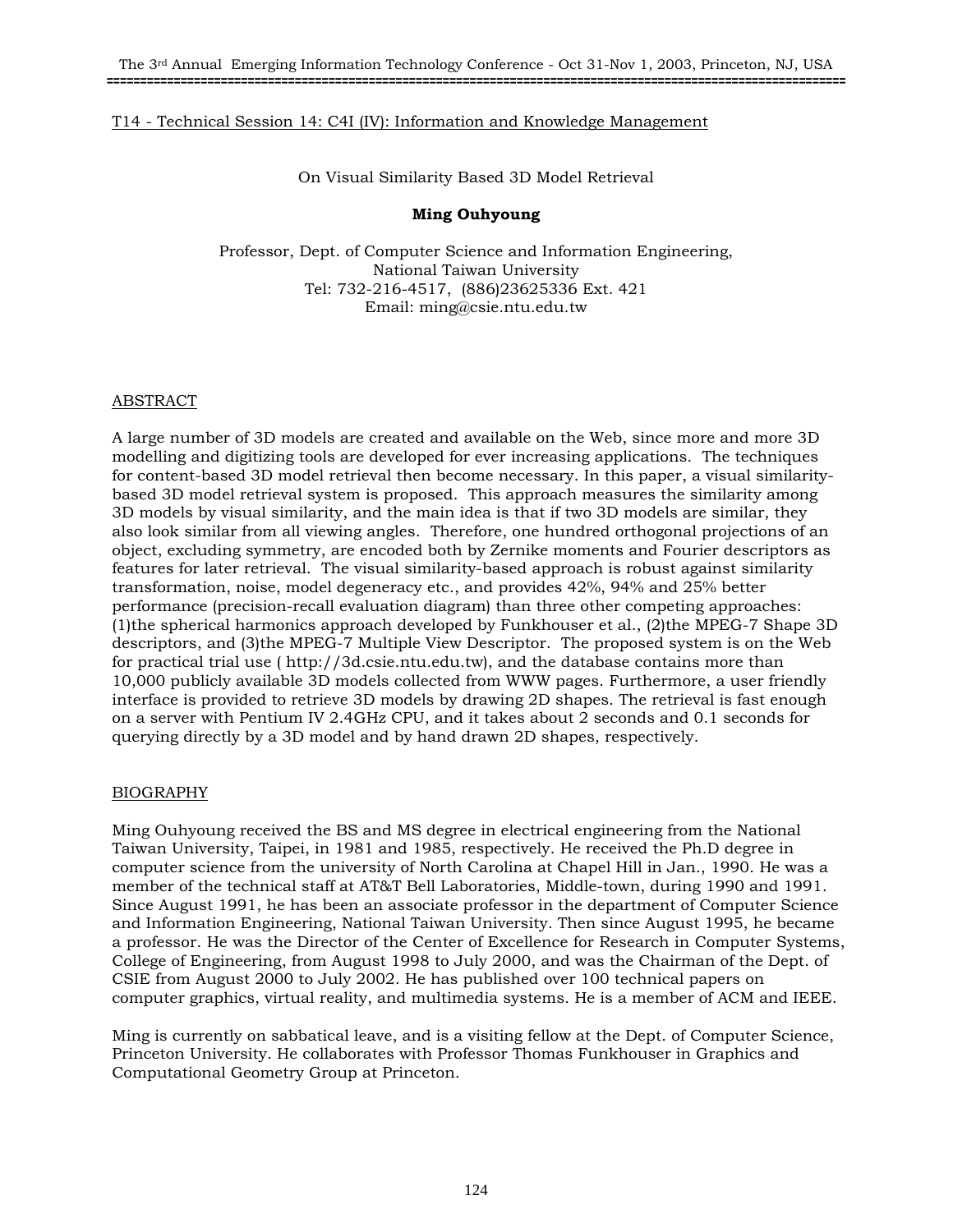E-Commerce Value Chain Business Transformation

# **Jih-Shyr Yih**

Manager, E-Commerce Architecture IBM Watson Research Tel: 914-784-7866 Email: jyih@us.ibm.com

# ABSTRACT

This talk covers experiences learned in the e-commerce value chain constructions, with respect to business process management and various data feed integrations. In addition to commerce stores, we will address fulfillment, which supports from quote to cash. We will discuss information integration methodology used in the current value chains, and problem opportunities in areas such as data quality, duplication, propagation delay, transformation, the handling of large documents, and so on. The talk presents solutions using a Websphere Business Integration clustering technique and enhancements in WBI adapters for active persistent streaming data operations. A cut-through method using a "double data schema annotation" technique is to be discussed on how data is handled and manipulated amongst applications, operational data store, and collaboration brokers.

# BIOGRAPHY

Dr. Jih-Shyr Yih is native to Taiwan, received educations in US with doctoral degree from U. Michigan, 1990, has afterward worked in IBM Watson Research, and is currently managing the e-commerce architecture dept. He has taken on assignments to IBM divisions, for internet groupware development in White Plains, and for banking solution development in Copenhagen. Dr. Yih conducts basic technology research as well as engages in commercial commerce solutions and IBM's own value chains transformation. He is most interested in working on real world business problems and providing feedbacks for product development.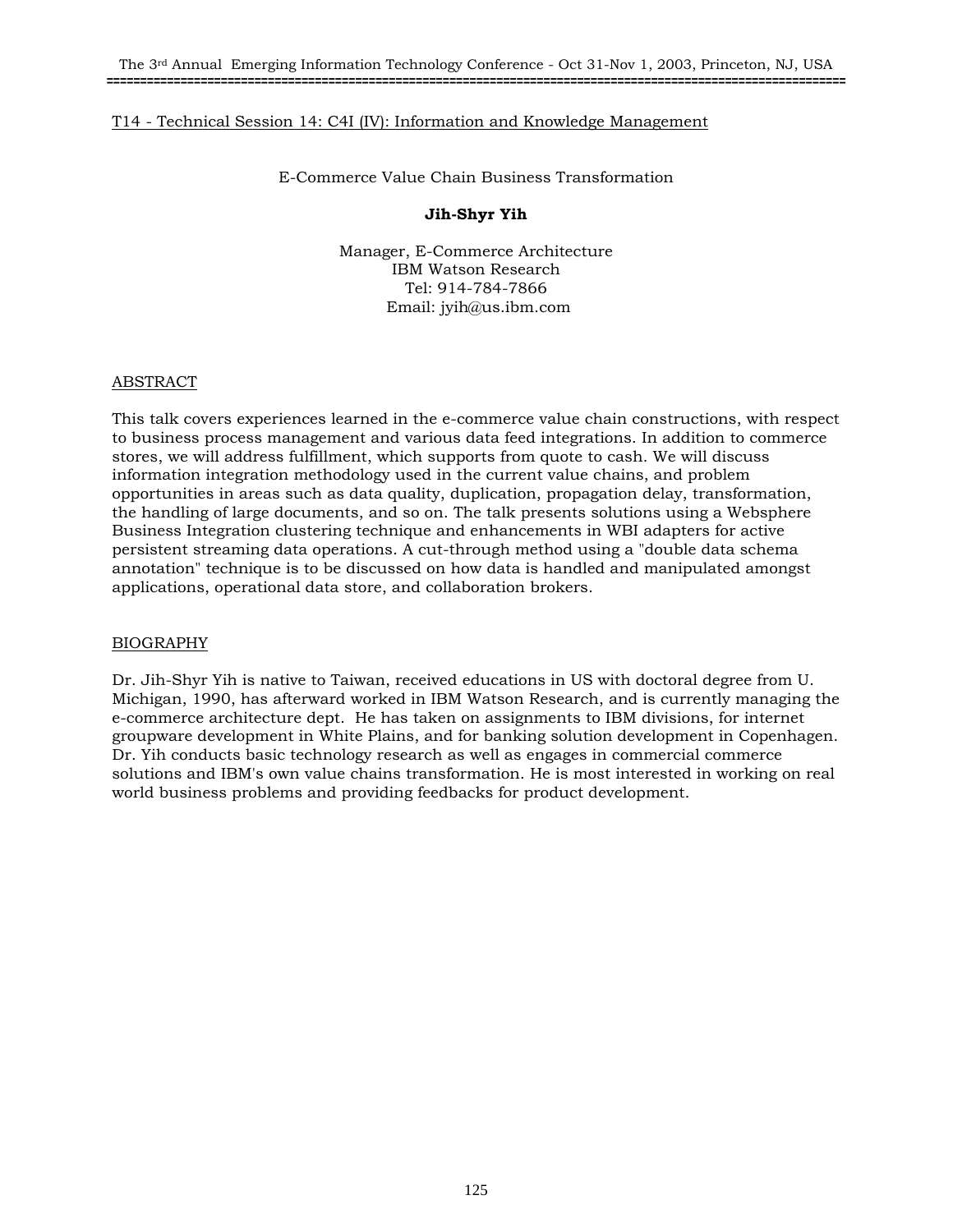Privacy Protection on Information Management

### **Xuan Liu**

IBM T.J. Watson Research Center Tel: 914-245-9270 Fax: 914-784-6032 Email: xuanliu@us.ibm.com

#### ABSTRACT

The emergence of new technology on information capturing, integration, analysis, and dissemination enables more information sharing and usage. However, it also causes significant concerns for information abuse. Unless addressed early in the design, security and privacy can be a serious obstacle to the rapid adoption to those new technologies. Identifying new challenges and developing technology on security and privacy to create on-demand assurance is critical. In this talk, I will discuss the problems of privacy protection for information sharing, review some existing privacy technologies, and identify new challenges that need to be addressed to enable new information integration infrastructure.

#### BIOGRAPHY

Dr. Xuan Liu is a research staff member at IBM T.J. Watson Research Center. She received her PhD in Computer Science from University Of Minnesota, Minneapolis. Her current research interests include privacy technologies for information sharing and business process, XML technologies, location-based services, data mining, and spatial databases. She has published many papers in referred journals and international conferences. One of her papers presented at sixth international symposium of ACMGIS was among the best papers. Her research work has resulted into five patents filed, and also been incorporated into IBM products, or released as IBM Web services toolkit on alphaworks. Dr. Liu has been invited to review papers for various international journals and conferences and invited to give presentations on various conferences, universities and corporations. She has served as a program committee member for many international conferences. She is a member of IEEE and ACM.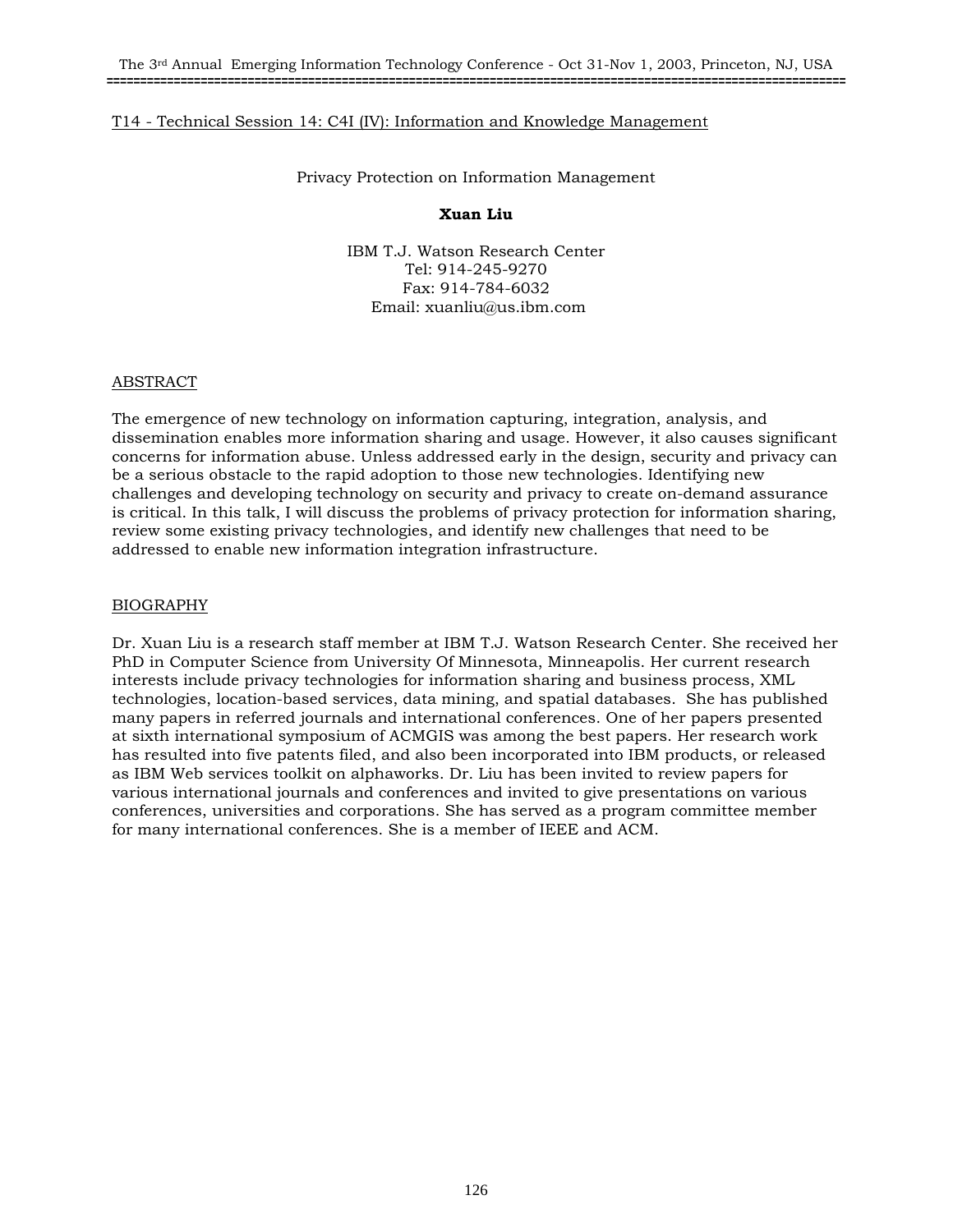From Information to Business Process Management

### **Shih-Ping Liou, Ph.D.**

Program Manager Siemens Corporate Research Tel: 609-734-6514 Fax: 609-734-6565 Email: Shih-Ping.Liou@siemens.com

#### ABSTRACT

Information management is the means by which an organization maximize the efficiency with which it plans, collects, organizes, uses, controls, disseminates and disposes information and through which it ensures that the value of information is identified and exploited to the full extent. However, the true benefits of an information lifecycle management system can not be realized without implementing applications and workflows that provide the access to each information source. Both applications and workflows will become unmanageable if one does not manage the business processes behind them. In this talk, we will first present the efficiency and the effectiveness problems associated with most information systems today and how we can resolve such problems by redesigning a new enterprise information architecture and implementing a new middleware layer.

#### BIOGRAPHY

Shih-Ping Liou was born in Tainan, Taiwan, Republic of China, in 1961 and graduated in information engineering from National Taiwan University in 1983. He received the M.S. and Ph.D. degree in computer science and engineering from the University of Michigan, Ann Arbor, in 1986 and 1990. From September 1990 to November 1992, he was a project engineer in Zexel Technologies, Inc., developing in-vehicle navigation systems. In 1992, Dr. Liou joint Siemens Corporate Research, Princeton, New Jersey, where he is currently a program manager, responsible for the research and development of technology as well as process methodology related to information lifecycle management. His experience spreads across a wide range of business and technology areas, including strategic alliance, business development, quality improvement, six sigma, program/project management, information architecture, network protocols, quality of service, multimedia messaging and collaboration, multimedia summary generation, multimedia indexing/retrieval, medical imaging, 3D visualization, distributed computing, and computer vision.

Dr. Liou has published in various journals and conference proceedings and is a member of the ACM and IEEE. He holds six US patents with many more under review and has published more than 30 papers on leading journals and conferences in a wide range of business and technology fields. He also serves on the Editorial Board of Machine Vision and Applications.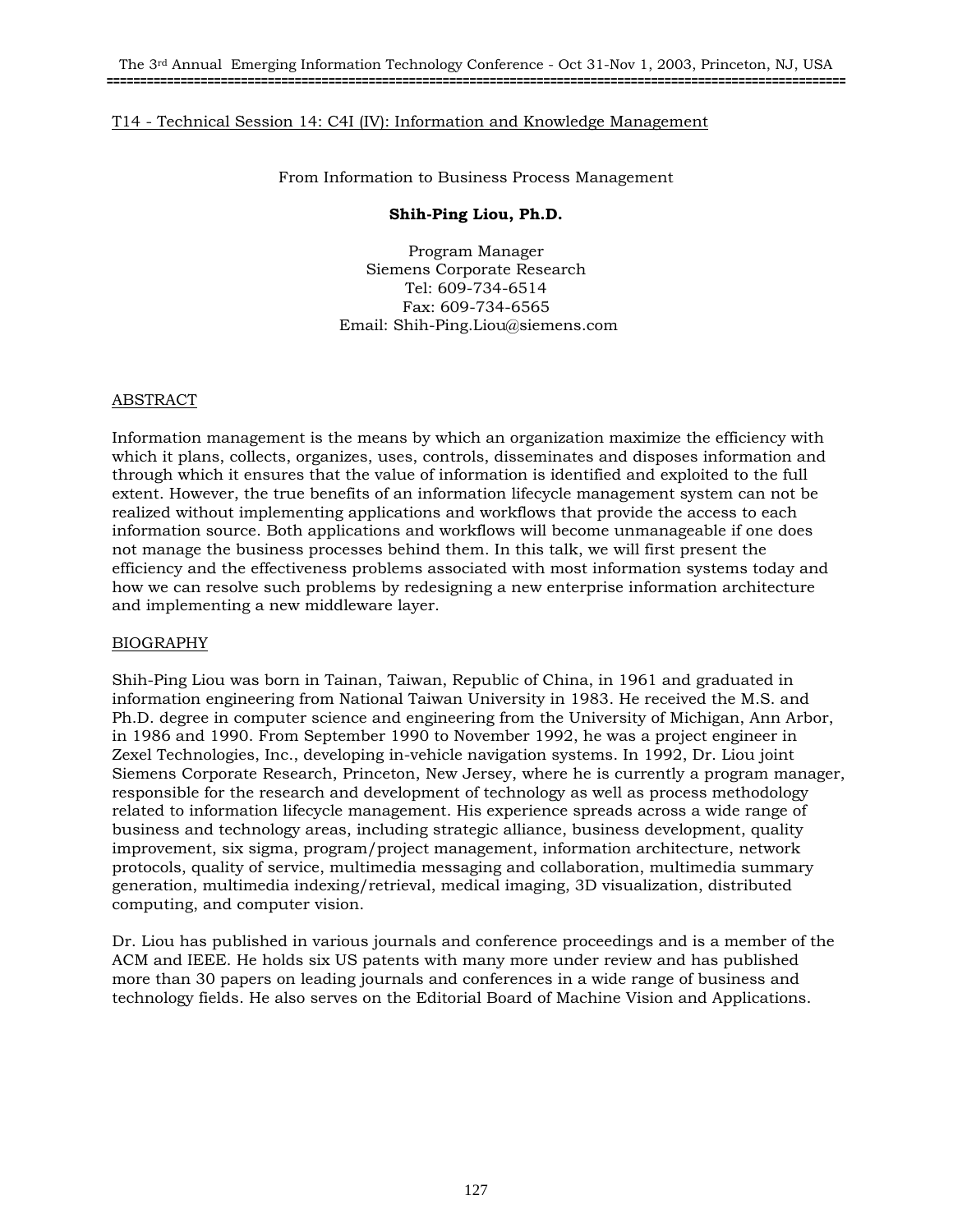The 3rd Annual Emerging Information Technology Conference - Oct 31-Nov 1, 2003, Princeton, NJ, USA **==============================================================================================================**

# T15 - Technical Session 15: System-on-Chip (IV)

# Session Chair

# **Michael S. Hsiao**

Associate Professor Department of Electrical and Computer Engineering Virginia Tech Tel: 540-231-9254 Fax: 540-231-3362 Email: mhsiao@vt.edu

# BIOGRAPHY

Michael S. Hsiao received the B.S. in Computer Engineering with highest honors from the University of Illinois at Urbana-Champaign in 1992, and M.S. and Ph.D. in Electrical Engineering in 1993 and 1997, respectively, from the same university. During his studies, he was recipient of the Digital Equipment Corp. Fellowship, McDonnell Douglas Scholarship, and Semiconductor Research Corp. Research Assistantship. Between 1997 and 2001, Dr. Hsiao was an Assistant Professor in the Department of Electrical and Computer Engineering at Rutgers University. Since 2001, he has been an Associate Professor in the Department of Electrical and Computer Engineering at Virginia Tech. He was a visiting scientist at NEC USA in Princeton, NJ, during the summer of 1997, and he was a visiting faculty at Intel Corporation in the summer of 2002.

Michael is a recipient of the National Science Foundation CAREER Award, and he has published more than 80 refereed journal and conference papers. His current research focuses on SOC testing, verification, diagnosis, and power management.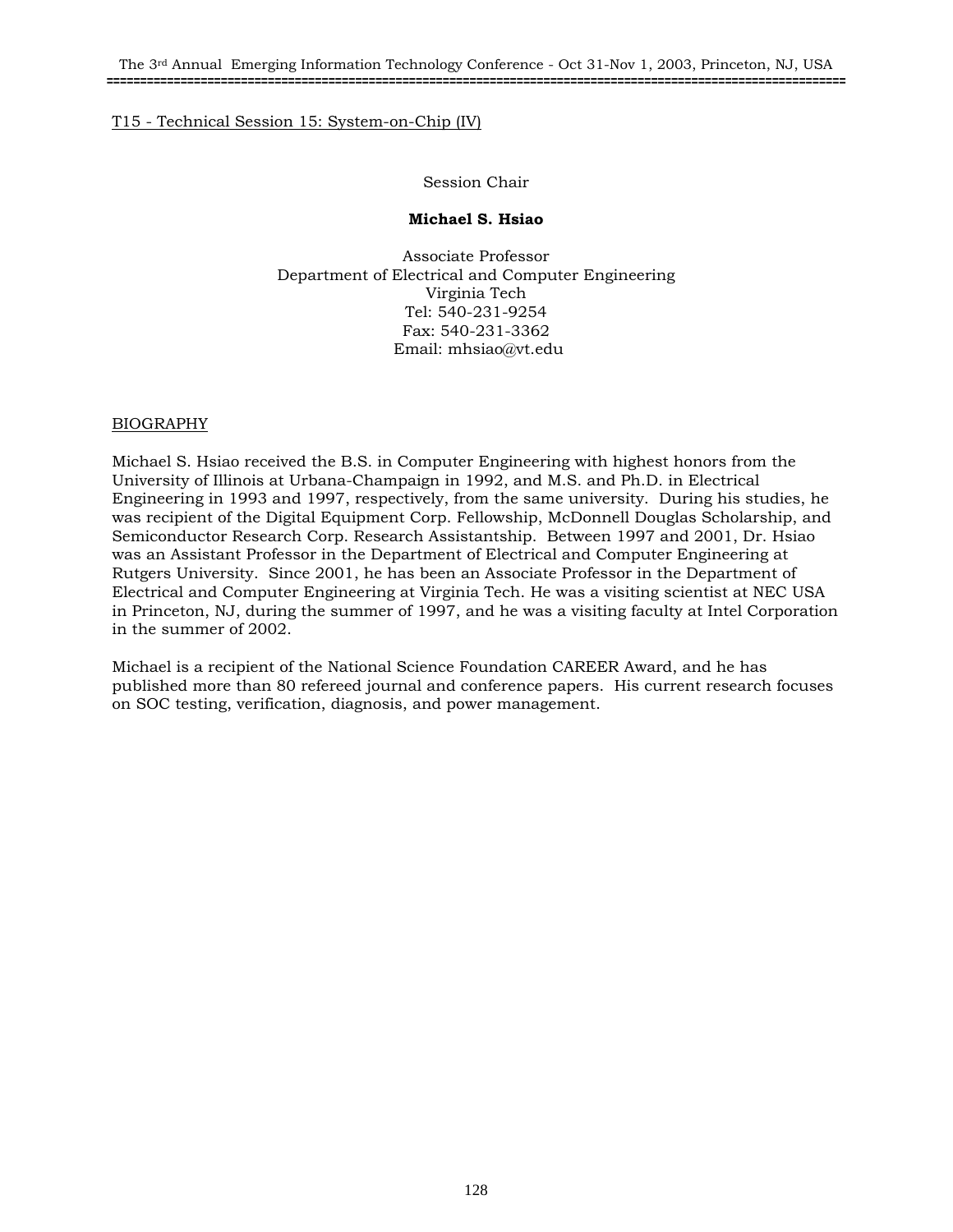# T15 - Technical Session 15: System-on-Chip (IV)

LOW-COMPLEXITY/HIGH-SPEED FORWARD ERROR CORRECTION ARCHITECTURE FOR OPTICAL COMMUNICATIONS

### **Hanho Lee**

Department of Electrical & Computer Engineering 371 Fairfield Road Unit 1157 University of Connecticut, Storrs, CT 06269-1157

> Tel: (860) 486-2192 Fax: (860) 486-2447 Email: hanho.lee@uconn.edu

# ABSTRACT

The use of Forward Error Correction (FEC) in optical communications was pioneered for submarine systems where detection and correction of errors was critical for transmission over very long haul networks. Out of many error correction codes, Reed-Solomon (RS) codes have been widely used in a variety of communication systems such as space communication link, digital subscriber loops, and wireless systems as well as in networking communications. However, as data rates reach 40 *Gb/s* and beyond, the power consumption and complexity of FEC devices are the main barrier to integrate them into optical communication systems at a low cost. We present the design and implementation of low-complexity/high-speed FEC architecture for high-speed fiber optic communication systems, and especially present the key ideas applied to the design of RS decoder blocks for achieving high throughput and reducing complexity.

# BIOGRAPHY

Dr. Hanho Lee received Ph.D. and M.S. degrees, both in Electrical & Computer Engineering, from the University of Minnesota, Minneapolis, in 2000 and 1996 respectively, and a B.S. degree in Electronics Engineering from Chungbuk National University, S. Korea, in 1993. In 1999, he was a Research Consultant at Lucent Technologies, Bell Labs, Holmdel. From April 2000 to August 2002, he was a Member of Technical Staff at the Lucent Technologies (Bell Labs Innovations), Allentown, where he was responsible for the development of highperformance digital signal processor architecture for next-generation wireless communication systems. Since August 2002, he is with the Department of Electrical and Computer Engineering, University of Connecticut, where he is presently an Assistant Professor. His research interests include the digital VLSI circuits and systems design for communications and computers, System-on-a-Chip (SoC) design, and VLSI signal processing.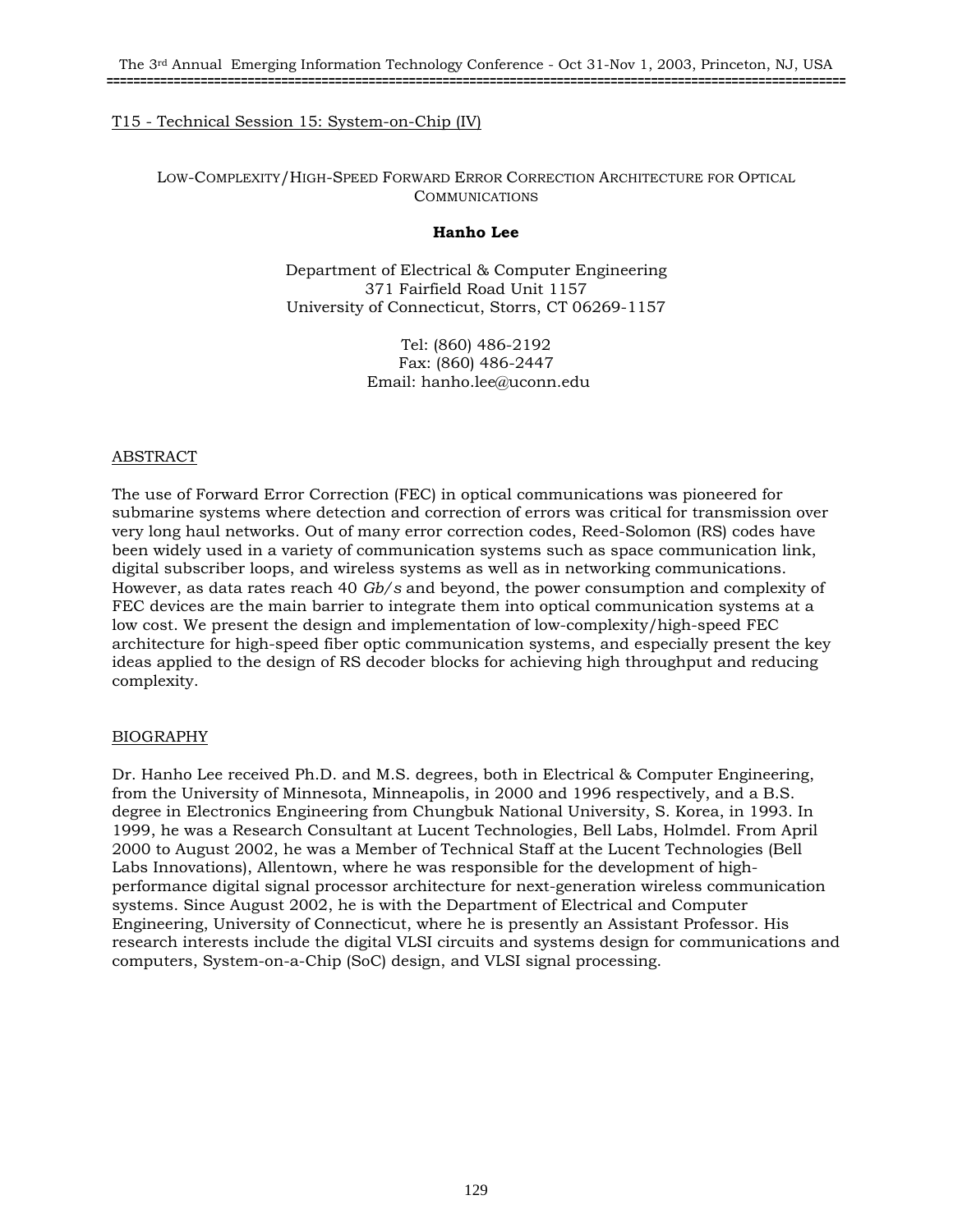# T15 - Technical Session 15: System-on-Chip (IV)

Testing High-Frequency Serial Communication Interfaces in the SoCs

# **Jien-Chung Lo**

Department of Electrical and Computer Engineering 4 East Alumni Ave. University of Rhode Island Kingston, RI 02881 USA Tel: (401) 874-2996 Fax: (401) 782-6422 Email: jcl@ele.uri.edu

# ABSTRACT

As pointed out in the International Technology Roadmap for Semiconductor, we are in urgent need for a testing solution for the high-frequency serial communication interfaces. Serializer/deserializer (SerDes) IP cores running at up to 10Gb/s are common and are quickly populated the SoC ASICs in great number. Most SerDes do equipped with built-in self-test (BIST); however, these are for loop-back functional test only. The real crucial jitter and jitter tolerance for BER (bit-error-rate) tests are left for the external ATE. However, ATEs are having difficult time to catch up the speed of SerDes (40-56Gb/s has been demonstrated); and the sheer number of SerDes in a SoC is simply too large (150 SerDes on a single SoC ASIC) to be handled cost effectively. Therefore, we believe the solution should come as a BIST for SerDes that is capable of jitter and jitter tolerance testing.

Three major research problems can readily be identified: (1) can we measure sub-pico-second jitter on-chip? (2) can the jitter BIST tolerate the process variability? and (3) can we minimize the impact to the performance of SerDes? Essentially, the traditional method of signal acquisition will not work for this problem, as the requirement for an extremely high-speed gold reference signal is impossible. We have recent proposed a new measurement circuit design in which pico-second range jitter can be measured on-chip with lower frequency reference signal. We believe this design has promising features to answer the above questions and be a core building block for the jitter BIST for high-frequency SerDes in SoC.

# BIOGRAPHY

Jien-Chung Lo graduated from Taipei Institute of Technology, majoring in Electronic Engineering, in 1981. He received his M.S. and Ph.D., both in Computer Engineering, from the University of Southwestern Louisiana, Lafayette, Louisiana, in 1987 and 1989, respectively. He joined the University of Rhode Island in 1989 and is currently a Professor at the Department of Electrical and Computer Engineering. In 1996, he was a visiting research professor at the Tokyo Institute of Technology.

He served as the General Chair of the IEEE 8th North Atlantic Test Workshop, West Greenwich, RI, May 1999. He was the General Co-Chair of the IEEE Symposium on Defect and Fault Tolerance in VLSI Systems, California, October 2001, and the Program Chair for its 2000 meeting. He is currently served on the program and steering committees of several conferences and workshops. He served as guest editor for the Journal of System Architecture, Elsevier Pub.,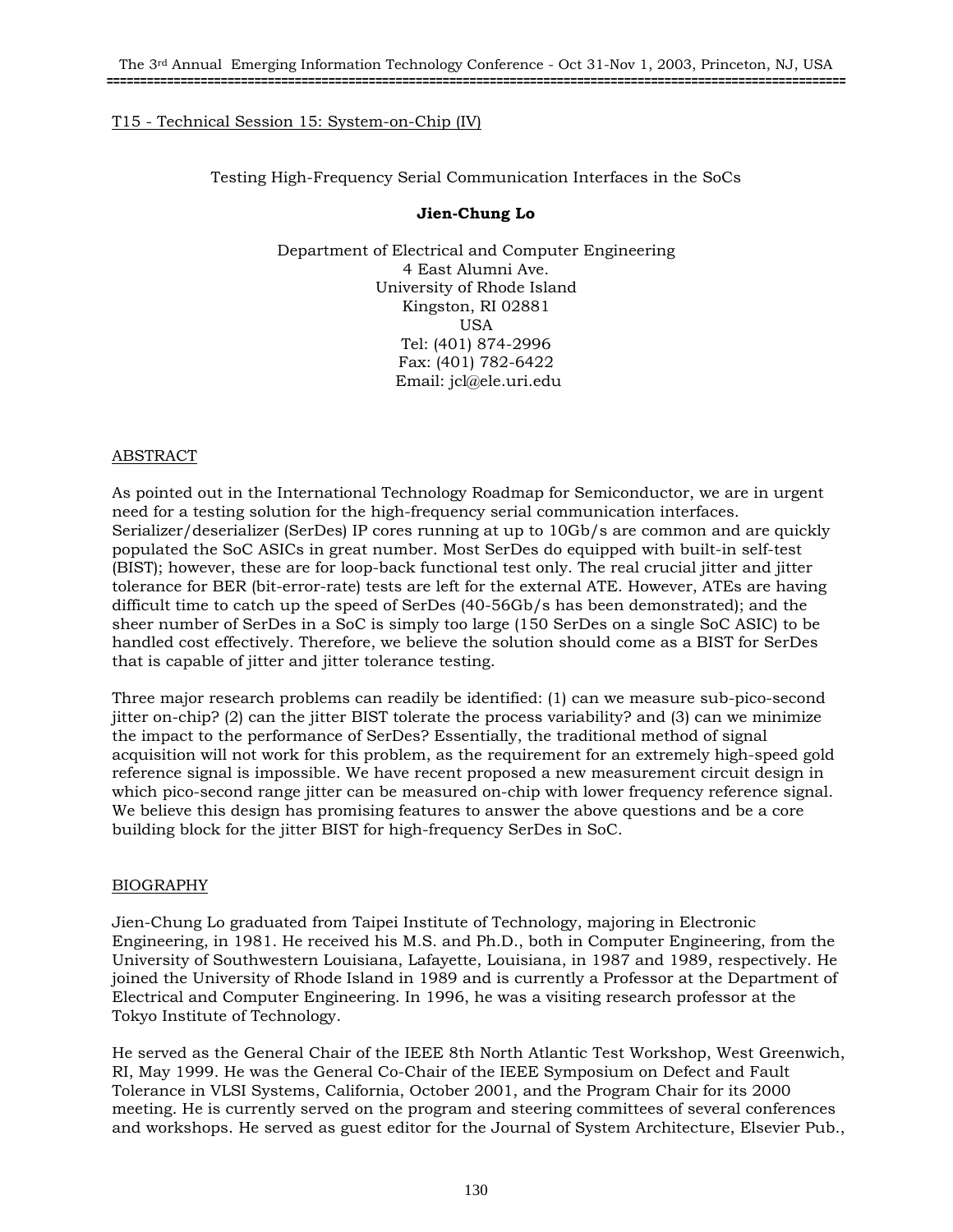in 2002. He is currently an Associate Editor of IEEE Transactions on Computers. His current research interests include: Reliable logic circuit synthesis, timing measurement and mixedsignal modeling and testing. Dr. Lo is a senior member of IEEE Computer Society.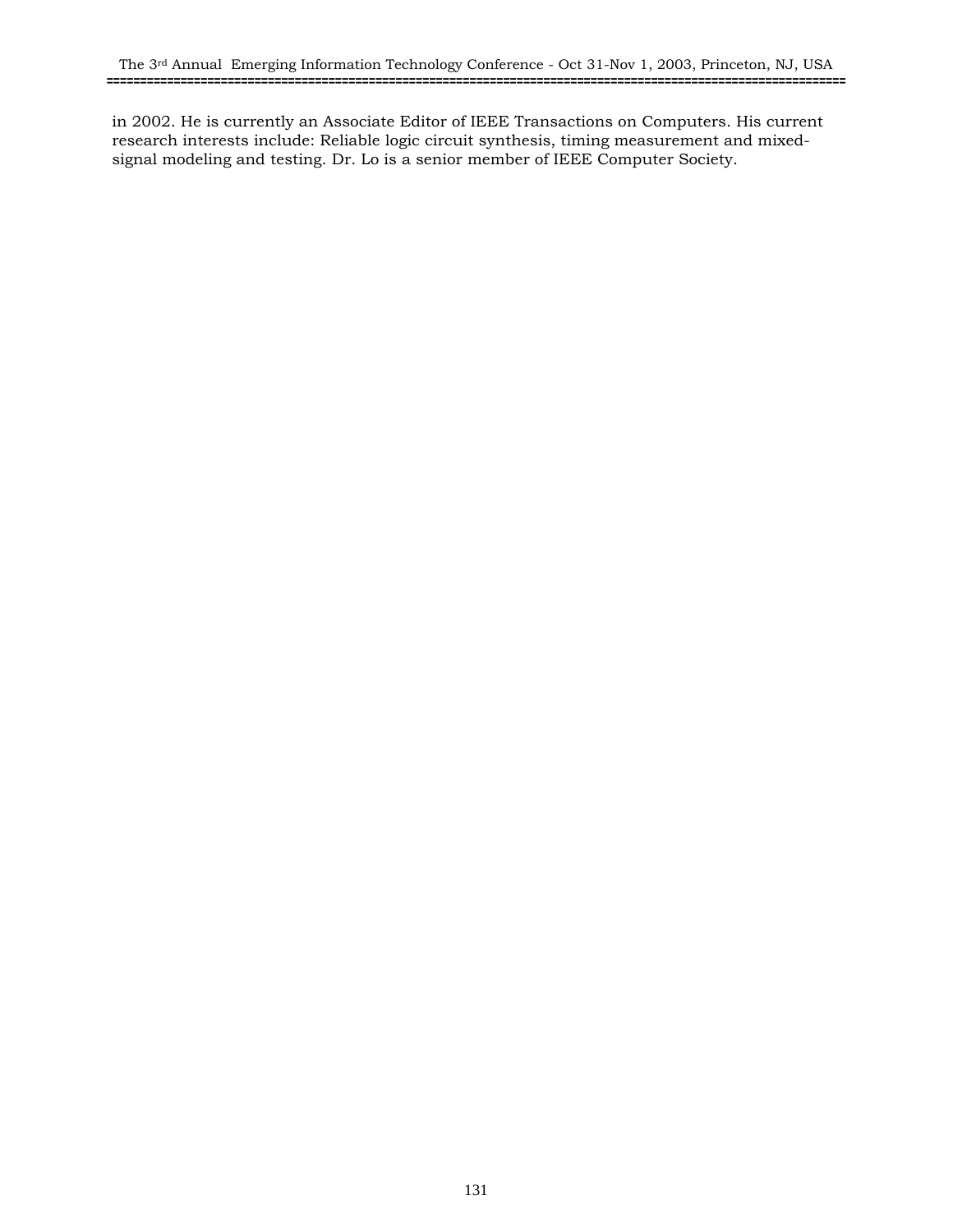# T15 - Technical Session 15: System-on-Chip (IV)

# Constrained Transition Fault ATPG to Reduce Yield Loss in SOCs

# **Xiao Liu and Michael S. Hsiao**

Bradley Department of Electrical and Computer Engineering Virginia Tech, Blacksburg, 24061 Tel: 540-231-8848 Fax: 540-231-3362 Email: liux@visc.vt.edu

# ABSTRACT

Higher clock rates, shrinking geometries, longer wires, and increased density are making modern SOC designs more vulnerable to speed-related failures. At-speed AC testing (such as Broadside testing) has been widely used in industry to detect such delay-induced defects. However, with scan-based testing methods, many path-delay and transition faults that require illegal (or unreachable) states will be targeted through the initial scan-in state. As a result, unnecessarily large number of functionally impossible delay-related faults is tested, and such practices over-exercise the chip, which may result in potential yield loss and large test volume.

In this presentation, we propose a new concept of testing only functionally testable transition faults in Broadside transition testing via a novel constrained ATPG. For each functionally untestable transition fault  $f$ , a set of illegal (unreachable) states that enable detection of  $f$  is first computed. This set of undesirable illegal states is efficiently represented as a Boolean formula. Our constrained ATPG then incorporates this constraint formula to generate Broadside vectors that avoid those undesirable states. In doing so, our method efficiently generates a test set for functionally testable transition faults and minimizes detection of functionally untestable transition faults. Because we want to avoid launching and propagating transitions in the circuit that are not possible in the functional mode, a direct benefit of our method is the reduction of yield loss due to overtesting of these functionally untestable transitions.

# BIOGRAPHY

Xiao Liu received his B.S. and M. S. in Electrical Engineering, both from Huazhong University of Science and Technology, China. He had been studying in the Department of Electrical and Computer Engineering at Rutgers University, NJ from 1999 to 2001. He transferred to Virginia Tech with Dr. Michael S. Hsiao on 2001 and currently is a post-qualify Ph.D candidate in Bradley Department of Electrical and Computer Engineering. Now, he is doing co-op in the System LSI Department of NEC Laboratories, America on delay testing.

He has been working on the ATPG, DFT and compaction for transition fault testing in the last three years and his current research interests include transition fault testing, delay testing and timing verification.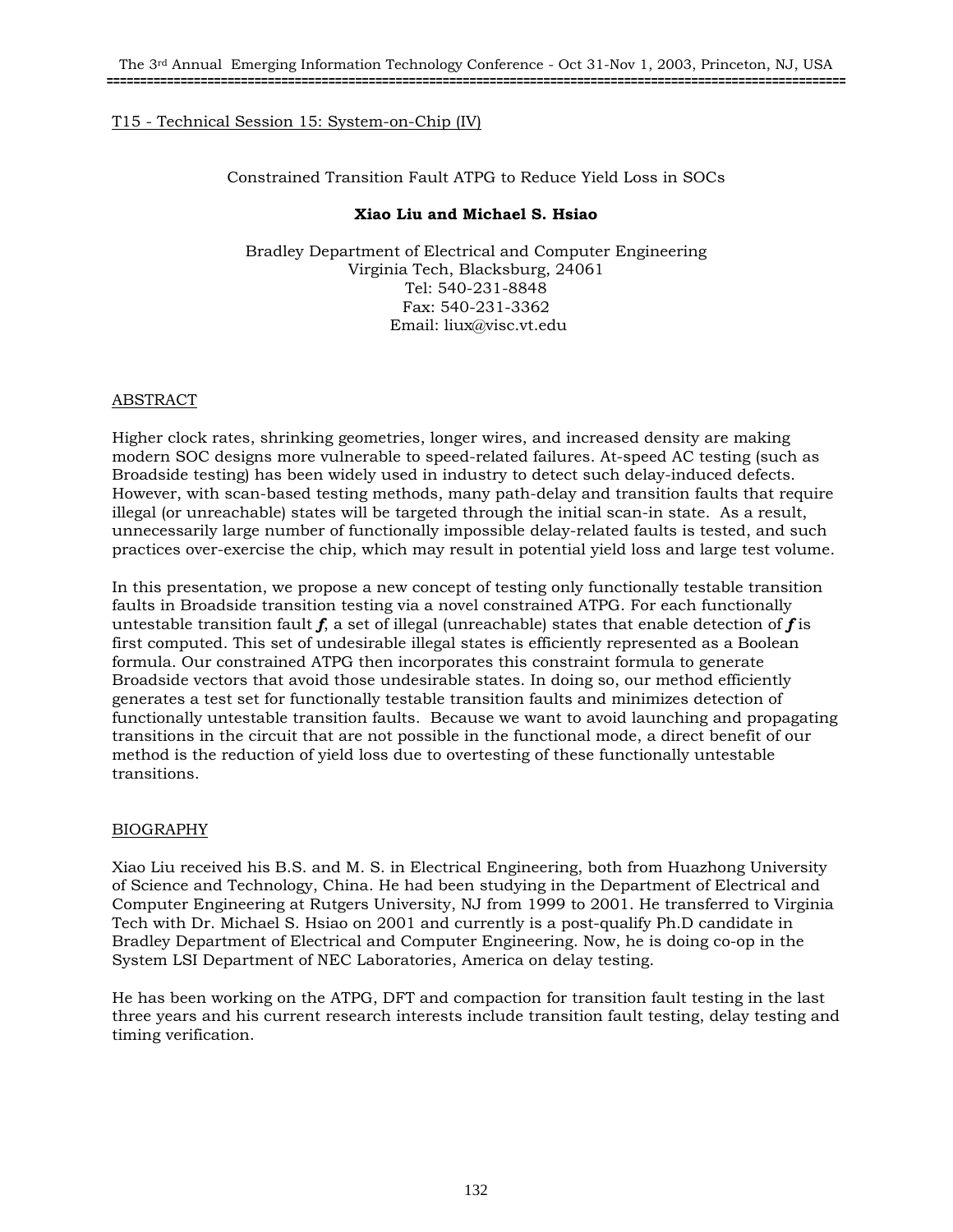# T15 - Technical Session 15: System-on-Chip (IV)

### Open Architecture ATE: Software Considerations

#### **Yuhai Ma**

Advantest America, Inc. 3201 Scott Boulevard Santa Clara, CA 95054 Tel: 408-9697559 Fax: 408-9870691 Email: y.ma@advantest.com

#### ABSTRACT

Today, the ATE (Automated Test Equipment) industry is facing a technological revolution, in which a new Open Architecture ATE is emerging, which is competing with and will eventually replace traditional ATE. This new concept of Open Architecture ATE is becoming a very hot topic that is being discussed in the industry. In order to define the new open architecture ATE to solve the challenges of cost-effectively testing complex semiconductor devices including System-on-Chips (SoCs), System-in-Packages (SiPs) and other complicated devices, the Semiconductor Test Consortium (STC), Inc., an industry-wide initiative, is formed among ATE users, ATE vendors, and module vendors. The STC is now defining the specification of the Open Semiconductor Test Architecture — OPENSTAR™ and has released the first draft of the specification.

The OPENSTAR™ test platform provides reconfigurability and scalability to be capable of coping with various test requirements and preventing tester obsolescence. The OPENSTAR™ system architecture provides support for multiple hardware implementations and can be conceptually envisioned as a distributed system. Each test site is envisioned as dedicated to testing a single device under test (DUT), and functions through a configurable collection of test modules. Each test module is an entity that performs a particular tester function. For example, a test module could be a device power supply, a pin card, an analog card, etc. This modular approach provides a high degree of flexibility and configurability. For example, a collection of sixteen 64-pin modules could be configured into eight test sites to serve as separate, independent units to test eight separate 128 pin-count DUTs, or into two test sites for two 512 pin-count DUTs, or one site for a 1024 pin-count DUT.

In each configuration, the test site is under the control of a single Site Controller. Each type of test module supports a particular, standard interface that enables the Site Controller to communicate with it. This standardization of the communications interface, as well as intermodule communications and connectivity to chassis allows for a high degree of plug-and-play between conforming modules from different vendors. Each Site Controller could be deployed on its own dedicated CPU, or as a separate process sharing the same CPU with the System Controller and/or other Site Controllers. The communication between a Site Controller and a module-set could be provided by a variety of connectivity enabling hardware, as long as it serves as a high-speed bus for fast data transfer (for loading pattern data, gathering response data, and providing control, etc.).

This architecture allows for unhindered scaling up as per-site test complexity increases, or the number of independent test sites increases. The central System Controller, with limited responsibilities for test station functionality, is not as taxed as in a system where the central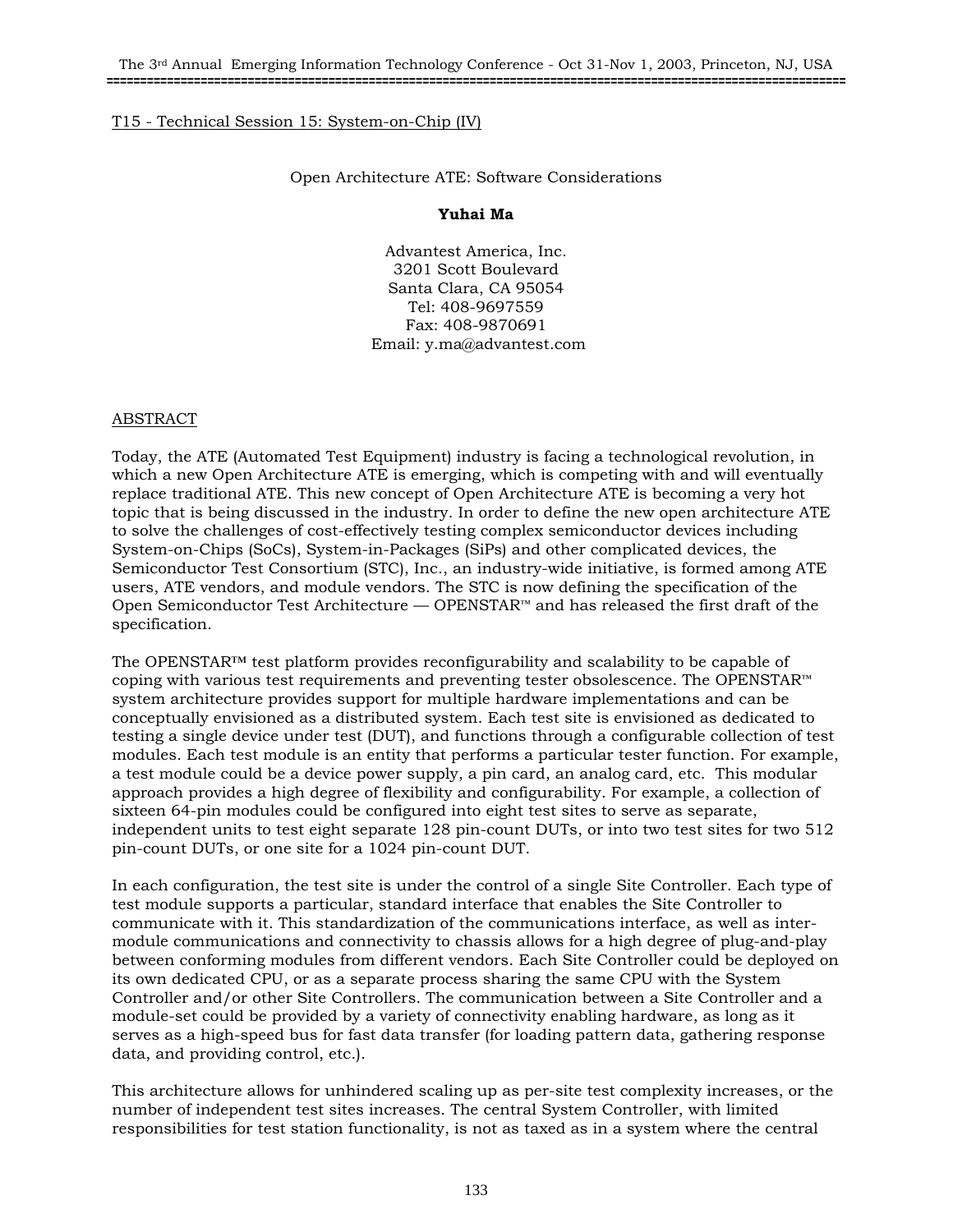System Controller has responsibilities for managing all test site functions. With most of the test station functionality being relegated to the Site Controllers — thus allowing independent test site operation — the System Controller serves as the overall system manager. This coordinates the Site Controller activities, manages system-level parallel test strategies, and provides for handler/probe controls as well as system-level datalogging and error handling support.

The OPENSTAR™ Software project is aimed at delivering a modular ATE solution that scales well and is extremely flexible. The OPENSTAR™ Tester Operating System (TOS) software is a distributed system that has components deployed across the System Controller and the Site Controllers. The TOS has two principal operating modes: online and offline. The former implies actual tester hardware, while the latter provides system hardware emulation.

The System Controller software is the primary point of interaction for a test engineer in verification and/or debug environment. It provides the gateway to the Site Controllers, and synchronization of the Site Controllers in a multi-site/DUT environment. User applications and tools — graphical user interface (GUI)-based or otherwise — run on the System Controller. The System Controller could also act as the repository for all test plan related information, including compiled test plans, compiled patterns, test conditions or parameters files, etc.

The OPENSTAR™ Software supports tester configurations with Site Controllers being responsible for running one or more DUTs, i.e., test sites. Hence, in a system comprising multiple Site Controllers, each Site Controller controls testing of one or more DUTs, executing the test engineer's test programs. For each site it controls, it provides high-level synchronization of the test modules corresponding to the DUT. It is important to note here that one should not equate a test site with a Site Controller. A single Site Controller can control one or more test sites, and purely from a software architecture point of view, there is no restriction on the number of sites controlled by a single Site Controller (apart from usual computer system resource considerations).

The Modules provide hardware components to support device testing, such as digital tester channels, device power supplies, or parametric measurement units. Module software controls a particular instrument hardware module.

The OPENSTAR™ architecture allows ATE developers and hardware and software module developers to concentrate on developing new test solutions and innovating breakthrough technologies for our industry. OPENSTAR™ provides a practical solution for the semiconductor industry to timely offer diversities of required testing functions, prolong the life of ATE, and eventually solve the challenges of cost-effectively testing complex semiconductor devices including SoCs, SiPs and other complicated devices.

# BIOGRAPHY

**Yuhai Ma** received his B.S. degree in Computer Engineering from the Department of Computer Engineering at Shandong Polytechnic University in Jinan, China in 1987, and Ph.D. degree in Computer Engineering from the Institute of Computing Technology at Chinese Academy of Sciences in Beijing, China in 1995. From 1987 to 1992, he taught in the Department of Mathematics at Qufu Teachers University in Shandong, China. From 1995 to 1997, he pursued his post-doctoral research program in Electronics and Communication in the Institute of Microelectronics at Tsinghua University in Beijing, China.

Dr. Ma is with Advantest America, Inc. He serves on the technical program committee for the IEEE North Atlantic Test Workshop (NATW) from 1999 to 2003. Dr. Ma is a member of the IEEE and the IEEE Computer Society, and he is also a member of the Semiconductor Test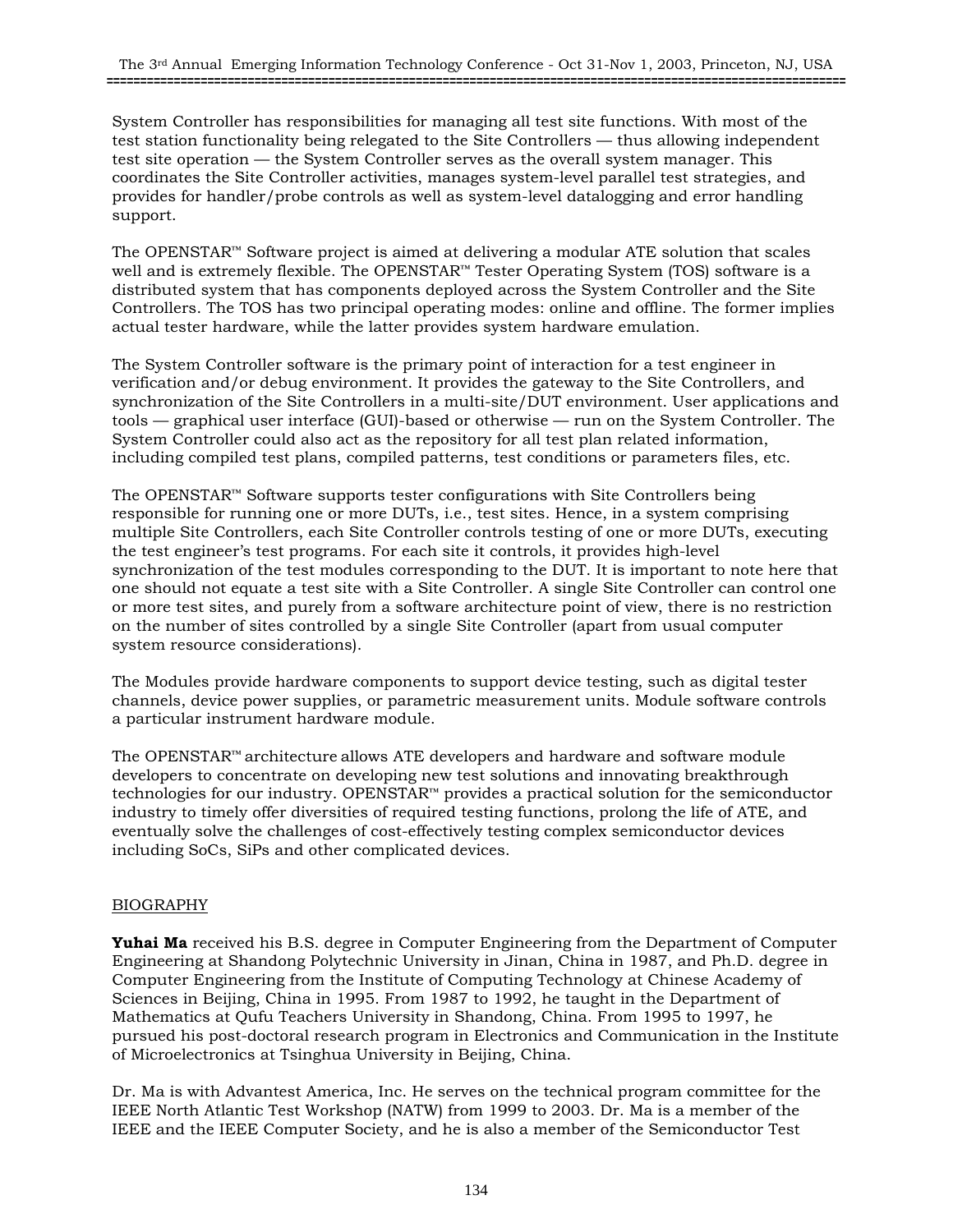Consortium (STC), Inc. His research interests include Open Architecture ATE, Software Engineering, ATE Software, and VLSI Testing.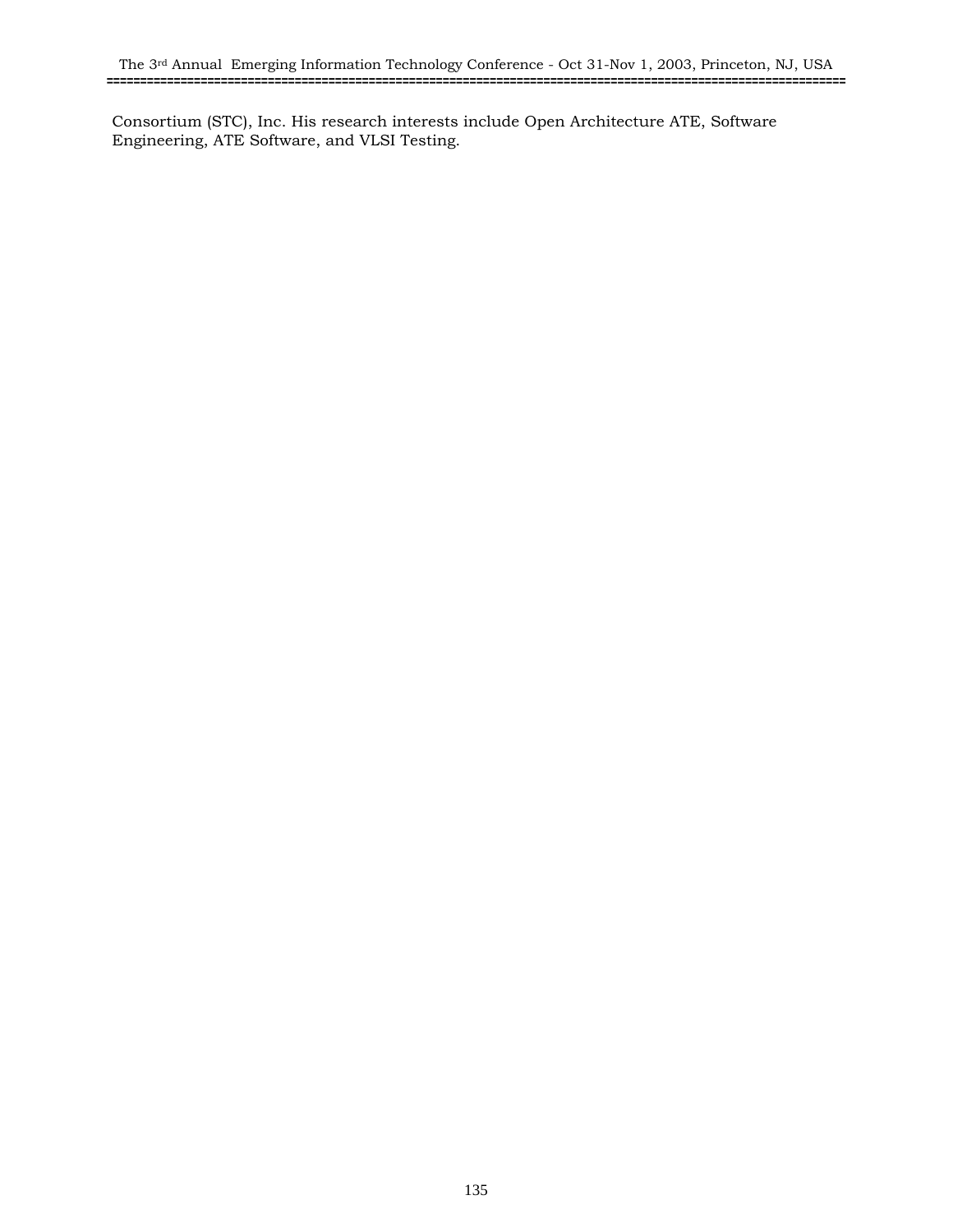# Session Chair

# **Simon Lin**

Manager, Bioinformatics Core Facility Duke University Medical Center Tel: 919-681-9646 Fax: 919-681-8028 Email: Lin00025@mc.duke.edu

# BIOGRAPHY

Dr. Simon Lin is the technical manager of the bioinformatics core facility at Duke University Medical Center since 1999. He was appointed as a research assistant professor since 2002. His research interest includes medical genomics data mining and knowledge discovery. He edited three books on Microarray Data Analysis. Besides research, he is teaching Genome Informatics, a new course in the Ph.D. program of Bioinformatics.

Dr. Lin received his M.D. degree from the medical scientist training program at Peking University School of Medicine in 1996; and his M.S. degree in molecular biophysics from University of North Carolina at Chapel Hill in 1999.

In the 80s, he was a lead software engineer in the Golden Apple software development team. Products focused on icon-based multilingual and multimedia operating system running on Rockwell 6500 CPUs, including Apple II, Commodore 64, and CEC computers. In the 90s, he developed interests in medical informatics. His dissertation project was a bioinformatics study on mRNA structures. It resulted in a computer program to optimize protein production for biopharmaceutical industry. During his training in biophysics at the University of North Carolina at Chapel Hill, he developed a high-throughput drug screening assay and discovered a novel activator of a calcium channel by computational chemistry.

He is the founding chair of an annual international conference on the Critical Assessment of Microarray Data Analysis (CAMDA). He is on the scientific committee of ACM BioKDD workshops, and the Atlantic Symposium on Computational Biology. He is also on the board of the Association of Chinese Bioinformaticians (ACBIX), a non-profit organization registered in the State of Pennsylvania to promote career development for Chinese bioinformatics professionals.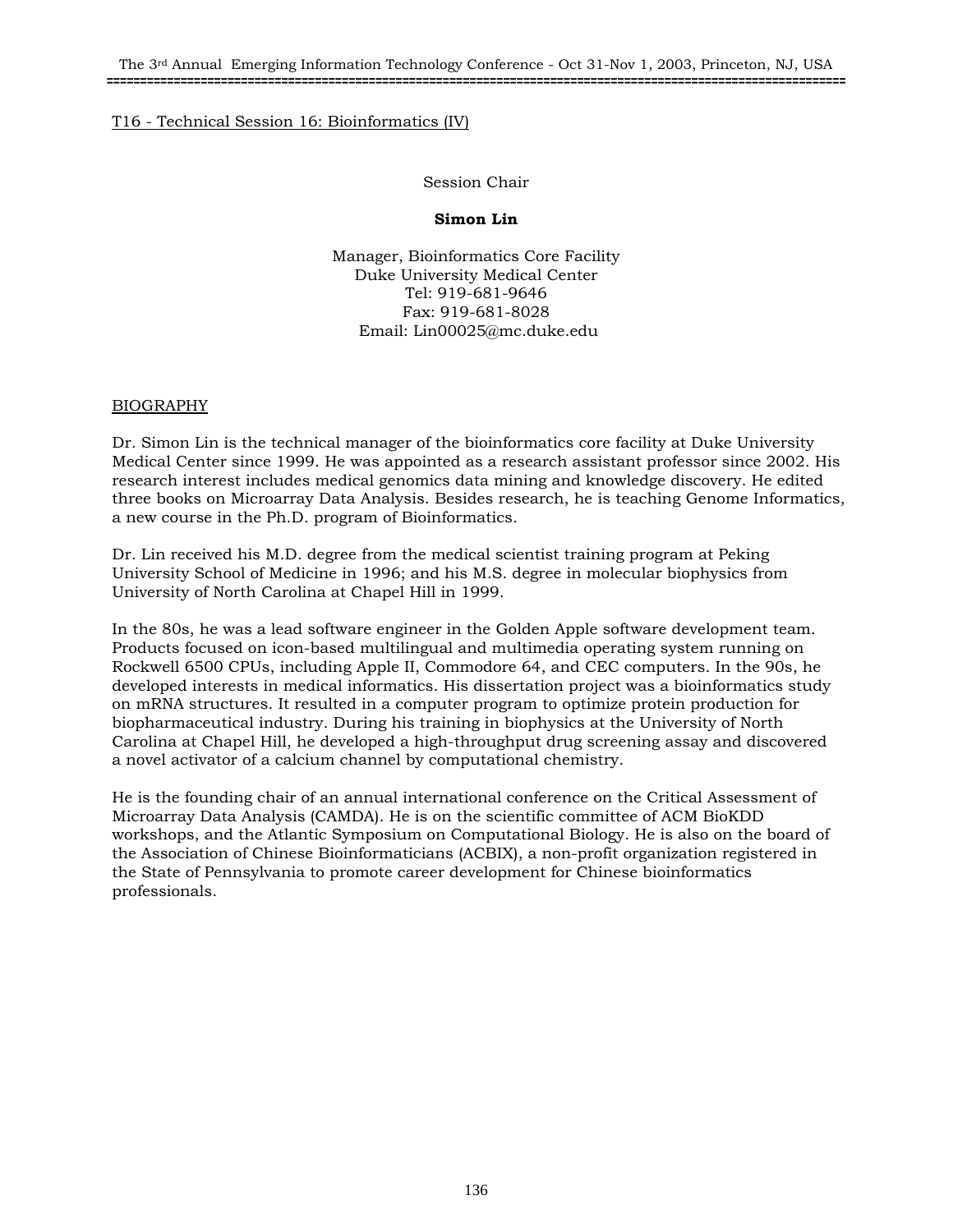An Integrated Bioinformatics Approach for Proteomic Expression Analysis of Clinical Samples and Its Application to Biomarker Discovery

# **Zhen Zhang, Ph.D.**

Associate Professor and Associate Director Biomarker Discovery Center Department of Pathology Johns Hopkins University School of Medicine 419 North Caroline Street, Rm 200 Baltimore, MD 21231 Tel: 410.502.7871 (office) 7870 (lab) 7882 (fax) eFax: 413.208.9217 Email: zzhang7@jhmi.edu

# ABSTRACT

Advances in high-throughput expression analysis technologies have made it possible to simultaneously measure and create a profile of the expression levels of a large number of genes or proteins from a single biological sample. When applied to clinical specimens, such expression profiling technologies offer promising opportunities for the discovery of new diagnostic markers and therapeutics targets. However, the processing and analysis of highdimensional expression profiling data from clinical samples are very different from those on data from biological samples obtained under controlled experimental conditions. An appropriate bioinformatics approach requires the integration of (1) statistically sound study designs, (2) computational methods that maximize the use of information from limited samples while alleviating the impact of non-disease related variability and biases, and most importantly, (3) clinical and biological knowledge about the disease processes. The main goal of research at the Biomarker Discovery Center is to discover and validate tumor markers for the early detection of a number of major cancers using protein expression profiling of clinical samples. Currently most of our profiling data have been obtained using Surface-Enhanced Laser Desorption and Ionization (SELDI) Time-of-flight Mass Spectrometers (TOF-MS). The talk will be divided into three parts. The first part describes the general process of biomarker discovery and validation for clinical applications and how it imposes a number of special requirements on bioinformatics approaches. The second part introduces the basic concept of a supervised learning algorithm called Unified Maximum Separability Analysis (UMSA) that we developed for the analysis of high-dimensional data. By combining the traditional distribution-based statistical classification methods with the empirical risk minimization method of Support Vector Machine (SVM), UMSA is particularly suitable for the analysis of high-dimensional expression profiling data from a relatively small number of clinical samples. Finally, the third part presents a large-scale multi-center study recently completed at the Biomarker Discovery Center for the early detection of ovarian cancer. The processes involved in study design and data analysis exemplify the issues and proposed approaches discussed in the first two parts.

# BIOGRAPHY

Zhen Zhang is currently an associate professor in the Department of Pathology at Johns Hopkins University School of Medicine and associate director of the Biomarker Discovery Center. Prior to joining Johns Hopkins, he had been a faculty member at the Medical University of South Carolina in Charleston, SC for fourteen years. During 1994 - 2002, he was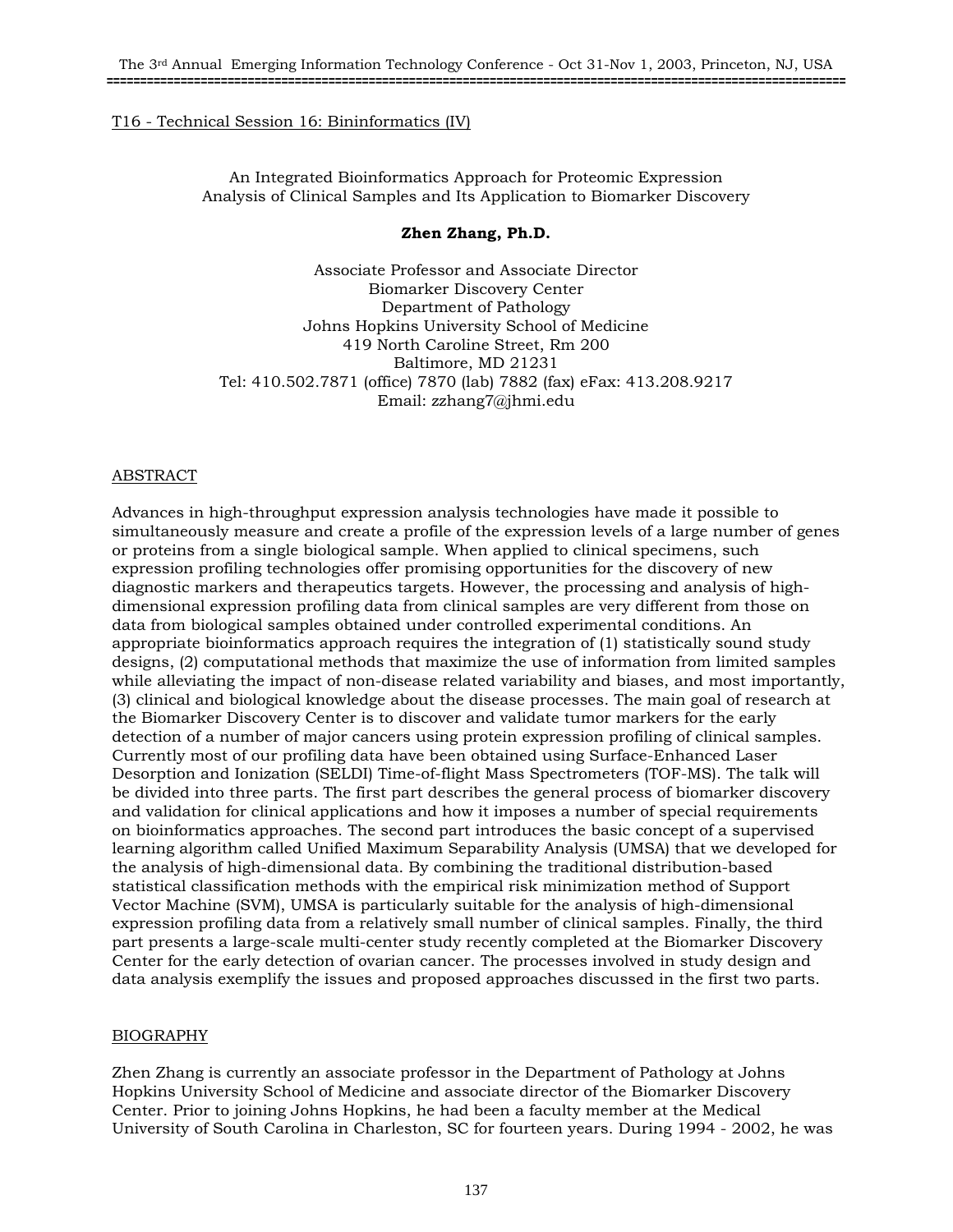also the senior vice president of Horus Therapeutics, Inc., a biotech company specialized in computer-assisted medicine that has since sold its assets, including a number of patents of which Zhen Zhang is an inventor or co-inventor to Johnson and Johnson. While with Horus, he developed ProstAsure, a neural network based predictive model for assessing risk of prostate cancer, which was one of the first such products that had actually been commercialized and offered by a large number of reference laboratories. He is also currently the president of 3Z Informatics, LLC, a small company he founded to develop specialized bioinformatics software tools.

Zhen Zhang received his Ph.D. in Electrical Engineering from University of Pittsburgh in 1987. Over the years, he worked in a number of diverse areas including seismic data analysis for natural resources exploration, confocal image analysis of developing embryonic heart, peptide sequencing from CID mass spectra, biological sequence analysis, and most recently, biological expression data analysis for clinical proteomics. His interest in bioinformatics has always been in tool-making. However, to have someone pay for such activities, he has also had to do some actual data analysis using his and other people's tools.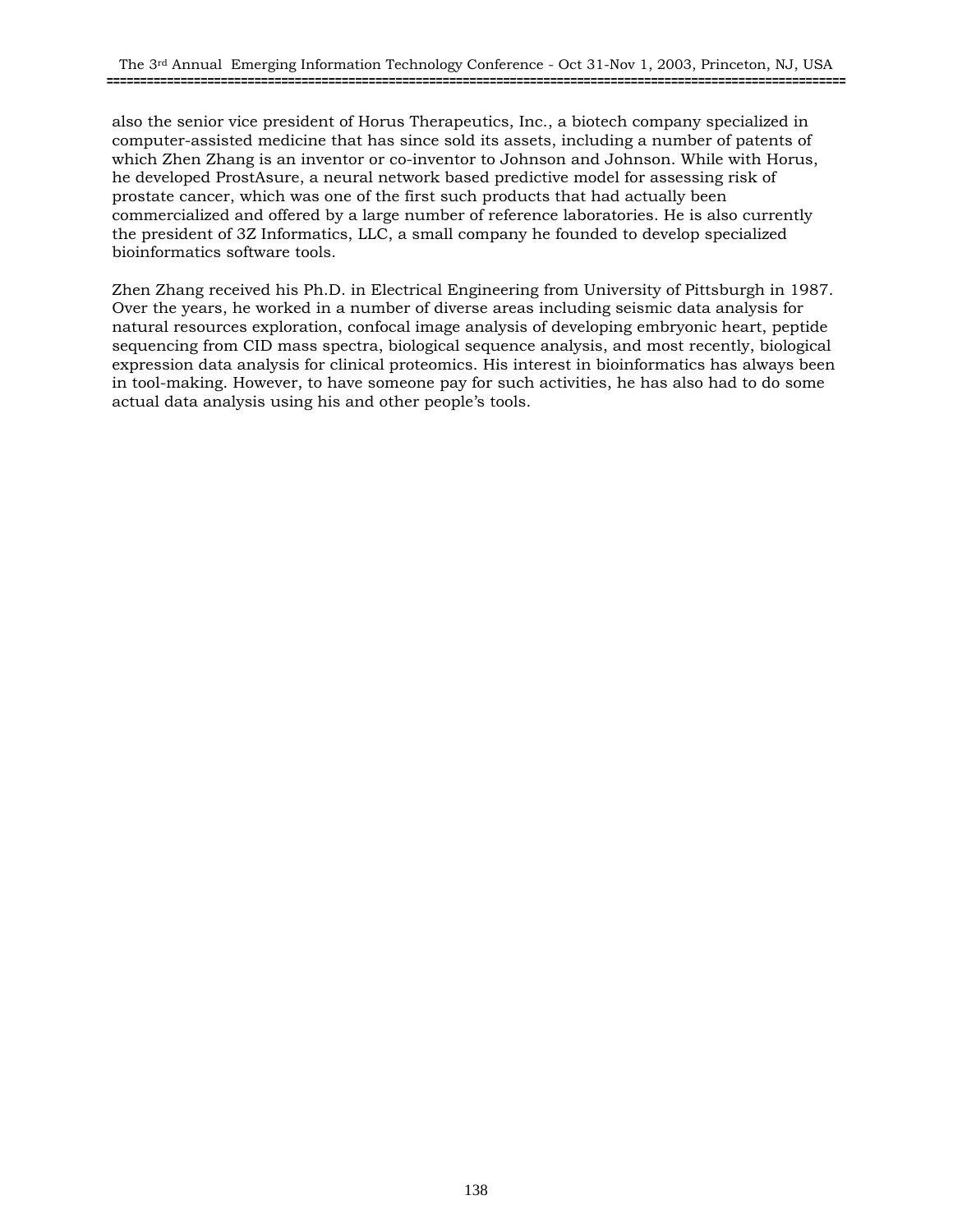# UniMarker as a Fast Sequence Mapping and Genome Comparison Method

# **Ming-Jing Hwang**

Associate Research fellow Institute of Biomedical Sciences Academia Sinica Tel: 886-2-2789-9033 Fax: 886-2-2788-7641 Email: mjhwang@ibms.sinica.edu.tw

# ABSTRACT

The torrent of genomic sequence data and the rapidly increasing number of completely sequenced genomes have increased the need for a more efficient and accurate bioinformatics tool for comparing DNA sequences. Traditionally, BLAST (Basic Local Alignment Search Tool) or BLAST-based sequence alignment has been the method of choice for DNA sequence comparison, despite the computational cost, which escalates with increased length of the sequence, such as the human genome. We have recently developed a sequence alignment-free method that is several hundred times faster than sequence alignment methods for genomebased sequence mapping and comparison. By matching genome-wide unique 16-mer DNA sequence words (those that appear exactly once in the genome and are therefore called UniMarkers or UMs), we have been able to dispense with the usual requirement for sequence alignment and to genomically position the entire database of human single nucleotide polymorphism (SNP) sequences in a few hours using a single desktop computer. By analyzing a genome-wide occurrence spectrum of the same UMs present in both the human and mouse genomes, we have also been able to compare the two mammalian genomes with the same computational efficiency, while producing a human-mouse synteny map that is in excellent agreement with that reported by the Mouse Genome Sequencing Consortium. In this talk, the UniMarker (UM) method and its application for detecting orthologous regions between large genomes (i.e. synteny mapping) will be presented.

# BIOGRAPHY

Dr. Ming-Jing Hwang has been a Principal Investigator for the Laboratory for Bioinformatics and Biomolecule Modeling at the Institute of Biomedical Sciences at the Academia Sinica since 1994. Currently, he is also an adjunct Associate Professor at the Institute of Biochemistry and the Institute of Bioinformatics, National Yang Ming University, and at the Graduate Institute of Life Sciences of the National Defense Medical Center. His recent research has focused on developing fast DNA sequence and protein three-dimensional structure comparison algorithms, and using them to study the organization and evolution of genome and protein structures. His laboratory has produced a number of bioinformatics software tools, most of which are freely accessible from the laboratory website, at http://gln.ibms.sinica.edu.tw/software.php.

Between 1989 and 1994, Dr. Hwang worked for Biosym Technologies Inc. (San Diego, CA), first as a postdoctoral research associate, then as a scientist and project leader. He helped lead a team funded by a consortium of pharmaceutical and chemical companies to develop a suite of new-generation molecular energy functions for the simulation and modeling of biological and chemical molecules.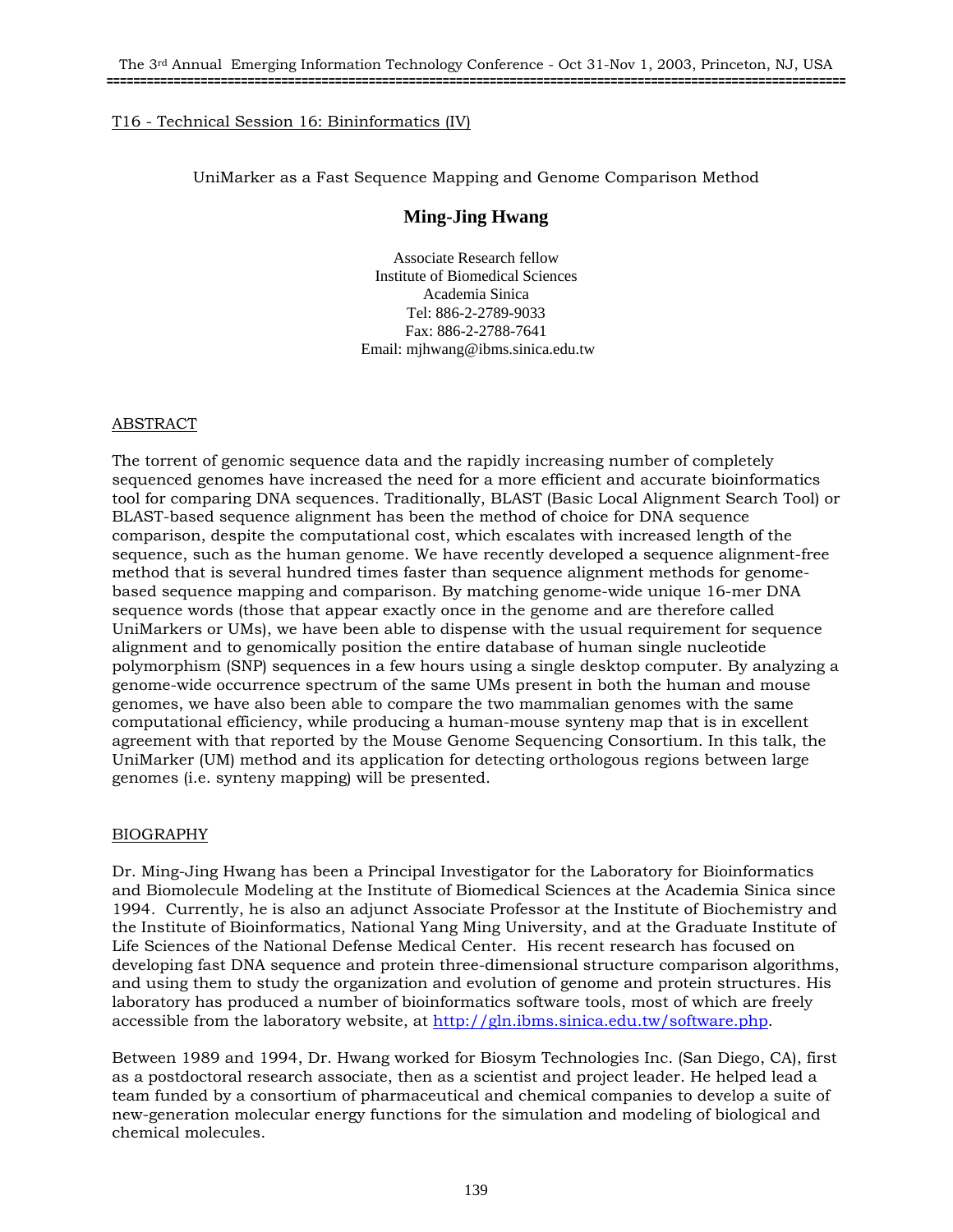Dr. Hwang received a B.Sc. from the National Taiwan University, an M.Sc. from West Virginia University (Morgantown, WVa), and a Ph.D. from the University of Pittsburgh (Pittsburgh, PA), all in the field of chemical engineering. He was born and grew up in a small town in Tainan County, Taiwan.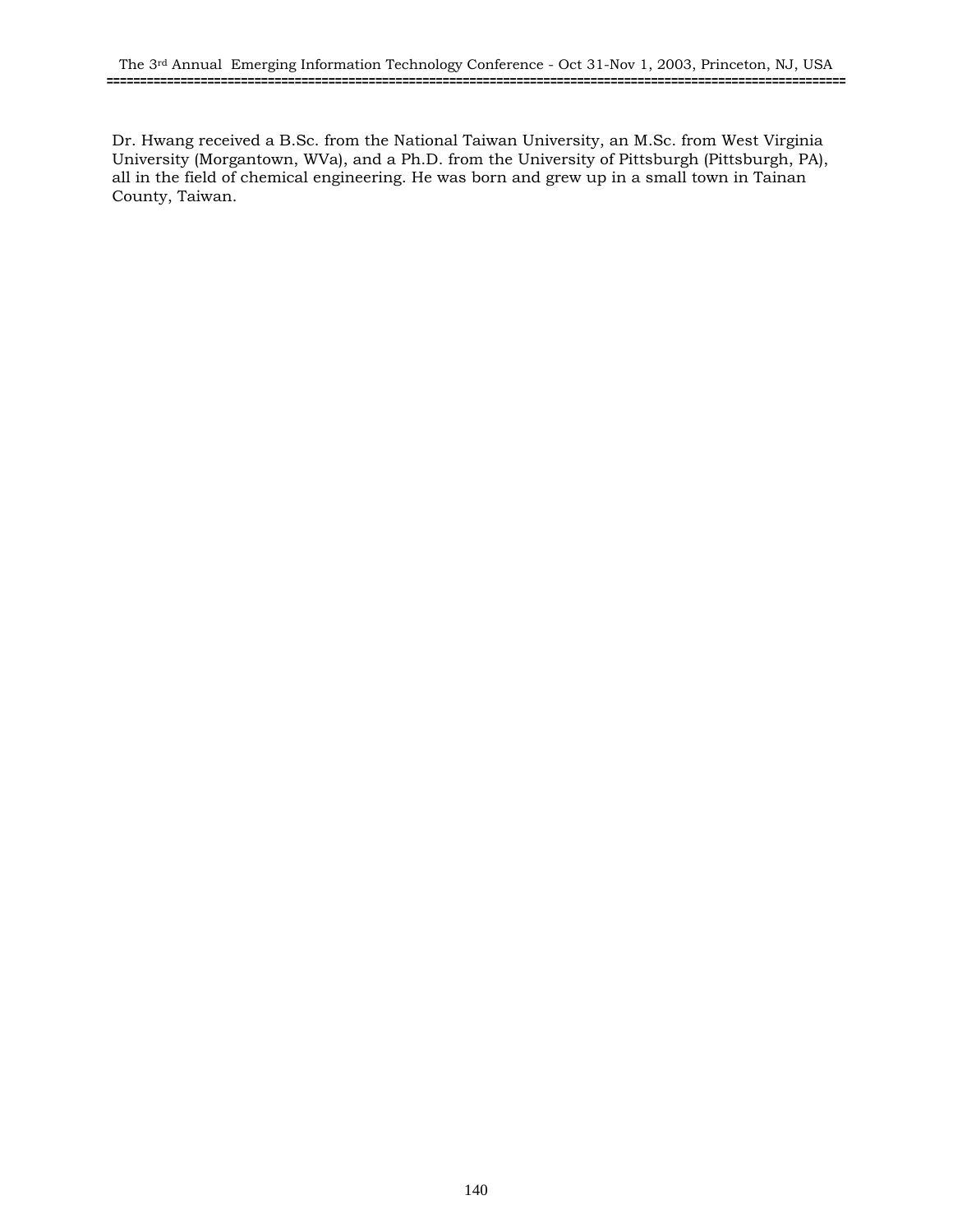SNPs – from Technology to Application

# **Clive Bowman**

Director Population Genetics, Genetics Research, Genetics Research, UK Tel: +44-1438-768095 Fax: +44-1438-764231 Email: clive.e.bowman@gsk.com

# ABSTRACT

A Single Nucleotide Polymorphism (SNP) is one of the most common types of genetic diversity found in man. Recent estimates, based on analysis of many chromosomal regions and a diverse panel of subjects, suggest a frequency of 1 SNP per 500 – 1,000 base pairs. Because of this high incidence of diversity in the human population, SNPs have been proposed to be the method of choice for the identification of loci associated with complex diseases and various Pharmacogenetics studies. The tremendous success of The SNP Consortium to provide publicly available SNPs has made whole genome association studies using SNPs a realistic approach. In addition, the International HapMap Project has promised to provide the most informative SNPs and validated genotyping assays for whole genome association studies.

This presentation will review the latest information on the properties of SNP markers, genotyping technologies and methods available for genetic analysis. In addition, I will summarize other important parameters to be considered when applying SNP technologies in Genetic Research and in Healthcare.

# BIOGRAPHY

Clive Bowman C.Stat FLS is Director Population Genetics, Discovery Genetics, Genetics Research at GlaxoSmithKline. For the decade prior to joining GlaxoWellcome in 1998, Clive owned and ran specialist Clinical Research Organizations. Clive received his MSc., in Biometrics from Reading University, UK in 1985 under the guidance of Prof. Roger Mead specializing in design. In 1993 he became a Fellow of Royal Statistical Society. He has led a variety of roles in data exploration, statistics, QA, IT, pharmacokinetics and publishing . For the past five years, Clive and other GSK scientists have been leading the way in the use of high density whole genome SNP maps in the search for susceptibility genes and in pharmacogenetics.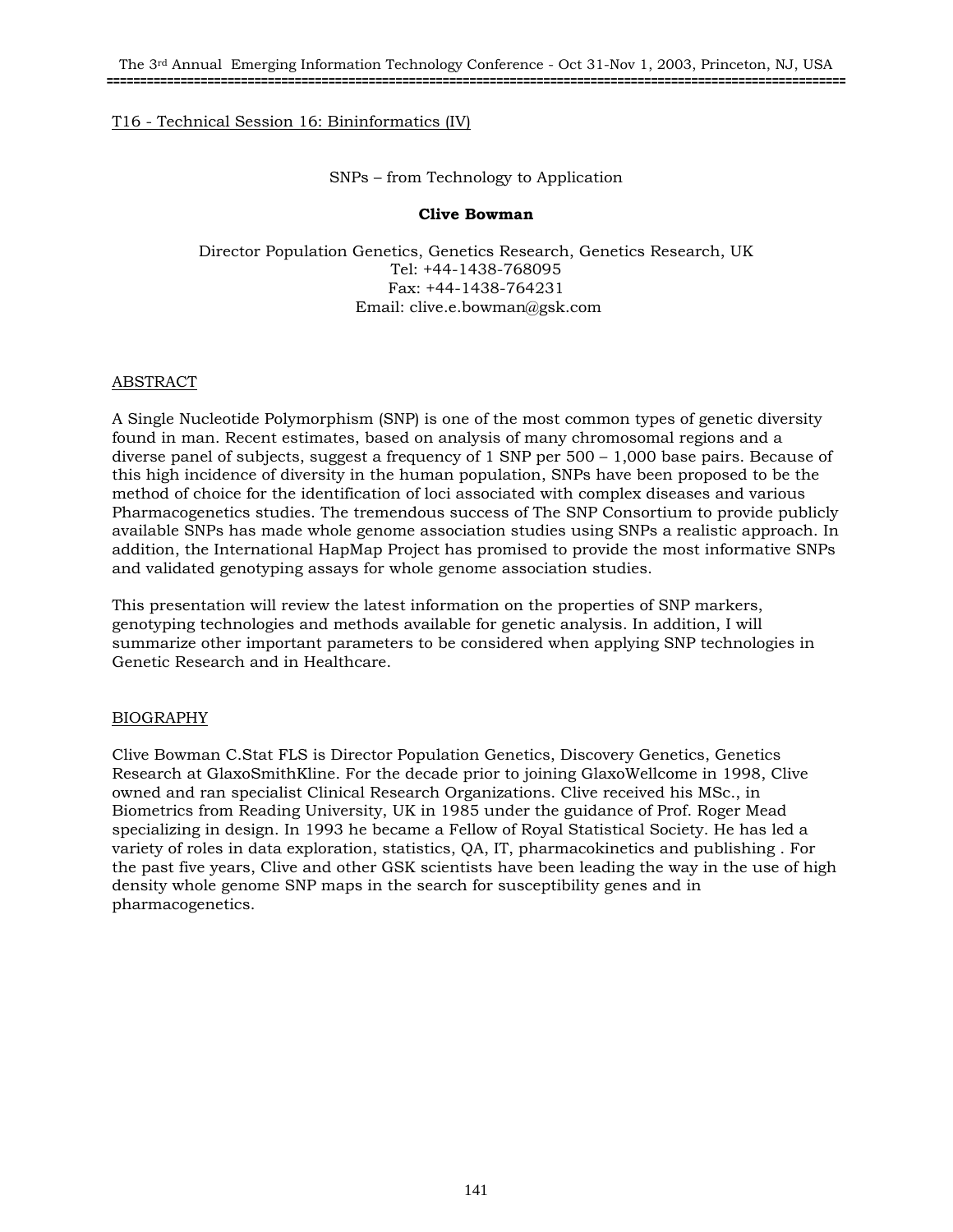# T17 - Technical Session 17: C4I (V): Ubiquitous Communications and Computing

Session Chair

# **Sing Lin**

 President, CSC Research LLC Tel: 732-946-4176 Fax: 732-946-7148 Email: sing-lin@monmouth.com

# BIOGRAPHY

Dr. Sing Lin has been a member of the US Delegation to ITU (http://www.itu.int/home/) for more than 20 years developing global standards for various wireless communications systems including the Third Generation (3G) IMT-2000 wireless systems and beyond. He is currently the President of CSC Research, LLC.

He was the Senior Vice President of Link Communications Inc. from 2000 to 2001. In the 1998-1999 timeframe, Dr. Lin was a District Manager for Wireless Standards Management in AT&T Laboratories. From 1984 to 1998, he was the Director for Wireless Technologies in Telcordia (formerly Bellcore). He was a technical supervisor from 1979 to 1984 on microwave radio systems technologies in Bell Laboratories.

He received the Ph.D. degree in Electrical Engineering from the University of California at Berkeley in 1969 and the B.S.E.E. degree from the National Taiwan University in Taipei, Taiwan in 1963. Dr. Lin is the recipient of Bellcore Award of Excellence, IBM Fellowship at the University of California and Institution Service Award of the Chinese Institute of Engineers – USA (CIE-USA http://www.cie-usa.org/headlines.php ). Dr. Lin was a member of the National Council of CIE-USA and was the President of the Greater New York Chapter of CIE-USA (http://207.218.99.194/ ) in 1998 and 1999. He has been a member of the Telecom Advisory Board of the Ministry of Transportation and Communications in Taiwan for more than 10 years. He has also been a member of the Planning Committee of the annual Wireless and Optical Communications Conference (WOCC http://www.wocc.org/ ).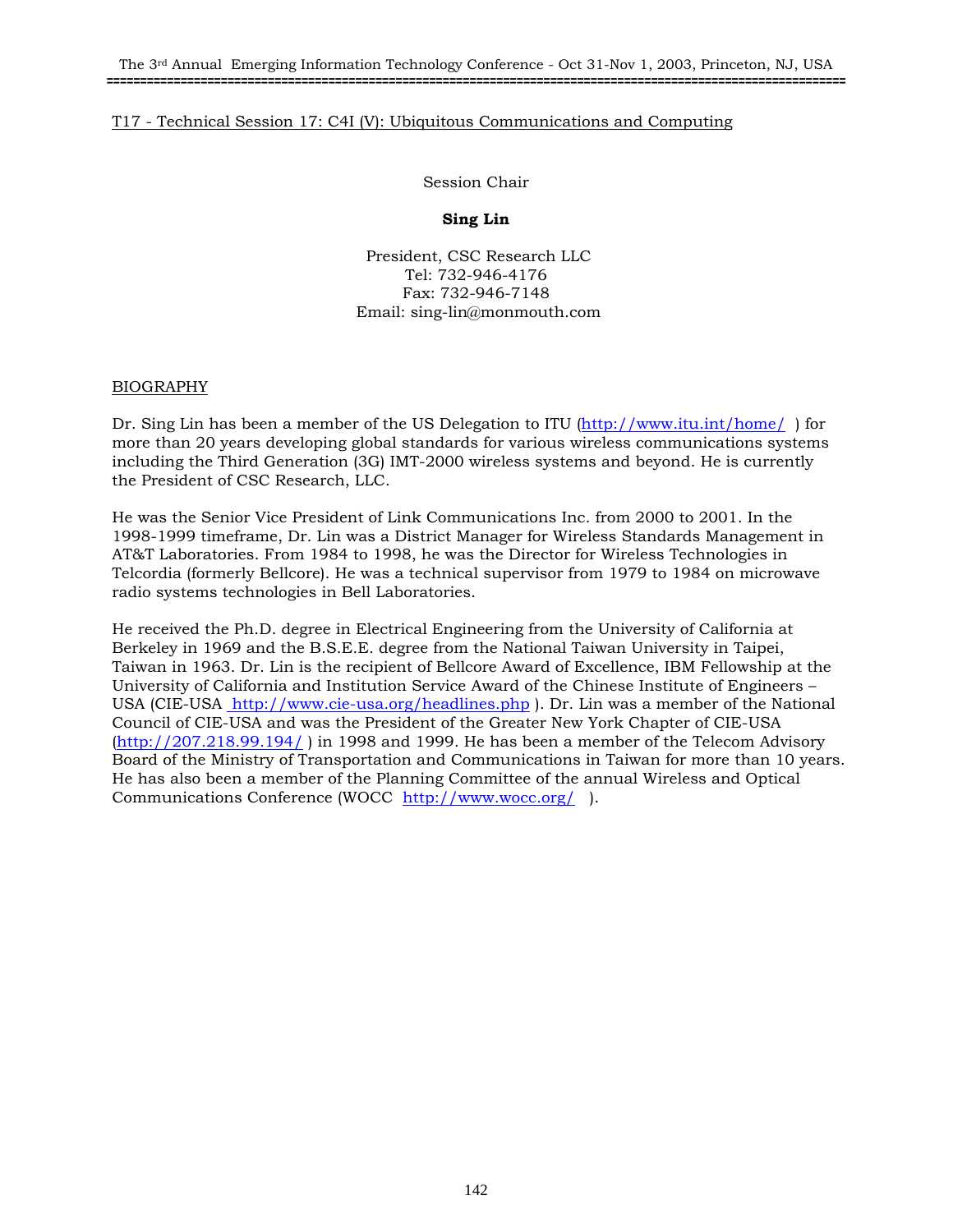The 3rd Annual Emerging Information Technology Conference - Oct 31-Nov 1, 2003, Princeton, NJ, USA **==============================================================================================================**

# T17 - Technical Session 17: C4I (V): Ubiquitous Communications and Computing

Session Chair

# **Jung-Tao Liu**

Member of Technical Staff Lucent Technologies Tel: 973-386-3535 Fax: 973-386-3409 Email: jtliu@lucent.com

# BIOGRAPHY

Jung-Tao Liu received the B.S. degree in electrical engineering from National Taiwan University, Taipei, Taiwan, in 1992 and the M.S. and Ph.D. degree from the School of Electrical and Computer Engineering at Purdue University in 1997 and 1999, respectively.

Since then, he has been at Lucent Technologies, Whippany, NJ, USA where he initially worked on the algorithm design for GPRS/EDGE receiver. Recently, he has been working on the high speed packet data for WCDMA, MIMO technologies for HSDPA in UMTS. Currently, He is a Member of Technical Staff in CDMA Systems Technology Group, working on multimedia broadcast and multicasting, high speed uplink data access in UMTS and high speed data using OFDM. In general, he is interested in the research of wireless communication theories; more specifically, His current interests include coding theory, equalization, multiple antenna technologies, adaptive modulation, link adaptation, fast scheduling, multi-tone/multi-carrier wireless communications.

He received the Recognition of Excellence Award from Lucent Technologies in June 2000 for his contribution on EDGE, and the Bell Labs President's Gold Award in 2002 for his work on the MIMO BLAST project. He has 27 patents pending and has authored/co-authored various number of conference, journal and technical papers. He is currently serving in the technical program committee for CCNC'04.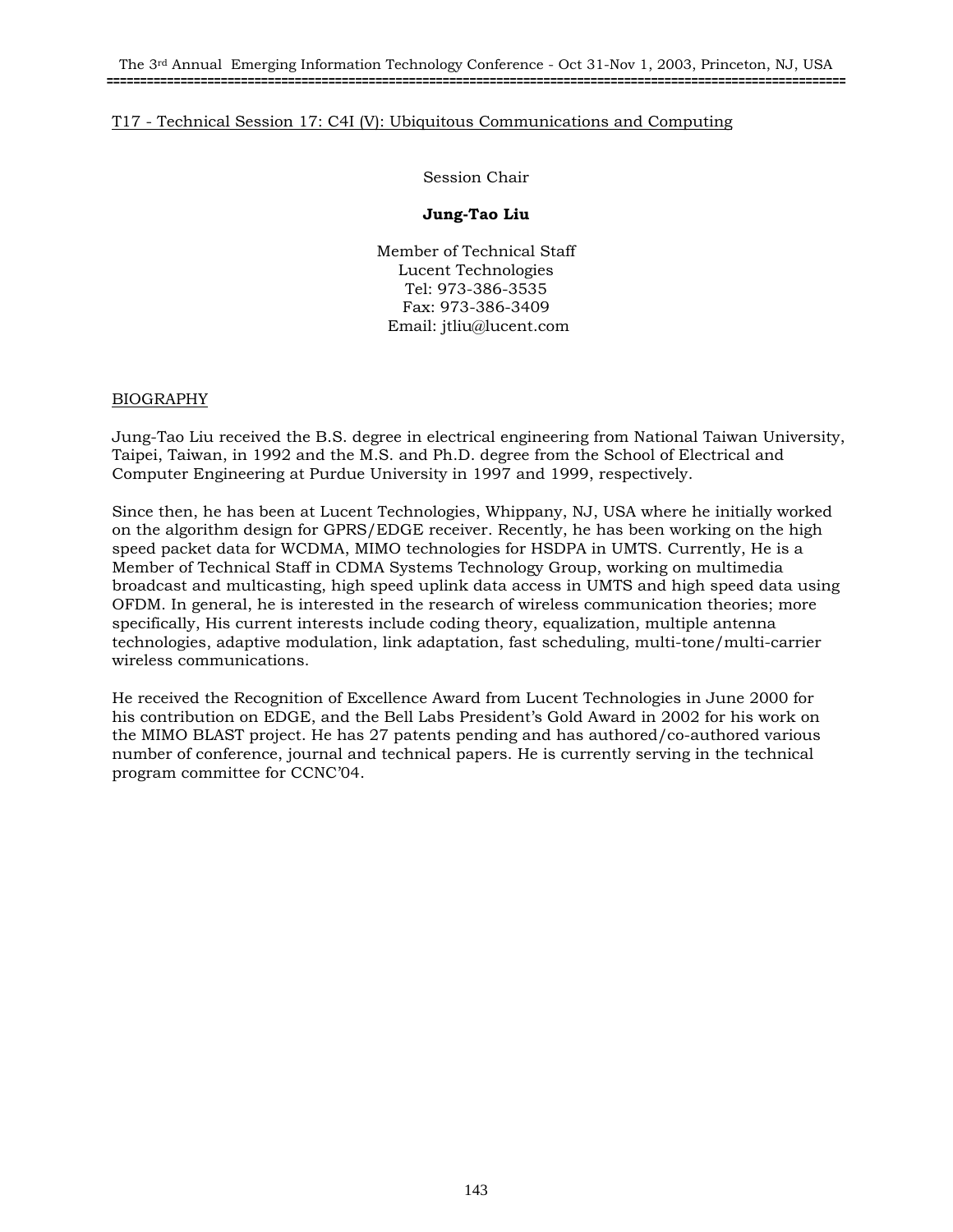# T17 - Technical Session 17: C4I (V): Ubiquitous Communications and Computing

Convergence of "Communications"

# **Anwar Siddiqui**

Technical Manager Avaya Chief Technology Office Avaya Inc. Tel: 732-852-3200 Email: anwars@avaya.com

#### ABSTRACT

Real-time internet communication is driving the convergence of communication. The always connected characteristics of networks, increased access speed, and the advancement of distributed communication processing architecture are providing a new generation of applications and services that were not plausible just a few years ago. This talk provides an overview of the industry direction along with examples of a suite of ubiquitous communication applications developed for enterprise users. Advancement of distributed communication protocols like SIP, SIMPLE, 3GPP2, and Wi-Fi (IEEE 802.11g) are adding new complimentary capabilities such as the ability to determine the presence of users in a distributed network to provide enhanced communication experience. This presentation also takes a closer look at various service points in network architecture where these applications were introduced. A few examples are SIP UA in IP Phone, Network applications realized by the SIP Servers like the Proxy, Presence Servers, IM Servers, Network applications realized in the Feature Servers, and Web-based Application Servers. Following a web paradigm, these new capabilities, like Instant Messaging, Buddy Lists, integration of 3G/Wi-Fi networks, Presence, and Presence-enabled voice mails in conjunction with existing capabilities, enable the creation of mobile personal workspaces where the end users constitute free agencies.

# BIOGRAPHY

Anwar Siddiqui is currently a Technical Manager of the Avaya Chief Technology Office (CTO) in Lincroft, New Jersey. He is responsible for identifying emerging technologies that are strategic to the implementation of Avaya's converged communication vision. His areas of interest include call processing in IP networks, communication support for distributed systems, and communication protocols for the Internet, such as SIP/H.323, Enterprise Applications in Wi-Fi Networks, IP/IEEE/3G network agnostic applications, Presence Aware networks, Network Monitoring & Fault Tolerance, QOS, Network Security and Privacy, and OA&M.

Anwar joined Lucent Technologies - Bell Laboratories in 1998 and conducted research on the first generation of Voice over IP call processing systems. In 2000, he joined Avaya Labs Converged Systems Division where he was awarded Distinguished Member of the Technical Staff for his contribution in development of Avaya's Enterprise Class VoIP Systems and various other Real-Time Communication Systems widely used by Fortune 500 companies worldwide.

Anwar Siddiqui holds a Masters degree from Columbia University in the City of New York in Electrical Engineering and a Bachelor degree from Indian Institute of Technology (IIT) – Bombay. He holds numerous patents in the field of computer communication, network security and privacy, QoS etc. He is an active contributor to Internet Engineering Task Force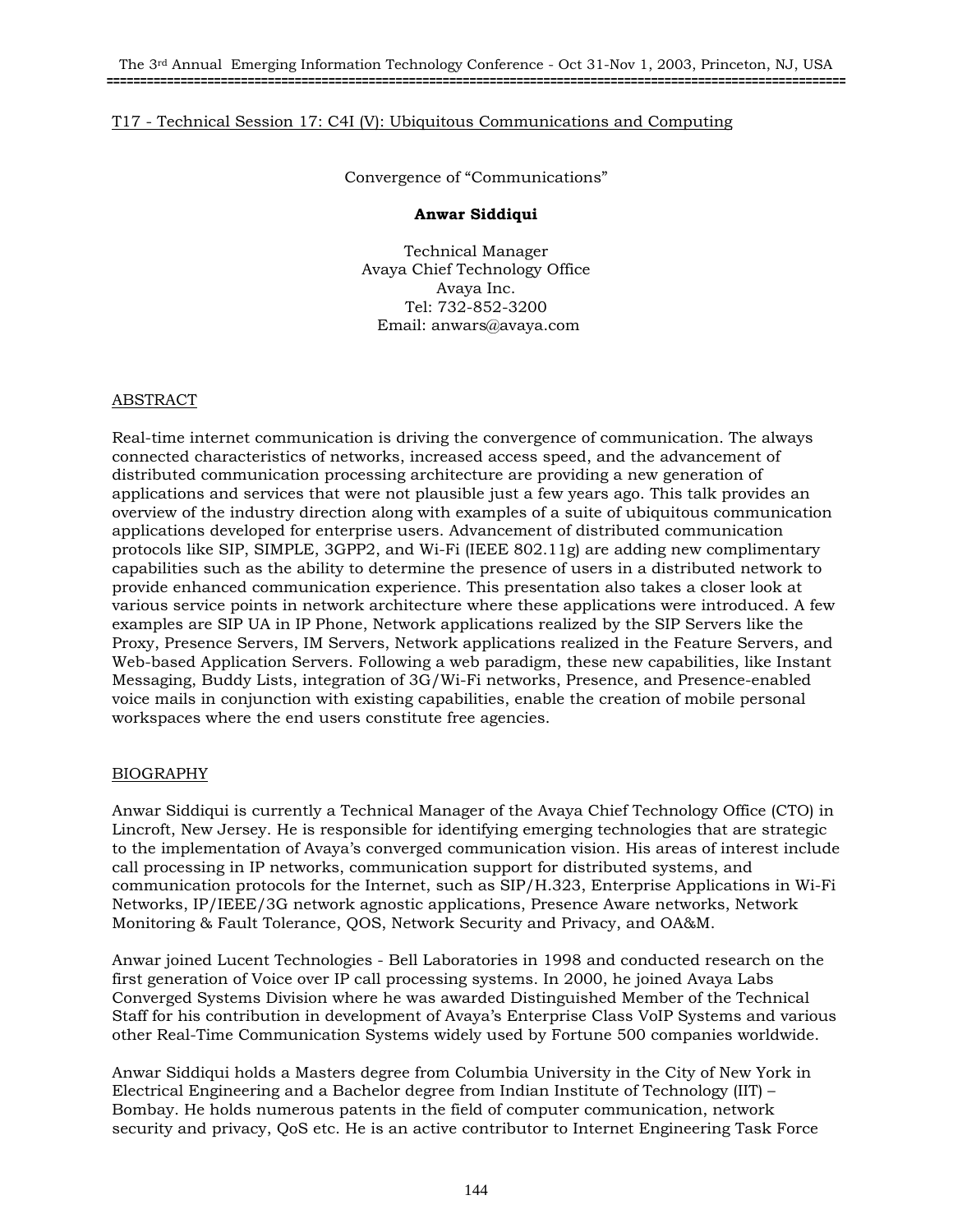(IETF) and author of various IETF standard specifications. He is also a frequently invited speaker in a variety of venues across North America, Europe and Asia Pacific, including prominent technology events and conferences.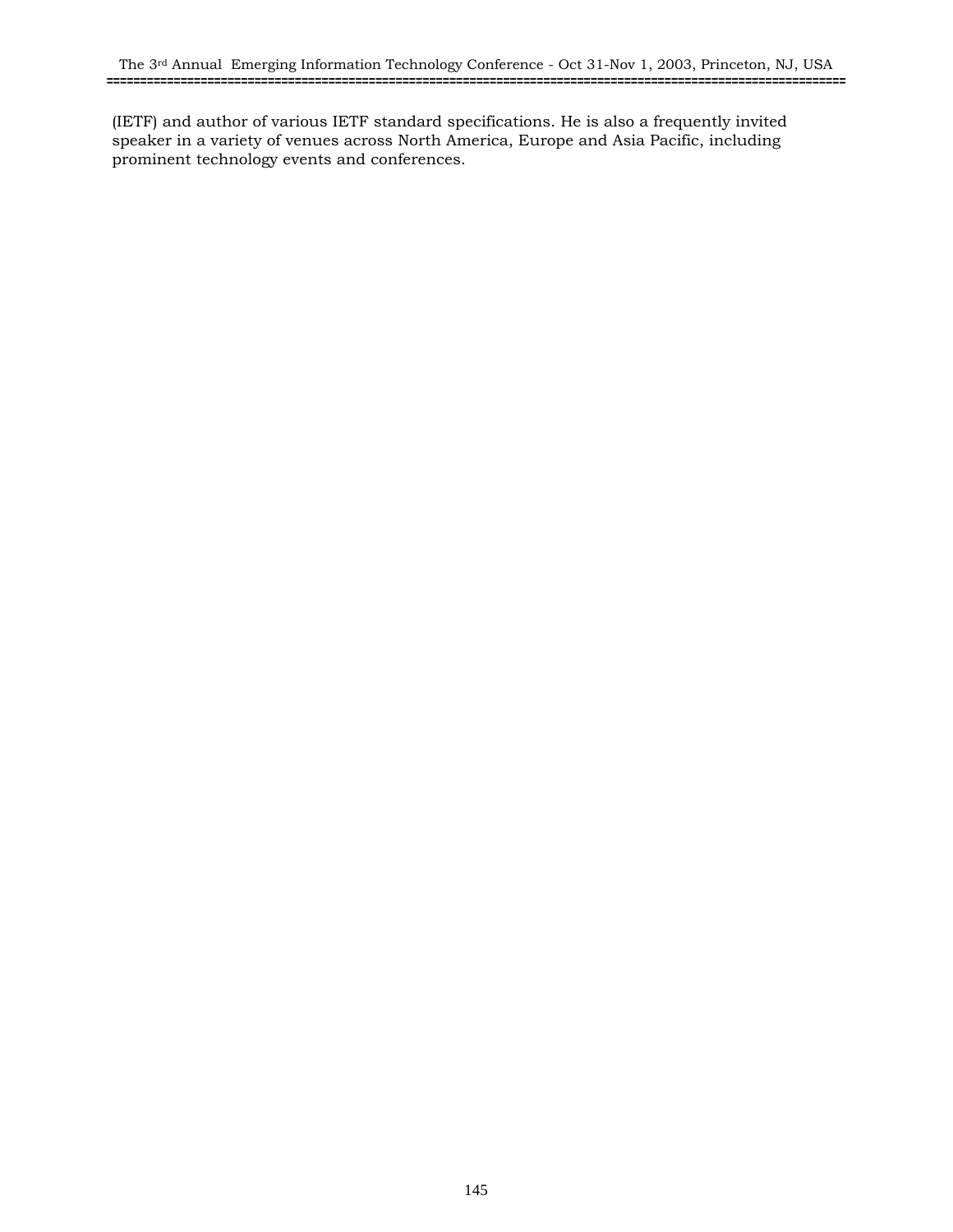Pervasive Computing Solutions

### **Paul B. Chou**

Manager, Emerging Interactive Spaces IBM Thomas J. Watson Research Center Email: pchou@us.ibm.com

#### ABSTRACT

Pervasive Computing promises to change every aspect of our daily lives through the integration of computing network with embedded and wireless mobile devices. The ability to access computing on any device, any time and any place, also propels businesses to reassess and transform their processes with innovative solutions. This talk will examine two solution areas that address knowledge worker productivity and supply chain efficiency, respectively. I will overview relevant technologies, review business propositions, and introduce our work in these areas.

## BIOGRAPHY

Dr. Paul Chou is a manager and a Research Staff Member in the Pervasive Computing Solutions group at the IBM Thomas J. Watson Research Center. His research focus is on developing next generation solutions to address emerging business opportunities brought by technology advancements in sensors and pervasive devices. He currently leads a research team, tackling software infrastructure and solution challenges associated with RFID. In his previous assignments, Paul led solution research projects including BlueSpace – Office of the Future (www.research.ibm.com/bluespace), Automotive Telematics, Customer Prospect Optimization, Manufacturing Quality Management, and Automated Optical Defect Classification. He has extensive experience and publications in the areas of pervasive computing, data mining, and computer vision systems. Paul received his Ph.D. in Computer Science in 1988 from the University of Rochester.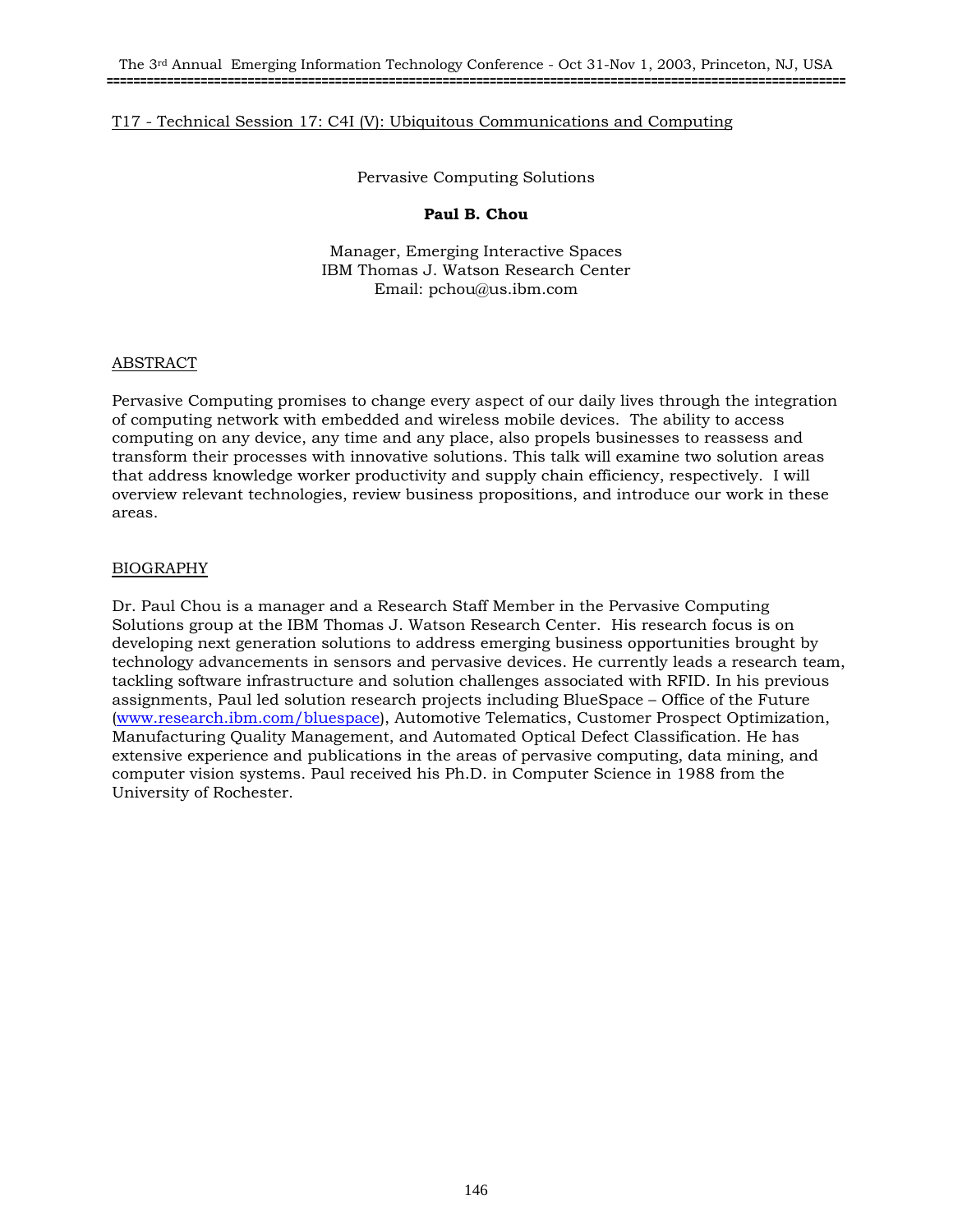#### **Martin C. Eisenschmied**

AT&T Labs **<sup>a</sup>**Tel: 732 420 2479 Fax: 732 368 1768 Email: mce@att.com

#### ABSTRACT

There are a number of dynamics driving the need for wireless (Wi-Fi) services. Business enterprises are building/intend to build premises based Wi-Fi networks and will be interested in extending coverage through public access networks. There is a significant number of Wi-Fi devices in place today, which is creating a critical mass of users for 802.11 based services. Chip vendors are committed to integrating Wi-Fi capabilities for mobile-based products (i.e. laptops, PDAs, Cellular phones). AT&T Labs has been co-developing and testing new carrier grade service offerings in wireless 802.11b technology. The first, known as Public Wireless LAN or PWLAN, was co-developed in 2003 with IBM, Intel, and others as part of a joint venture called Cometa Networks. The PWLAN WiFi service aims to capture a share in the growing market for wireless access service for business end-users at affiliate locations like airports, restaurants, coffee shops, etc. AT&T views wireless as an enablement technology that will provide greater access to end users in business markets. A major part of the concept is to leverage existing dial up access services like WorldNet Business Dial and to overlay wireless technology to use the existing dial up authentication and billing systems.

#### BIOGRAPHY

Martin C. Eisenschmied is a District Manager with AT&T Labs leading a research and technical development team exploring IP network access technologies in the area of cable high-speed data, voice over IP on cable (Cable VoIP), digital subscriber line, and wireless LAN (802.11b). He earned a MA degree in communication with distinction from New York Institute of Technology in 1985. He earned a BA degree in communications from Oswego State University (SUNY) in 1978. Mr. Eisenschmied has been working in the TCP/IP space since 1983 when he became the network manager for the Mount Sinai School of Medicine in New York, subsequently joining AT&T Bell Labs in 1995. Mr. Eisenschmied's tenure at AT&T has centered largely around the testing and development of access network service technologies. Most recently Mr. Eisenschmied's work has been developing and testing AT&T's first service offering into 802.11b technology. Known as Public Wireless LAN or PWLAN, this WiFi service leverages existing AT&T service offerings in DSL, ATM, and private line.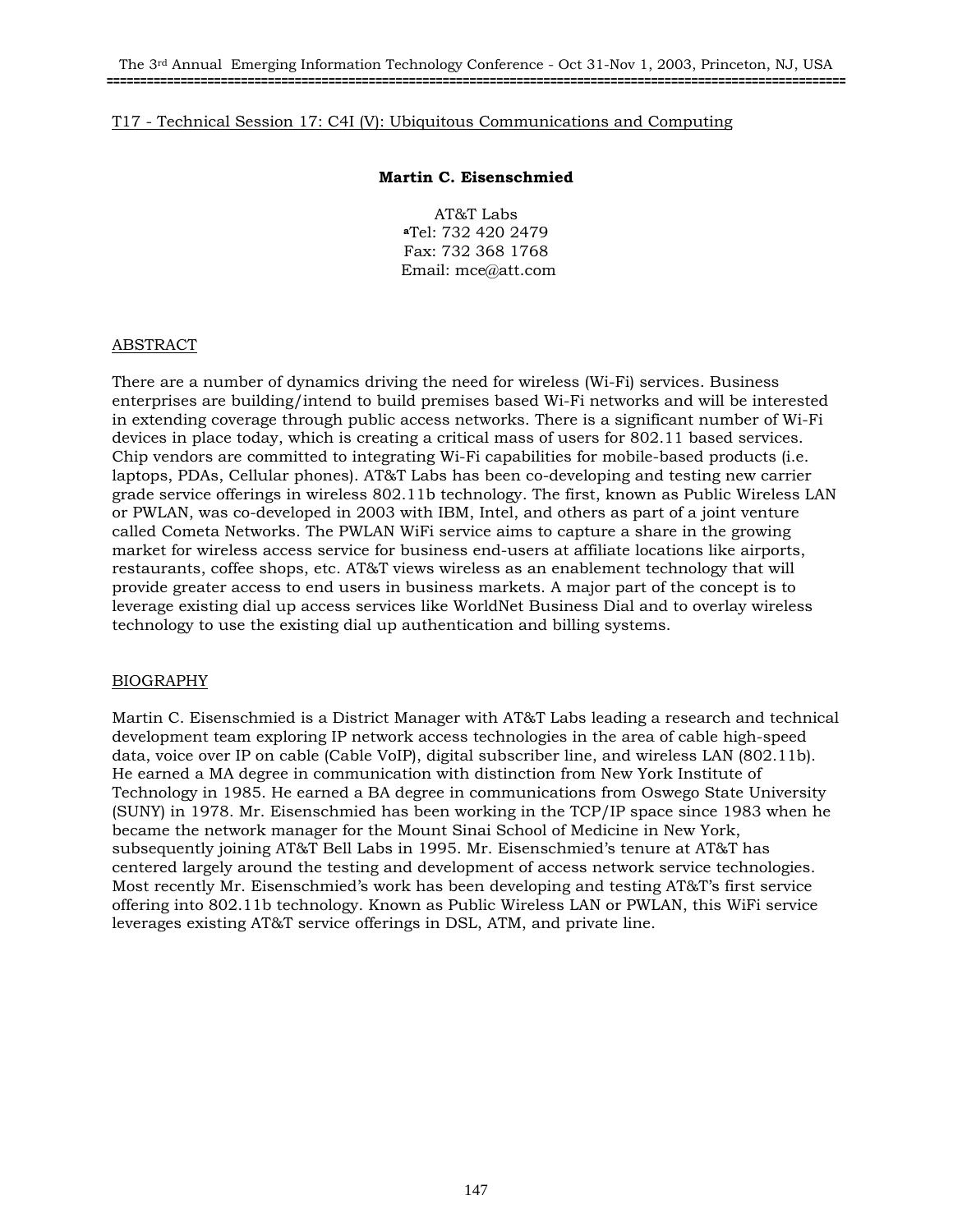Mobile Media and Home Networking - Driving the Convergence of Computing and Communications

#### **Dr. Heather Yu**

Senior Scientist Panasonic Tel: 609-734-7325 Fax: 609-987-8827 Email: heathery@research.panasonic.com

#### ABSTRACT

Consumers have witnessed a paradigm shift in the way multimedia information is received and distributed. Advances in wireless communication, mobile computing and home networking are providing us with growing business opportunities and demands for seamless multimedia services to enable rich, connected, and heterogeneous applications. The convergence of technology trend is leading toward offering consumers exciting and end-to-end experiences in communications, personal productivity and entertainment across a broad range of devices and networks. We discuss the convergence trend and investigate the application of mobile multimedia over heterogeneous networks in the first part of the talk. Sample technologies, scalable media access technologies for such applications, shall be addressed in the second part.

#### BIOGRAPHY

Dr. Heather Yu is a Senior Scientist at Panasonic Information and Networking Technologies Laboratory. She received her B.S. degree from Peking University, her M.A. and Ph.D. degrees from Princeton University all in Electrical Engineering. In 1998, she joined Panasonic where her major focus has been multimedia communication and multimedia information access R&D. Right now, she is working on mobile home network project where her primary interests are multimedia access over heterogeneous networks, wireless/mobile multimedia communications, and digital rights management. Currently, Dr. Yu serves as Vice Chair of IEEE COMSOC Multimedia Communications Technical Committee, Associate Editor for IEEE Trans. on Multimedia, Editor for ACM Computers in Entertainment and IEEE Multimedia Magazine, Editor for Journal of Informing Science, Guest Editor of JSAC, special issue on Recent Advances in Wireless Multimedia, Guest Editor of Proceedings of IEEE, special issue on Multimedia Security for Digital Rights Management, Conference Steering Committee Member of IEEE ICME and IEEE CCNC, Technical Program Co-chair of IEEE ICC2004 (International Conference on Communications) Multimedia Technologies and Services Symposium, Conference Technical Program Co-Chair of IEEE ITRE2003 (Int. Conf. on Info. Tech. Research and Education 2003), Conference Technical Program Vice co-Chair of IEEE ICME2004 (Int. Conf. on Multimedia and Expo 2004). She served as reviewer for many renowned international journals in the area of multimedia communication and processing. She presents the tutorial on Multimedia security technologies for digital right management at ICME2003 and Globecom2003, published nearly 50 technical papers, holds three US patents, and has more then 20 patents pending in the multimedia communication, multimedia information access, and consumer networking and communications areas.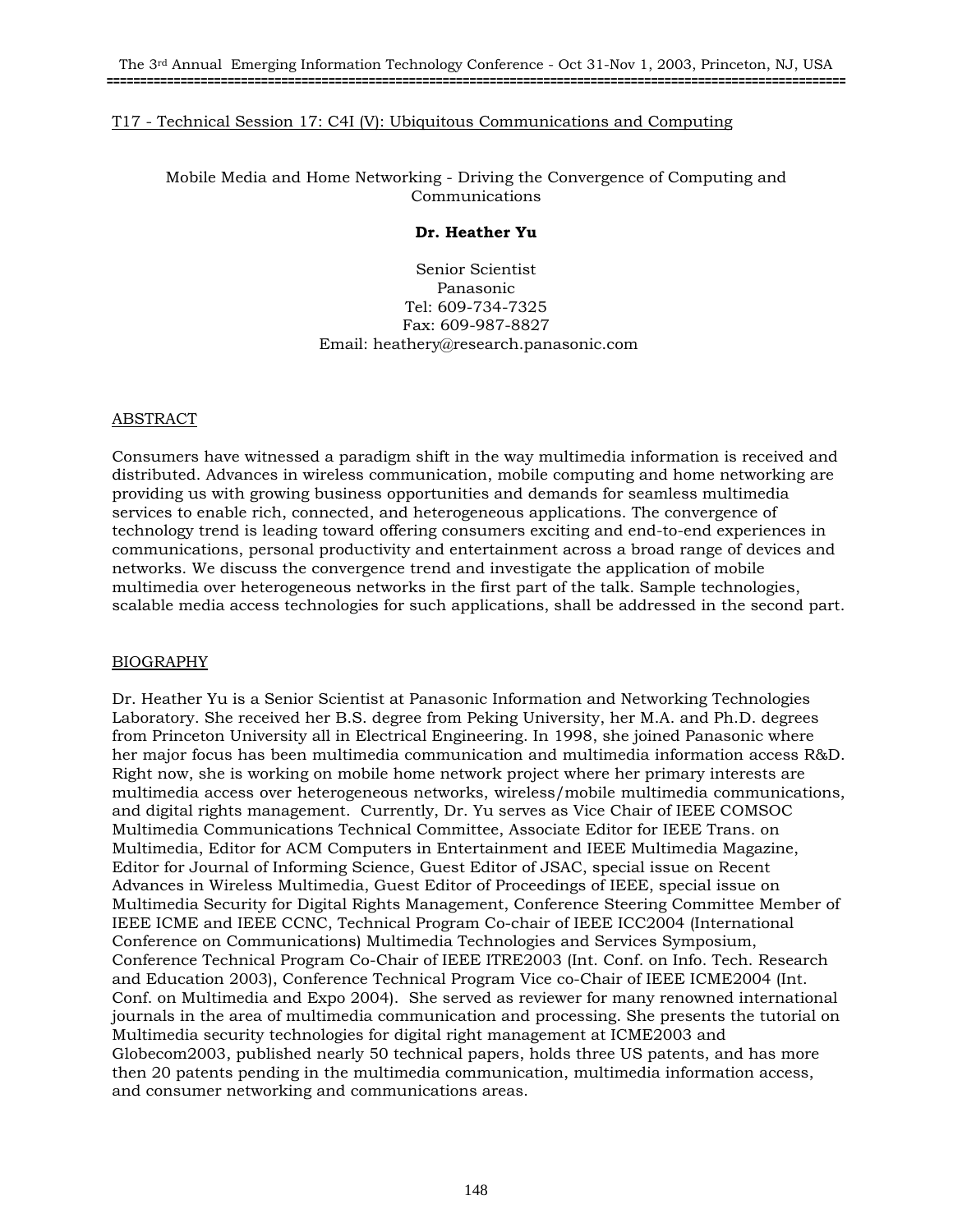Variable-Phase-Shift-Based RF-Baseband Codesign for MIMO Antenna Selection

### **Xinying Zhang**

 Princeton University Tel: 609-2582081 Email: xinying@ee.princeton.edu

## **ABSTRACT**

This talk addresses the antenna subset selection technique in multiple antenna systems through a joint design of both RF chains and baseband signal processing. When only a limited number of frequency converters are available, conventional antenna selection schemes show severe performance degradation in most fading channels. To alleviate those degradations, we propose to embed simple, variable phase shifters in the RF chains before selection. The constrained optimum design of these shifters, adapting to the channel state, is given in analytical form that requires no search or iterations. The resulting system shows a significant advantage in terms of the hardware complexity as well as

system performance for both correlated and uncorrelated channels. The technique works for both transmitter and receiver design, which inspires the joint transceiver antenna selection. We will cover the background, technical detail, application and performance of the hybrid antenna selection scheme.

#### BIOGRAPHY

Ms. Xinying Zhang received the B.S. degree from Electronics Engineering Department, Tsinghua University, China in 1998. Since then she has been a Ph.D. candidate in the Department of Electrical Engineering at the Princeton University. Her research lies in the field of communications and signal processing in multiple antenna fading channels, including communication theory, channel equalization, space-time coded system, space-time diversity and multicarrier communication systems.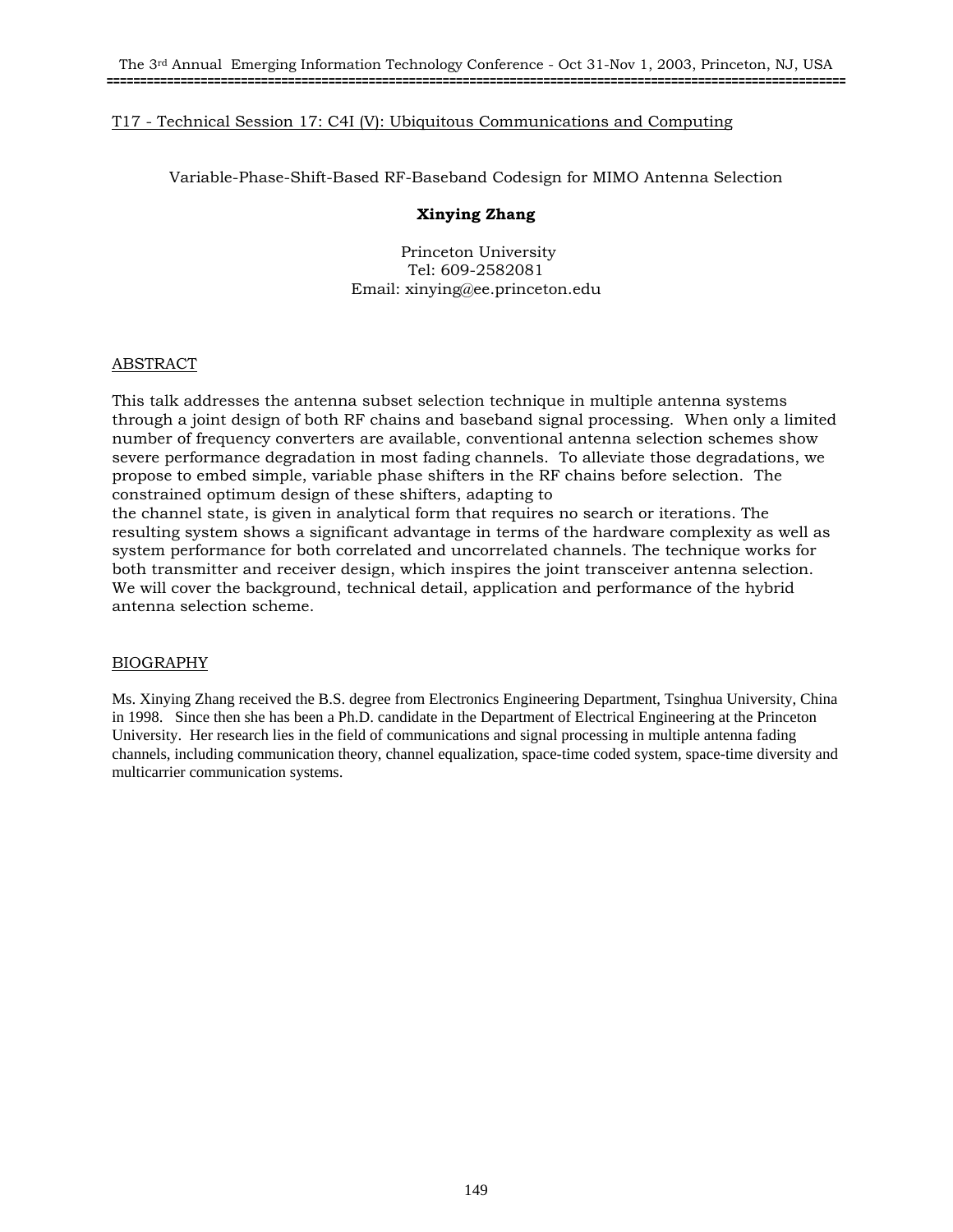Session Chair

## **Dr. Michelle Yan**

Member of Technical Staff Siemens Corporate Research, Inc. Tel: 609-734-3624 Fax: 609-734-6565 Email: michelle.yan@scr.siemens.com

## BIOGRAPHY

Dr. Michelle Yan received her B.S from University of Science and Technology of China (USTC) in 1985 and her M.S. in 1987 and Ph.D. in 1992 from University of Southern California (USC) all in Electrical Engineering. Her expertise and research interests include image analysis, computer vision, as well as multimedia messaging and collaboration.

From 1992 to 1997, Dr. Yan was a Research Assistant Professor of Departments of Psychiatry and Radiology of University of Pennsylvania. She directed the Image Processing Lab, and was responsible for providing advanced image processing solutions to study normal brain functions and psychiatric disorders. She was the Principal Investigator and a Co-investigator of many multi-million dollar research grants funded by National Institute of Mental Health (NIMH) and Department of Energy (DOE).

Dr. Yan has joined Siemens Corporate Research, Inc. as a Member of Technical Staff (MTS) since1997. Her main focus has been multimedia messaging, heterogeneous device collaboration and remote multimedia document access in a limited computing environment and their applications to medical imaging. She has been responsible for many Siemens R&D project implementations and deliveries, and was the leading member and instrumental to Siemens first automatic lung nodule detection product.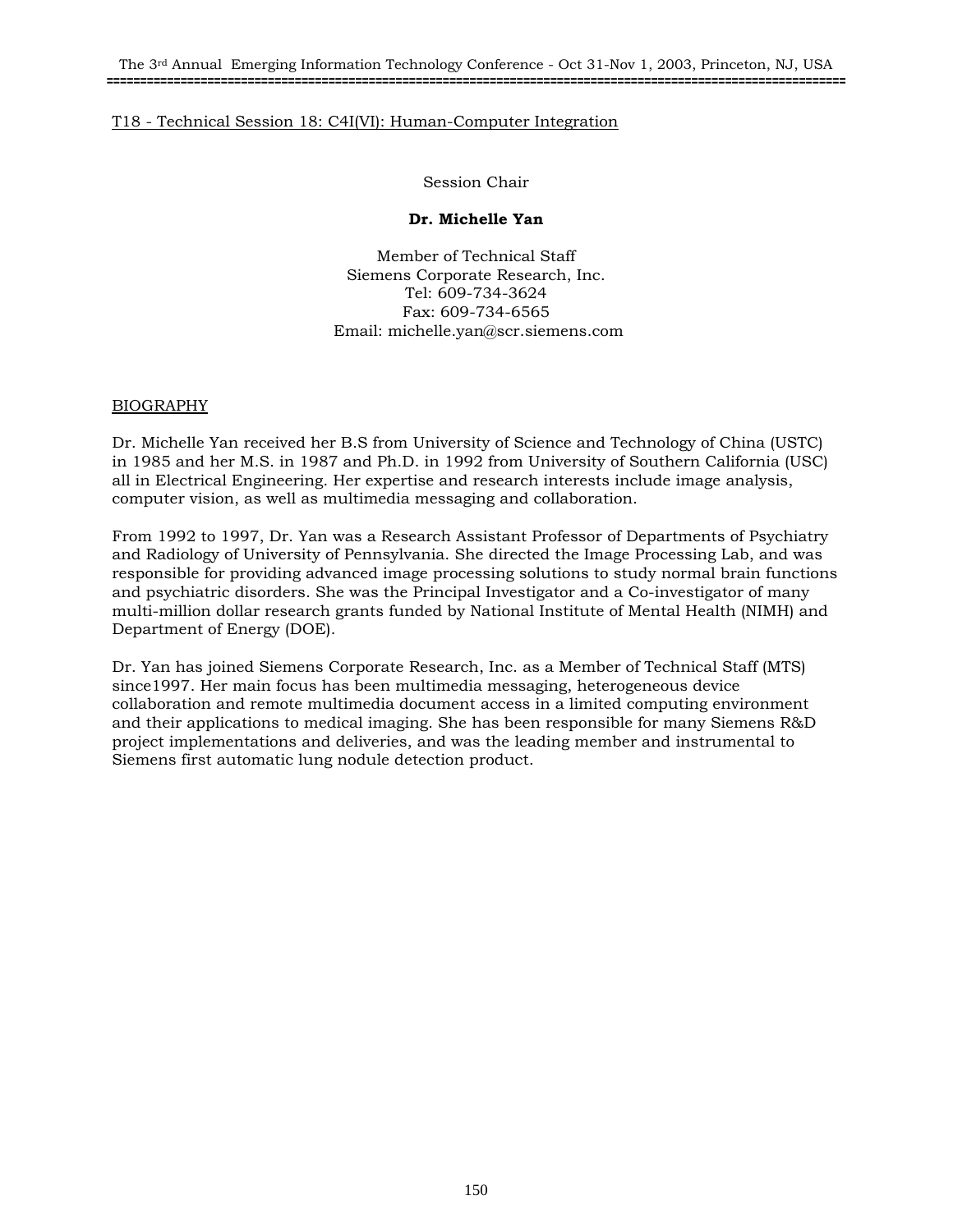What is the Next Big Thing after Search?

#### **James Shaw**

Senior Software Engineer IBM Research Tel: 914-784-7638 Fax: 914-784-7455 Email: shawjc@us.ibm.com

#### ABSTRACT

Search technology has revolutionized how people use the Web. What is the next big thing that can improve people's online experience? We believe the answer is web-based multimodal dialogue systems. With growing amount of structured data online, availability of web graphics rendering engine, and improved speech recognition and speech synthesis, it is possible to create web-based systems that can communicate naturally with users. To interact with such systems, users convey their intent through speech and pointing devices using browsers. In turn, computers respond to users' requests by generating appropriate responses through both automated graphics synthesis and speech synthesis. Through these requests and responses, users can reach the desired information quickly and effectively as if they are interacting with a knowledgeable domain expert or customer representative. In this talk, we will describe a multimodal dialogue system, RIA, and discuss technical challenges in designing various components. In addition, we propose several potential business models for deploying such web-based multimodal dialogue systems.

#### BIOGRAPHY

James Shaw is currently a senior software engineer at IBM Research in Hawthorne, NY. His group, Intelligent Multimedia Interaction, is working on the next generation human-computer interface to enhance customers' Web experience. By providing customers context-sensitive multimodal interactions that include real-time graphic generation, mouse gestures, and natural dialogue, customers can find desired information or merchandise naturally and effectively without learning to use the system. Such multimodal systems have many commercial applications, such as an automated real-estate agent, travel agent, or customer representative.

James Shaw received his Ph.D. degree in Computer Science from Columbia University. He developed MAGIC, a Web-based summarization system in medical domain. Based on data collected from monitoring machines in operating rooms, MAGIC generated English summary of events occurred during heart surgeries. In 2000, he joined Siemens Corporate Research in Princeton, NJ, as a member of technical staff. At Siemens, he worked on collaborative systems to enhance customers' browsing experience in retail websites, and content management systems to improve the workflow of business groups.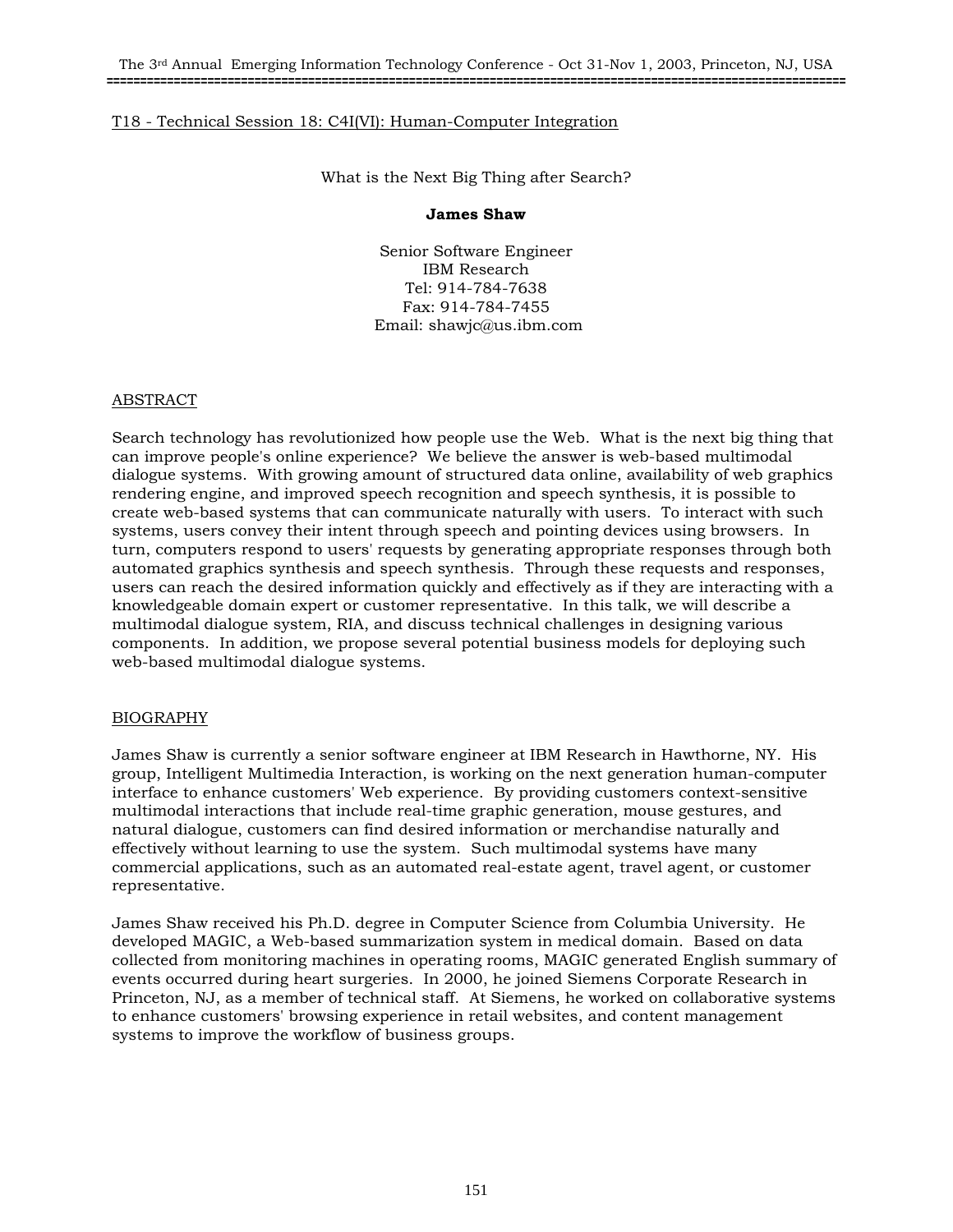Machine Recognition of Human Faces

### **Dr. Wen-Yi Zhao**

Member of Technical Staff Sarnoff Corporation Tel: 609-734-2725 Fax: 609-734-2662 Email: wzhao@sarnoff.com

#### ABSTRACT

In recent years, face recognition (including face detection, facial expression recognition in a broader sense) has attracted much attention because of its potential commercial and law enforcement applications. This is not possible without significant technical advances made during the past 30 years. Even though current machine recognition systems have reached a certain level of maturity, their success is limited by the conditions imposed by many real applications. The problem of machine recognition of human faces continues to attract research interest from several disciplines such as image processing, pattern recognition/learning, neural networks, computer vision, computer graphics and psychology. The major goal of this talk is to give a high-level review of the state-of-the-art research and development on face recognition algorithms and systems. In addition, I will discus technical issues that we are still facing and various challenges of pushing this technology forward.

#### BIOGRAPHY

Wen-Yi Zhao received the doctoral degree in electrical engineering from the University of Maryland at College Park in 2000. He studied electronic engineering with focus on image processing at the Tsinghua University, Beijing; electrical engineering with focus on computer vision at the University of Virginia. From 1990 to 1993, he was an electrical engineer with Beijing Huahuan Corp. Ltd. During 1997 to 1998, he visited LG Electronics Research Center of America, Inc., where he conducted research in the areas of video indexing and retrieval, development of MPEG-7 standard. Since 2000, he has been working on various problems related to image/video enhancement, motion estimation, and alignment of 2D-3D and 3D-3D data at the Vision Technologies Lab of Sarnoff Corporation. Dr. Zhao was a tutorial speaker on the subject of face recognition at ICIP 2003. He is the program co-chair of IEEE International Workshop on Analysis and Modeling of Faces and Gestures (AMFG) 2003.

Dr. Zhao is a member of Eta Kappa Nu and Phi Kappa Phi. He is also a member of the IEEE and the IEEE Computer Society.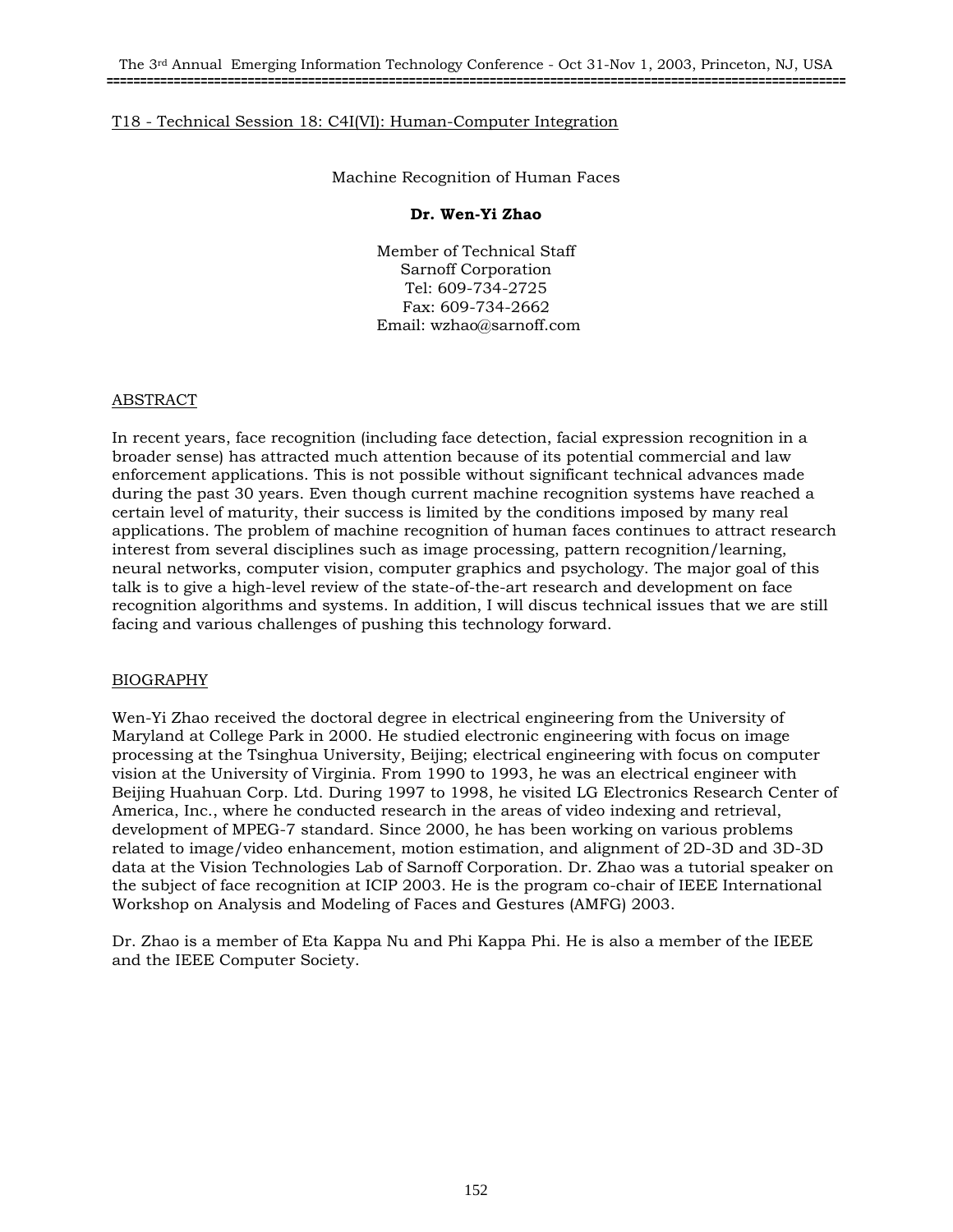Virtually Physical Whiteboards and Ink Instant Messaging

#### **Zon-Yin Shae**

IBM T.J. Watson Research Center

#### ABSTRACT

Several workplace field studies have shown the importance of physical whiteboards which are a locale for discussion and collaboration. However, physical whiteboards are only visible locally in one place. Their information is not easily available for remote sites. Especially, strokes written on the whiteboard with ink can not be erased or edited by remote users. Hence, real-time multi-user physical whiteboard collaboration is limited locally to people in the same room. With the recent advance of technology, virtual strokes can be captured by low cost electronic pens. Low cost projectors can then be used to display the strokes on the whiteboard. Consequently, we can virtualize the physical whiteboard, and enable the remote collaboration for discussion, design, and editing in networked environment. At the same time, the advantages of physical whiteboards are maintained. The purpose of this project is to study the various issues and potential applications of this networked virtually physical whiteboard system. The issues, for examples, are augmented reality in virtual meeting room, indexing and searching of the stroke media contents, and streaming and broadcasting mechanisms. The potential applications are team collaboration, collaborative design, distance education and learning. We also extend this concept into the electronic ink instant messaging using pervasive devices.

# BIOGRAPHY

Zon-Yin Shae is at the IBM Watson Research Center, where he works in the area of VoIP, SIP, multimedia streaming, media enabling e-business applications and the use of multimedia to bridge physical and virtual environments. He led IBM multimedia streaming project used for the Atlanta Olympic Game. He is currently working on the VoIP/SIP converged enterprise applications, infrastructure and services.

Dr. Shae received the B.S. and M.S. degrees in electronic engineering from the National Chiao-Tung University, Taiwan, 1976 and 1978 respectively, and the Ph.D. degree in electrical engineering from the University of Pennsylvania, Philadelphia, USA, 1989. From 1980 to 1984, before he pursued his Ph.D. degree, he worked as an engineer in the areas of communication system and microprogramming CPU design for signal processing. Since March 1989, he has been with IBM Watson Research Center, New York. Dr. Shae has published tens of technical papers and applied tens U.S. patents. He has received various awards from IBM Watson Research Center for his contributions in the area of multimedia communication.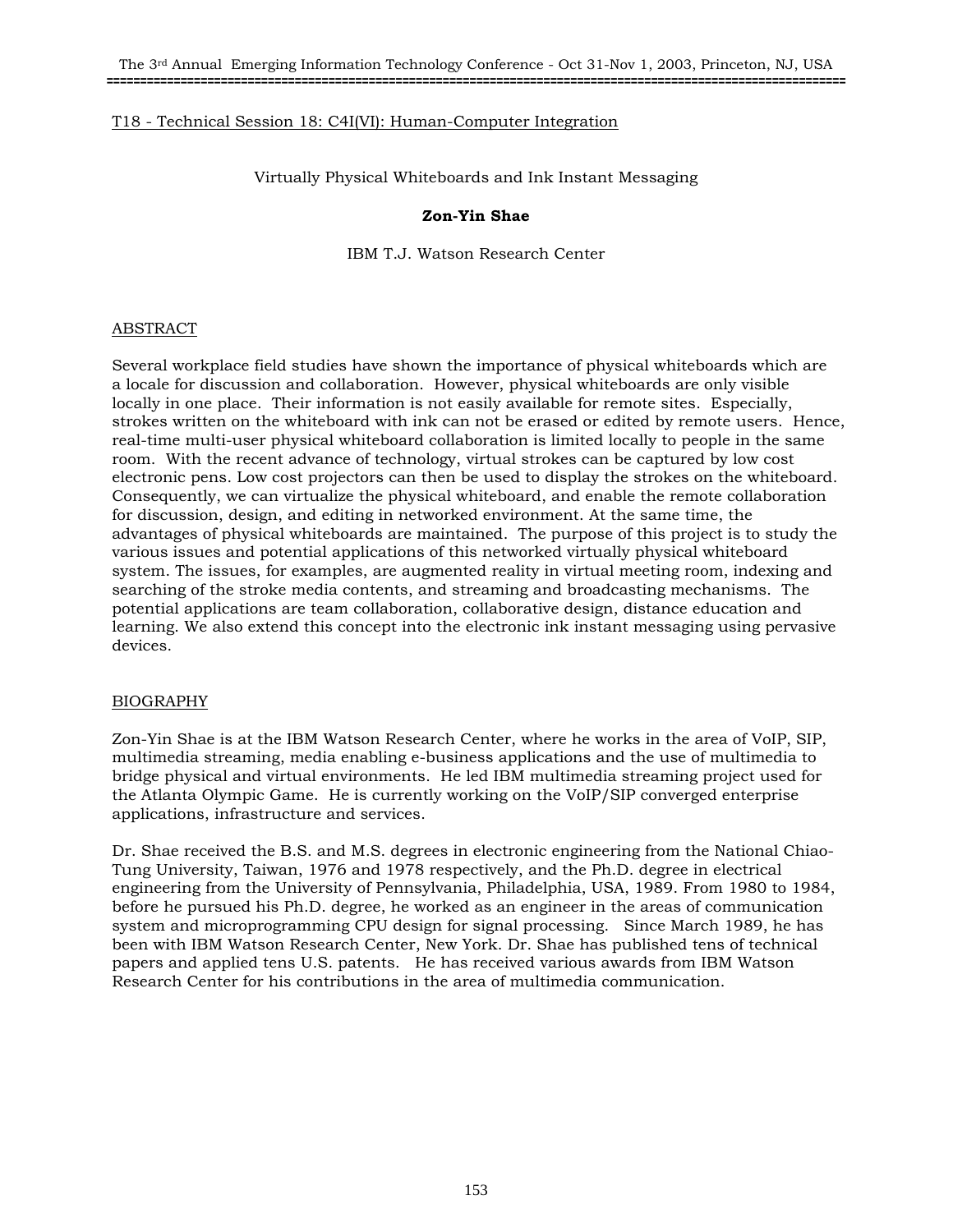Augmented Reality and Its Industrial Applications

## **Xiang Zhang**

Siemens Corporate Research, Inc. Tel: 609-734-3626 Fax: 609-734-6565 Email: xiangzhang@siemens.com

## ABSTRACT

*Augmented reality:* Augmented reality (AR) is the technology that provides the user with an enhanced visualization of the real world by superimposing the real-world view with aligned virtual objects generated by computer and additional information. The user can use AR to work with and examine the physical world, while receiving additional information about the objects of interest through a display. In this talk I will introduce some industrial AR applications I worked on recently, please be advised that this is just a small part of AR work at Siemens Corporate Research, Inc.

*SEAR:* A maintenance engineer who talks to pumps and pipes may not seem like the ideal person to entrust with keeping a factory running smoothly, but we hope that our mobile Speech-Enabled Augmented Reality (SEAR) framework will enable such behavior in the future to be anything but suspicious! In this paper we describe how the SEAR framework uses our flexible and scalable vision-based localization techniques to offer the engineer a seamless multi-modal user interface. This interface juxtaposes a graphical AR view with a contextsensitive speech dialog concerning the industrial equipment located in his immediate vicinity. *Access3D* is an AR application that allows the user to superimpose 3D computer generated graphic models or texts on static images or video frames. In addition, Access3D can be used to inquire information linked with the respective 3D models. Access3D uses VRML models for visualization. In our AR application, the virtual 3D models are directly converted from CAD data and can be hyper-linked to the respective CAD database. To superimpose 3D models in correct alignment with the image, VRML requires the parameters of the physical camera (that captures the image or video) be calibrated explicitly. The AR views are generated by aligning the virtual camera with the physical camera in VRML visualization. In order to obtain correct camera calibration, we apply data normalization in different stages of process to increase the numerical stability.

*FARHMD:* We apply Feature-based motion tracking technology for augmented reality (AR) with an optical-see-through head-mounted-display (HMD). Such AR systems can be used in industrial for training and maintenance. In AR, tracking means to extract the 3D pose (including position and orientation) of the viewer. In the case with an optical-see-through HMD, the tracking is to recover the position and orientation of the user's eye. To do so, we attach a camera to the HMD and apply the tracking algorithm that makes use of the natural visual features. Our experiments show that our feature-based tracking has better performance in many cases than that of the marker-based tracking systems -- in term of faster frame rate and more stable superimposition.

# BIOGRAPHY